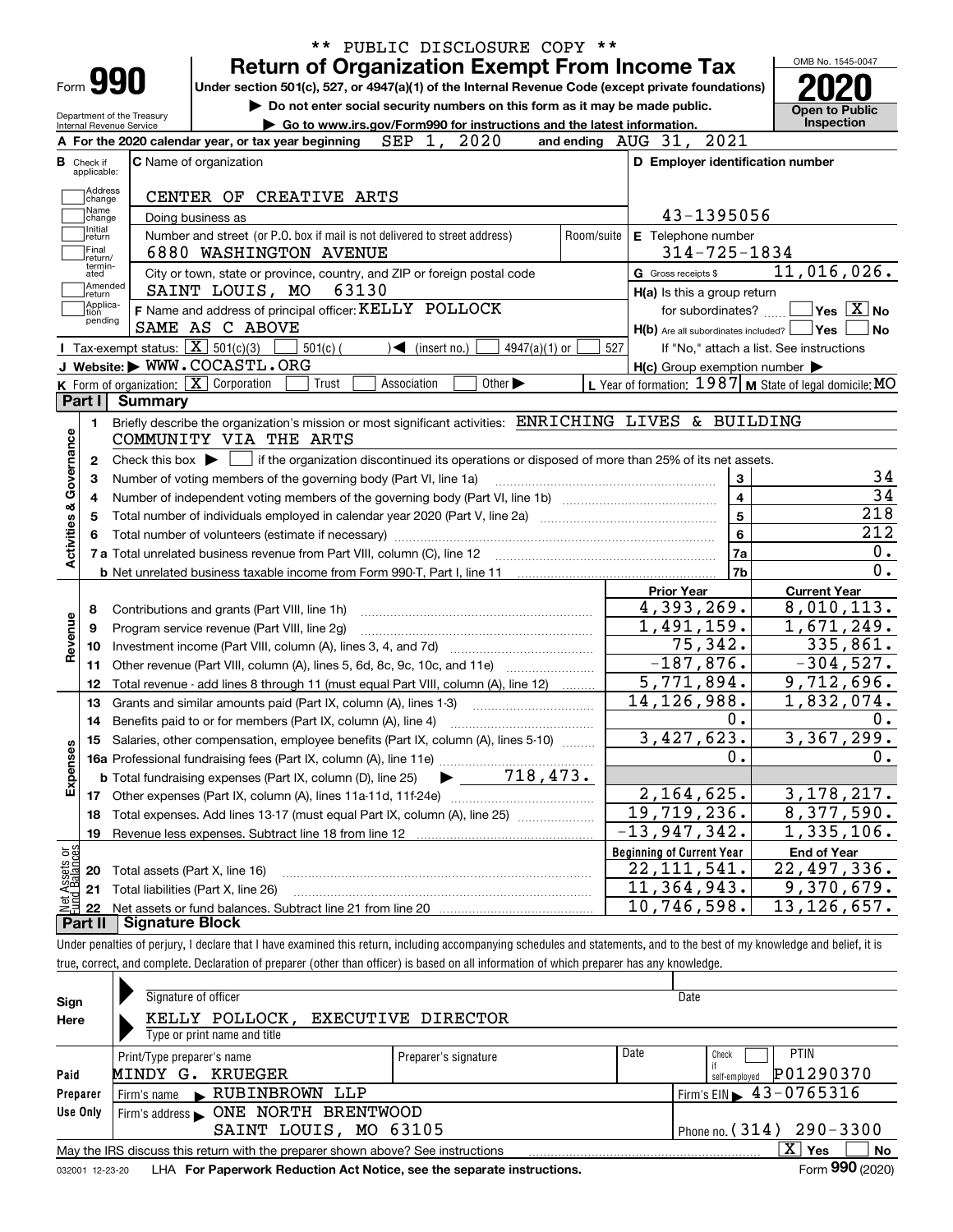|              | 43-1395056<br>CENTER OF CREATIVE ARTS<br>Page 2<br>Form 990 (2020)<br>Part III   Statement of Program Service Accomplishments                                                                                                                                                                                                                                                                                                                                                                                                                                                                                             |
|--------------|---------------------------------------------------------------------------------------------------------------------------------------------------------------------------------------------------------------------------------------------------------------------------------------------------------------------------------------------------------------------------------------------------------------------------------------------------------------------------------------------------------------------------------------------------------------------------------------------------------------------------|
|              | $\overline{\mathbf{X}}$                                                                                                                                                                                                                                                                                                                                                                                                                                                                                                                                                                                                   |
| 1            | Briefly describe the organization's mission:<br>ENRICHING LIVES AND BUILDING COMMUNITY THROUGH THE ARTS.                                                                                                                                                                                                                                                                                                                                                                                                                                                                                                                  |
|              |                                                                                                                                                                                                                                                                                                                                                                                                                                                                                                                                                                                                                           |
| $\mathbf{2}$ | Did the organization undertake any significant program services during the year which were not listed on the<br>$\overline{\mathsf{Yes} \mathrel{\hspace{0.5pt}\mathsf{X}}}$ No<br>prior Form 990 or 990-EZ?<br>If "Yes," describe these new services on Schedule O.                                                                                                                                                                                                                                                                                                                                                      |
| 3            | $\overline{\mathsf{Yes} \mathrel{\hspace{0.5pt}\mathsf{X}}}$ No<br>Did the organization cease conducting, or make significant changes in how it conducts, any program services?<br>If "Yes," describe these changes on Schedule O.                                                                                                                                                                                                                                                                                                                                                                                        |
| 4            | Describe the organization's program service accomplishments for each of its three largest program services, as measured by expenses.<br>Section 501(c)(3) and 501(c)(4) organizations are required to report the amount of grants and allocations to others, the total expenses, and<br>revenue, if any, for each program service reported.                                                                                                                                                                                                                                                                               |
|              | $1,218,951.$ ) (Revenue \$<br>4,009,363. including grants of \$<br>817,504.<br>(Expenses \$<br>4a (Code:<br>EDUCATION - COCA INSPIRES ART EXPERIENCES FOR ALL AGES AND SKILL<br>LEVELS, FROM ENTHUSIASTIC AMATEURS TO EMERGING PROFESSIONALS. WE OFFER<br>CLASSES IN ART & DESIGN, CIRCUS, CULINARY ARTS, DANCE, EARLY CHILDHOOD,<br>THEATRE, AND VOICE. WHETHER PATRONS ARE LOOKING FOR CLASSES TO TAKE<br>IN-PERSON AT OUR UNIVERSITY CITY CAMPUS, VIRTUALLY FROM YOUR OWN HOME,<br>OR A COMBINATION OF BOTH, WE HAVE SOMETHING FOR EVERYONE. DURING THE<br>FISCAL YEAR, TOTAL ENROLLMENT WAS 2,978, WHICH INCLUDES 109 |
|              | PRE-PROFESSIONAL MULTIDISCIPLINARY STUDENTS.                                                                                                                                                                                                                                                                                                                                                                                                                                                                                                                                                                              |
|              |                                                                                                                                                                                                                                                                                                                                                                                                                                                                                                                                                                                                                           |
|              |                                                                                                                                                                                                                                                                                                                                                                                                                                                                                                                                                                                                                           |
|              |                                                                                                                                                                                                                                                                                                                                                                                                                                                                                                                                                                                                                           |
|              |                                                                                                                                                                                                                                                                                                                                                                                                                                                                                                                                                                                                                           |
|              | CAMPS - COCA SUMMER ARTS CAMPS IGNITE CREATIVITY! CAMPERS HAVE THE<br>OPPORTUNITY TO LEARN AND EXPERIENCE NEW THINGS, BUILD THEIR SKILLS, AND<br>- MOST IMPORTANTLY - HAVE FUN! COCA OFFERS SOME OF THE MOST CREATIVE<br>SUMMER ARTS CAMPS FOR KIDS AND TEENS, SERVING 4,196 CAMP ENROLLMENTS.                                                                                                                                                                                                                                                                                                                            |
|              | 79,961.<br>935,825. including grants of \$279,089. $($ Revenue \$                                                                                                                                                                                                                                                                                                                                                                                                                                                                                                                                                         |
| 4c           | (Expenses \$<br>(Code:<br>SEE SCHEDULE O                                                                                                                                                                                                                                                                                                                                                                                                                                                                                                                                                                                  |
|              |                                                                                                                                                                                                                                                                                                                                                                                                                                                                                                                                                                                                                           |
|              |                                                                                                                                                                                                                                                                                                                                                                                                                                                                                                                                                                                                                           |
|              |                                                                                                                                                                                                                                                                                                                                                                                                                                                                                                                                                                                                                           |
|              | 4d Other program services (Describe on Schedule O.)<br>$276,034.$ (Revenue \$<br>103, 702.<br>407, 659. including grants of \$<br>(Expenses \$                                                                                                                                                                                                                                                                                                                                                                                                                                                                            |
|              |                                                                                                                                                                                                                                                                                                                                                                                                                                                                                                                                                                                                                           |
| 4e           | 6,071,452.<br>Total program service expenses                                                                                                                                                                                                                                                                                                                                                                                                                                                                                                                                                                              |
|              | Form 990 (2020)<br>SEE SCHEDULE O FOR CONTINUATION(S)<br>032002 12-23-20                                                                                                                                                                                                                                                                                                                                                                                                                                                                                                                                                  |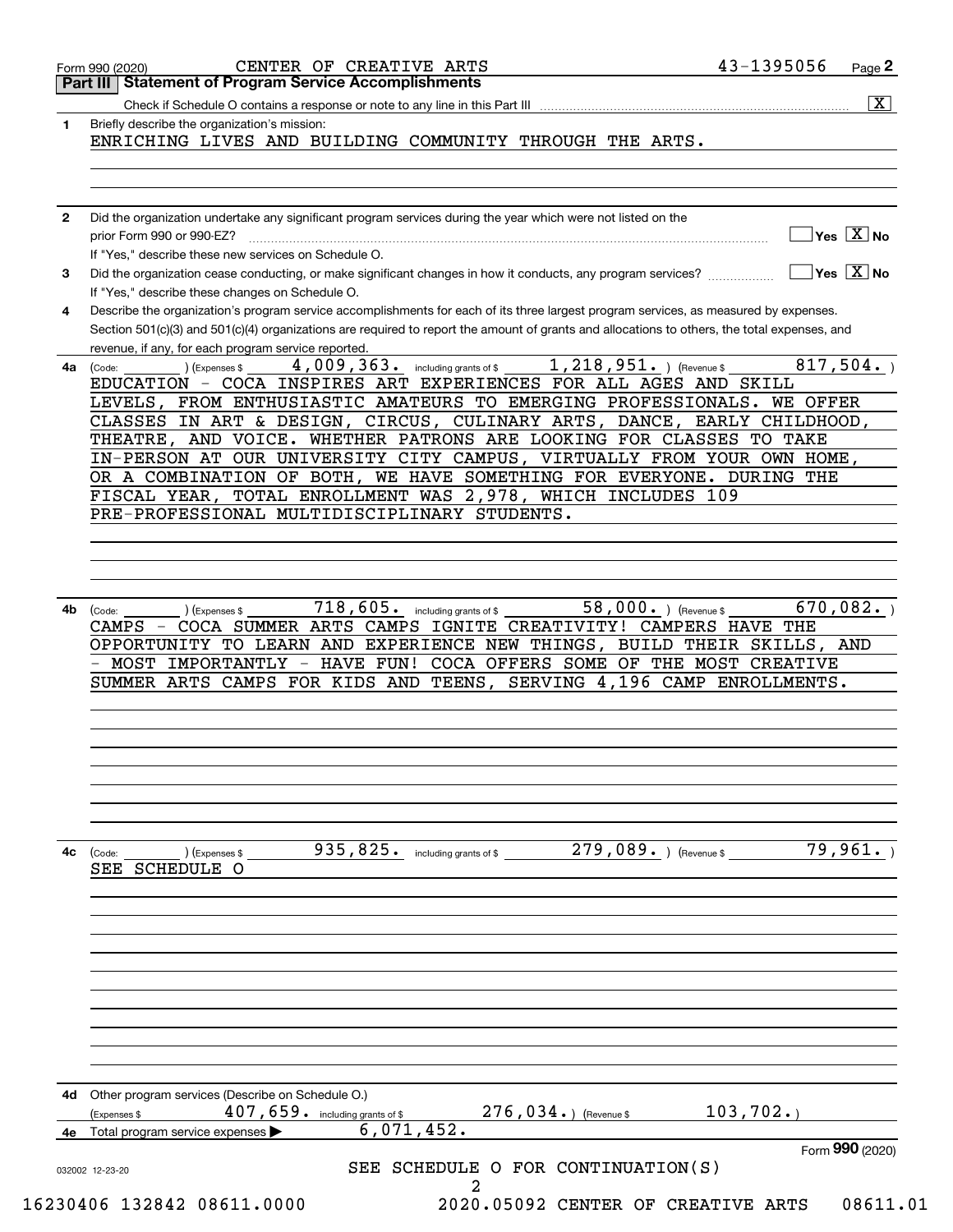|           |                                                                                                                                                                                                                              |                 | Yes   No |                 |
|-----------|------------------------------------------------------------------------------------------------------------------------------------------------------------------------------------------------------------------------------|-----------------|----------|-----------------|
| 1.        | Is the organization described in section $501(c)(3)$ or $4947(a)(1)$ (other than a private foundation)?                                                                                                                      |                 |          |                 |
|           |                                                                                                                                                                                                                              | 1.              | X        |                 |
| 2         |                                                                                                                                                                                                                              | $\overline{2}$  | X        |                 |
| 3         | Did the organization engage in direct or indirect political campaign activities on behalf of or in opposition to candidates for                                                                                              |                 |          |                 |
|           |                                                                                                                                                                                                                              | 3               |          | x               |
| 4         | Section 501(c)(3) organizations. Did the organization engage in lobbying activities, or have a section 501(h) election in effect                                                                                             |                 |          |                 |
|           |                                                                                                                                                                                                                              | 4               |          | x               |
| 5         | Is the organization a section 501(c)(4), 501(c)(5), or 501(c)(6) organization that receives membership dues, assessments, or                                                                                                 |                 |          |                 |
|           |                                                                                                                                                                                                                              | 5               |          | x               |
| 6         | Did the organization maintain any donor advised funds or any similar funds or accounts for which donors have the right to                                                                                                    |                 |          |                 |
|           | provide advice on the distribution or investment of amounts in such funds or accounts? If "Yes," complete Schedule D, Part I                                                                                                 | 6               |          | x               |
| 7         | Did the organization receive or hold a conservation easement, including easements to preserve open space,                                                                                                                    |                 |          |                 |
|           |                                                                                                                                                                                                                              | $\overline{7}$  |          | x               |
| 8         | Did the organization maintain collections of works of art, historical treasures, or other similar assets? If "Yes," complete                                                                                                 |                 |          |                 |
|           |                                                                                                                                                                                                                              | 8               |          | x               |
| 9         | Did the organization report an amount in Part X, line 21, for escrow or custodial account liability, serve as a custodian for                                                                                                |                 |          |                 |
|           | amounts not listed in Part X; or provide credit counseling, debt management, credit repair, or debt negotiation services?                                                                                                    |                 |          |                 |
|           |                                                                                                                                                                                                                              | 9               |          | x               |
| 10        | Did the organization, directly or through a related organization, hold assets in donor-restricted endowments                                                                                                                 |                 |          |                 |
|           |                                                                                                                                                                                                                              | 10              | х        |                 |
| 11        | If the organization's answer to any of the following questions is "Yes," then complete Schedule D, Parts VI, VII, VIII, IX, or X                                                                                             |                 |          |                 |
|           | as applicable.                                                                                                                                                                                                               |                 |          |                 |
|           | a Did the organization report an amount for land, buildings, and equipment in Part X, line 10? If "Yes," complete Schedule D.                                                                                                |                 |          |                 |
|           |                                                                                                                                                                                                                              | 11a             | X        |                 |
|           | <b>b</b> Did the organization report an amount for investments - other securities in Part X, line 12, that is 5% or more of its total                                                                                        |                 |          |                 |
|           |                                                                                                                                                                                                                              | 11 <sub>b</sub> |          | x               |
|           | c Did the organization report an amount for investments - program related in Part X, line 13, that is 5% or more of its total                                                                                                |                 |          |                 |
|           |                                                                                                                                                                                                                              | 11c             |          | x               |
|           | d Did the organization report an amount for other assets in Part X, line 15, that is 5% or more of its total assets reported in                                                                                              |                 |          |                 |
|           |                                                                                                                                                                                                                              | 11d             |          | x               |
|           |                                                                                                                                                                                                                              | 11e             | X        |                 |
| f         | Did the organization's separate or consolidated financial statements for the tax year include a footnote that addresses                                                                                                      |                 |          | x               |
|           | the organization's liability for uncertain tax positions under FIN 48 (ASC 740)? If "Yes," complete Schedule D, Part X                                                                                                       | 11f             |          |                 |
|           | 12a Did the organization obtain separate, independent audited financial statements for the tax year? If "Yes," complete                                                                                                      |                 |          | x               |
|           | b Was the organization included in consolidated, independent audited financial statements for the tax year?                                                                                                                  | 12a             |          |                 |
|           |                                                                                                                                                                                                                              | 12 <sub>b</sub> | X        |                 |
|           | If "Yes," and if the organization answered "No" to line 12a, then completing Schedule D, Parts XI and XII is optional<br>Is the organization a school described in section $170(b)(1)(A)(ii)?$ If "Yes," complete Schedule E |                 |          | X               |
| 13<br>14a | Did the organization maintain an office, employees, or agents outside of the United States?                                                                                                                                  | 13<br>14a       |          | X               |
|           | <b>b</b> Did the organization have aggregate revenues or expenses of more than \$10,000 from grantmaking, fundraising, business,                                                                                             |                 |          |                 |
|           | investment, and program service activities outside the United States, or aggregate foreign investments valued at \$100,000                                                                                                   |                 |          |                 |
|           |                                                                                                                                                                                                                              | 14b             |          | x               |
| 15        | Did the organization report on Part IX, column (A), line 3, more than \$5,000 of grants or other assistance to or for any                                                                                                    |                 |          |                 |
|           |                                                                                                                                                                                                                              | 15              |          | x               |
| 16        | Did the organization report on Part IX, column (A), line 3, more than \$5,000 of aggregate grants or other assistance to                                                                                                     |                 |          |                 |
|           |                                                                                                                                                                                                                              | 16              |          | x               |
| 17        | Did the organization report a total of more than \$15,000 of expenses for professional fundraising services on Part IX,                                                                                                      |                 |          |                 |
|           |                                                                                                                                                                                                                              | 17              |          | x               |
| 18        | Did the organization report more than \$15,000 total of fundraising event gross income and contributions on Part VIII, lines                                                                                                 |                 |          |                 |
|           |                                                                                                                                                                                                                              | 18              | x        |                 |
| 19        | Did the organization report more than \$15,000 of gross income from gaming activities on Part VIII, line 9a? If "Yes."                                                                                                       |                 |          |                 |
|           |                                                                                                                                                                                                                              | 19              |          | X               |
|           |                                                                                                                                                                                                                              | 20a             |          | x               |
|           | b If "Yes" to line 20a, did the organization attach a copy of its audited financial statements to this return?                                                                                                               | 20 <sub>b</sub> |          |                 |
| 21        | Did the organization report more than \$5,000 of grants or other assistance to any domestic organization or                                                                                                                  |                 |          |                 |
|           |                                                                                                                                                                                                                              | 21              | х        |                 |
|           | 032003 12-23-20                                                                                                                                                                                                              |                 |          | Form 990 (2020) |

032003 12-23-20

3 16230406 132842 08611.0000 2020.05092 CENTER OF CREATIVE ARTS 08611.01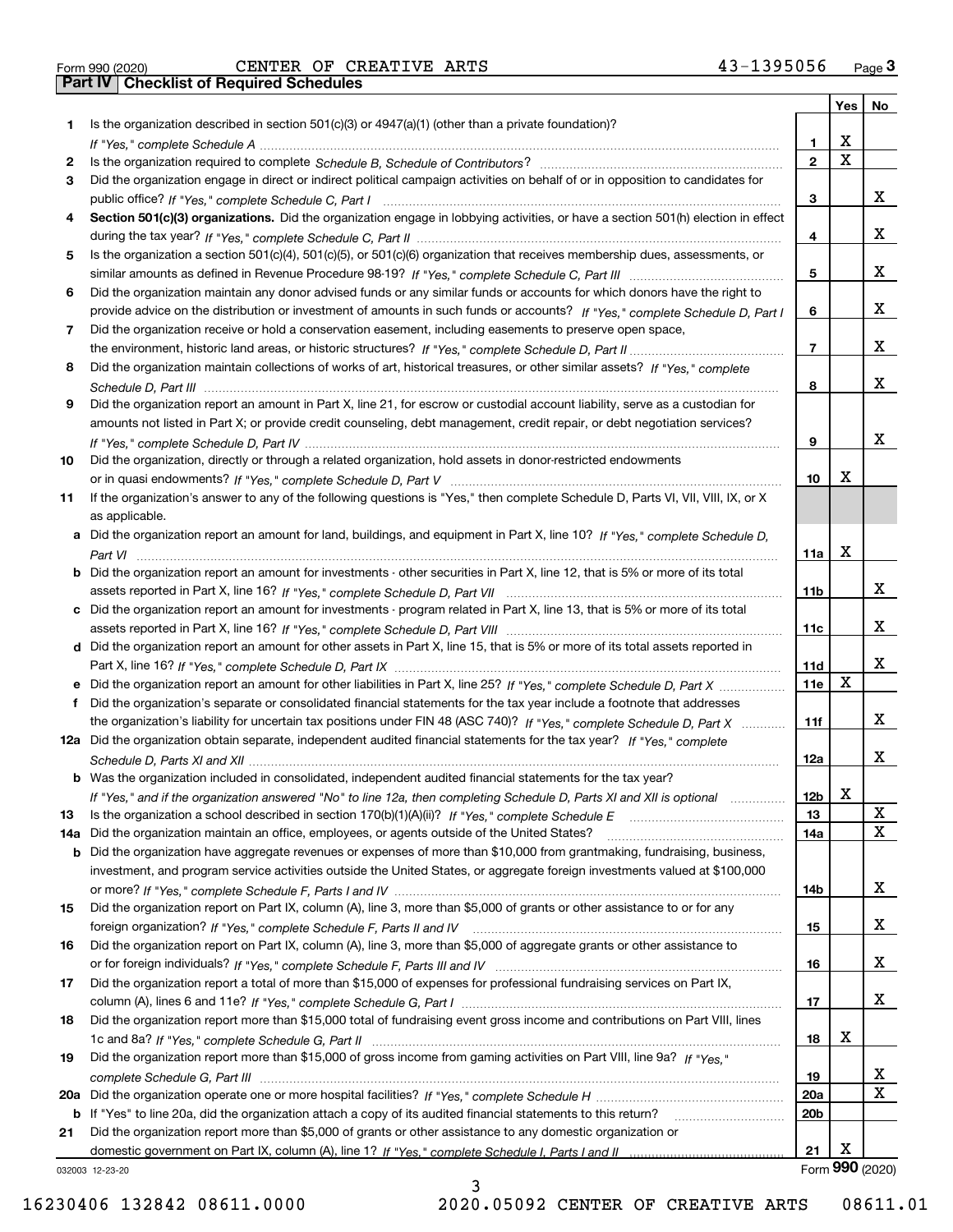*(continued)*

|               |                                                                                                                              |                 | Yes | No                      |
|---------------|------------------------------------------------------------------------------------------------------------------------------|-----------------|-----|-------------------------|
| 22            | Did the organization report more than \$5,000 of grants or other assistance to or for domestic individuals on                |                 |     |                         |
|               |                                                                                                                              | 22              | х   |                         |
| 23            | Did the organization answer "Yes" to Part VII, Section A, line 3, 4, or 5 about compensation of the organization's current   |                 |     |                         |
|               | and former officers, directors, trustees, key employees, and highest compensated employees? If "Yes," complete               |                 |     |                         |
|               |                                                                                                                              | 23              | х   |                         |
|               | 24a Did the organization have a tax-exempt bond issue with an outstanding principal amount of more than \$100,000 as of the  |                 |     |                         |
|               | last day of the year, that was issued after December 31, 2002? If "Yes," answer lines 24b through 24d and complete           |                 |     |                         |
|               |                                                                                                                              | 24a             |     | x                       |
|               | <b>b</b> Did the organization invest any proceeds of tax-exempt bonds beyond a temporary period exception?                   | 24b             |     |                         |
|               |                                                                                                                              |                 |     |                         |
|               | c Did the organization maintain an escrow account other than a refunding escrow at any time during the year to defease       |                 |     |                         |
|               |                                                                                                                              | 24c             |     |                         |
|               |                                                                                                                              | 24d             |     |                         |
|               | 25a Section 501(c)(3), 501(c)(4), and 501(c)(29) organizations. Did the organization engage in an excess benefit             |                 |     |                         |
|               |                                                                                                                              | 25a             |     | x                       |
|               | b Is the organization aware that it engaged in an excess benefit transaction with a disqualified person in a prior year, and |                 |     |                         |
|               | that the transaction has not been reported on any of the organization's prior Forms 990 or 990-EZ? If "Yes." complete        |                 |     |                         |
|               | Schedule L. Part I                                                                                                           | 25 <sub>b</sub> |     | х                       |
| 26            | Did the organization report any amount on Part X, line 5 or 22, for receivables from or payables to any current              |                 |     |                         |
|               | or former officer, director, trustee, key employee, creator or founder, substantial contributor, or 35%                      |                 |     |                         |
|               |                                                                                                                              | 26              |     | х                       |
| 27            | Did the organization provide a grant or other assistance to any current or former officer, director, trustee, key employee,  |                 |     |                         |
|               | creator or founder, substantial contributor or employee thereof, a grant selection committee member, or to a 35% controlled  |                 |     |                         |
|               | entity (including an employee thereof) or family member of any of these persons? If "Yes," complete Schedule L, Part III     | 27              |     | х                       |
| 28            | Was the organization a party to a business transaction with one of the following parties (see Schedule L, Part IV            |                 |     |                         |
|               |                                                                                                                              |                 |     |                         |
|               | instructions, for applicable filing thresholds, conditions, and exceptions):                                                 |                 |     |                         |
|               | a A current or former officer, director, trustee, key employee, creator or founder, or substantial contributor? If           |                 |     |                         |
|               |                                                                                                                              | 28a             |     | x                       |
|               |                                                                                                                              | 28 <sub>b</sub> |     | $\mathbf X$             |
|               | c A 35% controlled entity of one or more individuals and/or organizations described in lines 28a or 28b? If                  |                 |     |                         |
|               |                                                                                                                              | 28c             |     | х                       |
| 29            |                                                                                                                              | 29              | X   |                         |
| 30            | Did the organization receive contributions of art, historical treasures, or other similar assets, or qualified conservation  |                 |     |                         |
|               |                                                                                                                              | 30              |     | X.                      |
| 31            | Did the organization liquidate, terminate, or dissolve and cease operations? If "Yes," complete Schedule N, Part I           | 31              |     | $\overline{\mathbf{x}}$ |
| 32            | Did the organization sell, exchange, dispose of, or transfer more than 25% of its net assets? If "Yes." complete             |                 |     |                         |
|               | Schedule N, Part II                                                                                                          | 32              |     | х                       |
| 33            | Did the organization own 100% of an entity disregarded as separate from the organization under Regulations                   |                 |     |                         |
|               |                                                                                                                              | 33              |     | х                       |
| 34            |                                                                                                                              |                 |     |                         |
|               | Was the organization related to any tax-exempt or taxable entity? If "Yes," complete Schedule R, Part II, III, or IV, and    |                 | х   |                         |
|               |                                                                                                                              | 34              |     |                         |
|               | 35a Did the organization have a controlled entity within the meaning of section 512(b)(13)?                                  | 35a             | X   |                         |
|               | b If "Yes" to line 35a, did the organization receive any payment from or engage in any transaction with a controlled entity  |                 |     |                         |
|               |                                                                                                                              | 35b             |     | X.                      |
| 36            | Section 501(c)(3) organizations. Did the organization make any transfers to an exempt non-charitable related organization?   |                 |     |                         |
|               |                                                                                                                              | 36              |     | X.                      |
| 37            | Did the organization conduct more than 5% of its activities through an entity that is not a related organization             |                 |     |                         |
|               | and that is treated as a partnership for federal income tax purposes? If "Yes," complete Schedule R, Part VI                 | 37              |     | x                       |
| 38            | Did the organization complete Schedule O and provide explanations in Schedule O for Part VI, lines 11b and 19?               |                 |     |                         |
|               | Note: All Form 990 filers are required to complete Schedule O                                                                | 38              | х   |                         |
| <b>Part V</b> | <b>Statements Regarding Other IRS Filings and Tax Compliance</b>                                                             |                 |     |                         |
|               | Check if Schedule O contains a response or note to any line in this Part V                                                   |                 |     |                         |
|               |                                                                                                                              |                 | Yes | No                      |
|               | 62<br><b>1a</b> Enter the number reported in Box 3 of Form 1096. Enter -0- if not applicable <i>manumumumum</i><br>1a        |                 |     |                         |
|               | 0<br><b>b</b> Enter the number of Forms W-2G included in line 1a. Enter -0- if not applicable<br>1b                          |                 |     |                         |
|               | c Did the organization comply with backup withholding rules for reportable payments to vendors and reportable gaming         |                 |     |                         |
|               | (gambling) winnings to prize winners?                                                                                        |                 |     |                         |
|               |                                                                                                                              | 1c              |     | Form 990 (2020)         |
|               | 032004 12-23-20<br>4                                                                                                         |                 |     |                         |
|               |                                                                                                                              |                 |     |                         |

16230406 132842 08611.0000 2020.05092 CENTER OF CREATIVE ARTS 08611.01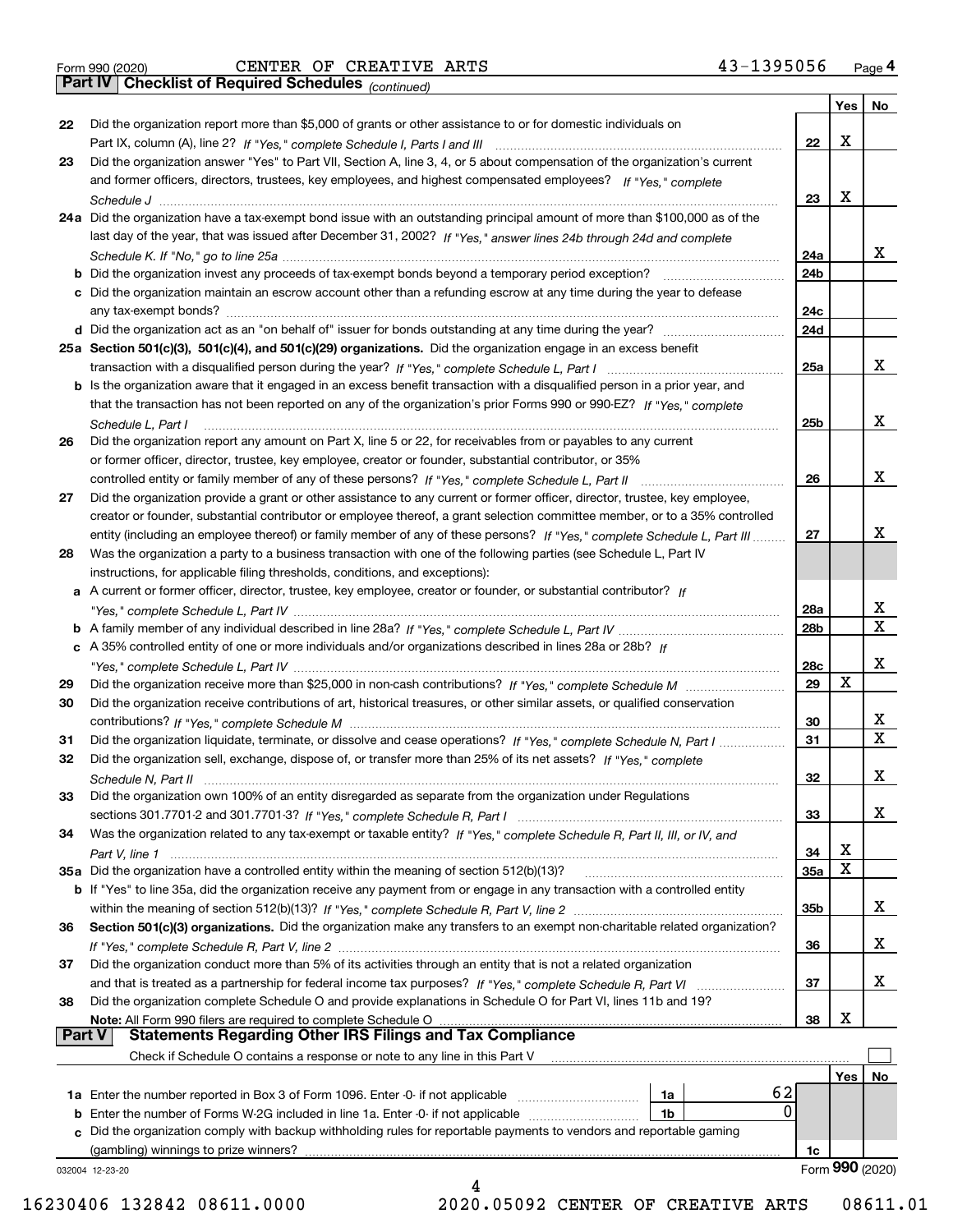|        | 43-1395056<br>CENTER OF CREATIVE ARTS<br>Form 990 (2020)                                                                                          |                |     | $Page$ 5              |
|--------|---------------------------------------------------------------------------------------------------------------------------------------------------|----------------|-----|-----------------------|
| Part V | Statements Regarding Other IRS Filings and Tax Compliance (continued)                                                                             |                |     |                       |
|        |                                                                                                                                                   |                | Yes | No                    |
|        | 2a Enter the number of employees reported on Form W-3, Transmittal of Wage and Tax Statements,                                                    |                |     |                       |
|        | 218<br>filed for the calendar year ending with or within the year covered by this return<br>2a                                                    |                |     |                       |
|        | <b>b</b> If at least one is reported on line 2a, did the organization file all required federal employment tax returns?                           | 2 <sub>b</sub> | X   |                       |
|        | <b>Note:</b> If the sum of lines 1a and 2a is greater than 250, you may be required to $e$ -file (see instructions) <i>manimummmmmm</i>           |                |     |                       |
|        | 3a Did the organization have unrelated business gross income of \$1,000 or more during the year?                                                  | 3a             |     | х                     |
|        |                                                                                                                                                   | 3 <sub>b</sub> |     |                       |
|        | 4a At any time during the calendar year, did the organization have an interest in, or a signature or other authority over, a                      |                |     |                       |
|        |                                                                                                                                                   | 4a             |     | х                     |
|        | <b>b</b> If "Yes," enter the name of the foreign country $\triangleright$                                                                         |                |     |                       |
|        | See instructions for filing requirements for FinCEN Form 114, Report of Foreign Bank and Financial Accounts (FBAR).                               |                |     |                       |
|        |                                                                                                                                                   | 5a             |     | х                     |
|        |                                                                                                                                                   | 5 <sub>b</sub> |     | $\mathbf X$           |
|        |                                                                                                                                                   | 5 <sub>c</sub> |     |                       |
|        | 6a Does the organization have annual gross receipts that are normally greater than \$100,000, and did the organization solicit                    |                |     |                       |
|        | any contributions that were not tax deductible as charitable contributions?                                                                       | 6a             |     | х                     |
|        | <b>b</b> If "Yes," did the organization include with every solicitation an express statement that such contributions or gifts                     |                |     |                       |
|        | were not tax deductible?                                                                                                                          | 6b             |     |                       |
| 7      | Organizations that may receive deductible contributions under section 170(c).                                                                     |                |     |                       |
|        | a Did the organization receive a payment in excess of \$75 made partly as a contribution and partly for goods and services provided to the payor? | 7a             | х   |                       |
|        | <b>b</b> If "Yes," did the organization notify the donor of the value of the goods or services provided?                                          | 7b             | X   |                       |
|        | c Did the organization sell, exchange, or otherwise dispose of tangible personal property for which it was required                               |                |     |                       |
|        | to file Form 8282?                                                                                                                                | 7c             |     | х                     |
|        | 7d                                                                                                                                                |                |     |                       |
| е      | Did the organization receive any funds, directly or indirectly, to pay premiums on a personal benefit contract?                                   | 7e             |     | х                     |
| Ť      | Did the organization, during the year, pay premiums, directly or indirectly, on a personal benefit contract?                                      | 7f             |     | $\mathbf X$           |
| g      | If the organization received a contribution of qualified intellectual property, did the organization file Form 8899 as required?                  | 7g             |     |                       |
|        | h If the organization received a contribution of cars, boats, airplanes, or other vehicles, did the organization file a Form 1098-C?              | 7h             |     |                       |
| 8      | Sponsoring organizations maintaining donor advised funds. Did a donor advised fund maintained by the                                              |                |     |                       |
|        | sponsoring organization have excess business holdings at any time during the year?                                                                | 8              |     |                       |
| 9      | Sponsoring organizations maintaining donor advised funds.                                                                                         |                |     |                       |
| а      | Did the sponsoring organization make any taxable distributions under section 4966?                                                                | 9а             |     |                       |
|        | <b>b</b> Did the sponsoring organization make a distribution to a donor, donor advisor, or related person?                                        | 9b             |     |                       |
| 10     | Section 501(c)(7) organizations. Enter:                                                                                                           |                |     |                       |
|        | 10a                                                                                                                                               |                |     |                       |
|        | <b>b</b> Gross receipts, included on Form 990, Part VIII, line 12, for public use of club facilities <i>manument</i><br>10b                       |                |     |                       |
| 11     | Section 501(c)(12) organizations. Enter:                                                                                                          |                |     |                       |
| а      | 11a                                                                                                                                               |                |     |                       |
| b      | Gross income from other sources (Do not net amounts due or paid to other sources against                                                          |                |     |                       |
|        | amounts due or received from them.)<br>11b                                                                                                        |                |     |                       |
|        | 12a Section 4947(a)(1) non-exempt charitable trusts. Is the organization filing Form 990 in lieu of Form 1041?                                    | 12a            |     |                       |
|        | <b>b</b> If "Yes," enter the amount of tax-exempt interest received or accrued during the year<br>12b                                             |                |     |                       |
| 13     | Section 501(c)(29) qualified nonprofit health insurance issuers.                                                                                  |                |     |                       |
|        | a Is the organization licensed to issue qualified health plans in more than one state?                                                            | 13а            |     |                       |
|        | Note: See the instructions for additional information the organization must report on Schedule O.                                                 |                |     |                       |
|        | <b>b</b> Enter the amount of reserves the organization is required to maintain by the states in which the                                         |                |     |                       |
|        | 13b                                                                                                                                               |                |     |                       |
|        | 13с                                                                                                                                               |                |     |                       |
| 14a    | Did the organization receive any payments for indoor tanning services during the tax year?                                                        | 14a            |     | X                     |
|        |                                                                                                                                                   | 14b            |     |                       |
| 15     | Is the organization subject to the section 4960 tax on payment(s) of more than \$1,000,000 in remuneration or                                     |                |     |                       |
|        |                                                                                                                                                   | 15             |     | х                     |
|        | If "Yes," see instructions and file Form 4720, Schedule N.                                                                                        |                |     |                       |
| 16     | Is the organization an educational institution subject to the section 4968 excise tax on net investment income?<br>.                              | 16             |     | х                     |
|        | If "Yes," complete Form 4720, Schedule O.                                                                                                         |                |     |                       |
|        |                                                                                                                                                   |                |     | $000 \; \text{const}$ |

|  |  | Form 990 (2020) |
|--|--|-----------------|
|--|--|-----------------|

032005 12-23-20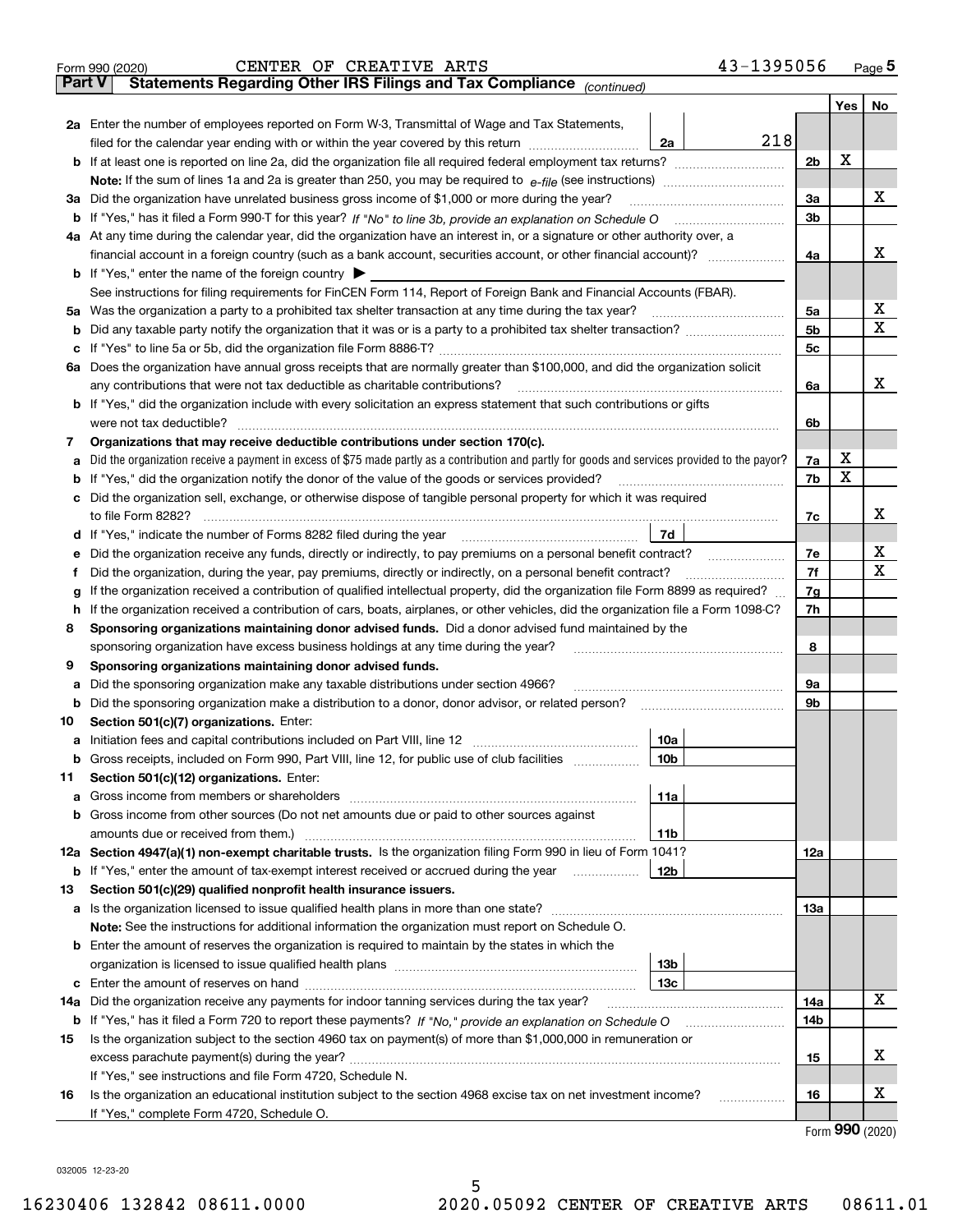|  | Form 990 (2020) |
|--|-----------------|
|  |                 |

## CENTER OF CREATIVE ARTS 44

| -1395056<br>Page I |
|--------------------|
|--------------------|

*For each "Yes" response to lines 2 through 7b below, and for a "No" response to line 8a, 8b, or 10b below, describe the circumstances, processes, or changes on Schedule O. See instructions.* Form 990 (2020) **CENTER OF CREATIVE ARTS** 43-1395056 Page 6<br>**Part VI Governance, Management, and Disclosure** For each "Yes" response to lines 2 through 7b below, and for a "No" response Check if Schedule O contains a response or note to any line in this Part VI

|              |                                                                                                                                                                               |    |    |                 | Yes   No |             |
|--------------|-------------------------------------------------------------------------------------------------------------------------------------------------------------------------------|----|----|-----------------|----------|-------------|
|              | <b>1a</b> Enter the number of voting members of the governing body at the end of the tax year <i>manumum</i>                                                                  | 1a | 34 |                 |          |             |
|              | If there are material differences in voting rights among members of the governing body, or if the governing                                                                   |    |    |                 |          |             |
|              | body delegated broad authority to an executive committee or similar committee, explain on Schedule O.                                                                         |    |    |                 |          |             |
|              | <b>b</b> Enter the number of voting members included on line 1a, above, who are independent <i>manumum</i>                                                                    | 1b | 34 |                 |          |             |
| $\mathbf{2}$ | Did any officer, director, trustee, or key employee have a family relationship or a business relationship with any other                                                      |    |    |                 |          |             |
|              | officer, director, trustee, or key employee?                                                                                                                                  |    |    | $\mathbf{2}$    |          | X           |
| 3            | Did the organization delegate control over management duties customarily performed by or under the direct supervision                                                         |    |    |                 |          |             |
|              |                                                                                                                                                                               |    |    | 3               |          | X           |
| 4            | Did the organization make any significant changes to its governing documents since the prior Form 990 was filed?                                                              |    |    | $\overline{4}$  |          | $\mathbf X$ |
| 5            |                                                                                                                                                                               |    |    | 5               |          | $\mathbf X$ |
| 6            |                                                                                                                                                                               |    |    | 6               |          | $\mathbf X$ |
| 7a           | Did the organization have members, stockholders, or other persons who had the power to elect or appoint one or                                                                |    |    |                 |          |             |
|              |                                                                                                                                                                               |    |    | 7a              |          | x           |
|              | <b>b</b> Are any governance decisions of the organization reserved to (or subject to approval by) members, stockholders, or                                                   |    |    |                 |          |             |
|              | persons other than the governing body?                                                                                                                                        |    |    | 7b              |          | х           |
| 8            | Did the organization contemporaneously document the meetings held or written actions undertaken during the year by the following:                                             |    |    |                 |          |             |
| a            |                                                                                                                                                                               |    |    | 8a              | X        |             |
|              |                                                                                                                                                                               |    |    | 8b              | X        |             |
| 9            | Is there any officer, director, trustee, or key employee listed in Part VII, Section A, who cannot be reached at the                                                          |    |    |                 |          |             |
|              |                                                                                                                                                                               |    |    | 9               |          | x           |
|              | Section B. Policies (This Section B requests information about policies not required by the Internal Revenue Code.)                                                           |    |    |                 |          |             |
|              |                                                                                                                                                                               |    |    |                 | Yes      | No          |
|              |                                                                                                                                                                               |    |    | 10a             |          | X           |
|              | <b>b</b> If "Yes," did the organization have written policies and procedures governing the activities of such chapters, affiliates,                                           |    |    |                 |          |             |
|              |                                                                                                                                                                               |    |    |                 |          |             |
|              |                                                                                                                                                                               |    |    | 10 <sub>b</sub> | X        |             |
|              | 11a Has the organization provided a complete copy of this Form 990 to all members of its governing body before filing the form?                                               |    |    | 11a             |          |             |
|              | <b>b</b> Describe in Schedule O the process, if any, used by the organization to review this Form 990.                                                                        |    |    |                 | X        |             |
|              |                                                                                                                                                                               |    |    | 12a             | X        |             |
| b            |                                                                                                                                                                               |    |    | 12 <sub>b</sub> |          |             |
|              | c Did the organization regularly and consistently monitor and enforce compliance with the policy? If "Yes." describe                                                          |    |    |                 |          |             |
|              | in Schedule O how this was done manufactured and continuum control of the Schedule O how this was done manufactured and continuum control of the Schedule O how this was done |    |    | 12c             | X        |             |
| 13           |                                                                                                                                                                               |    |    | 13              | X        |             |
| 14           | Did the organization have a written document retention and destruction policy? manufactured and the organization have a written document retention and destruction policy?    |    |    | 14              | X        |             |
| 15           | Did the process for determining compensation of the following persons include a review and approval by independent                                                            |    |    |                 |          |             |
|              | persons, comparability data, and contemporaneous substantiation of the deliberation and decision?                                                                             |    |    |                 |          |             |
|              |                                                                                                                                                                               |    |    | 15a             | X        |             |
|              |                                                                                                                                                                               |    |    | 15 <sub>b</sub> | X        |             |
|              | If "Yes" to line 15a or 15b, describe the process in Schedule O (see instructions).                                                                                           |    |    |                 |          |             |
|              | 16a Did the organization invest in, contribute assets to, or participate in a joint venture or similar arrangement with a                                                     |    |    |                 |          |             |
|              | taxable entity during the year?                                                                                                                                               |    |    | 16a             |          | X           |
|              | <b>b</b> If "Yes," did the organization follow a written policy or procedure requiring the organization to evaluate its participation                                         |    |    |                 |          |             |
|              | in joint venture arrangements under applicable federal tax law, and take steps to safeguard the organization's                                                                |    |    |                 |          |             |
|              | exempt status with respect to such arrangements?                                                                                                                              |    |    | 16 <sub>b</sub> |          |             |
|              | <b>Section C. Disclosure</b>                                                                                                                                                  |    |    |                 |          |             |
| 17           | <b>NONE</b><br>List the states with which a copy of this Form 990 is required to be filed $\blacktriangleright$                                                               |    |    |                 |          |             |
| 18           | Section 6104 requires an organization to make its Forms 1023 (1024 or 1024-A, if applicable), 990, and 990-T (Section 501(c)(3)s only) available                              |    |    |                 |          |             |
|              | for public inspection. Indicate how you made these available. Check all that apply.                                                                                           |    |    |                 |          |             |
|              | $ X $ Own website<br>$\lfloor x \rfloor$ Upon request<br>Another's website<br>Other (explain on Schedule O)                                                                   |    |    |                 |          |             |
| 19           | Describe on Schedule O whether (and if so, how) the organization made its governing documents, conflict of interest policy, and financial                                     |    |    |                 |          |             |
|              | statements available to the public during the tax year.                                                                                                                       |    |    |                 |          |             |
| 20           | State the name, address, and telephone number of the person who possesses the organization's books and records                                                                |    |    |                 |          |             |
|              | MELISSA LICKERT - 314-725-6555                                                                                                                                                |    |    |                 |          |             |
|              | 63130<br>6880 WASHINGTON AVENUE, ST LOUIS,<br>MО                                                                                                                              |    |    |                 |          |             |
|              |                                                                                                                                                                               |    |    |                 |          |             |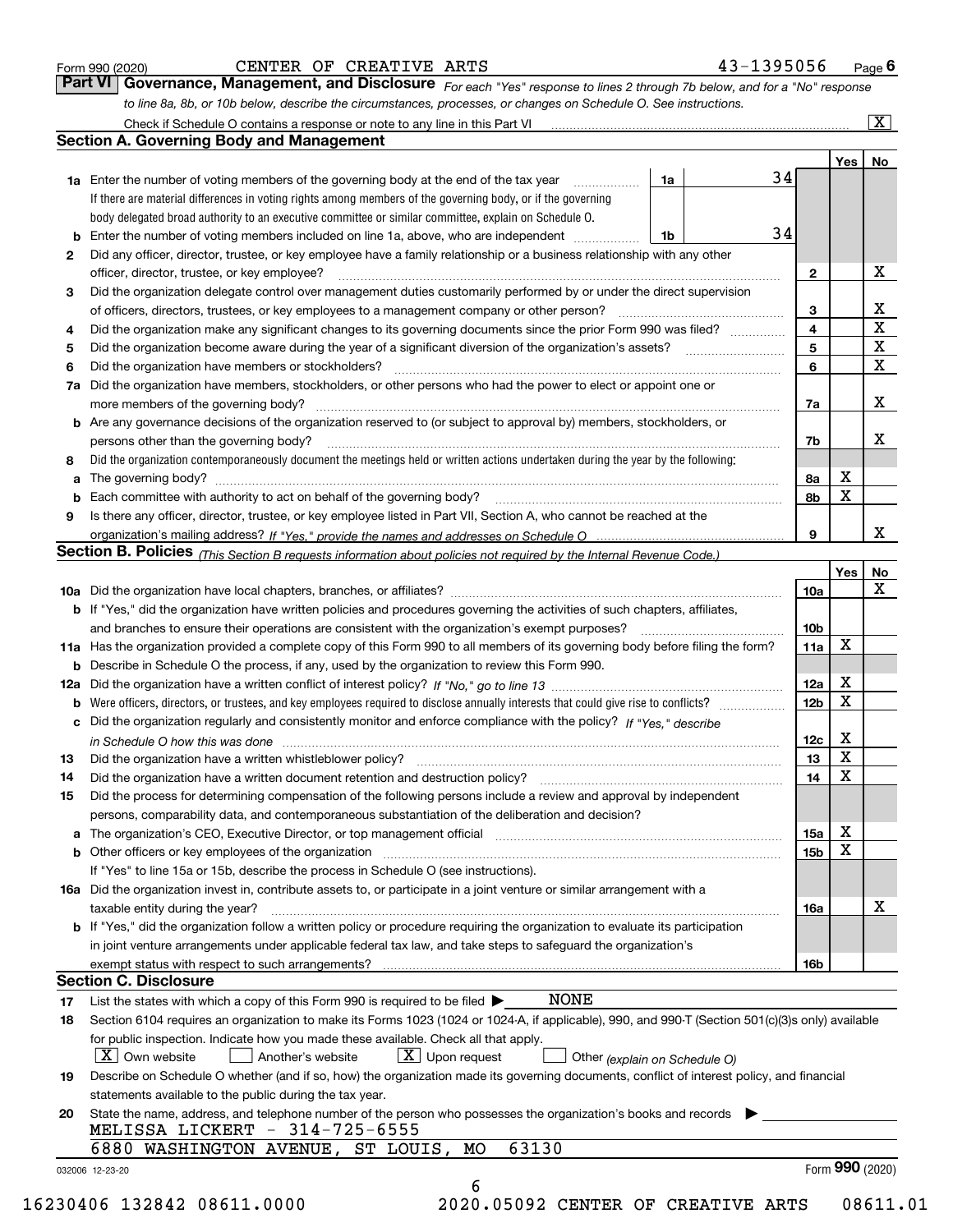$\mathcal{L}^{\text{max}}$ 

# **7Part VII Compensation of Officers, Directors, Trustees, Key Employees, Highest Compensated Employees, and Independent Contractors**

Check if Schedule O contains a response or note to any line in this Part VII

**Section A. Officers, Directors, Trustees, Key Employees, and Highest Compensated Employees**

**1a**  Complete this table for all persons required to be listed. Report compensation for the calendar year ending with or within the organization's tax year. **•** List all of the organization's current officers, directors, trustees (whether individuals or organizations), regardless of amount of compensation.

Enter -0- in columns (D), (E), and (F) if no compensation was paid.

 $\bullet$  List all of the organization's  $\,$ current key employees, if any. See instructions for definition of "key employee."

**•** List the organization's five current highest compensated employees (other than an officer, director, trustee, or key employee) who received reportable compensation (Box 5 of Form W-2 and/or Box 7 of Form 1099-MISC) of more than \$100,000 from the organization and any related organizations.

**•** List all of the organization's former officers, key employees, and highest compensated employees who received more than \$100,000 of reportable compensation from the organization and any related organizations.

**former directors or trustees**  ¥ List all of the organization's that received, in the capacity as a former director or trustee of the organization, more than \$10,000 of reportable compensation from the organization and any related organizations.

See instructions for the order in which to list the persons above.

Check this box if neither the organization nor any related organization compensated any current officer, director, or trustee.  $\mathcal{L}^{\text{max}}$ 

| (A)                           | (C)<br>(B)                                         |                               |                                                                  |             |              |                                  |        | (D)                 | (E)                              | (F)                      |
|-------------------------------|----------------------------------------------------|-------------------------------|------------------------------------------------------------------|-------------|--------------|----------------------------------|--------|---------------------|----------------------------------|--------------------------|
| Name and title                | Position<br>Average<br>(do not check more than one |                               |                                                                  |             |              |                                  |        | Reportable          | Reportable                       | Estimated                |
|                               | hours per                                          |                               | box, unless person is both an<br>officer and a director/trustee) |             |              |                                  |        | compensation        | compensation                     | amount of                |
|                               | week                                               |                               |                                                                  |             |              |                                  |        | from                | from related                     | other                    |
|                               | (list any<br>hours for                             |                               |                                                                  |             |              |                                  |        | the<br>organization | organizations<br>(W-2/1099-MISC) | compensation<br>from the |
|                               | related                                            |                               |                                                                  |             |              |                                  |        | (W-2/1099-MISC)     |                                  | organization             |
|                               | organizations                                      |                               |                                                                  |             |              |                                  |        |                     |                                  | and related              |
|                               | below                                              | ndividual trustee or director | Institutional trustee                                            |             | Key employee | Highest compensated<br> employee |        |                     |                                  | organizations            |
|                               | line)                                              |                               |                                                                  | Officer     |              |                                  | Former |                     |                                  |                          |
| KELLY POLLOCK<br>(1)          | 37.50                                              |                               |                                                                  |             |              |                                  |        |                     |                                  |                          |
| EXECUTIVE DIRECTOR            | 4.00                                               |                               |                                                                  | $\mathbf X$ |              |                                  |        | 192,481.            | $\mathbf 0$ .                    | 4,775.                   |
| (2)<br>PAM MANDELKER          | 37.50                                              |                               |                                                                  |             |              |                                  |        |                     |                                  |                          |
| DIRECTOR OF ADVANCEMENT       |                                                    |                               |                                                                  |             |              | X                                |        | 110,973.            | $\mathbf 0$ .                    | 7,341.                   |
| ANTONIO DOUTHIT-BOYD<br>(3)   | 37.50                                              |                               |                                                                  |             |              |                                  |        |                     |                                  |                          |
| CO-ARTISTIC DIRECTOR OF DANCE |                                                    |                               |                                                                  |             |              | X                                |        | 106,269.            | $\mathbf 0$ .                    | 4,027.                   |
| KIRVEN DOUTHIT-BOYD<br>(4)    | 37.50                                              |                               |                                                                  |             |              |                                  |        |                     |                                  |                          |
| CO-ARTISTIC DIRECTOR OF DANCE |                                                    |                               |                                                                  |             |              | X                                |        | 104,309.            | $\mathbf 0$ .                    | 4,015.                   |
| MELISSA LICKERT<br>(5)        | 37.50                                              |                               |                                                                  |             |              |                                  |        |                     |                                  |                          |
| CONTROLLER                    |                                                    |                               |                                                                  | $\mathbf X$ |              |                                  |        | 82,758.             | $\mathbf{0}$ .                   | 1,138.                   |
| (6)<br><b>BILL CARSON</b>     | 2.00                                               |                               |                                                                  |             |              |                                  |        |                     |                                  |                          |
| PRESIDENT                     |                                                    | $\overline{\mathbf{X}}$       |                                                                  | $\mathbf X$ |              |                                  |        | $\mathbf 0$ .       | 0.                               | 0.                       |
| RHONDA ADAMS<br>(7)           | 2.00                                               |                               |                                                                  |             |              |                                  |        |                     |                                  |                          |
| VICE PRESIDENT                |                                                    | $\overline{\mathbf{X}}$       |                                                                  | X           |              |                                  |        | $\mathbf 0$ .       | $\mathbf 0$ .                    | $0_{.}$                  |
| HUNTER BROWN<br>(8)           | 2.00                                               |                               |                                                                  |             |              |                                  |        |                     |                                  |                          |
| VICE PRESIDENT                |                                                    | $\overline{\mathbf{X}}$       |                                                                  | $\mathbf X$ |              |                                  |        | 0.                  | $\mathbf 0$ .                    | $0_{.}$                  |
| (9)<br>SHEREEN FISCHER        | 2.00                                               |                               |                                                                  |             |              |                                  |        |                     |                                  |                          |
| VICE PRESIDENT                |                                                    | $\overline{\mathbf{X}}$       |                                                                  | $\rm X$     |              |                                  |        | 0.                  | 0.                               | $\mathbf 0$ .            |
| (10) DIEDRE GRAY              | 2.00                                               |                               |                                                                  |             |              |                                  |        |                     |                                  |                          |
| VICE PRESIDENT                |                                                    | $\overline{\mathbf{X}}$       |                                                                  | $\rm X$     |              |                                  |        | 0.                  | $\mathbf 0$ .                    | 0.                       |
| (11) KRISTIN JOHNSON          | 2.00                                               |                               |                                                                  |             |              |                                  |        |                     |                                  |                          |
| VICE PRESIDENT                |                                                    | $\overline{\textbf{X}}$       |                                                                  | $\mathbf X$ |              |                                  |        | 0.                  | 0.                               | $\mathbf 0$ .            |
| (12) SUZANNE JOHNSON          | 2.00                                               |                               |                                                                  |             |              |                                  |        |                     |                                  |                          |
| VICE PRESIDENT                |                                                    | $\mathbf X$                   |                                                                  | $\rm X$     |              |                                  |        | 0.                  | $\mathbf 0$ .                    | $0_{.}$                  |
| (13) KIM KUEHNER              | 2.00                                               |                               |                                                                  |             |              |                                  |        |                     |                                  |                          |
| VICE PRESIDENT                |                                                    | X                             |                                                                  | $\mathbf X$ |              |                                  |        | 0.                  | $\mathbf 0$ .                    | $\mathbf 0$ .            |
| (14) ELIZABETH MANNEN BERGES  | 2.00                                               |                               |                                                                  |             |              |                                  |        |                     |                                  |                          |
| VICE PRESIDENT                |                                                    | $\mathbf X$                   |                                                                  | $\mathbf X$ |              |                                  |        | 0.                  | $\mathbf 0$ .                    | $\mathbf 0$ .            |
| TOM MINOGUE<br>(15)           | $\overline{2.00}$                                  |                               |                                                                  |             |              |                                  |        |                     |                                  |                          |
| VICE PRESIDENT                | 4.00                                               | $\mathbf X$                   |                                                                  | $\mathbf X$ |              |                                  |        | 0.                  | $\mathbf 0$ .                    | $0_{.}$                  |
| (16) BRIAN THOMAS             | 2.00                                               |                               |                                                                  |             |              |                                  |        |                     |                                  |                          |
| VICE PRESIDENT                |                                                    | $\rm X$                       |                                                                  | $\rm X$     |              |                                  |        | 0.                  | $\mathbf{0}$ .                   | $\mathbf 0$ .            |
| (17) ELIZABETH TUCKER         | $\overline{2.00}$                                  |                               |                                                                  |             |              |                                  |        |                     |                                  |                          |
| VICE PRESIDENT                |                                                    | $\rm X$                       |                                                                  | $\rm X$     |              |                                  |        | 0.                  | $\mathbf 0$ .                    | 0.                       |
|                               |                                                    |                               |                                                                  |             |              |                                  |        |                     |                                  | $\overline{2}$           |

7

032007 12-23-20

Form (2020) **990**

16230406 132842 08611.0000 2020.05092 CENTER OF CREATIVE ARTS 08611.01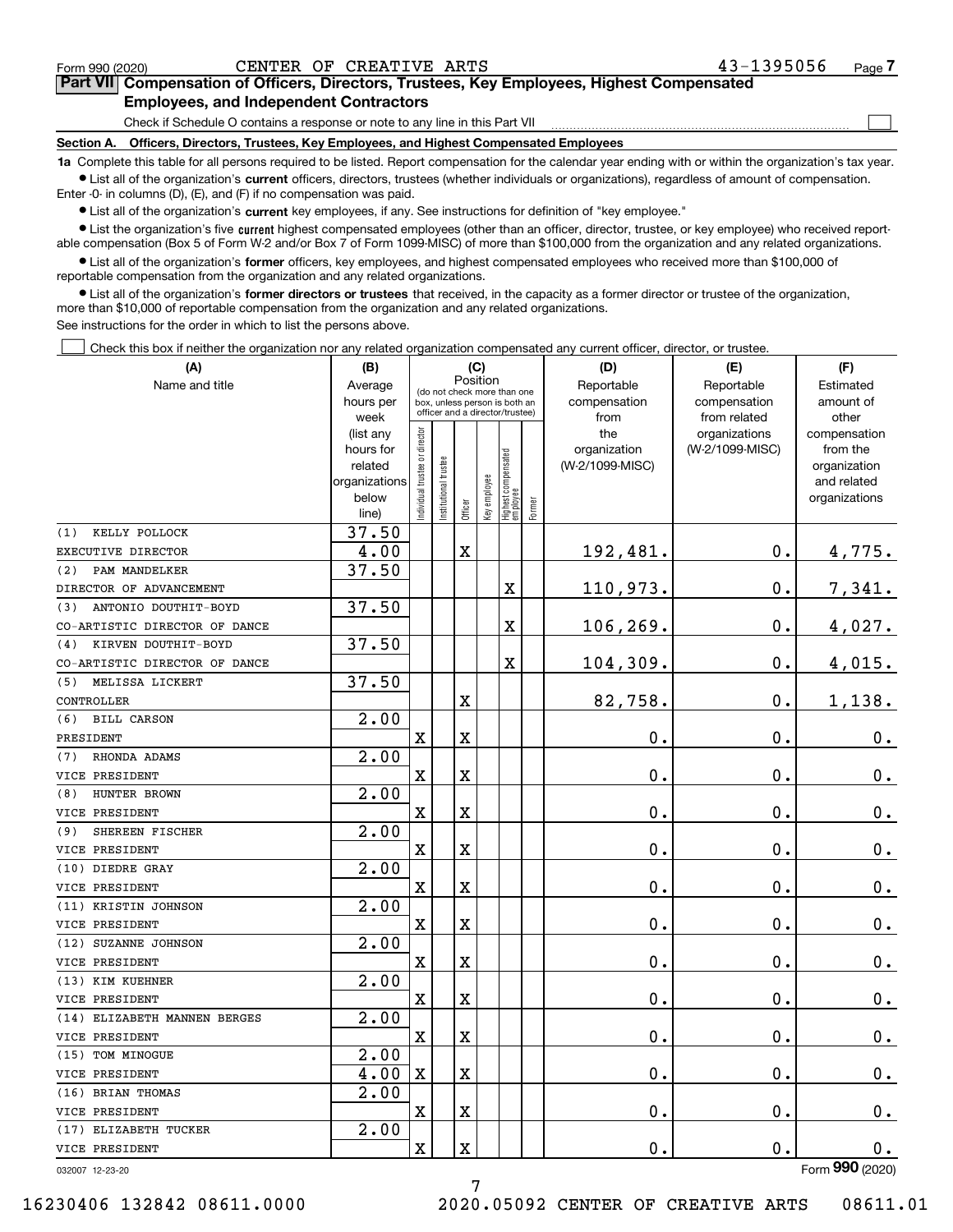|  | Form 990 (2020) |
|--|-----------------|
|  |                 |

| <b>Part VII</b>  | Section A. Officers, Directors, Trustees, Key Employees, and Highest Compensated Employees (continued)                               |                   |                                |                       |             |              |                                                                  |        |                         |                                  |   |                          |               |
|------------------|--------------------------------------------------------------------------------------------------------------------------------------|-------------------|--------------------------------|-----------------------|-------------|--------------|------------------------------------------------------------------|--------|-------------------------|----------------------------------|---|--------------------------|---------------|
|                  | (A)                                                                                                                                  | (B)               |                                |                       |             | (C)          |                                                                  |        | (D)                     | (E)                              |   | (F)                      |               |
|                  | Name and title                                                                                                                       | Average           |                                |                       |             | Position     | (do not check more than one                                      |        | Reportable              | Reportable                       |   | Estimated                |               |
|                  |                                                                                                                                      | hours per         |                                |                       |             |              | box, unless person is both an<br>officer and a director/trustee) |        | compensation            | compensation                     |   | amount of                |               |
|                  |                                                                                                                                      | week<br>list any) |                                |                       |             |              |                                                                  |        | from                    | from related                     |   | other                    |               |
|                  |                                                                                                                                      | hours for         |                                |                       |             |              |                                                                  |        | the<br>organization     | organizations<br>(W-2/1099-MISC) |   | compensation<br>from the |               |
|                  |                                                                                                                                      | related           |                                |                       |             |              |                                                                  |        | (W-2/1099-MISC)         |                                  |   | organization             |               |
|                  |                                                                                                                                      | organizations     |                                |                       |             |              |                                                                  |        |                         |                                  |   | and related              |               |
|                  |                                                                                                                                      | below             | Individual trustee or director | Institutional trustee | Officer     | key employee | Highest compensated<br>  employee                                | Former |                         |                                  |   | organizations            |               |
|                  |                                                                                                                                      | line)             |                                |                       |             |              |                                                                  |        |                         |                                  |   |                          |               |
|                  | (18) KENT TURNER                                                                                                                     | 2.00              |                                |                       |             |              |                                                                  |        |                         |                                  |   |                          |               |
|                  | VICE PRESIDENT                                                                                                                       | 2.00              | X                              |                       | X           |              |                                                                  |        | 0.                      | 0.                               |   |                          | 0.            |
| <b>SECRETARY</b> | (19) CAROLYN GOLD                                                                                                                    |                   | $\mathbf X$                    |                       | $\mathbf X$ |              |                                                                  |        | 0.                      | 0.                               |   |                          | $\mathbf 0$ . |
|                  | (20) RAY KALINOWSKI                                                                                                                  | 2.00              |                                |                       |             |              |                                                                  |        |                         |                                  |   |                          |               |
| TREASURER        |                                                                                                                                      | 2.00              | Χ                              |                       | X           |              |                                                                  |        | 0.                      | 0.                               |   |                          | $0$ .         |
|                  | (21) TINA ANDERSON                                                                                                                   | 2.00              |                                |                       |             |              |                                                                  |        |                         |                                  |   |                          |               |
| <b>DIRECTOR</b>  |                                                                                                                                      |                   | X                              |                       |             |              |                                                                  |        | 0.                      | 0.                               |   |                          | 0.            |
|                  | (22) NANCY BARNES-AULT                                                                                                               | 2.00              |                                |                       |             |              |                                                                  |        |                         |                                  |   |                          |               |
| <b>DIRECTOR</b>  |                                                                                                                                      |                   | X                              |                       |             |              |                                                                  |        | 0.                      | 0.                               |   |                          | 0.            |
|                  | (23) BILL BRADLEY                                                                                                                    | 2.00              |                                |                       |             |              |                                                                  |        |                         |                                  |   |                          |               |
| <b>DIRECTOR</b>  |                                                                                                                                      |                   | X                              |                       |             |              |                                                                  |        | 0.                      | 0.                               |   |                          | $\mathbf 0$ . |
|                  | (24) CLAUDIA BRODIE                                                                                                                  | 2.00              |                                |                       |             |              |                                                                  |        |                         |                                  |   |                          |               |
| <b>DIRECTOR</b>  |                                                                                                                                      |                   | X                              |                       |             |              |                                                                  |        | 0.                      | 0.                               |   |                          | 0.            |
|                  | (25) LAUREN HERRING                                                                                                                  | 2.00              |                                |                       |             |              |                                                                  |        |                         |                                  |   |                          |               |
| <b>DIRECTOR</b>  |                                                                                                                                      |                   | X                              |                       |             |              |                                                                  |        | 0.                      | 0.                               |   |                          | 0.            |
|                  | (26) JESSE HUNTER                                                                                                                    | 2.00              |                                |                       |             |              |                                                                  |        |                         |                                  |   |                          |               |
| <b>DIRECTOR</b>  |                                                                                                                                      | 2.00              | $\mathbf X$                    |                       |             |              |                                                                  |        | Ο.                      | 0.                               |   |                          | 0.            |
|                  | 1b Subtotal                                                                                                                          |                   |                                |                       |             |              |                                                                  |        | 596,790.                | $\overline{0}$ .                 |   | 21, 296.                 |               |
|                  | c Total from continuation sheets to Part VII, Section A                                                                              |                   |                                |                       |             |              |                                                                  |        | 0.                      | $\overline{0}$ .                 |   |                          | Ο.            |
|                  |                                                                                                                                      |                   |                                |                       |             |              |                                                                  |        | 596,790.                | $\overline{0}$ .                 |   | 21,296.                  |               |
| $\mathbf{2}$     | Total number of individuals (including but not limited to those listed above) who received more than \$100,000 of reportable         |                   |                                |                       |             |              |                                                                  |        |                         |                                  |   |                          |               |
|                  | compensation from the organization $\blacktriangleright$                                                                             |                   |                                |                       |             |              |                                                                  |        |                         |                                  |   |                          |               |
|                  |                                                                                                                                      |                   |                                |                       |             |              |                                                                  |        |                         |                                  |   | Yes                      | No            |
| 3                | Did the organization list any former officer, director, trustee, key employee, or highest compensated employee on                    |                   |                                |                       |             |              |                                                                  |        |                         |                                  |   |                          |               |
|                  | line 1a? If "Yes," complete Schedule J for such individual                                                                           |                   |                                |                       |             |              |                                                                  |        |                         |                                  | 3 |                          | X             |
| 4                | For any individual listed on line 1a, is the sum of reportable compensation and other compensation from the organization             |                   |                                |                       |             |              |                                                                  |        |                         |                                  |   |                          |               |
|                  |                                                                                                                                      |                   |                                |                       |             |              |                                                                  |        |                         |                                  | 4 | X.                       |               |
| 5                | Did any person listed on line 1a receive or accrue compensation from any unrelated organization or individual for services           |                   |                                |                       |             |              |                                                                  |        |                         |                                  | 5 |                          | X             |
|                  | <b>Section B. Independent Contractors</b>                                                                                            |                   |                                |                       |             |              |                                                                  |        |                         |                                  |   |                          |               |
| 1                | Complete this table for your five highest compensated independent contractors that received more than \$100,000 of compensation from |                   |                                |                       |             |              |                                                                  |        |                         |                                  |   |                          |               |
|                  | the organization. Report compensation for the calendar year ending with or within the organization's tax year.                       |                   |                                |                       |             |              |                                                                  |        |                         |                                  |   |                          |               |
|                  | (A)                                                                                                                                  |                   |                                |                       |             |              |                                                                  |        | (B)                     |                                  |   | (C)                      |               |
|                  | Name and business address                                                                                                            |                   |                                | <b>NONE</b>           |             |              |                                                                  |        | Description of services |                                  |   | Compensation             |               |
|                  |                                                                                                                                      |                   |                                |                       |             |              |                                                                  |        |                         |                                  |   |                          |               |
|                  |                                                                                                                                      |                   |                                |                       |             |              |                                                                  |        |                         |                                  |   |                          |               |
|                  |                                                                                                                                      |                   |                                |                       |             |              |                                                                  |        |                         |                                  |   |                          |               |
|                  |                                                                                                                                      |                   |                                |                       |             |              |                                                                  |        |                         |                                  |   |                          |               |
|                  |                                                                                                                                      |                   |                                |                       |             |              |                                                                  |        |                         |                                  |   |                          |               |
|                  |                                                                                                                                      |                   |                                |                       |             |              |                                                                  |        |                         |                                  |   |                          |               |
|                  |                                                                                                                                      |                   |                                |                       |             |              |                                                                  |        |                         |                                  |   |                          |               |

**2**Total number of independent contractors (including but not limited to those listed above) who received more than \$100,000 of compensation from the organization 0

032008 12-23-20 SEE PART VII, SECTION A CONTINUATION SHEETS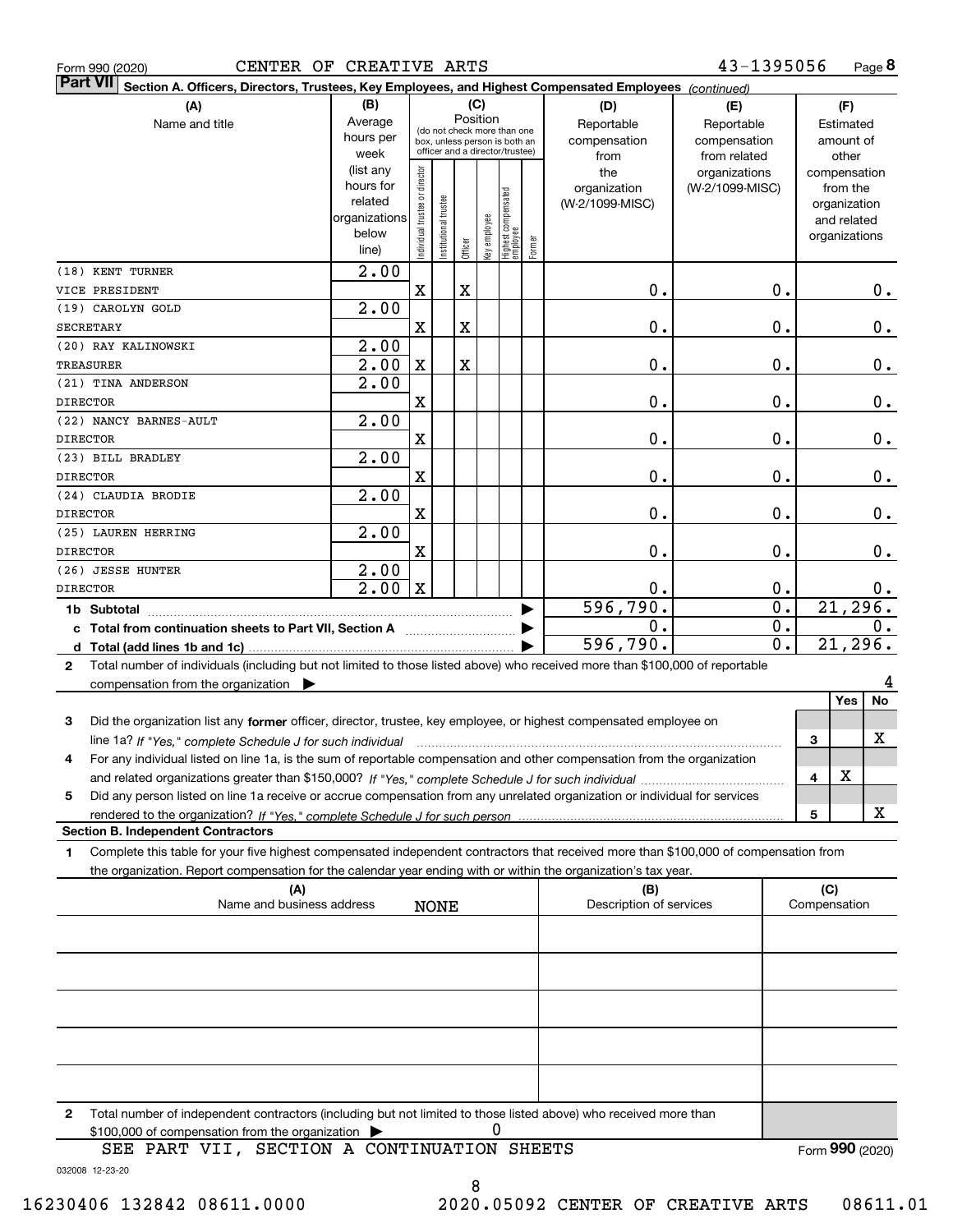| CENTER OF CREATIVE ARTS<br>Form 990                                                                                       |                                                                                     |                                |                                    |         |              |                              |        |                                                | 43-1395056                                       |                                                                                   |  |  |  |
|---------------------------------------------------------------------------------------------------------------------------|-------------------------------------------------------------------------------------|--------------------------------|------------------------------------|---------|--------------|------------------------------|--------|------------------------------------------------|--------------------------------------------------|-----------------------------------------------------------------------------------|--|--|--|
| <b>Part VII</b><br>Section A. Officers, Directors, Trustees, Key Employees, and Highest Compensated Employees (continued) |                                                                                     |                                |                                    |         |              |                              |        |                                                |                                                  |                                                                                   |  |  |  |
| (A)                                                                                                                       | (B)                                                                                 | (C)                            |                                    |         |              |                              |        | (D)                                            | (E)                                              | (F)                                                                               |  |  |  |
| Name and title                                                                                                            | Average<br>hours                                                                    |                                | Position<br>(check all that apply) |         |              |                              |        | Reportable<br>compensation                     | Reportable<br>compensation                       | Estimated<br>amount of                                                            |  |  |  |
|                                                                                                                           | per<br>week<br>(list any<br>hours for<br>related<br>organizations<br>below<br>line) | Individual trustee or director | Institutional trustee              | Officer | Key employee | Highest compensated employee | Former | from<br>the<br>organization<br>(W-2/1099-MISC) | from related<br>organizations<br>(W-2/1099-MISC) | other<br>compensation<br>from the<br>organization<br>and related<br>organizations |  |  |  |
| (27) PAULINE KIM                                                                                                          | 2.00                                                                                |                                |                                    |         |              |                              |        |                                                |                                                  |                                                                                   |  |  |  |
| <b>DIRECTOR</b>                                                                                                           |                                                                                     | $\mathbf X$                    |                                    |         |              |                              |        | $\mathbf 0$ .                                  | $\mathbf 0$ .                                    | 0.                                                                                |  |  |  |
| (28) BETH KOVALY WILLIS                                                                                                   | 2.00                                                                                |                                |                                    |         |              |                              |        |                                                |                                                  |                                                                                   |  |  |  |
| <b>DIRECTOR</b>                                                                                                           |                                                                                     | $\mathbf X$                    |                                    |         |              |                              |        | $\mathbf 0$ .                                  | $\mathbf 0$ .                                    | 0.                                                                                |  |  |  |
| (29) SARAH KRAMER                                                                                                         | 2.00                                                                                |                                |                                    |         |              |                              |        |                                                |                                                  |                                                                                   |  |  |  |
| <b>DIRECTOR</b>                                                                                                           |                                                                                     | $\mathbf X$                    |                                    |         |              |                              |        | $\mathbf 0$ .                                  | $\mathbf 0$ .                                    | 0.                                                                                |  |  |  |
| (30) MELISSA MERLIN                                                                                                       | 2.00                                                                                |                                |                                    |         |              |                              |        |                                                |                                                  |                                                                                   |  |  |  |
| <b>DIRECTOR</b>                                                                                                           |                                                                                     | $\mathbf X$                    |                                    |         |              |                              |        | $\mathbf 0$ .                                  | $\mathbf 0$ .                                    | 0.                                                                                |  |  |  |
| (31) RICKY NIX, JR                                                                                                        | 2.00                                                                                |                                |                                    |         |              |                              |        |                                                |                                                  |                                                                                   |  |  |  |
| <b>DIRECTOR</b>                                                                                                           |                                                                                     | $\mathbf X$                    |                                    |         |              |                              |        | $\mathbf 0$ .                                  | $\mathbf 0$ .                                    | 0.                                                                                |  |  |  |
| (32) KEN OLLIFF                                                                                                           | 2.00                                                                                |                                |                                    |         |              |                              |        |                                                |                                                  |                                                                                   |  |  |  |
| <b>DIRECTOR</b>                                                                                                           |                                                                                     | $\mathbf X$                    |                                    |         |              |                              |        | $\mathbf 0$ .                                  | $\mathbf 0$ .                                    | 0.                                                                                |  |  |  |
| (33) KANIKA PANDEY                                                                                                        | 2.00                                                                                |                                |                                    |         |              |                              |        |                                                |                                                  |                                                                                   |  |  |  |
| <b>DIRECTOR</b>                                                                                                           |                                                                                     | $\mathbf X$                    |                                    |         |              |                              |        | $\mathbf 0$ .                                  | $\mathbf 0$ .                                    | 0.                                                                                |  |  |  |
| (34) JANE PEACOCK                                                                                                         | 2.00                                                                                |                                |                                    |         |              |                              |        |                                                |                                                  |                                                                                   |  |  |  |
| <b>DIRECTOR</b>                                                                                                           |                                                                                     | $\mathbf X$                    |                                    |         |              |                              |        | $\mathbf 0$ .                                  | $\mathbf 0$ .                                    | 0.                                                                                |  |  |  |
| (35) RACHEL SEWARD                                                                                                        | 2.00                                                                                |                                |                                    |         |              |                              |        |                                                |                                                  |                                                                                   |  |  |  |
| <b>DIRECTOR</b>                                                                                                           |                                                                                     | $\mathbf X$                    |                                    |         |              |                              |        | $\mathbf 0$ .                                  | $\mathbf 0$ .                                    | 0.                                                                                |  |  |  |
| (36) SHERRI TICHENOR                                                                                                      | 2.00                                                                                |                                |                                    |         |              |                              |        |                                                |                                                  |                                                                                   |  |  |  |
| <b>DIRECTOR</b>                                                                                                           |                                                                                     | $\mathbf X$                    |                                    |         |              |                              |        | $\mathbf 0$ .                                  | $\mathbf 0$ .                                    | 0.                                                                                |  |  |  |
| (37) LISA TUTEUR                                                                                                          | 2.00                                                                                |                                |                                    |         |              |                              |        |                                                |                                                  |                                                                                   |  |  |  |
| <b>DIRECTOR</b>                                                                                                           | 2.00                                                                                | $\mathbf X$                    |                                    |         |              |                              |        | $\mathbf 0$ .                                  | $\mathbf 0$ .                                    | $\mathbf 0$ .                                                                     |  |  |  |
| (38) TODD WEAVER<br><b>DIRECTOR</b>                                                                                       |                                                                                     | $\mathbf X$                    |                                    |         |              |                              |        | $\mathbf 0$ .                                  | $\mathbf 0$ .                                    | 0.                                                                                |  |  |  |
| (39) SUSAN WERNER                                                                                                         | 2.00                                                                                |                                |                                    |         |              |                              |        |                                                |                                                  |                                                                                   |  |  |  |
| <b>DIRECTOR</b>                                                                                                           |                                                                                     | X                              |                                    |         |              |                              |        | $\mathbf 0$ .                                  | 0.                                               | 0.                                                                                |  |  |  |
|                                                                                                                           |                                                                                     |                                |                                    |         |              |                              |        |                                                |                                                  |                                                                                   |  |  |  |
|                                                                                                                           |                                                                                     |                                |                                    |         |              |                              |        |                                                |                                                  |                                                                                   |  |  |  |
|                                                                                                                           |                                                                                     |                                |                                    |         |              |                              |        |                                                |                                                  |                                                                                   |  |  |  |
|                                                                                                                           |                                                                                     |                                |                                    |         |              |                              |        |                                                |                                                  |                                                                                   |  |  |  |
|                                                                                                                           |                                                                                     |                                |                                    |         |              |                              |        |                                                |                                                  |                                                                                   |  |  |  |
|                                                                                                                           |                                                                                     |                                |                                    |         |              |                              |        |                                                |                                                  |                                                                                   |  |  |  |
|                                                                                                                           |                                                                                     |                                |                                    |         |              |                              |        |                                                |                                                  |                                                                                   |  |  |  |
|                                                                                                                           |                                                                                     |                                |                                    |         |              |                              |        |                                                |                                                  |                                                                                   |  |  |  |
|                                                                                                                           |                                                                                     |                                |                                    |         |              |                              |        |                                                |                                                  |                                                                                   |  |  |  |
|                                                                                                                           |                                                                                     |                                |                                    |         |              |                              |        |                                                |                                                  |                                                                                   |  |  |  |
|                                                                                                                           |                                                                                     |                                |                                    |         |              |                              |        |                                                |                                                  |                                                                                   |  |  |  |
|                                                                                                                           |                                                                                     |                                |                                    |         |              |                              |        |                                                |                                                  |                                                                                   |  |  |  |
|                                                                                                                           |                                                                                     |                                |                                    |         |              |                              |        |                                                |                                                  |                                                                                   |  |  |  |
|                                                                                                                           |                                                                                     |                                |                                    |         |              |                              |        |                                                |                                                  |                                                                                   |  |  |  |
|                                                                                                                           |                                                                                     |                                |                                    |         |              |                              |        |                                                |                                                  |                                                                                   |  |  |  |
| Total to Part VII, Section A, line 1c                                                                                     |                                                                                     |                                |                                    |         |              |                              |        |                                                |                                                  |                                                                                   |  |  |  |

032201 04-01-20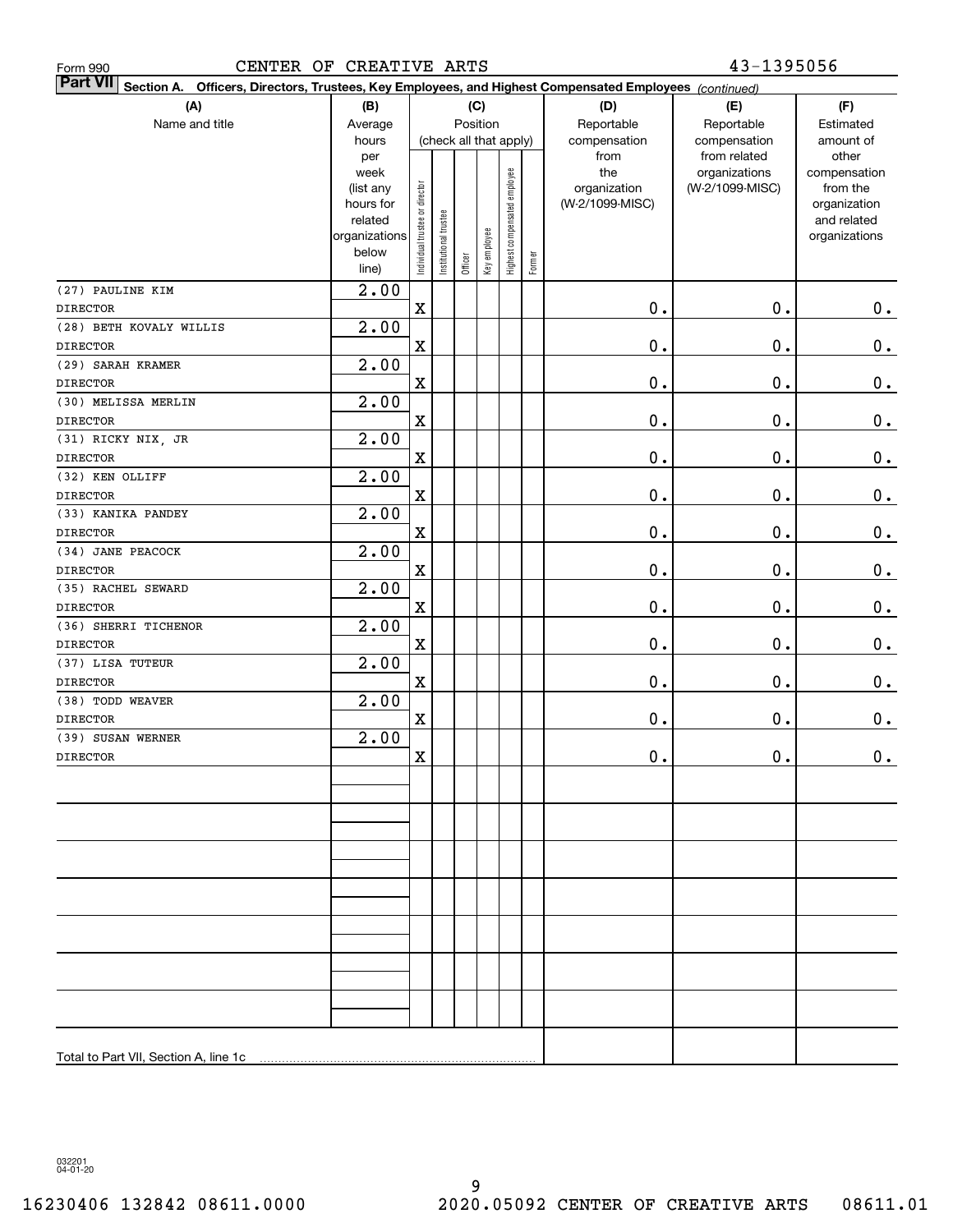|                                                           |      |     | Form 990 (2020)                                                                           |          |                |                      | CENTER OF CREATIVE ARTS |                      |                                              | 43-1395056                                        | Page 9                                                          |
|-----------------------------------------------------------|------|-----|-------------------------------------------------------------------------------------------|----------|----------------|----------------------|-------------------------|----------------------|----------------------------------------------|---------------------------------------------------|-----------------------------------------------------------------|
| <b>Part VIII</b>                                          |      |     | <b>Statement of Revenue</b>                                                               |          |                |                      |                         |                      |                                              |                                                   |                                                                 |
|                                                           |      |     | Check if Schedule O contains a response or note to any line in this Part VIII             |          |                |                      |                         | (A)<br>Total revenue | (B)<br>Related or exempt<br>function revenue | $\overline{(C)}$<br>Unrelated<br>business revenue | (D)<br>Revenue excluded<br>from tax under<br>sections 512 - 514 |
|                                                           |      |     | 1 a Federated campaigns                                                                   |          | 1a<br>.        |                      | 26,600.                 |                      |                                              |                                                   |                                                                 |
| Contributions, Gifts, Grants<br>and Other Similar Amounts |      | b   | Membership dues                                                                           |          | 1 <sub>b</sub> |                      |                         |                      |                                              |                                                   |                                                                 |
|                                                           |      | c   | Fundraising events                                                                        |          | 1 <sub>c</sub> |                      | 1,187,093.              |                      |                                              |                                                   |                                                                 |
|                                                           |      |     | d Related organizations                                                                   | .        | 1 <sub>d</sub> |                      | 104,814.                |                      |                                              |                                                   |                                                                 |
|                                                           |      |     | Government grants (contributions)                                                         |          | 1e             |                      | 2,486,092.              |                      |                                              |                                                   |                                                                 |
|                                                           |      |     | All other contributions, gifts, grants, and                                               |          |                |                      |                         |                      |                                              |                                                   |                                                                 |
|                                                           |      |     | similar amounts not included above                                                        |          | 1f             |                      | 4, 205, 514.            |                      |                                              |                                                   |                                                                 |
|                                                           |      | g   | Noncash contributions included in lines 1a-1f<br>h Total. Add lines 1a-1f                 |          | $1g$ \$        |                      | 982,432.                | 8,010,113.           |                                              |                                                   |                                                                 |
|                                                           |      |     |                                                                                           |          |                |                      | <b>Business Code</b>    |                      |                                              |                                                   |                                                                 |
|                                                           |      | 2 a | <b>EDUCATION</b>                                                                          |          |                |                      | 611600                  | 817,504.             | 817,504.                                     |                                                   |                                                                 |
| Program Service<br>Revenue                                |      | b   | CAMPS                                                                                     |          |                |                      | 611600                  | 670,082.             | 670,082.                                     |                                                   |                                                                 |
|                                                           |      |     | PRODUCTIONS AND EXHIBITS                                                                  |          |                |                      | 711110                  | 79,961.              | 79,961.                                      |                                                   |                                                                 |
|                                                           |      | d   | COCAEDU                                                                                   |          |                |                      | 611600                  | 55,270.              | 55,270.                                      |                                                   |                                                                 |
|                                                           |      |     | COCABIZ                                                                                   |          |                |                      | 611430                  | 48,432.              | 48,432.                                      |                                                   |                                                                 |
|                                                           |      |     | All other program service revenue                                                         |          |                |                      |                         |                      |                                              |                                                   |                                                                 |
|                                                           |      |     |                                                                                           |          |                |                      |                         | 1,671,249.           |                                              |                                                   |                                                                 |
|                                                           | 3    |     | Investment income (including dividends, interest, and                                     |          |                |                      |                         | 82,596.              |                                              |                                                   | 82,596.                                                         |
|                                                           | 4    |     | Income from investment of tax-exempt bond proceeds                                        |          |                |                      |                         |                      |                                              |                                                   |                                                                 |
|                                                           | 5    |     |                                                                                           |          |                |                      |                         |                      |                                              |                                                   |                                                                 |
|                                                           |      |     |                                                                                           |          | (i) Real       |                      | (ii) Personal           |                      |                                              |                                                   |                                                                 |
|                                                           |      | 6а  | Gross rents<br>.                                                                          | 6a       |                |                      |                         |                      |                                              |                                                   |                                                                 |
|                                                           |      |     | Less: rental expenses                                                                     | 6b       |                |                      |                         |                      |                                              |                                                   |                                                                 |
|                                                           |      | с   | Rental income or (loss)                                                                   | 6c       |                |                      |                         |                      |                                              |                                                   |                                                                 |
|                                                           |      | d   | Net rental income or (loss)                                                               |          |                |                      |                         |                      |                                              |                                                   |                                                                 |
|                                                           |      |     | 7 a Gross amount from sales of                                                            |          | (i) Securities |                      | (ii) Other              |                      |                                              |                                                   |                                                                 |
|                                                           |      |     | assets other than inventory                                                               | 7a       | 1,083,151.     |                      |                         |                      |                                              |                                                   |                                                                 |
|                                                           |      |     | <b>b</b> Less: cost or other basis                                                        |          | 829,886.       |                      |                         |                      |                                              |                                                   |                                                                 |
| evenue                                                    |      |     | and sales expenses<br>c Gain or (loss)                                                    | 7b<br>7c | 253, 265.      |                      |                         |                      |                                              |                                                   |                                                                 |
|                                                           |      |     |                                                                                           |          |                |                      |                         | 253, 265.            |                                              |                                                   | 253, 265.                                                       |
| Other R                                                   |      |     | 8 a Gross income from fundraising events (not                                             |          |                |                      |                         |                      |                                              |                                                   |                                                                 |
|                                                           |      |     | including \$1,187,093. of                                                                 |          |                |                      |                         |                      |                                              |                                                   |                                                                 |
|                                                           |      |     | contributions reported on line 1c). See                                                   |          |                |                      |                         |                      |                                              |                                                   |                                                                 |
|                                                           |      |     |                                                                                           |          |                | l 8a                 | 96,818.                 |                      |                                              |                                                   |                                                                 |
|                                                           |      |     |                                                                                           |          |                | 8b                   | 473,444.                |                      |                                              |                                                   |                                                                 |
|                                                           |      |     | c Net income or (loss) from fundraising events                                            |          |                |                      |                         | $-376,626.$          |                                              |                                                   | $-376,626.$                                                     |
|                                                           |      |     | 9 a Gross income from gaming activities. See                                              |          |                |                      |                         |                      |                                              |                                                   |                                                                 |
|                                                           |      |     | <b>b</b> Less: direct expenses <b>manually</b>                                            |          |                | 9a<br>9 <sub>b</sub> |                         |                      |                                              |                                                   |                                                                 |
|                                                           |      |     | c Net income or (loss) from gaming activities                                             |          |                |                      |                         |                      |                                              |                                                   |                                                                 |
|                                                           |      |     | 10 a Gross sales of inventory, less returns                                               |          |                |                      |                         |                      |                                              |                                                   |                                                                 |
|                                                           |      |     |                                                                                           |          |                | 10a                  | 1,060.                  |                      |                                              |                                                   |                                                                 |
|                                                           |      |     | <b>b</b> Less: cost of goods sold                                                         |          |                | 10b                  | $\mathbf{0}$ .          |                      |                                              |                                                   |                                                                 |
|                                                           |      |     | c Net income or (loss) from sales of inventory                                            |          |                |                      |                         | 1,060.               |                                              |                                                   | 1,060.                                                          |
|                                                           |      |     |                                                                                           |          |                |                      | <b>Business Code</b>    |                      |                                              |                                                   |                                                                 |
|                                                           | 11 a |     | <u> 1989 - Johann Stein, mars an deus Amerikaansk kommunister (</u>                       |          |                |                      |                         |                      |                                              |                                                   |                                                                 |
| Revenue                                                   |      | b   |                                                                                           |          |                |                      |                         |                      |                                              |                                                   |                                                                 |
| Miscellaneous                                             |      | с   |                                                                                           |          |                |                      | 900099                  | 71,039.              |                                              |                                                   | 71,039.                                                         |
|                                                           |      |     | <b>d</b> All other revenue $\ldots$ $\ldots$ $\ldots$ $\ldots$ $\ldots$ $\ldots$ $\ldots$ |          |                |                      |                         | 71,039.              |                                              |                                                   |                                                                 |
|                                                           | 12   |     |                                                                                           |          |                |                      |                         | 9,712,696.           | 1,671,249.                                   | 0.                                                | 31,334.                                                         |
| 032009 12-23-20                                           |      |     |                                                                                           |          |                |                      |                         |                      |                                              |                                                   | Form 990 (2020)                                                 |

16230406 132842 08611.0000 2020.05092 CENTER OF CREATIVE ARTS 08611.01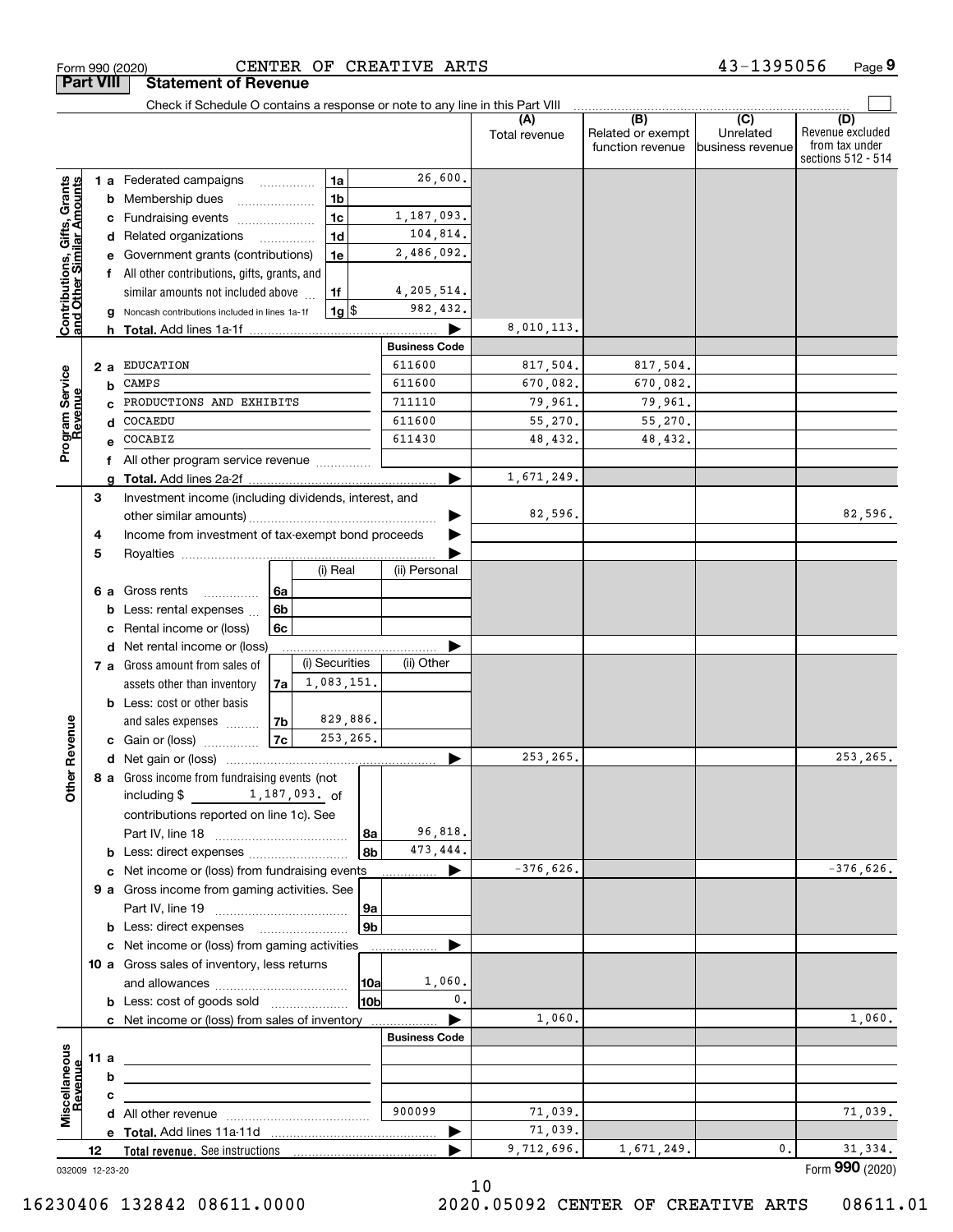CENTER OF CREATIVE ARTS 43-1395056

|              | Form 990 (2020)<br>CENTER OF CREATIVE ARTS<br><b>Part IX   Statement of Functional Expenses</b>                                                                                                            |                                   |                                    | $43 - 1395056$                            | Page 1                         |
|--------------|------------------------------------------------------------------------------------------------------------------------------------------------------------------------------------------------------------|-----------------------------------|------------------------------------|-------------------------------------------|--------------------------------|
|              | Section 501(c)(3) and 501(c)(4) organizations must complete all columns. All other organizations must complete column (A).                                                                                 |                                   |                                    |                                           |                                |
|              | Check if Schedule O contains a response or note to any line in this Part IX                                                                                                                                |                                   |                                    |                                           |                                |
|              | Do not include amounts reported on lines 6b,<br>7b, 8b, 9b, and 10b of Part VIII.                                                                                                                          | (A)<br>Total expenses             | (B)<br>Program service<br>expenses | (C)<br>Management and<br>general expenses | (D)<br>Fundraising<br>expenses |
| $\mathbf 1$  | Grants and other assistance to domestic organizations                                                                                                                                                      |                                   |                                    |                                           |                                |
|              | and domestic governments. See Part IV, line 21<br>$\mathbb{R}$                                                                                                                                             | 1,684,788.                        | 1,684,788.                         |                                           |                                |
| $\mathbf{2}$ | Grants and other assistance to domestic                                                                                                                                                                    |                                   |                                    |                                           |                                |
|              | individuals. See Part IV, line 22                                                                                                                                                                          | 147,286.                          | 147,286.                           |                                           |                                |
| 3            | Grants and other assistance to foreign                                                                                                                                                                     |                                   |                                    |                                           |                                |
|              | organizations, foreign governments, and foreign                                                                                                                                                            |                                   |                                    |                                           |                                |
|              | individuals. See Part IV, lines 15 and 16                                                                                                                                                                  |                                   |                                    |                                           |                                |
| 4            | Benefits paid to or for members                                                                                                                                                                            |                                   |                                    |                                           |                                |
| 5            | Compensation of current officers, directors,                                                                                                                                                               |                                   |                                    |                                           |                                |
|              |                                                                                                                                                                                                            | 399,482.                          | 94,139.                            | 148,446.                                  | 156,897.                       |
| 6            | Compensation not included above to disqualified                                                                                                                                                            |                                   |                                    |                                           |                                |
|              | persons (as defined under section 4958(f)(1)) and                                                                                                                                                          |                                   |                                    |                                           |                                |
|              | persons described in section 4958(c)(3)(B)                                                                                                                                                                 |                                   |                                    |                                           |                                |
| 7            |                                                                                                                                                                                                            | 2,669,687.                        | 1,751,868.                         | 492,962.                                  | 424,857.                       |
| 8            | Pension plan accruals and contributions (include                                                                                                                                                           |                                   |                                    |                                           |                                |
|              | section 401(k) and 403(b) employer contributions)                                                                                                                                                          |                                   |                                    |                                           |                                |
| 9            |                                                                                                                                                                                                            | 64, 252.                          | 40,392.                            | 9,553.                                    | 14,307.                        |
| 10           |                                                                                                                                                                                                            | $\overline{233,878}$ .            | 147,620.                           | 45,684.                                   | 40,574.                        |
| 11           | Fees for services (nonemployees):                                                                                                                                                                          |                                   |                                    |                                           |                                |
|              |                                                                                                                                                                                                            | 2,974.                            |                                    | $\frac{2,974.}{6,885.}$                   |                                |
| b            |                                                                                                                                                                                                            | 6,885.                            |                                    |                                           |                                |
| c            |                                                                                                                                                                                                            | 95,005.                           |                                    | 95,005.                                   |                                |
| d            |                                                                                                                                                                                                            |                                   |                                    |                                           |                                |
| е            | Professional fundraising services. See Part IV, line 17                                                                                                                                                    |                                   |                                    |                                           |                                |
| f            | Investment management fees                                                                                                                                                                                 | 33,597.                           |                                    | 33,597.                                   |                                |
|              | g Other. (If line 11g amount exceeds 10% of line 25,                                                                                                                                                       |                                   |                                    |                                           |                                |
|              | column (A) amount, list line 11g expenses on Sch O.)                                                                                                                                                       | 673, 733.<br>125,740.             | 284,547.                           | 381,686.                                  | <u>7,500.</u>                  |
| 12           |                                                                                                                                                                                                            |                                   | 8,047.                             | $\overline{125}$ , 740.                   | 4,016.                         |
| 13           |                                                                                                                                                                                                            | 70,578.<br>$\overline{215,749}$ . | 157,131.                           | 58,515.<br>31, 146.                       | 27,472.                        |
| 14           |                                                                                                                                                                                                            |                                   |                                    |                                           |                                |
| 15           | Occupancy                                                                                                                                                                                                  | 1,160,182.                        | 1,095,720.                         | 52,312.                                   | 12,150.                        |
| 16           |                                                                                                                                                                                                            | $\overline{1,893}$ .              | 1,650.                             | 206.                                      | 37.                            |
| 17<br>18     | Travel<br>Payments of travel or entertainment expenses                                                                                                                                                     |                                   |                                    |                                           |                                |
|              | for any federal, state, or local public officials                                                                                                                                                          |                                   |                                    |                                           |                                |
| 19           | Conferences, conventions, and meetings                                                                                                                                                                     |                                   |                                    |                                           |                                |
| 20           | Interest                                                                                                                                                                                                   | 163,336.                          | 151,134.                           | 7,661.                                    | 4,541.                         |
| 21           |                                                                                                                                                                                                            |                                   |                                    |                                           |                                |
| 22           | Depreciation, depletion, and amortization                                                                                                                                                                  | 325, 119.                         | 300,842.                           | 15,242.                                   | 9,035.                         |
| 23           | Insurance                                                                                                                                                                                                  | 64,448.                           | 59,848.                            | 2,930.                                    | 1,670.                         |
| 24           | Other expenses. Itemize expenses not covered<br>above (List miscellaneous expenses on line 24e. If<br>line 24e amount exceeds 10% of line 25, column (A)<br>amount, list line 24e expenses on Schedule O.) |                                   |                                    |                                           |                                |
| a            | PROGRAM SUPPLIES                                                                                                                                                                                           | 117,973.                          | 117,006.                           |                                           | 967.                           |
| b            | SERVICE CHARGES                                                                                                                                                                                            | 72, 146.                          |                                    | 65,522.                                   | 6,624.                         |
|              | TRAINING                                                                                                                                                                                                   | 19,532.                           | 8,617.                             | 10,048.                                   | 867.                           |
|              | ARTIST FEES                                                                                                                                                                                                | 14,500.                           | 14,500.                            |                                           |                                |
|              | e All other expenses                                                                                                                                                                                       | 14,827.                           | 6,317.<br>6,071,452.               | 1,551.                                    | 6,959.<br>718,473.             |
| 25<br>26     | Total functional expenses. Add lines 1 through 24e<br>Joint costs. Complete this line only if the organization                                                                                             | 8,377,590.                        |                                    | 1,587,665.                                |                                |
|              |                                                                                                                                                                                                            |                                   |                                    |                                           |                                |

032010 12-23-20

 $Check here$ 

Form (2020) **990**

16230406 132842 08611.0000 2020.05092 CENTER OF CREATIVE ARTS 08611.01

Check here  $\bullet$  if following SOP 98-2 (ASC 958-720)

reported in column (B) joint costs from a combined educational campaign and fundraising solicitation.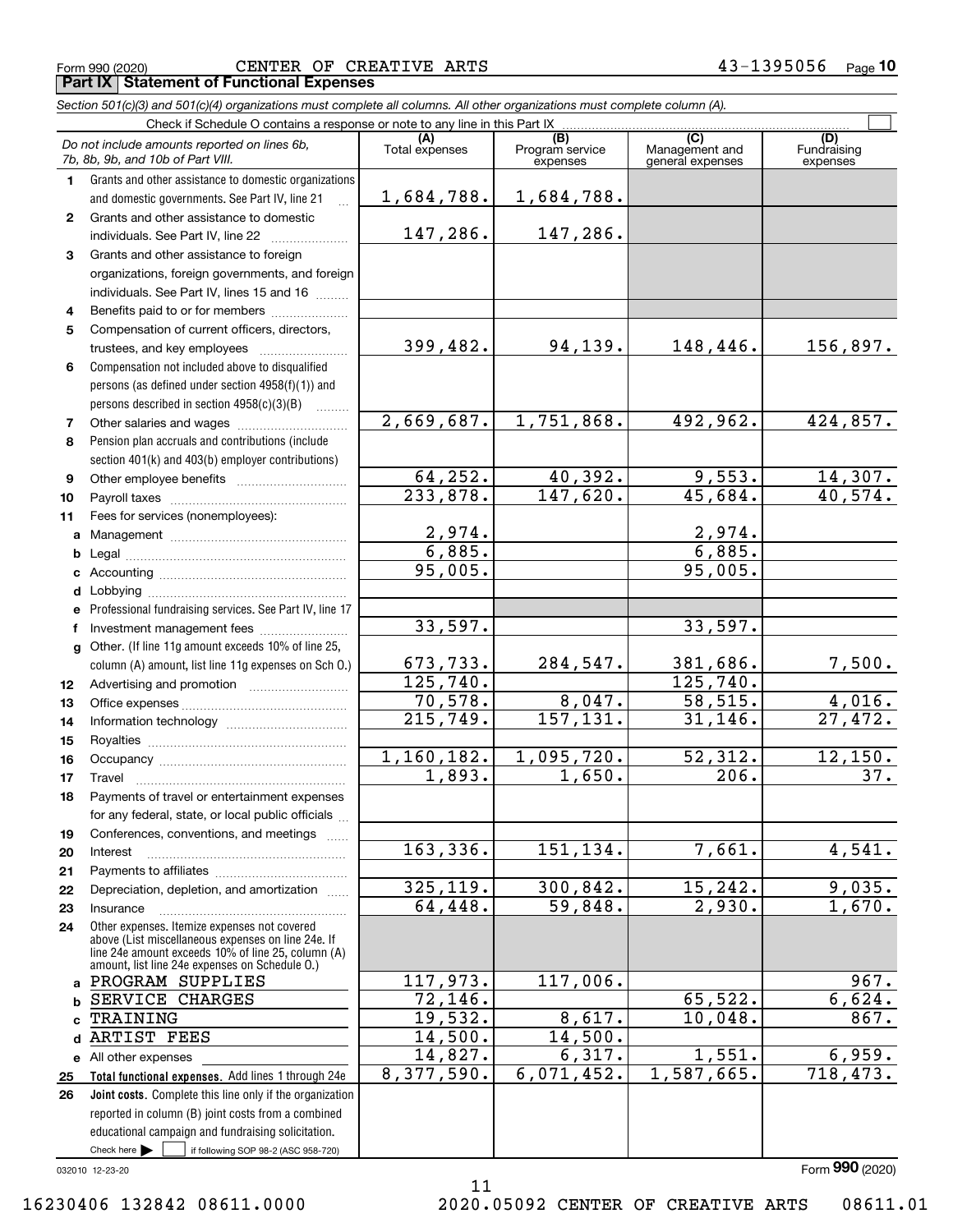Form (2020) **990**

**Part X Balance Sheet** 

|                             |    | Check if Schedule O contains a response or note to any line in this Part X            |               |                         |                          |                  |                                 |
|-----------------------------|----|---------------------------------------------------------------------------------------|---------------|-------------------------|--------------------------|------------------|---------------------------------|
|                             |    |                                                                                       |               |                         | (A)<br>Beginning of year |                  | (B)<br>End of year              |
|                             | 1  |                                                                                       |               |                         | 1,650.                   | $\blacksquare$   | 1,650.                          |
|                             | 2  |                                                                                       | 3,128,181.    | $\mathbf{2}$            | 4,471,648.               |                  |                                 |
|                             | з  |                                                                                       | 9,605,929.    | $\mathbf{3}$            | 6,409,971.               |                  |                                 |
|                             | 4  |                                                                                       | 10,685.       | $\overline{\mathbf{4}}$ | 1,316,165.               |                  |                                 |
|                             | 5  | Loans and other receivables from any current or former officer, director,             |               |                         |                          |                  |                                 |
|                             |    | trustee, key employee, creator or founder, substantial contributor, or 35%            |               |                         |                          |                  |                                 |
|                             |    | controlled entity or family member of any of these persons                            |               | 5                       |                          |                  |                                 |
|                             | 6  | Loans and other receivables from other disqualified persons (as defined               |               |                         |                          |                  |                                 |
|                             |    | under section $4958(f)(1)$ , and persons described in section $4958(c)(3)(B)$         |               | $\ldots$                |                          | 6                |                                 |
|                             | 7  |                                                                                       |               |                         |                          | $\overline{7}$   |                                 |
| Assets                      | 8  |                                                                                       |               |                         |                          | 8                |                                 |
|                             | 9  | Prepaid expenses and deferred charges                                                 |               |                         | 126,940.                 | $\boldsymbol{9}$ | 49,122.                         |
|                             |    | 10a Land, buildings, and equipment: cost or other                                     |               |                         |                          |                  |                                 |
|                             |    | basis. Complete Part VI of Schedule D  10a   6, 553, 746.                             |               |                         | 3,614,241.               | 10 <sub>c</sub>  |                                 |
|                             |    |                                                                                       | 3,129,014.    |                         |                          |                  | $\frac{3,424,732.}{6,824,048.}$ |
|                             | 11 |                                                                                       |               | 5,623,915.              | 11                       |                  |                                 |
|                             | 12 |                                                                                       |               | 12                      |                          |                  |                                 |
|                             | 13 |                                                                                       |               | 13                      |                          |                  |                                 |
|                             | 14 |                                                                                       |               | 14                      |                          |                  |                                 |
|                             | 15 |                                                                                       |               | 15                      |                          |                  |                                 |
|                             | 16 |                                                                                       | 22, 111, 541. | 16                      | 22,497,336.              |                  |                                 |
|                             | 17 |                                                                                       |               | 741, 346.               | 17                       | 1, 142, 261.     |                                 |
|                             | 18 |                                                                                       |               |                         | 18                       |                  |                                 |
|                             | 19 |                                                                                       |               |                         | 2,028,514.               | 19               | 2,008,109.                      |
|                             | 20 |                                                                                       |               |                         |                          | 20               |                                 |
|                             | 21 | Escrow or custodial account liability. Complete Part IV of Schedule D                 |               |                         |                          | 21               |                                 |
|                             | 22 | Loans and other payables to any current or former officer, director,                  |               |                         |                          |                  |                                 |
| Liabilities                 |    | trustee, key employee, creator or founder, substantial contributor, or 35%            |               |                         |                          |                  |                                 |
|                             |    | controlled entity or family member of any of these persons                            |               |                         |                          | 22               |                                 |
|                             | 23 | Secured mortgages and notes payable to unrelated third parties                        |               |                         |                          | 23               |                                 |
|                             | 24 |                                                                                       |               |                         |                          | 24               |                                 |
|                             | 25 | Other liabilities (including federal income tax, payables to related third            |               |                         |                          |                  |                                 |
|                             |    | parties, and other liabilities not included on lines 17-24). Complete Part X          |               |                         | 8,595,083.               | 25               | 6, 220, 309.                    |
|                             | 26 | of Schedule D<br>Total liabilities. Add lines 17 through 25                           |               |                         | 11, 364, 943.            | 26               | 9,370,679.                      |
|                             |    | Organizations that follow FASB ASC 958, check here $\triangleright \lfloor X \rfloor$ |               |                         |                          |                  |                                 |
|                             |    | and complete lines 27, 28, 32, and 33.                                                |               |                         |                          |                  |                                 |
|                             | 27 |                                                                                       |               |                         | 5,452,454.               | 27               | 6, 780, 293.                    |
|                             | 28 |                                                                                       |               |                         | $\overline{5,294,144}$ . | 28               | 6,346,364.                      |
|                             |    | Organizations that do not follow FASB ASC 958, check here $\triangleright$            |               |                         |                          |                  |                                 |
|                             |    | and complete lines 29 through 33.                                                     |               |                         |                          |                  |                                 |
| Net Assets or Fund Balances | 29 |                                                                                       |               |                         | 29                       |                  |                                 |
|                             | 30 | Paid-in or capital surplus, or land, building, or equipment fund                      |               |                         |                          | 30               |                                 |
|                             | 31 | Retained earnings, endowment, accumulated income, or other funds                      |               |                         |                          | 31               |                                 |
|                             | 32 |                                                                                       |               | 10, 746, 598.           | 32                       | 13, 126, 657.    |                                 |
|                             | 33 |                                                                                       |               |                         | 22, 111, 541.            | 33               | $\overline{22}$ , 497, 336.     |

Form 990 (2020) CENTER OF CREATIVE ARTS 4 3-1 3 9 5 0 5 6 page **11**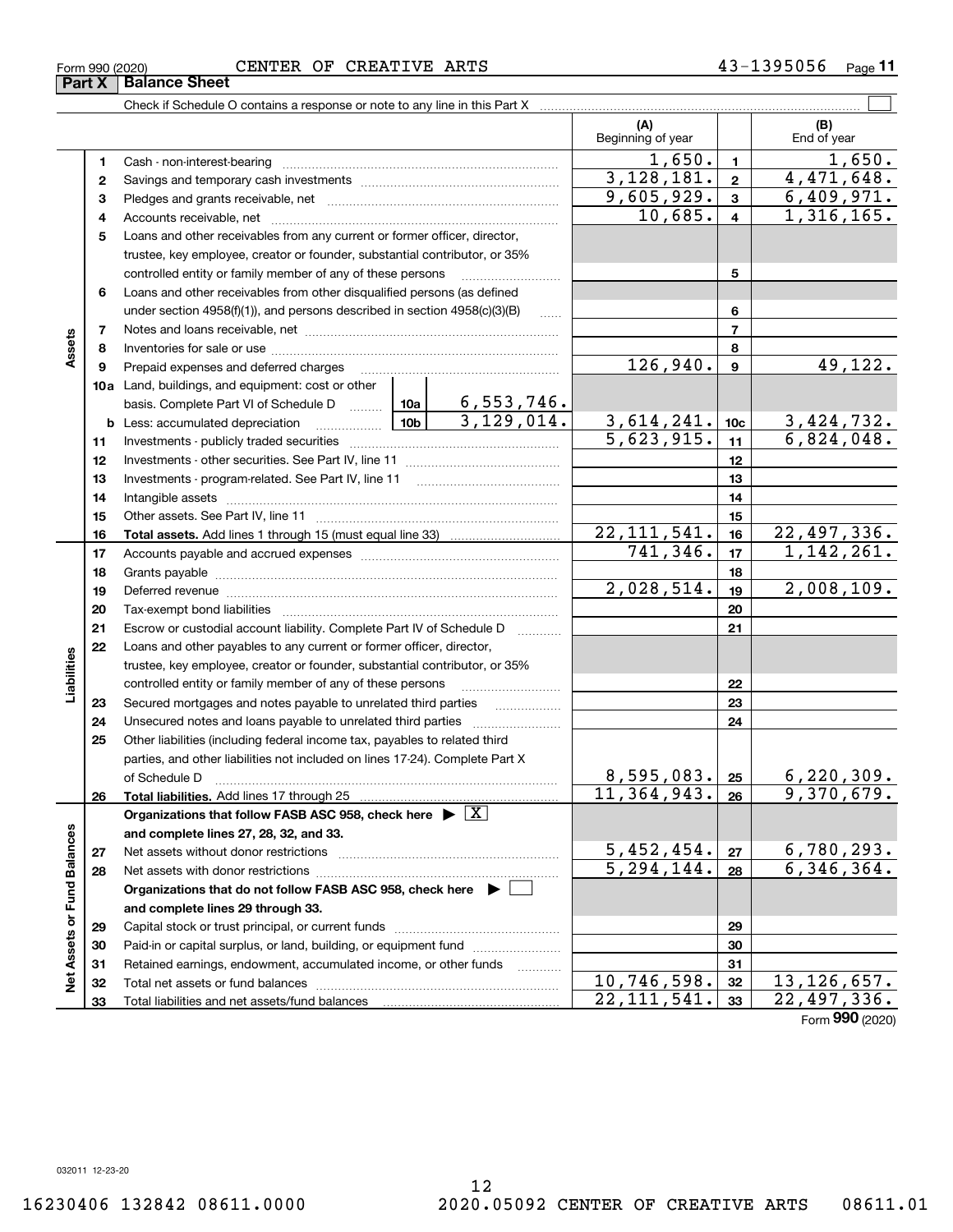|    | CENTER OF CREATIVE ARTS<br>Form 990 (2020)                                                                                                                                                                                                                                                                                                                                                                                                                                 |                         | 43-1395056     |      | $Page$ 12               |
|----|----------------------------------------------------------------------------------------------------------------------------------------------------------------------------------------------------------------------------------------------------------------------------------------------------------------------------------------------------------------------------------------------------------------------------------------------------------------------------|-------------------------|----------------|------|-------------------------|
|    | <b>Reconciliation of Net Assets</b><br>Part XI                                                                                                                                                                                                                                                                                                                                                                                                                             |                         |                |      |                         |
|    |                                                                                                                                                                                                                                                                                                                                                                                                                                                                            |                         |                |      | $ \mathbf{X} $          |
|    |                                                                                                                                                                                                                                                                                                                                                                                                                                                                            |                         |                |      |                         |
| 1  | Total revenue (must equal Part VIII, column (A), line 12)                                                                                                                                                                                                                                                                                                                                                                                                                  | 1.                      | 9,712,696.     |      |                         |
| 2  | Total expenses (must equal Part IX, column (A), line 25)                                                                                                                                                                                                                                                                                                                                                                                                                   | $\overline{2}$          | 8,377,590.     |      |                         |
| 3  | Revenue less expenses. Subtract line 2 from line 1                                                                                                                                                                                                                                                                                                                                                                                                                         | 3                       | 1,335,106.     |      |                         |
| 4  |                                                                                                                                                                                                                                                                                                                                                                                                                                                                            | $\overline{\mathbf{4}}$ | 10,746,598.    |      |                         |
| 5  | Net unrealized gains (losses) on investments<br>$\overline{a_1, \ldots, a_n, \ldots, a_n, \ldots, a_n, \ldots, a_n, \ldots, a_n, \ldots, a_n, \ldots, a_n, \ldots, a_n, \ldots, a_n, \ldots, a_n, \ldots, a_n, \ldots, a_n, \ldots, a_n, \ldots, a_n, \ldots, a_n, \ldots, a_n, \ldots, a_n, \ldots, a_n, \ldots, a_n, \ldots, a_n, \ldots, a_n, \ldots, a_n, \ldots, a_n, \ldots, a_n, \ldots, a_n, \ldots, a_n, \ldots, a_n, \ldots, a_n, \ldots, a_n, \ldots, a_n, \ld$ | 5                       | 1,069,403.     |      |                         |
| 6  |                                                                                                                                                                                                                                                                                                                                                                                                                                                                            | 6                       |                |      |                         |
| 7  |                                                                                                                                                                                                                                                                                                                                                                                                                                                                            | $\overline{7}$          |                |      |                         |
| 8  |                                                                                                                                                                                                                                                                                                                                                                                                                                                                            | 8                       |                |      |                         |
| 9  | Other changes in net assets or fund balances (explain on Schedule O)                                                                                                                                                                                                                                                                                                                                                                                                       | 9                       |                |      | $-24,450.$              |
| 10 | Net assets or fund balances at end of year. Combine lines 3 through 9 (must equal Part X, line 32,                                                                                                                                                                                                                                                                                                                                                                         |                         |                |      |                         |
|    | column (B))                                                                                                                                                                                                                                                                                                                                                                                                                                                                | 10 <sup>10</sup>        | 13, 126, 657.  |      |                         |
|    | Part XII Financial Statements and Reporting                                                                                                                                                                                                                                                                                                                                                                                                                                |                         |                |      |                         |
|    |                                                                                                                                                                                                                                                                                                                                                                                                                                                                            |                         |                |      | $\overline{\mathbf{X}}$ |
|    |                                                                                                                                                                                                                                                                                                                                                                                                                                                                            |                         |                | Yes  | No                      |
| 1. | $\boxed{\mathbf{X}}$ Accrual<br>Accounting method used to prepare the Form 990: <u>June</u> Cash<br>Other                                                                                                                                                                                                                                                                                                                                                                  |                         |                |      |                         |
|    | If the organization changed its method of accounting from a prior year or checked "Other," explain in Schedule O.                                                                                                                                                                                                                                                                                                                                                          |                         |                |      |                         |
|    | 2a Were the organization's financial statements compiled or reviewed by an independent accountant?                                                                                                                                                                                                                                                                                                                                                                         |                         | 2a             |      | x                       |
|    | If "Yes," check a box below to indicate whether the financial statements for the year were compiled or reviewed on a                                                                                                                                                                                                                                                                                                                                                       |                         |                |      |                         |
|    | separate basis, consolidated basis, or both:                                                                                                                                                                                                                                                                                                                                                                                                                               |                         |                |      |                         |
|    | Separate basis<br>Consolidated basis<br>Both consolidated and separate basis                                                                                                                                                                                                                                                                                                                                                                                               |                         |                |      |                         |
|    | <b>b</b> Were the organization's financial statements audited by an independent accountant?                                                                                                                                                                                                                                                                                                                                                                                |                         | 2 <sub>b</sub> | X    |                         |
|    | If "Yes," check a box below to indicate whether the financial statements for the year were audited on a separate basis,                                                                                                                                                                                                                                                                                                                                                    |                         |                |      |                         |
|    | consolidated basis, or both:                                                                                                                                                                                                                                                                                                                                                                                                                                               |                         |                |      |                         |
|    | $\overline{X}$ Consolidated basis<br>Both consolidated and separate basis<br>Separate basis                                                                                                                                                                                                                                                                                                                                                                                |                         |                |      |                         |
|    | c If "Yes" to line 2a or 2b, does the organization have a committee that assumes responsibility for oversight of the audit,                                                                                                                                                                                                                                                                                                                                                |                         |                |      |                         |
|    | review, or compilation of its financial statements and selection of an independent accountant?                                                                                                                                                                                                                                                                                                                                                                             |                         | 2c             | х    |                         |
|    | If the organization changed either its oversight process or selection process during the tax year, explain on Schedule O.                                                                                                                                                                                                                                                                                                                                                  |                         |                |      |                         |
|    | 3a As a result of a federal award, was the organization required to undergo an audit or audits as set forth in the Single Audit                                                                                                                                                                                                                                                                                                                                            |                         |                |      |                         |
|    |                                                                                                                                                                                                                                                                                                                                                                                                                                                                            |                         | За             |      | x                       |
|    | b If "Yes," did the organization undergo the required audit or audits? If the organization did not undergo the required audit                                                                                                                                                                                                                                                                                                                                              |                         |                |      |                         |
|    |                                                                                                                                                                                                                                                                                                                                                                                                                                                                            |                         | 3b             | nnn. |                         |

Form (2020) **990**

032012 12-23-20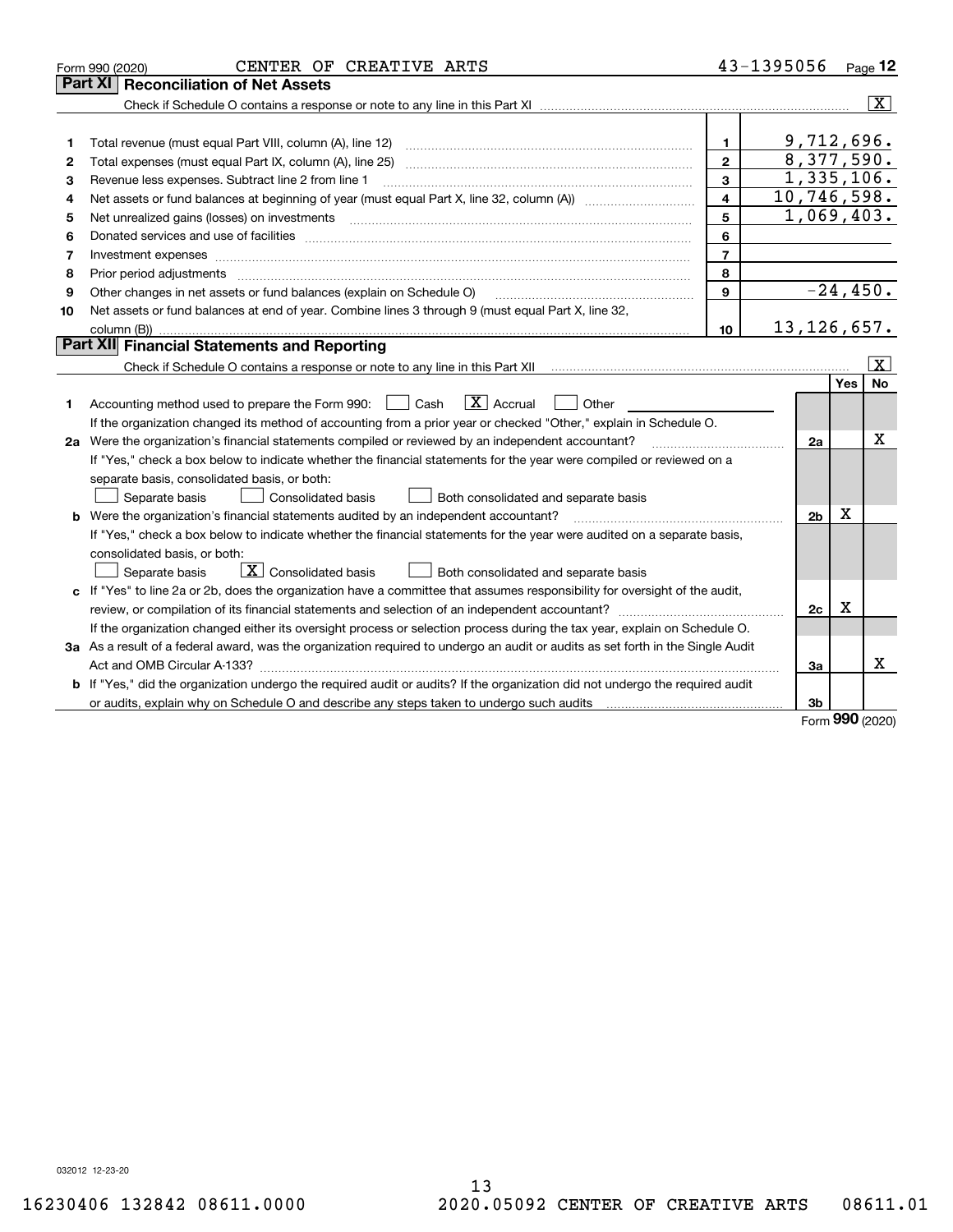| <b>SCHEDULE A</b> |
|-------------------|
|-------------------|

Department of the Treasury Internal Revenue Service

**(Form 990 or 990-EZ)**

## **Public Charity Status and Public Support**

**Complete if the organization is a section 501(c)(3) organization or a section 4947(a)(1) nonexempt charitable trust.**

| Attach to Form 990 or Form 990-EZ.                          |
|-------------------------------------------------------------|
| uu ire aou/Eorm000 for instructions and the latest informat |

**| Go to www.irs.gov/Form990 for instructions and the latest information.**

| OMB No. 1545-0047                   |
|-------------------------------------|
| 112                                 |
| <b>Open to Public</b><br>Inspection |

|  | Name of the organization |
|--|--------------------------|
|--|--------------------------|

|        |            | Name of the organization                                                                                                                     |                         |                                                        |                             |                                 |                            |  | <b>Employer identification number</b> |  |
|--------|------------|----------------------------------------------------------------------------------------------------------------------------------------------|-------------------------|--------------------------------------------------------|-----------------------------|---------------------------------|----------------------------|--|---------------------------------------|--|
|        |            |                                                                                                                                              | CENTER OF CREATIVE ARTS |                                                        |                             |                                 |                            |  | 43-1395056                            |  |
| Part I |            | Reason for Public Charity Status. (All organizations must complete this part.) See instructions.                                             |                         |                                                        |                             |                                 |                            |  |                                       |  |
|        |            | The organization is not a private foundation because it is: (For lines 1 through 12, check only one box.)                                    |                         |                                                        |                             |                                 |                            |  |                                       |  |
| 1      |            | A church, convention of churches, or association of churches described in section 170(b)(1)(A)(i).                                           |                         |                                                        |                             |                                 |                            |  |                                       |  |
| 2      |            | A school described in section 170(b)(1)(A)(ii). (Attach Schedule E (Form 990 or 990-EZ).)                                                    |                         |                                                        |                             |                                 |                            |  |                                       |  |
| 3      |            | A hospital or a cooperative hospital service organization described in section $170(b)(1)(A)(iii)$ .                                         |                         |                                                        |                             |                                 |                            |  |                                       |  |
| 4      |            | A medical research organization operated in conjunction with a hospital described in section 170(b)(1)(A)(iii). Enter the hospital's name,   |                         |                                                        |                             |                                 |                            |  |                                       |  |
|        |            | city, and state:                                                                                                                             |                         |                                                        |                             |                                 |                            |  |                                       |  |
| 5      |            | An organization operated for the benefit of a college or university owned or operated by a governmental unit described in                    |                         |                                                        |                             |                                 |                            |  |                                       |  |
|        |            | section 170(b)(1)(A)(iv). (Complete Part II.)                                                                                                |                         |                                                        |                             |                                 |                            |  |                                       |  |
| 6      |            | A federal, state, or local government or governmental unit described in section 170(b)(1)(A)(v).                                             |                         |                                                        |                             |                                 |                            |  |                                       |  |
|        | $7 \times$ | An organization that normally receives a substantial part of its support from a governmental unit or from the general public described in    |                         |                                                        |                             |                                 |                            |  |                                       |  |
|        |            | section 170(b)(1)(A)(vi). (Complete Part II.)                                                                                                |                         |                                                        |                             |                                 |                            |  |                                       |  |
| 8      |            | A community trust described in section 170(b)(1)(A)(vi). (Complete Part II.)                                                                 |                         |                                                        |                             |                                 |                            |  |                                       |  |
| 9      |            | An agricultural research organization described in section 170(b)(1)(A)(ix) operated in conjunction with a land-grant college                |                         |                                                        |                             |                                 |                            |  |                                       |  |
|        |            | or university or a non-land-grant college of agriculture (see instructions). Enter the name, city, and state of the college or               |                         |                                                        |                             |                                 |                            |  |                                       |  |
|        |            | university:                                                                                                                                  |                         |                                                        |                             |                                 |                            |  |                                       |  |
| 10     |            | An organization that normally receives (1) more than 33 1/3% of its support from contributions, membership fees, and gross receipts from     |                         |                                                        |                             |                                 |                            |  |                                       |  |
|        |            | activities related to its exempt functions, subject to certain exceptions; and (2) no more than 33 1/3% of its support from gross investment |                         |                                                        |                             |                                 |                            |  |                                       |  |
|        |            | income and unrelated business taxable income (less section 511 tax) from businesses acquired by the organization after June 30, 1975.        |                         |                                                        |                             |                                 |                            |  |                                       |  |
|        |            |                                                                                                                                              |                         |                                                        |                             |                                 |                            |  |                                       |  |
|        |            | See section 509(a)(2). (Complete Part III.)                                                                                                  |                         |                                                        |                             |                                 |                            |  |                                       |  |
| 11     |            | An organization organized and operated exclusively to test for public safety. See section 509(a)(4).                                         |                         |                                                        |                             |                                 |                            |  |                                       |  |
| 12     |            | An organization organized and operated exclusively for the benefit of, to perform the functions of, or to carry out the purposes of one or   |                         |                                                        |                             |                                 |                            |  |                                       |  |
|        |            | more publicly supported organizations described in section 509(a)(1) or section 509(a)(2). See section 509(a)(3). Check the box in           |                         |                                                        |                             |                                 |                            |  |                                       |  |
|        |            | lines 12a through 12d that describes the type of supporting organization and complete lines 12e, 12f, and 12g.                               |                         |                                                        |                             |                                 |                            |  |                                       |  |
| а      |            | Type I. A supporting organization operated, supervised, or controlled by its supported organization(s), typically by giving                  |                         |                                                        |                             |                                 |                            |  |                                       |  |
|        |            | the supported organization(s) the power to regularly appoint or elect a majority of the directors or trustees of the supporting              |                         |                                                        |                             |                                 |                            |  |                                       |  |
|        |            | organization. You must complete Part IV, Sections A and B.                                                                                   |                         |                                                        |                             |                                 |                            |  |                                       |  |
| b      |            | Type II. A supporting organization supervised or controlled in connection with its supported organization(s), by having                      |                         |                                                        |                             |                                 |                            |  |                                       |  |
|        |            | control or management of the supporting organization vested in the same persons that control or manage the supported                         |                         |                                                        |                             |                                 |                            |  |                                       |  |
|        |            | organization(s). You must complete Part IV, Sections A and C.                                                                                |                         |                                                        |                             |                                 |                            |  |                                       |  |
| с      |            | Type III functionally integrated. A supporting organization operated in connection with, and functionally integrated with,                   |                         |                                                        |                             |                                 |                            |  |                                       |  |
|        |            | its supported organization(s) (see instructions). You must complete Part IV, Sections A, D, and E.                                           |                         |                                                        |                             |                                 |                            |  |                                       |  |
| d      |            | Type III non-functionally integrated. A supporting organization operated in connection with its supported organization(s)                    |                         |                                                        |                             |                                 |                            |  |                                       |  |
|        |            | that is not functionally integrated. The organization generally must satisfy a distribution requirement and an attentiveness                 |                         |                                                        |                             |                                 |                            |  |                                       |  |
|        |            | requirement (see instructions). You must complete Part IV, Sections A and D, and Part V.                                                     |                         |                                                        |                             |                                 |                            |  |                                       |  |
|        |            | Check this box if the organization received a written determination from the IRS that it is a Type I, Type II, Type III                      |                         |                                                        |                             |                                 |                            |  |                                       |  |
|        |            | functionally integrated, or Type III non-functionally integrated supporting organization.                                                    |                         |                                                        |                             |                                 |                            |  |                                       |  |
|        |            | f Enter the number of supported organizations                                                                                                |                         |                                                        |                             |                                 |                            |  |                                       |  |
|        |            | g Provide the following information about the supported organization(s).                                                                     |                         |                                                        |                             |                                 |                            |  |                                       |  |
|        |            | (i) Name of supported                                                                                                                        | (ii) EIN                | (iii) Type of organization<br>(described on lines 1-10 | in your governing document? | (iv) Is the organization listed | (v) Amount of monetary     |  | (vi) Amount of other                  |  |
|        |            | organization                                                                                                                                 |                         | above (see instructions))                              | Yes                         | No                              | support (see instructions) |  | support (see instructions)            |  |
|        |            |                                                                                                                                              |                         |                                                        |                             |                                 |                            |  |                                       |  |
|        |            |                                                                                                                                              |                         |                                                        |                             |                                 |                            |  |                                       |  |
|        |            |                                                                                                                                              |                         |                                                        |                             |                                 |                            |  |                                       |  |
|        |            |                                                                                                                                              |                         |                                                        |                             |                                 |                            |  |                                       |  |
|        |            |                                                                                                                                              |                         |                                                        |                             |                                 |                            |  |                                       |  |
|        |            |                                                                                                                                              |                         |                                                        |                             |                                 |                            |  |                                       |  |
|        |            |                                                                                                                                              |                         |                                                        |                             |                                 |                            |  |                                       |  |
|        |            |                                                                                                                                              |                         |                                                        |                             |                                 |                            |  |                                       |  |
|        |            |                                                                                                                                              |                         |                                                        |                             |                                 |                            |  |                                       |  |
|        |            |                                                                                                                                              |                         |                                                        |                             |                                 |                            |  |                                       |  |
| Total  |            |                                                                                                                                              |                         |                                                        |                             |                                 |                            |  |                                       |  |

LHA For Paperwork Reduction Act Notice, see the Instructions for Form 990 or 990-EZ. <sub>032021</sub> o1-25-21 Schedule A (Form 990 or 990-EZ) 2020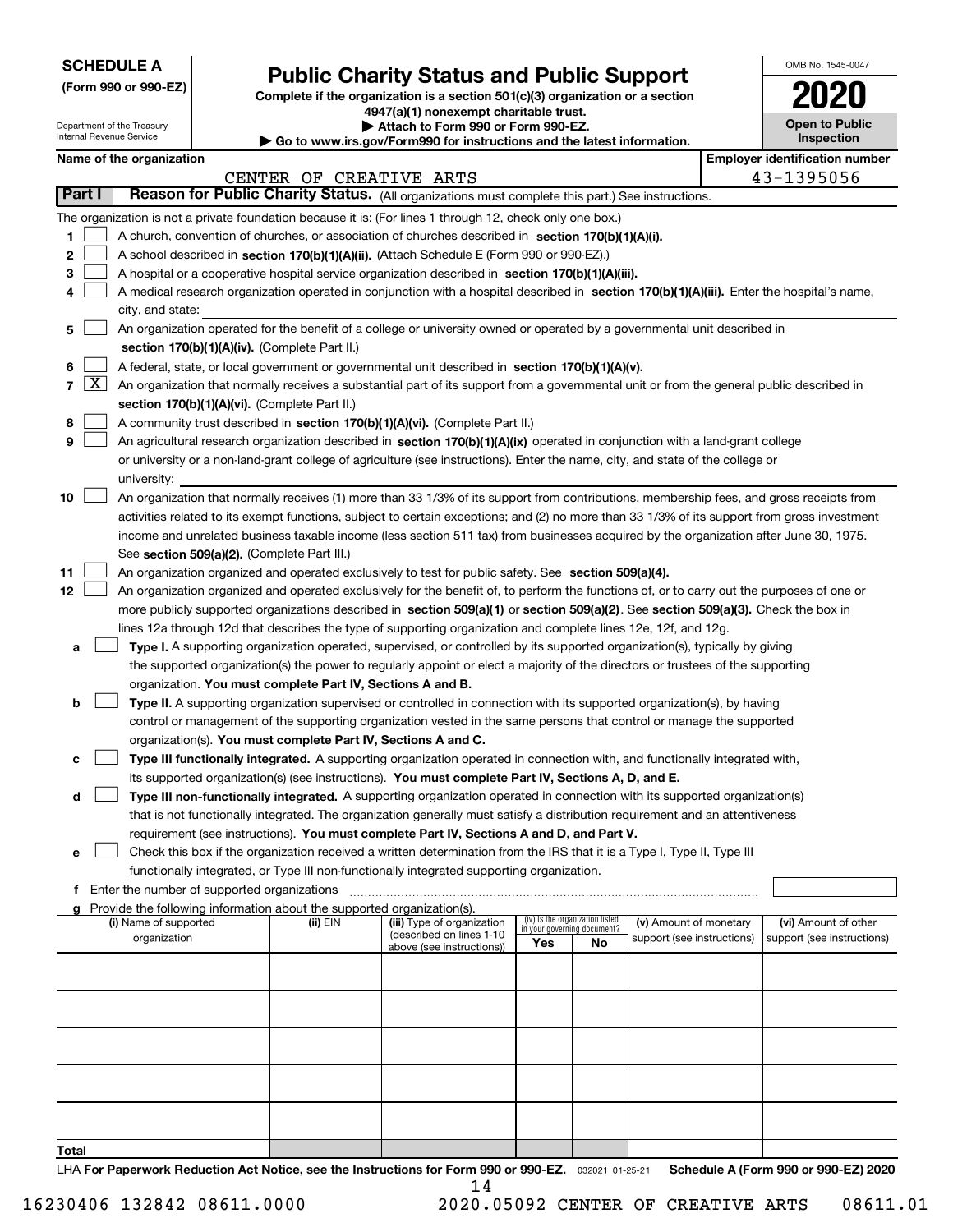43-1395056 Page 2

(Complete only if you checked the box on line 5, 7, or 8 of Part I or if the organization failed to qualify under Part III. If the organization fails to qualify under the tests listed below, please complete Part III.) **Part II Support Schedule for Organizations Described in Sections 170(b)(1)(A)(iv) and 170(b)(1)(A)(vi)**

| <b>Section A. Public Support</b>                                                                                                                                                                                                                                                             |          |                    |            |            |                                      |                                          |  |
|----------------------------------------------------------------------------------------------------------------------------------------------------------------------------------------------------------------------------------------------------------------------------------------------|----------|--------------------|------------|------------|--------------------------------------|------------------------------------------|--|
| Calendar year (or fiscal year beginning in)                                                                                                                                                                                                                                                  | (a) 2016 | (b) 2017           | $(c)$ 2018 | $(d)$ 2019 | (e) 2020                             | (f) Total                                |  |
| 1 Gifts, grants, contributions, and<br>membership fees received. (Do not                                                                                                                                                                                                                     |          |                    |            |            |                                      |                                          |  |
| include any "unusual grants.")                                                                                                                                                                                                                                                               |          | 8644699.14154995.  | 5987917.   | 4393269.   |                                      | 8010113.41190993.                        |  |
| 2 Tax revenues levied for the organ-<br>ization's benefit and either paid to                                                                                                                                                                                                                 |          |                    |            |            |                                      |                                          |  |
| or expended on its behalf                                                                                                                                                                                                                                                                    |          |                    |            |            |                                      |                                          |  |
| 3 The value of services or facilities<br>furnished by a governmental unit to                                                                                                                                                                                                                 |          |                    |            |            |                                      |                                          |  |
| the organization without charge                                                                                                                                                                                                                                                              |          |                    |            |            |                                      |                                          |  |
| 4 Total. Add lines 1 through 3                                                                                                                                                                                                                                                               |          | 8644699.14154995.  | 5987917.   | 4393269.   |                                      | 8010113.41190993.                        |  |
| 5 The portion of total contributions                                                                                                                                                                                                                                                         |          |                    |            |            |                                      |                                          |  |
| by each person (other than a                                                                                                                                                                                                                                                                 |          |                    |            |            |                                      |                                          |  |
| governmental unit or publicly                                                                                                                                                                                                                                                                |          |                    |            |            |                                      |                                          |  |
| supported organization) included                                                                                                                                                                                                                                                             |          |                    |            |            |                                      |                                          |  |
| on line 1 that exceeds 2% of the                                                                                                                                                                                                                                                             |          |                    |            |            |                                      |                                          |  |
| amount shown on line 11,                                                                                                                                                                                                                                                                     |          |                    |            |            |                                      |                                          |  |
| column (f)                                                                                                                                                                                                                                                                                   |          |                    |            |            |                                      | 6472505.                                 |  |
| 6 Public support. Subtract line 5 from line 4.                                                                                                                                                                                                                                               |          |                    |            |            |                                      | 34718488.                                |  |
| <b>Section B. Total Support</b>                                                                                                                                                                                                                                                              |          |                    |            |            |                                      |                                          |  |
| Calendar year (or fiscal year beginning in)                                                                                                                                                                                                                                                  | (a) 2016 | (b) 2017           | $(c)$ 2018 | $(d)$ 2019 | (e) 2020                             | (f) Total                                |  |
| <b>7</b> Amounts from line 4                                                                                                                                                                                                                                                                 |          | 8644699.14154995.  | 5987917.   | 4393269.   |                                      | 8010113.41190993.                        |  |
| 8 Gross income from interest,                                                                                                                                                                                                                                                                |          |                    |            |            |                                      |                                          |  |
| dividends, payments received on                                                                                                                                                                                                                                                              |          |                    |            |            |                                      |                                          |  |
| securities loans, rents, royalties,                                                                                                                                                                                                                                                          |          |                    |            |            |                                      |                                          |  |
| and income from similar sources                                                                                                                                                                                                                                                              |          | $77,643.$ 124,365. | 144,610.   | 110,634.   | 82,596.                              | 539,848.                                 |  |
| 9 Net income from unrelated business                                                                                                                                                                                                                                                         |          |                    |            |            |                                      |                                          |  |
| activities, whether or not the                                                                                                                                                                                                                                                               |          |                    |            |            |                                      |                                          |  |
| business is regularly carried on                                                                                                                                                                                                                                                             | 20, 288. | 21,358.            | 28,358.    | 31,885.    | 72,099.                              | 173,988.                                 |  |
| 10 Other income. Do not include gain                                                                                                                                                                                                                                                         |          |                    |            |            |                                      |                                          |  |
| or loss from the sale of capital                                                                                                                                                                                                                                                             |          |                    |            |            |                                      |                                          |  |
| assets (Explain in Part VI.)                                                                                                                                                                                                                                                                 |          |                    |            |            |                                      | 41904829.                                |  |
| 11 Total support. Add lines 7 through 10                                                                                                                                                                                                                                                     |          |                    |            |            |                                      | 10,590,935.                              |  |
| 12 Gross receipts from related activities, etc. (see instructions)                                                                                                                                                                                                                           |          |                    |            |            | 12                                   |                                          |  |
| 13 First 5 years. If the Form 990 is for the organization's first, second, third, fourth, or fifth tax year as a section 501(c)(3)                                                                                                                                                           |          |                    |            |            |                                      |                                          |  |
| organization, check this box and stop here manufactured and according to the state of the state of the state of the state of the state of the state of the state of the state of the state of the state of the state of the st<br><b>Section C. Computation of Public Support Percentage</b> |          |                    |            |            |                                      |                                          |  |
|                                                                                                                                                                                                                                                                                              |          |                    |            |            | 14                                   | 82.85<br>%                               |  |
| 15 Public support percentage from 2019 Schedule A, Part II, line 14 [11] [11] manument continuum manument of Public support percentage from 2019 Schedule A, Part II, line 14 [11] manument continuum manument of Public suppo                                                               |          |                    |            |            | 15                                   | 82.80<br>$\%$                            |  |
| 16a 33 1/3% support test - 2020. If the organization did not check the box on line 13, and line 14 is 33 1/3% or more, check this box and                                                                                                                                                    |          |                    |            |            |                                      |                                          |  |
| stop here. The organization qualifies as a publicly supported organization                                                                                                                                                                                                                   |          |                    |            |            |                                      | $\blacktriangleright$ $\boxed{\text{X}}$ |  |
| b 33 1/3% support test - 2019. If the organization did not check a box on line 13 or 16a, and line 15 is 33 1/3% or more, check this box                                                                                                                                                     |          |                    |            |            |                                      |                                          |  |
| and stop here. The organization qualifies as a publicly supported organization                                                                                                                                                                                                               |          |                    |            |            |                                      |                                          |  |
| 17a 10% -facts-and-circumstances test - 2020. If the organization did not check a box on line 13, 16a, or 16b, and line 14 is 10% or more,                                                                                                                                                   |          |                    |            |            |                                      |                                          |  |
| and if the organization meets the facts-and-circumstances test, check this box and stop here. Explain in Part VI how the organization                                                                                                                                                        |          |                    |            |            |                                      |                                          |  |
| meets the facts-and-circumstances test. The organization qualifies as a publicly supported organization                                                                                                                                                                                      |          |                    |            |            |                                      |                                          |  |
| <b>b 10% -facts-and-circumstances test - 2019.</b> If the organization did not check a box on line 13, 16a, 16b, or 17a, and line 15 is 10% or                                                                                                                                               |          |                    |            |            |                                      |                                          |  |
| more, and if the organization meets the facts-and-circumstances test, check this box and stop here. Explain in Part VI how the                                                                                                                                                               |          |                    |            |            |                                      |                                          |  |
| organization meets the facts-and-circumstances test. The organization qualifies as a publicly supported organization                                                                                                                                                                         |          |                    |            |            |                                      |                                          |  |
| 18 Private foundation. If the organization did not check a box on line 13, 16a, 16b, 17a, or 17b, check this box and see instructions                                                                                                                                                        |          |                    |            |            |                                      |                                          |  |
|                                                                                                                                                                                                                                                                                              |          |                    |            |            | Schedule A (Form 990 or 990-EZ) 2020 |                                          |  |

032022 01-25-21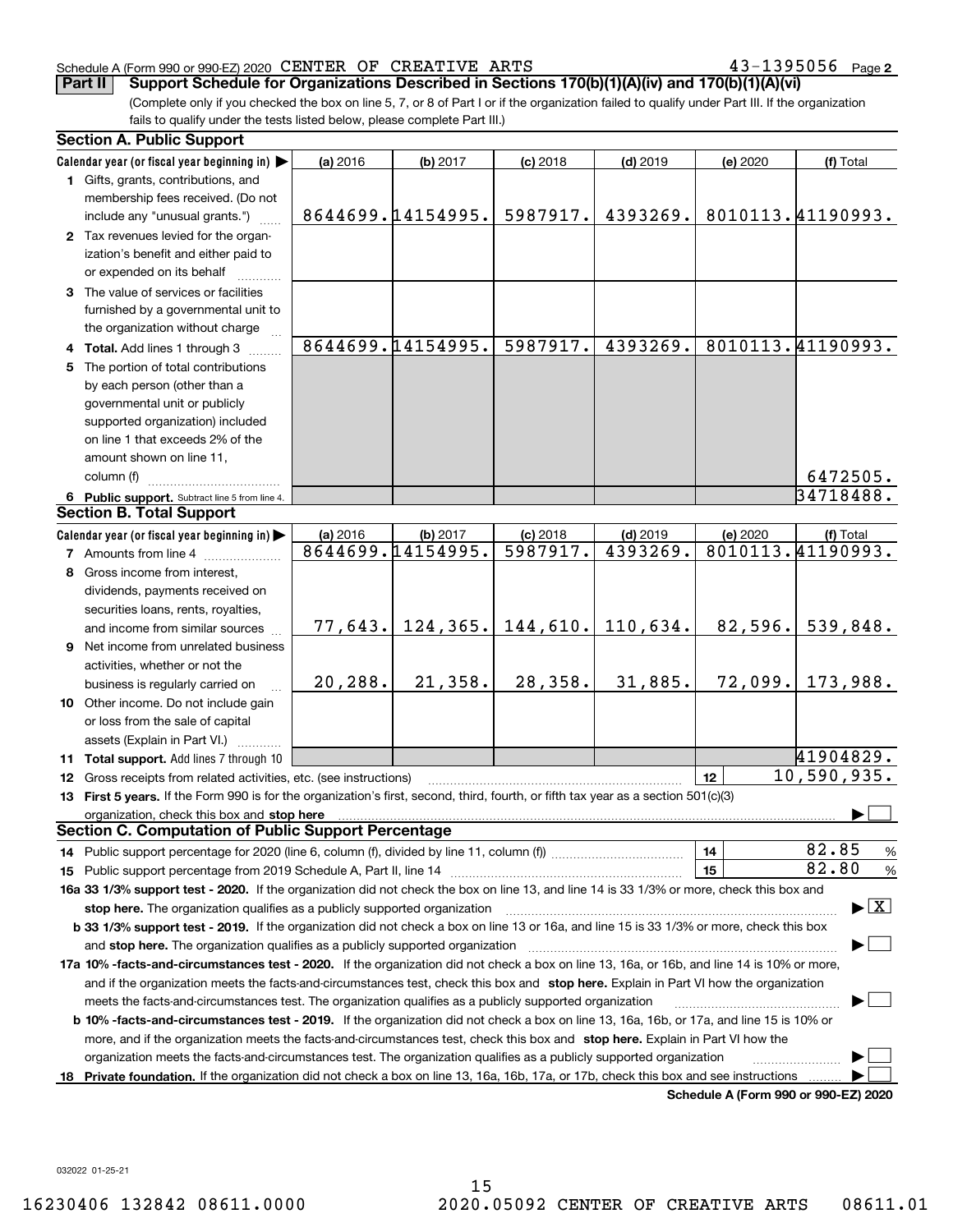(Complete only if you checked the box on line 10 of Part I or if the organization failed to qualify under Part II. If the organization fails to qualify under the tests listed below, please complete Part II.)

|    | <b>Section A. Public Support</b>                                                                                                                                                                                                    |          |          |                 |            |          |                                      |
|----|-------------------------------------------------------------------------------------------------------------------------------------------------------------------------------------------------------------------------------------|----------|----------|-----------------|------------|----------|--------------------------------------|
|    | Calendar year (or fiscal year beginning in) $\blacktriangleright$                                                                                                                                                                   | (a) 2016 | (b) 2017 | <b>(c)</b> 2018 | $(d)$ 2019 | (e) 2020 | (f) Total                            |
|    | 1 Gifts, grants, contributions, and                                                                                                                                                                                                 |          |          |                 |            |          |                                      |
|    | membership fees received. (Do not                                                                                                                                                                                                   |          |          |                 |            |          |                                      |
|    | include any "unusual grants.")                                                                                                                                                                                                      |          |          |                 |            |          |                                      |
|    | <b>2</b> Gross receipts from admissions,<br>merchandise sold or services per-<br>formed, or facilities furnished in<br>any activity that is related to the<br>organization's tax-exempt purpose                                     |          |          |                 |            |          |                                      |
|    | 3 Gross receipts from activities that<br>are not an unrelated trade or bus-                                                                                                                                                         |          |          |                 |            |          |                                      |
|    | iness under section 513                                                                                                                                                                                                             |          |          |                 |            |          |                                      |
|    | 4 Tax revenues levied for the organ-<br>ization's benefit and either paid to<br>or expended on its behalf<br>.                                                                                                                      |          |          |                 |            |          |                                      |
|    | 5 The value of services or facilities<br>furnished by a governmental unit to                                                                                                                                                        |          |          |                 |            |          |                                      |
|    | the organization without charge                                                                                                                                                                                                     |          |          |                 |            |          |                                      |
|    | <b>6 Total.</b> Add lines 1 through 5                                                                                                                                                                                               |          |          |                 |            |          |                                      |
|    | 7a Amounts included on lines 1, 2, and<br>3 received from disqualified persons                                                                                                                                                      |          |          |                 |            |          |                                      |
|    | <b>b</b> Amounts included on lines 2 and 3 received<br>from other than disqualified persons that<br>exceed the greater of \$5,000 or 1% of the<br>amount on line 13 for the year                                                    |          |          |                 |            |          |                                      |
|    | c Add lines 7a and 7b                                                                                                                                                                                                               |          |          |                 |            |          |                                      |
|    | 8 Public support. (Subtract line 7c from line 6.)                                                                                                                                                                                   |          |          |                 |            |          |                                      |
|    | <b>Section B. Total Support</b>                                                                                                                                                                                                     |          |          |                 |            |          |                                      |
|    | Calendar year (or fiscal year beginning in)                                                                                                                                                                                         | (a) 2016 | (b) 2017 | <b>(c)</b> 2018 | $(d)$ 2019 | (e) 2020 | (f) Total                            |
|    | 9 Amounts from line 6<br><b>10a</b> Gross income from interest,<br>dividends, payments received on<br>securities loans, rents, royalties,<br>and income from similar sources                                                        |          |          |                 |            |          |                                      |
|    | <b>b</b> Unrelated business taxable income<br>(less section 511 taxes) from businesses<br>acquired after June 30, 1975                                                                                                              |          |          |                 |            |          |                                      |
|    | c Add lines 10a and 10b                                                                                                                                                                                                             |          |          |                 |            |          |                                      |
|    | 11 Net income from unrelated business<br>activities not included in line 10b,<br>whether or not the business is<br>regularly carried on                                                                                             |          |          |                 |            |          |                                      |
|    | <b>12</b> Other income. Do not include gain<br>or loss from the sale of capital<br>assets (Explain in Part VI.)                                                                                                                     |          |          |                 |            |          |                                      |
|    | 13 Total support. (Add lines 9, 10c, 11, and 12.)                                                                                                                                                                                   |          |          |                 |            |          |                                      |
|    | 14 First 5 years. If the Form 990 is for the organization's first, second, third, fourth, or fifth tax year as a section 501(c)(3) organization,                                                                                    |          |          |                 |            |          |                                      |
|    | check this box and stop here <b>contractly constructed</b> the state of the state of the state of the state of the state of the state of the state of the state of the state of the state of the state of the state of the state of |          |          |                 |            |          |                                      |
|    | <b>Section C. Computation of Public Support Percentage</b>                                                                                                                                                                          |          |          |                 |            |          |                                      |
|    |                                                                                                                                                                                                                                     |          |          |                 |            | 15       | %                                    |
|    | 16 Public support percentage from 2019 Schedule A, Part III, line 15<br><b>Section D. Computation of Investment Income Percentage</b>                                                                                               |          |          |                 |            | 16       | %                                    |
|    |                                                                                                                                                                                                                                     |          |          |                 |            |          |                                      |
| 17 | Investment income percentage for 2020 (line 10c, column (f), divided by line 13, column (f))<br>Investment income percentage from 2019 Schedule A, Part III, line 17                                                                |          |          |                 |            | 17<br>18 | $\%$<br>%                            |
| 18 | 19a 33 1/3% support tests - 2020. If the organization did not check the box on line 14, and line 15 is more than 33 1/3%, and line 17 is not                                                                                        |          |          |                 |            |          |                                      |
|    | more than 33 1/3%, check this box and stop here. The organization qualifies as a publicly supported organization                                                                                                                    |          |          |                 |            |          | ▶                                    |
|    | b 33 1/3% support tests - 2019. If the organization did not check a box on line 14 or line 19a, and line 16 is more than 33 1/3%, and                                                                                               |          |          |                 |            |          |                                      |
|    | line 18 is not more than 33 1/3%, check this box and stop here. The organization qualifies as a publicly supported organization                                                                                                     |          |          |                 |            |          |                                      |
| 20 | Private foundation. If the organization did not check a box on line 14, 19a, or 19b, check this box and see instructions                                                                                                            |          |          |                 |            |          |                                      |
|    | 032023 01-25-21                                                                                                                                                                                                                     |          |          |                 |            |          | Schedule A (Form 990 or 990-EZ) 2020 |
|    |                                                                                                                                                                                                                                     |          | 16       |                 |            |          |                                      |

16230406 132842 08611.0000 2020.05092 CENTER OF CREATIVE ARTS 08611.01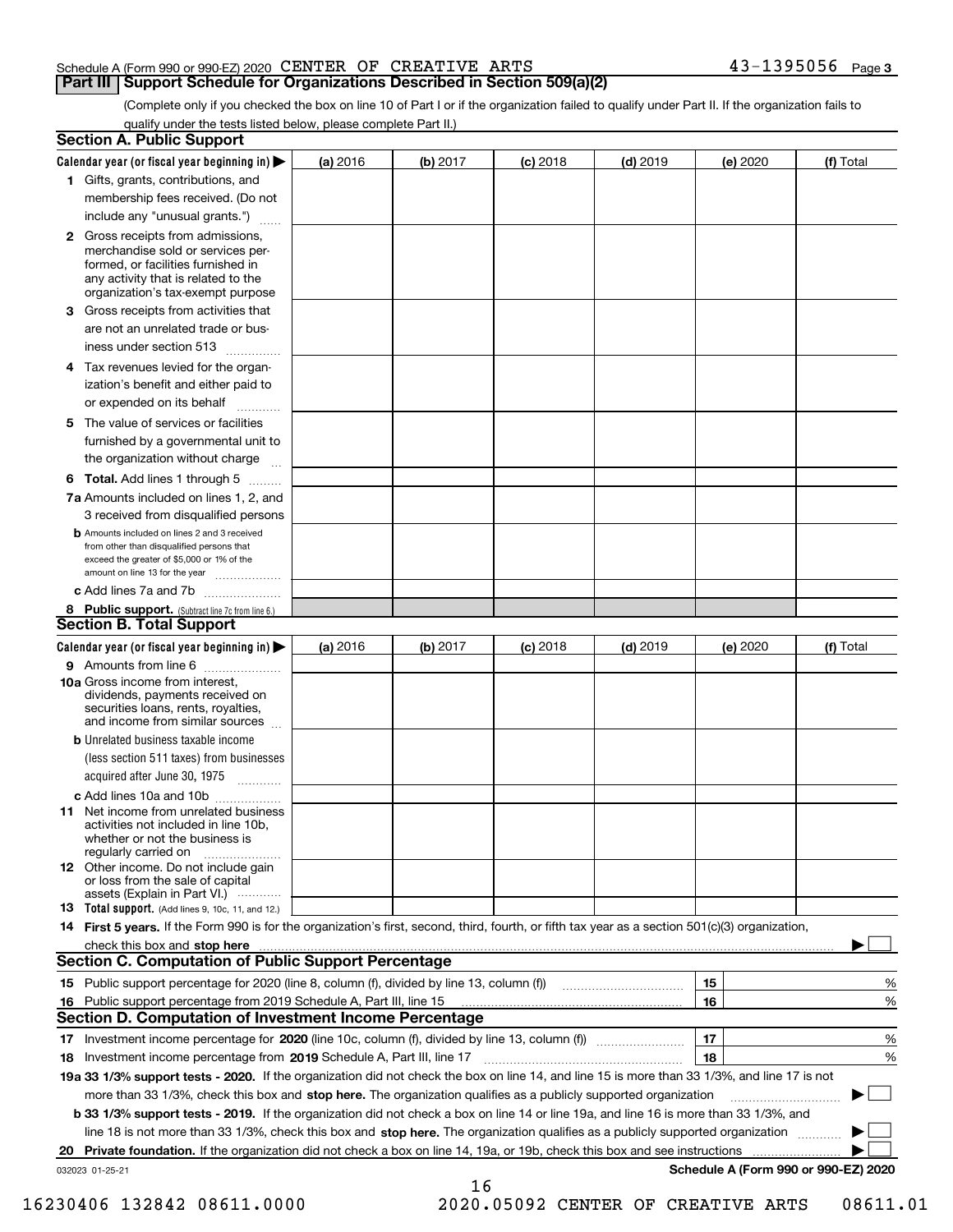## **Part IV Supporting Organizations**

(Complete only if you checked a box in line 12 on Part I. If you checked box 12a, Part I, complete Sections A and B. If you checked box 12b, Part I, complete Sections A and C. If you checked box 12c, Part I, complete Sections A, D, and E. If you checked box 12d, Part I, complete Sections A and D, and complete Part V.)

## **Section A. All Supporting Organizations**

- **1** Are all of the organization's supported organizations listed by name in the organization's governing documents? If "No," describe in **Part VI** how the supported organizations are designated. If designated by *class or purpose, describe the designation. If historic and continuing relationship, explain.*
- **2** Did the organization have any supported organization that does not have an IRS determination of status under section 509(a)(1) or (2)? If "Yes," explain in Part VI how the organization determined that the supported *organization was described in section 509(a)(1) or (2).*
- **3a** Did the organization have a supported organization described in section 501(c)(4), (5), or (6)? If "Yes," answer *lines 3b and 3c below.*
- **b** Did the organization confirm that each supported organization qualified under section 501(c)(4), (5), or (6) and satisfied the public support tests under section 509(a)(2)? If "Yes," describe in **Part VI** when and how the *organization made the determination.*
- **c**Did the organization ensure that all support to such organizations was used exclusively for section 170(c)(2)(B) purposes? If "Yes," explain in **Part VI** what controls the organization put in place to ensure such use.
- **4a***If* Was any supported organization not organized in the United States ("foreign supported organization")? *"Yes," and if you checked box 12a or 12b in Part I, answer lines 4b and 4c below.*
- **b** Did the organization have ultimate control and discretion in deciding whether to make grants to the foreign supported organization? If "Yes," describe in **Part VI** how the organization had such control and discretion *despite being controlled or supervised by or in connection with its supported organizations.*
- **c** Did the organization support any foreign supported organization that does not have an IRS determination under sections 501(c)(3) and 509(a)(1) or (2)? If "Yes," explain in **Part VI** what controls the organization used *to ensure that all support to the foreign supported organization was used exclusively for section 170(c)(2)(B) purposes.*
- **5a** Did the organization add, substitute, or remove any supported organizations during the tax year? If "Yes," answer lines 5b and 5c below (if applicable). Also, provide detail in **Part VI,** including (i) the names and EIN *numbers of the supported organizations added, substituted, or removed; (ii) the reasons for each such action; (iii) the authority under the organization's organizing document authorizing such action; and (iv) how the action was accomplished (such as by amendment to the organizing document).*
- **b** Type I or Type II only. Was any added or substituted supported organization part of a class already designated in the organization's organizing document?
- **cSubstitutions only.**  Was the substitution the result of an event beyond the organization's control?
- **6** Did the organization provide support (whether in the form of grants or the provision of services or facilities) to **Part VI.** *If "Yes," provide detail in* support or benefit one or more of the filing organization's supported organizations? anyone other than (i) its supported organizations, (ii) individuals that are part of the charitable class benefited by one or more of its supported organizations, or (iii) other supporting organizations that also
- **7**Did the organization provide a grant, loan, compensation, or other similar payment to a substantial contributor *If "Yes," complete Part I of Schedule L (Form 990 or 990-EZ).* regard to a substantial contributor? (as defined in section 4958(c)(3)(C)), a family member of a substantial contributor, or a 35% controlled entity with
- **8** Did the organization make a loan to a disqualified person (as defined in section 4958) not described in line 7? *If "Yes," complete Part I of Schedule L (Form 990 or 990-EZ).*
- **9a** Was the organization controlled directly or indirectly at any time during the tax year by one or more in section 509(a)(1) or (2))? If "Yes," *provide detail in* <code>Part VI.</code> disqualified persons, as defined in section 4946 (other than foundation managers and organizations described
- **b** Did one or more disqualified persons (as defined in line 9a) hold a controlling interest in any entity in which the supporting organization had an interest? If "Yes," provide detail in P**art VI**.
- **c**Did a disqualified person (as defined in line 9a) have an ownership interest in, or derive any personal benefit from, assets in which the supporting organization also had an interest? If "Yes," provide detail in P**art VI.**
- **10a** Was the organization subject to the excess business holdings rules of section 4943 because of section supporting organizations)? If "Yes," answer line 10b below. 4943(f) (regarding certain Type II supporting organizations, and all Type III non-functionally integrated
- **b** Did the organization have any excess business holdings in the tax year? (Use Schedule C, Form 4720, to *determine whether the organization had excess business holdings.)*

17

032024 01-25-21

**Schedule A (Form 990 or 990-EZ) 2020**

| Yes   No |  |
|----------|--|

43-1395056 Page 4

**1**

**2**

**3a**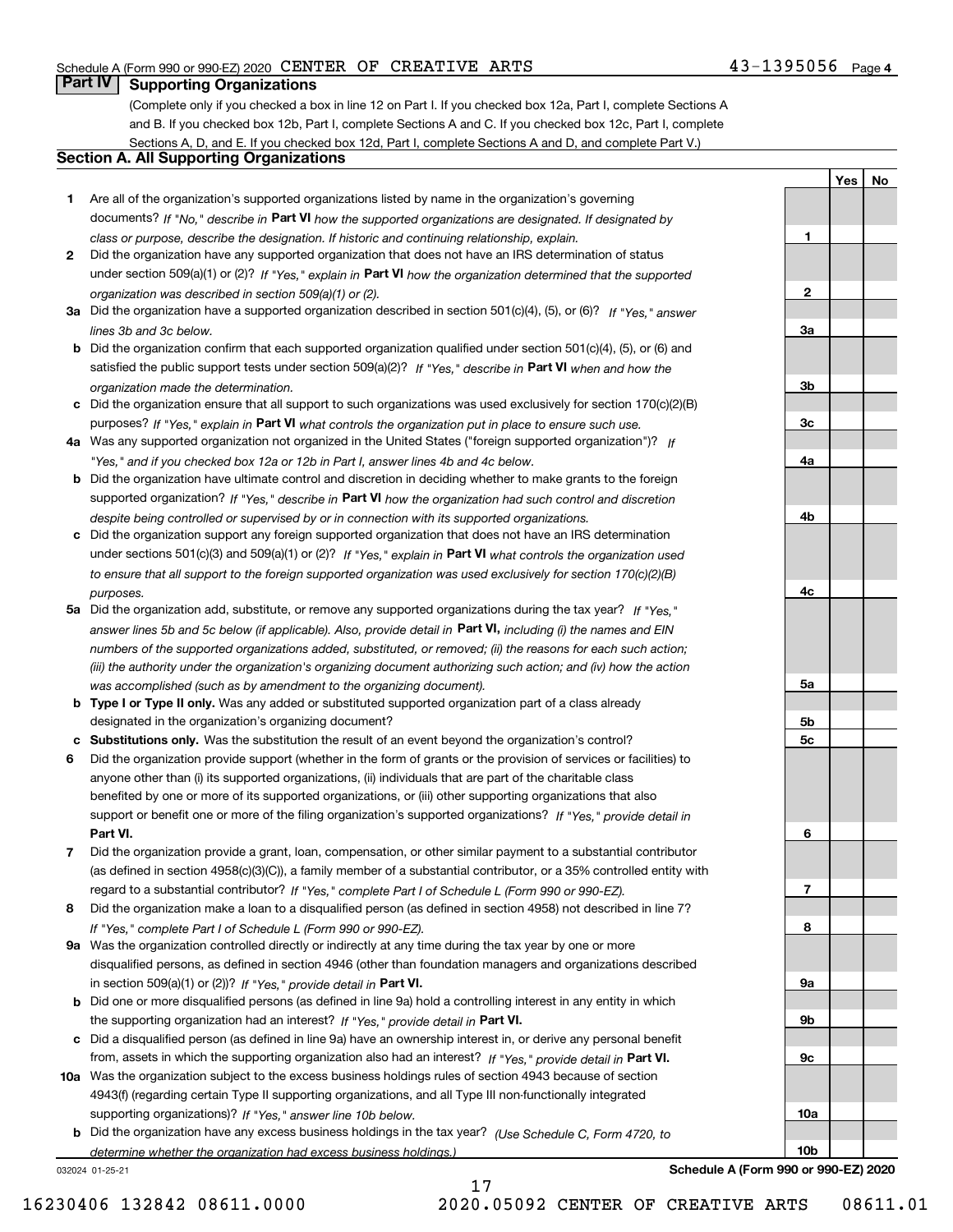|    | Part IV | <b>Supporting Organizations (continued)</b>                                                                                                                                                                                                                                                                                                                                                                                                                                                                                                                                                                                                          |                 |     |    |
|----|---------|------------------------------------------------------------------------------------------------------------------------------------------------------------------------------------------------------------------------------------------------------------------------------------------------------------------------------------------------------------------------------------------------------------------------------------------------------------------------------------------------------------------------------------------------------------------------------------------------------------------------------------------------------|-----------------|-----|----|
|    |         |                                                                                                                                                                                                                                                                                                                                                                                                                                                                                                                                                                                                                                                      |                 | Yes | No |
| 11 |         | Has the organization accepted a gift or contribution from any of the following persons?                                                                                                                                                                                                                                                                                                                                                                                                                                                                                                                                                              |                 |     |    |
|    |         | a A person who directly or indirectly controls, either alone or together with persons described in lines 11b and                                                                                                                                                                                                                                                                                                                                                                                                                                                                                                                                     |                 |     |    |
|    |         | 11c below, the governing body of a supported organization?                                                                                                                                                                                                                                                                                                                                                                                                                                                                                                                                                                                           | 11a             |     |    |
|    |         | <b>b</b> A family member of a person described in line 11a above?                                                                                                                                                                                                                                                                                                                                                                                                                                                                                                                                                                                    | 11 <sub>b</sub> |     |    |
|    |         | c A 35% controlled entity of a person described in line 11a or 11b above? If "Yes" to line 11a, 11b, or 11c, provide                                                                                                                                                                                                                                                                                                                                                                                                                                                                                                                                 |                 |     |    |
|    |         | detail in Part VI.                                                                                                                                                                                                                                                                                                                                                                                                                                                                                                                                                                                                                                   | 11c             |     |    |
|    |         | <b>Section B. Type I Supporting Organizations</b>                                                                                                                                                                                                                                                                                                                                                                                                                                                                                                                                                                                                    |                 |     |    |
|    |         |                                                                                                                                                                                                                                                                                                                                                                                                                                                                                                                                                                                                                                                      |                 | Yes | No |
| 1  |         | Did the governing body, members of the governing body, officers acting in their official capacity, or membership of one or<br>more supported organizations have the power to regularly appoint or elect at least a majority of the organization's officers,<br>directors, or trustees at all times during the tax year? If "No," describe in Part VI how the supported organization(s)<br>effectively operated, supervised, or controlled the organization's activities. If the organization had more than one supported<br>organization, describe how the powers to appoint and/or remove officers, directors, or trustees were allocated among the | 1               |     |    |
| 2  |         | supported organizations and what conditions or restrictions, if any, applied to such powers during the tax year.<br>Did the organization operate for the benefit of any supported organization other than the supported                                                                                                                                                                                                                                                                                                                                                                                                                              |                 |     |    |
|    |         | organization(s) that operated, supervised, or controlled the supporting organization? If "Yes," explain in                                                                                                                                                                                                                                                                                                                                                                                                                                                                                                                                           |                 |     |    |
|    |         |                                                                                                                                                                                                                                                                                                                                                                                                                                                                                                                                                                                                                                                      |                 |     |    |
|    |         | Part VI how providing such benefit carried out the purposes of the supported organization(s) that operated,                                                                                                                                                                                                                                                                                                                                                                                                                                                                                                                                          | $\mathbf{2}$    |     |    |
|    |         | supervised, or controlled the supporting organization.<br><b>Section C. Type II Supporting Organizations</b>                                                                                                                                                                                                                                                                                                                                                                                                                                                                                                                                         |                 |     |    |
|    |         |                                                                                                                                                                                                                                                                                                                                                                                                                                                                                                                                                                                                                                                      |                 | Yes | No |
| 1  |         | Were a majority of the organization's directors or trustees during the tax year also a majority of the directors                                                                                                                                                                                                                                                                                                                                                                                                                                                                                                                                     |                 |     |    |
|    |         | or trustees of each of the organization's supported organization(s)? If "No," describe in Part VI how control                                                                                                                                                                                                                                                                                                                                                                                                                                                                                                                                        |                 |     |    |
|    |         | or management of the supporting organization was vested in the same persons that controlled or managed                                                                                                                                                                                                                                                                                                                                                                                                                                                                                                                                               |                 |     |    |
|    |         | the supported organization(s).                                                                                                                                                                                                                                                                                                                                                                                                                                                                                                                                                                                                                       | 1               |     |    |
|    |         | Section D. All Type III Supporting Organizations                                                                                                                                                                                                                                                                                                                                                                                                                                                                                                                                                                                                     |                 |     |    |
|    |         |                                                                                                                                                                                                                                                                                                                                                                                                                                                                                                                                                                                                                                                      |                 | Yes | No |
| 1  |         | Did the organization provide to each of its supported organizations, by the last day of the fifth month of the                                                                                                                                                                                                                                                                                                                                                                                                                                                                                                                                       |                 |     |    |
|    |         | organization's tax year, (i) a written notice describing the type and amount of support provided during the prior tax                                                                                                                                                                                                                                                                                                                                                                                                                                                                                                                                |                 |     |    |
|    |         | year, (ii) a copy of the Form 990 that was most recently filed as of the date of notification, and (iii) copies of the                                                                                                                                                                                                                                                                                                                                                                                                                                                                                                                               |                 |     |    |
|    |         | organization's governing documents in effect on the date of notification, to the extent not previously provided?                                                                                                                                                                                                                                                                                                                                                                                                                                                                                                                                     | 1               |     |    |
| 2  |         | Were any of the organization's officers, directors, or trustees either (i) appointed or elected by the supported                                                                                                                                                                                                                                                                                                                                                                                                                                                                                                                                     |                 |     |    |
|    |         | organization(s) or (ii) serving on the governing body of a supported organization? If "No," explain in Part VI how                                                                                                                                                                                                                                                                                                                                                                                                                                                                                                                                   |                 |     |    |
|    |         | the organization maintained a close and continuous working relationship with the supported organization(s).                                                                                                                                                                                                                                                                                                                                                                                                                                                                                                                                          | $\mathbf{2}$    |     |    |
| 3  |         | By reason of the relationship described in line 2, above, did the organization's supported organizations have a                                                                                                                                                                                                                                                                                                                                                                                                                                                                                                                                      |                 |     |    |
|    |         | significant voice in the organization's investment policies and in directing the use of the organization's                                                                                                                                                                                                                                                                                                                                                                                                                                                                                                                                           |                 |     |    |
|    |         | income or assets at all times during the tax year? If "Yes," describe in Part VI the role the organization's                                                                                                                                                                                                                                                                                                                                                                                                                                                                                                                                         |                 |     |    |
|    |         | supported organizations played in this regard.                                                                                                                                                                                                                                                                                                                                                                                                                                                                                                                                                                                                       | з               |     |    |
|    |         | Section E. Type III Functionally Integrated Supporting Organizations                                                                                                                                                                                                                                                                                                                                                                                                                                                                                                                                                                                 |                 |     |    |
| 1  |         | Check the box next to the method that the organization used to satisfy the Integral Part Test during the year (see instructions).                                                                                                                                                                                                                                                                                                                                                                                                                                                                                                                    |                 |     |    |
| a  |         | The organization satisfied the Activities Test. Complete line 2 below.                                                                                                                                                                                                                                                                                                                                                                                                                                                                                                                                                                               |                 |     |    |
| b  |         | The organization is the parent of each of its supported organizations. Complete line 3 below.                                                                                                                                                                                                                                                                                                                                                                                                                                                                                                                                                        |                 |     |    |
| c  |         | The organization supported a governmental entity. Describe in Part VI how you supported a governmental entity (see instructions)                                                                                                                                                                                                                                                                                                                                                                                                                                                                                                                     |                 |     |    |
| 2  |         | Activities Test. Answer lines 2a and 2b below.                                                                                                                                                                                                                                                                                                                                                                                                                                                                                                                                                                                                       |                 | Yes | No |
| а  |         | Did substantially all of the organization's activities during the tax year directly further the exempt purposes of                                                                                                                                                                                                                                                                                                                                                                                                                                                                                                                                   |                 |     |    |
|    |         | the supported organization(s) to which the organization was responsive? If "Yes," then in Part VI identify                                                                                                                                                                                                                                                                                                                                                                                                                                                                                                                                           |                 |     |    |
|    |         | those supported organizations and explain how these activities directly furthered their exempt purposes,                                                                                                                                                                                                                                                                                                                                                                                                                                                                                                                                             |                 |     |    |
|    |         | how the organization was responsive to those supported organizations, and how the organization determined                                                                                                                                                                                                                                                                                                                                                                                                                                                                                                                                            |                 |     |    |
|    |         | that these activities constituted substantially all of its activities.                                                                                                                                                                                                                                                                                                                                                                                                                                                                                                                                                                               | 2a              |     |    |
| b  |         | Did the activities described in line 2a, above, constitute activities that, but for the organization's involvement,                                                                                                                                                                                                                                                                                                                                                                                                                                                                                                                                  |                 |     |    |
|    |         | one or more of the organization's supported organization(s) would have been engaged in? If "Yes," explain in                                                                                                                                                                                                                                                                                                                                                                                                                                                                                                                                         |                 |     |    |

**3** Parent of Supported Organizations. Answer lines 3a and 3b below. *these activities but for the organization's involvement.*

**a** Did the organization have the power to regularly appoint or elect a majority of the officers, directors, or trustees of each of the supported organizations? If "Yes" or "No" provide details in **Part VI.** 

**Part VI**  *the reasons for the organization's position that its supported organization(s) would have engaged in*

**b** Did the organization exercise a substantial degree of direction over the policies, programs, and activities of each of its supported organizations? If "Yes," describe in Part VI the role played by the organization in this regard.

18

032025 01-25-21

**Schedule A (Form 990 or 990-EZ) 2020**

**2b**

**3a**

**3b**

16230406 132842 08611.0000 2020.05092 CENTER OF CREATIVE ARTS 08611.01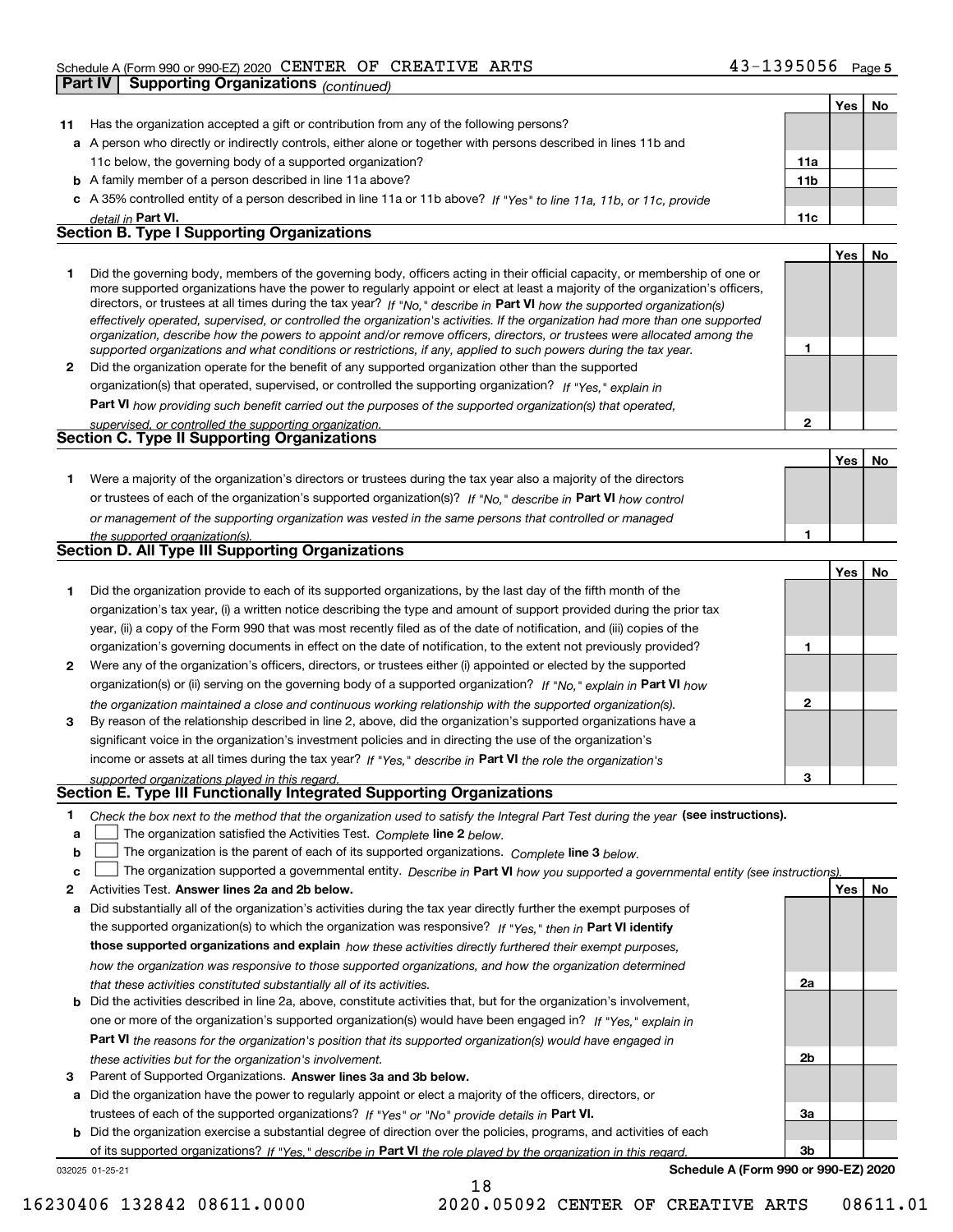| <b>Part V</b> Type III Non-Functionally Integrated 509(a)(3) Supporting Organizations |                       |
|---------------------------------------------------------------------------------------|-----------------------|
| Schedule A (Form 990 or 990-EZ) 2020 CENTER OF CREATIVE ARTS                          | $43 - 1395056$ Page 6 |

1 Check here if the organization satisfied the Integral Part Test as a qualifying trust on Nov. 20, 1970 (explain in Part VI). See instructions. All other Type III non-functionally integrated supporting organizations must complete Sections A through E.

|              | Section A - Adjusted Net Income                                                                                                   |                | (A) Prior Year | (B) Current Year<br>(optional) |
|--------------|-----------------------------------------------------------------------------------------------------------------------------------|----------------|----------------|--------------------------------|
| 1            | Net short-term capital gain                                                                                                       | 1              |                |                                |
| 2            | Recoveries of prior-year distributions                                                                                            | $\overline{2}$ |                |                                |
| З            | Other gross income (see instructions)                                                                                             | 3              |                |                                |
| 4            | Add lines 1 through 3.                                                                                                            | 4              |                |                                |
| 5            | Depreciation and depletion                                                                                                        | 5              |                |                                |
| 6            | Portion of operating expenses paid or incurred for production or                                                                  |                |                |                                |
|              | collection of gross income or for management, conservation, or                                                                    |                |                |                                |
|              | maintenance of property held for production of income (see instructions)                                                          | 6              |                |                                |
| 7            | Other expenses (see instructions)                                                                                                 | $\overline{7}$ |                |                                |
| 8            | Adjusted Net Income (subtract lines 5, 6, and 7 from line 4)                                                                      | 8              |                |                                |
|              | <b>Section B - Minimum Asset Amount</b>                                                                                           |                | (A) Prior Year | (B) Current Year<br>(optional) |
| 1            | Aggregate fair market value of all non-exempt-use assets (see                                                                     |                |                |                                |
|              | instructions for short tax year or assets held for part of year):                                                                 |                |                |                                |
|              | <b>a</b> Average monthly value of securities                                                                                      | 1a             |                |                                |
|              | <b>b</b> Average monthly cash balances                                                                                            | 1b             |                |                                |
|              | c Fair market value of other non-exempt-use assets                                                                                | 1c             |                |                                |
|              | d Total (add lines 1a, 1b, and 1c)                                                                                                | 1d             |                |                                |
|              | e Discount claimed for blockage or other factors                                                                                  |                |                |                                |
|              | (explain in detail in Part VI):                                                                                                   |                |                |                                |
| $\mathbf{2}$ | Acquisition indebtedness applicable to non-exempt-use assets                                                                      | $\mathbf 2$    |                |                                |
| 3            | Subtract line 2 from line 1d.                                                                                                     | 3              |                |                                |
| 4            | Cash deemed held for exempt use. Enter 0.015 of line 3 (for greater amount,                                                       |                |                |                                |
|              | see instructions).                                                                                                                | 4              |                |                                |
| 5            | Net value of non-exempt-use assets (subtract line 4 from line 3)                                                                  | 5              |                |                                |
| 6            | Multiply line 5 by 0.035.                                                                                                         | 6              |                |                                |
| 7            | Recoveries of prior-year distributions                                                                                            | $\overline{7}$ |                |                                |
| 8            | Minimum Asset Amount (add line 7 to line 6)                                                                                       | 8              |                |                                |
|              | <b>Section C - Distributable Amount</b>                                                                                           |                |                | <b>Current Year</b>            |
| 1            | Adjusted net income for prior year (from Section A, line 8, column A)                                                             | $\mathbf{1}$   |                |                                |
| 2            | Enter 0.85 of line 1.                                                                                                             | $\overline{2}$ |                |                                |
| з            | Minimum asset amount for prior year (from Section B, line 8, column A)                                                            | 3              |                |                                |
| 4            | Enter greater of line 2 or line 3.                                                                                                | 4              |                |                                |
| 5            | Income tax imposed in prior year                                                                                                  | 5              |                |                                |
| 6            | <b>Distributable Amount.</b> Subtract line 5 from line 4, unless subject to                                                       |                |                |                                |
|              | emergency temporary reduction (see instructions).                                                                                 | 6              |                |                                |
| 7            | Check here if the current year is the organization's first as a non-functionally integrated Type III supporting organization (see |                |                |                                |

instructions).

**1**

**Schedule A (Form 990 or 990-EZ) 2020**

032026 01-25-21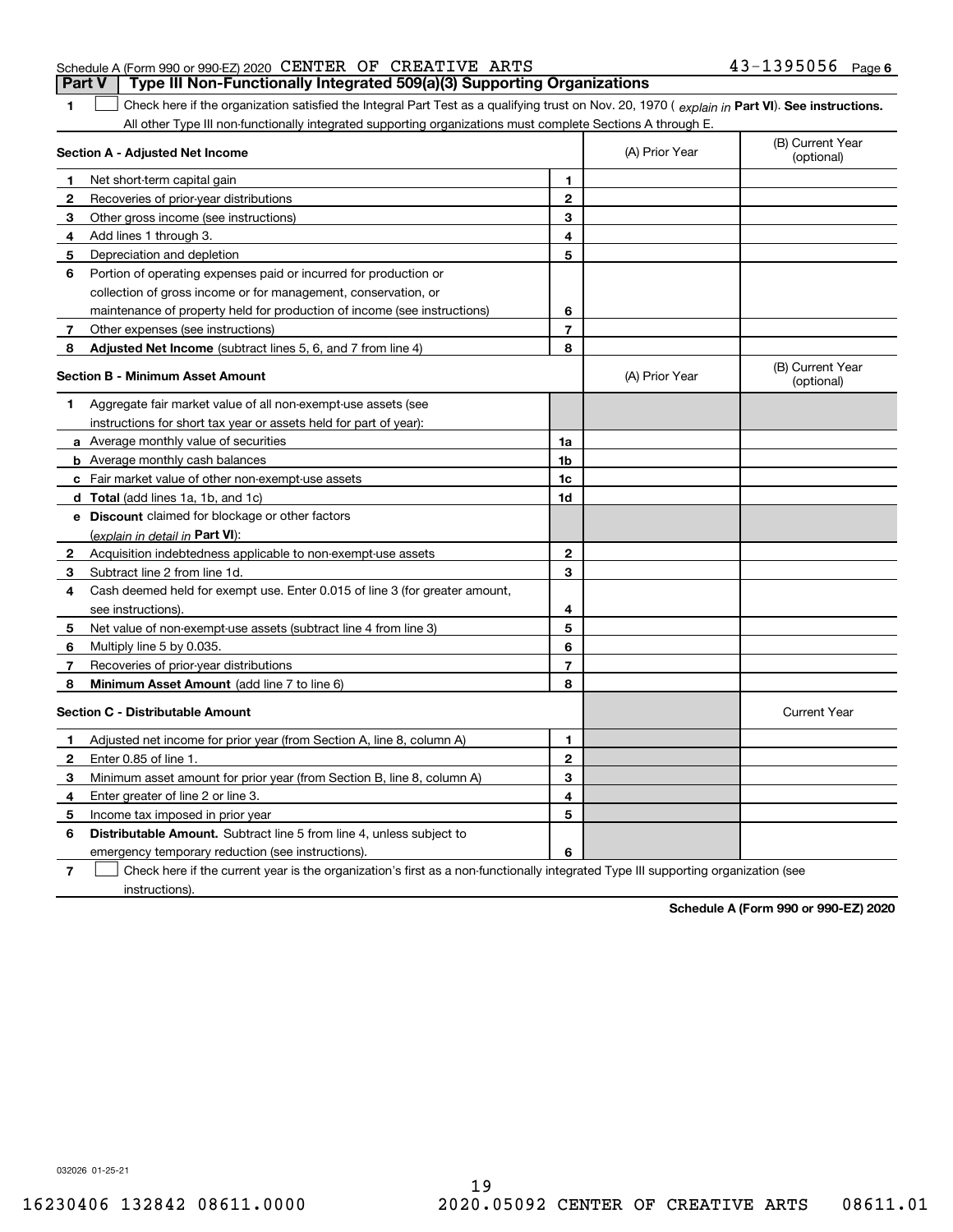|    | Type III Non-Functionally Integrated 509(a)(3) Supporting Organizations<br>Part V<br>(continued) |                                    |                                               |                                                  |  |  |
|----|--------------------------------------------------------------------------------------------------|------------------------------------|-----------------------------------------------|--------------------------------------------------|--|--|
|    | <b>Section D - Distributions</b>                                                                 |                                    |                                               | <b>Current Year</b>                              |  |  |
|    | Amounts paid to supported organizations to accomplish exempt purposes                            |                                    | 1                                             |                                                  |  |  |
| 2  | Amounts paid to perform activity that directly furthers exempt purposes of supported             |                                    |                                               |                                                  |  |  |
|    | organizations, in excess of income from activity                                                 | 2                                  |                                               |                                                  |  |  |
| 3  | Administrative expenses paid to accomplish exempt purposes of supported organizations            | 3                                  |                                               |                                                  |  |  |
| 4  | Amounts paid to acquire exempt-use assets                                                        |                                    | 4                                             |                                                  |  |  |
| 5  | Qualified set aside amounts (prior IRS approval required - provide details in Part VI)           |                                    | 5                                             |                                                  |  |  |
| 6  | Other distributions ( <i>describe in</i> Part VI). See instructions.                             |                                    | 6                                             |                                                  |  |  |
| 7  | Total annual distributions. Add lines 1 through 6.                                               |                                    | 7                                             |                                                  |  |  |
| 8  | Distributions to attentive supported organizations to which the organization is responsive       |                                    |                                               |                                                  |  |  |
|    | (provide details in Part VI). See instructions.                                                  |                                    | 8                                             |                                                  |  |  |
| 9  | Distributable amount for 2020 from Section C, line 6                                             |                                    | 9                                             |                                                  |  |  |
| 10 | Line 8 amount divided by line 9 amount                                                           |                                    | 10                                            |                                                  |  |  |
|    | <b>Section E - Distribution Allocations</b> (see instructions)                                   | (i)<br><b>Excess Distributions</b> | (ii)<br><b>Underdistributions</b><br>Pre-2020 | (iii)<br><b>Distributable</b><br>Amount for 2020 |  |  |
| 1  | Distributable amount for 2020 from Section C, line 6                                             |                                    |                                               |                                                  |  |  |
| 2  | Underdistributions, if any, for years prior to 2020 (reason-                                     |                                    |                                               |                                                  |  |  |
|    | able cause required - explain in Part VI). See instructions.                                     |                                    |                                               |                                                  |  |  |
| 3  | Excess distributions carryover, if any, to 2020                                                  |                                    |                                               |                                                  |  |  |
|    | a From 2015                                                                                      |                                    |                                               |                                                  |  |  |
|    | $b$ From 2016                                                                                    |                                    |                                               |                                                  |  |  |
|    | c From $2017$                                                                                    |                                    |                                               |                                                  |  |  |
|    | <b>d</b> From 2018                                                                               |                                    |                                               |                                                  |  |  |
|    | e From 2019                                                                                      |                                    |                                               |                                                  |  |  |
|    | f Total of lines 3a through 3e                                                                   |                                    |                                               |                                                  |  |  |
|    | g Applied to underdistributions of prior years                                                   |                                    |                                               |                                                  |  |  |
|    | <b>h</b> Applied to 2020 distributable amount                                                    |                                    |                                               |                                                  |  |  |
|    | Carryover from 2015 not applied (see instructions)                                               |                                    |                                               |                                                  |  |  |
|    | Remainder. Subtract lines 3g, 3h, and 3i from line 3f.                                           |                                    |                                               |                                                  |  |  |
| 4  | Distributions for 2020 from Section D.                                                           |                                    |                                               |                                                  |  |  |
|    | line $7:$                                                                                        |                                    |                                               |                                                  |  |  |
|    | a Applied to underdistributions of prior years                                                   |                                    |                                               |                                                  |  |  |
|    | <b>b</b> Applied to 2020 distributable amount                                                    |                                    |                                               |                                                  |  |  |
|    | <b>c</b> Remainder. Subtract lines 4a and 4b from line 4.                                        |                                    |                                               |                                                  |  |  |
| 5  | Remaining underdistributions for years prior to 2020, if                                         |                                    |                                               |                                                  |  |  |
|    | any. Subtract lines 3g and 4a from line 2. For result greater                                    |                                    |                                               |                                                  |  |  |
|    | than zero, explain in Part VI. See instructions.                                                 |                                    |                                               |                                                  |  |  |
| 6  | Remaining underdistributions for 2020. Subtract lines 3h                                         |                                    |                                               |                                                  |  |  |
|    | and 4b from line 1. For result greater than zero, explain in                                     |                                    |                                               |                                                  |  |  |
|    | <b>Part VI.</b> See instructions.                                                                |                                    |                                               |                                                  |  |  |
| 7  | Excess distributions carryover to 2021. Add lines 3j                                             |                                    |                                               |                                                  |  |  |
|    | and 4c.                                                                                          |                                    |                                               |                                                  |  |  |
| 8  | Breakdown of line 7:                                                                             |                                    |                                               |                                                  |  |  |
|    | a Excess from 2016                                                                               |                                    |                                               |                                                  |  |  |
|    | <b>b</b> Excess from 2017                                                                        |                                    |                                               |                                                  |  |  |
|    | c Excess from 2018                                                                               |                                    |                                               |                                                  |  |  |
|    | d Excess from 2019                                                                               |                                    |                                               |                                                  |  |  |
|    | e Excess from 2020                                                                               |                                    |                                               |                                                  |  |  |

**Schedule A (Form 990 or 990-EZ) 2020**

032027 01-25-21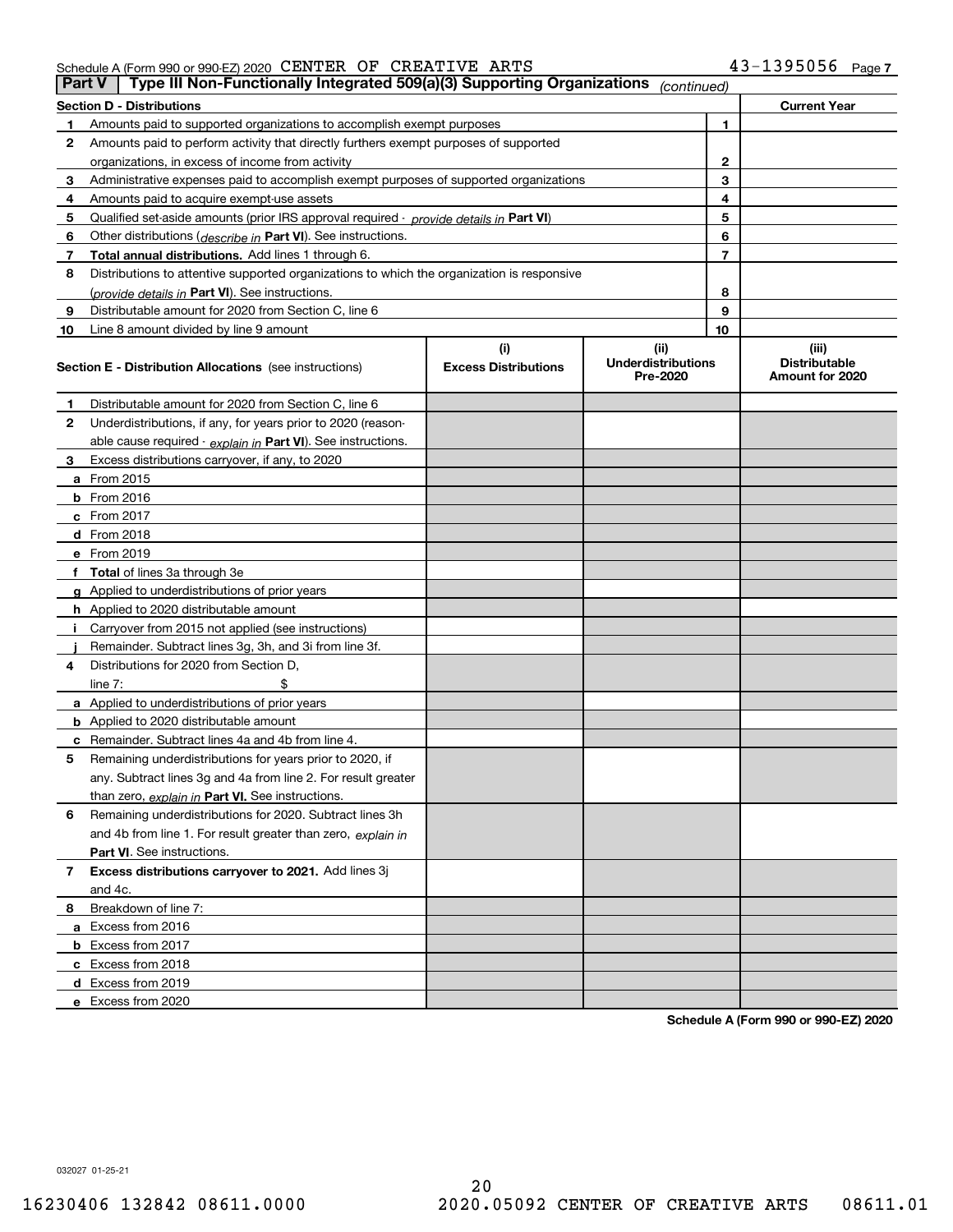|                 | Schedule A (Form 990 or 990-EZ) 2020 CENTER OF CREATIVE ARTS                                                                                                                                                                                                                                                                                                                                                                                                                                                                                                                                | $43 - 1395056$ Page 8                |
|-----------------|---------------------------------------------------------------------------------------------------------------------------------------------------------------------------------------------------------------------------------------------------------------------------------------------------------------------------------------------------------------------------------------------------------------------------------------------------------------------------------------------------------------------------------------------------------------------------------------------|--------------------------------------|
| <b>Part VI</b>  | Supplemental Information. Provide the explanations required by Part II, line 10; Part II, line 17a or 17b; Part III, line 12;<br>Part IV, Section A, lines 1, 2, 3b, 3c, 4b, 4c, 5a, 6, 9a, 9b, 9c, 11a, 11b, and 11c; Part IV, Section B, lines 1 and 2; Part IV, Section C,<br>line 1; Part IV, Section D, lines 2 and 3; Part IV, Section E, lines 1c, 2a, 2b, 3a, and 3b; Part V, line 1; Part V, Section B, line 1e; Part V,<br>Section D, lines 5, 6, and 8; and Part V, Section E, lines 2, 5, and 6. Also complete this part for any additional information.<br>(See instructions.) |                                      |
|                 |                                                                                                                                                                                                                                                                                                                                                                                                                                                                                                                                                                                             |                                      |
|                 |                                                                                                                                                                                                                                                                                                                                                                                                                                                                                                                                                                                             |                                      |
|                 |                                                                                                                                                                                                                                                                                                                                                                                                                                                                                                                                                                                             |                                      |
|                 |                                                                                                                                                                                                                                                                                                                                                                                                                                                                                                                                                                                             |                                      |
|                 |                                                                                                                                                                                                                                                                                                                                                                                                                                                                                                                                                                                             |                                      |
|                 |                                                                                                                                                                                                                                                                                                                                                                                                                                                                                                                                                                                             |                                      |
|                 |                                                                                                                                                                                                                                                                                                                                                                                                                                                                                                                                                                                             |                                      |
|                 |                                                                                                                                                                                                                                                                                                                                                                                                                                                                                                                                                                                             |                                      |
|                 |                                                                                                                                                                                                                                                                                                                                                                                                                                                                                                                                                                                             |                                      |
|                 |                                                                                                                                                                                                                                                                                                                                                                                                                                                                                                                                                                                             |                                      |
|                 |                                                                                                                                                                                                                                                                                                                                                                                                                                                                                                                                                                                             |                                      |
|                 |                                                                                                                                                                                                                                                                                                                                                                                                                                                                                                                                                                                             |                                      |
|                 |                                                                                                                                                                                                                                                                                                                                                                                                                                                                                                                                                                                             |                                      |
|                 |                                                                                                                                                                                                                                                                                                                                                                                                                                                                                                                                                                                             |                                      |
|                 |                                                                                                                                                                                                                                                                                                                                                                                                                                                                                                                                                                                             |                                      |
|                 |                                                                                                                                                                                                                                                                                                                                                                                                                                                                                                                                                                                             |                                      |
|                 |                                                                                                                                                                                                                                                                                                                                                                                                                                                                                                                                                                                             |                                      |
|                 |                                                                                                                                                                                                                                                                                                                                                                                                                                                                                                                                                                                             |                                      |
|                 |                                                                                                                                                                                                                                                                                                                                                                                                                                                                                                                                                                                             |                                      |
|                 |                                                                                                                                                                                                                                                                                                                                                                                                                                                                                                                                                                                             |                                      |
|                 |                                                                                                                                                                                                                                                                                                                                                                                                                                                                                                                                                                                             |                                      |
|                 |                                                                                                                                                                                                                                                                                                                                                                                                                                                                                                                                                                                             |                                      |
|                 |                                                                                                                                                                                                                                                                                                                                                                                                                                                                                                                                                                                             |                                      |
|                 |                                                                                                                                                                                                                                                                                                                                                                                                                                                                                                                                                                                             |                                      |
|                 |                                                                                                                                                                                                                                                                                                                                                                                                                                                                                                                                                                                             |                                      |
|                 |                                                                                                                                                                                                                                                                                                                                                                                                                                                                                                                                                                                             |                                      |
|                 |                                                                                                                                                                                                                                                                                                                                                                                                                                                                                                                                                                                             |                                      |
|                 |                                                                                                                                                                                                                                                                                                                                                                                                                                                                                                                                                                                             |                                      |
|                 |                                                                                                                                                                                                                                                                                                                                                                                                                                                                                                                                                                                             |                                      |
| 032028 01-25-21 | 21                                                                                                                                                                                                                                                                                                                                                                                                                                                                                                                                                                                          | Schedule A (Form 990 or 990-EZ) 2020 |
|                 |                                                                                                                                                                                                                                                                                                                                                                                                                                                                                                                                                                                             |                                      |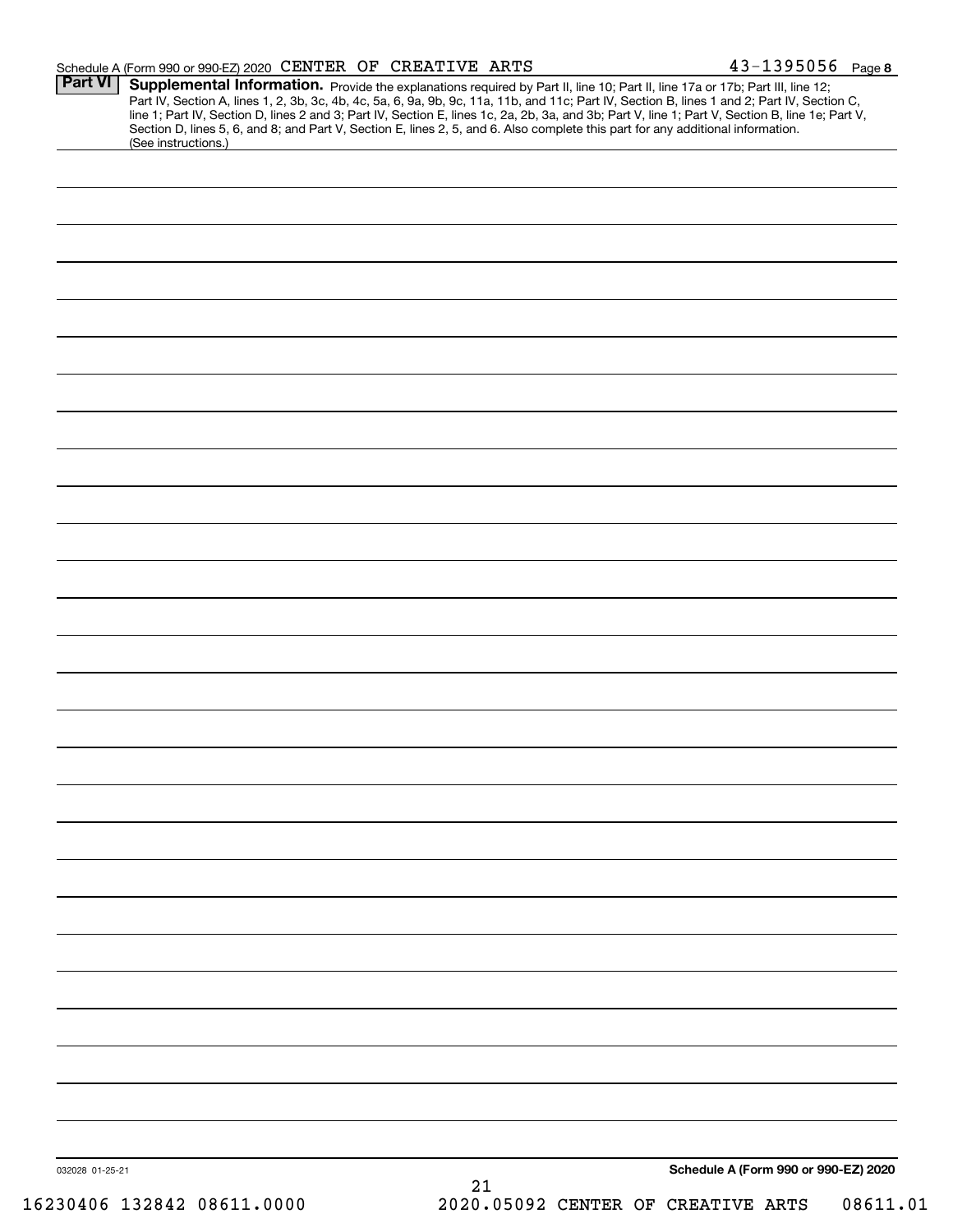Department of the Treasury Internal Revenue Service **(Form 990, 990-EZ, or 990-PF)**

**Filers** 

Name of the organization

## \*\* PUBLIC DISCLOSURE COPY \*\*

# **Schedule B Schedule of Contributors**

**| Attach to Form 990, Form 990-EZ, or Form 990-PF. | Go to www.irs.gov/Form990 for the latest information.** OMB No. 1545-0047

**2020**

**Employer identification number**

43-1395056

|                                       |                 |  | CENTER OF CREATIVE ARTS |  |  |
|---------------------------------------|-----------------|--|-------------------------|--|--|
| <b>Organization type (check one):</b> |                 |  |                         |  |  |
| Filers of:                            | <b>Section:</b> |  |                         |  |  |

| Form 990 or 990-EZ | $\lfloor x \rfloor$ 501(c)( 3) (enter number) organization                  |
|--------------------|-----------------------------------------------------------------------------|
|                    | $4947(a)(1)$ nonexempt charitable trust not treated as a private foundation |
|                    | 527 political organization                                                  |
| Form 990-PF        | 501(c)(3) exempt private foundation                                         |
|                    | 4947(a)(1) nonexempt charitable trust treated as a private foundation       |
|                    | 501(c)(3) taxable private foundation                                        |

Check if your organization is covered by the **General Rule** or a **Special Rule. Note:**  Only a section 501(c)(7), (8), or (10) organization can check boxes for both the General Rule and a Special Rule. See instructions.

#### **General Rule**

 $\mathcal{L}^{\text{max}}$ 

For an organization filing Form 990, 990-EZ, or 990-PF that received, during the year, contributions totaling \$5,000 or more (in money or property) from any one contributor. Complete Parts I and II. See instructions for determining a contributor's total contributions.

#### **Special Rules**

any one contributor, during the year, total contributions of the greater of  $\,$  (1) \$5,000; or **(2)** 2% of the amount on (i) Form 990, Part VIII, line 1h;  $\boxed{\textbf{X}}$  For an organization described in section 501(c)(3) filing Form 990 or 990-EZ that met the 33 1/3% support test of the regulations under sections 509(a)(1) and 170(b)(1)(A)(vi), that checked Schedule A (Form 990 or 990-EZ), Part II, line 13, 16a, or 16b, and that received from or (ii) Form 990-EZ, line 1. Complete Parts I and II.

For an organization described in section 501(c)(7), (8), or (10) filing Form 990 or 990-EZ that received from any one contributor, during the year, total contributions of more than \$1,000 exclusively for religious, charitable, scientific, literary, or educational purposes, or for the prevention of cruelty to children or animals. Complete Parts I (entering "N/A" in column (b) instead of the contributor name and address), II, and III.  $\mathcal{L}^{\text{max}}$ 

purpose. Don't complete any of the parts unless the **General Rule** applies to this organization because it received *nonexclusively* year, contributions <sub>exclusively</sub> for religious, charitable, etc., purposes, but no such contributions totaled more than \$1,000. If this box is checked, enter here the total contributions that were received during the year for an  $\;$ exclusively religious, charitable, etc., For an organization described in section 501(c)(7), (8), or (10) filing Form 990 or 990-EZ that received from any one contributor, during the religious, charitable, etc., contributions totaling \$5,000 or more during the year  $\Box$ — $\Box$   $\Box$  $\mathcal{L}^{\text{max}}$ 

**Caution:**  An organization that isn't covered by the General Rule and/or the Special Rules doesn't file Schedule B (Form 990, 990-EZ, or 990-PF),  **must** but it answer "No" on Part IV, line 2, of its Form 990; or check the box on line H of its Form 990-EZ or on its Form 990-PF, Part I, line 2, to certify that it doesn't meet the filing requirements of Schedule B (Form 990, 990-EZ, or 990-PF).

**For Paperwork Reduction Act Notice, see the instructions for Form 990, 990-EZ, or 990-PF. Schedule B (Form 990, 990-EZ, or 990-PF) (2020)** LHA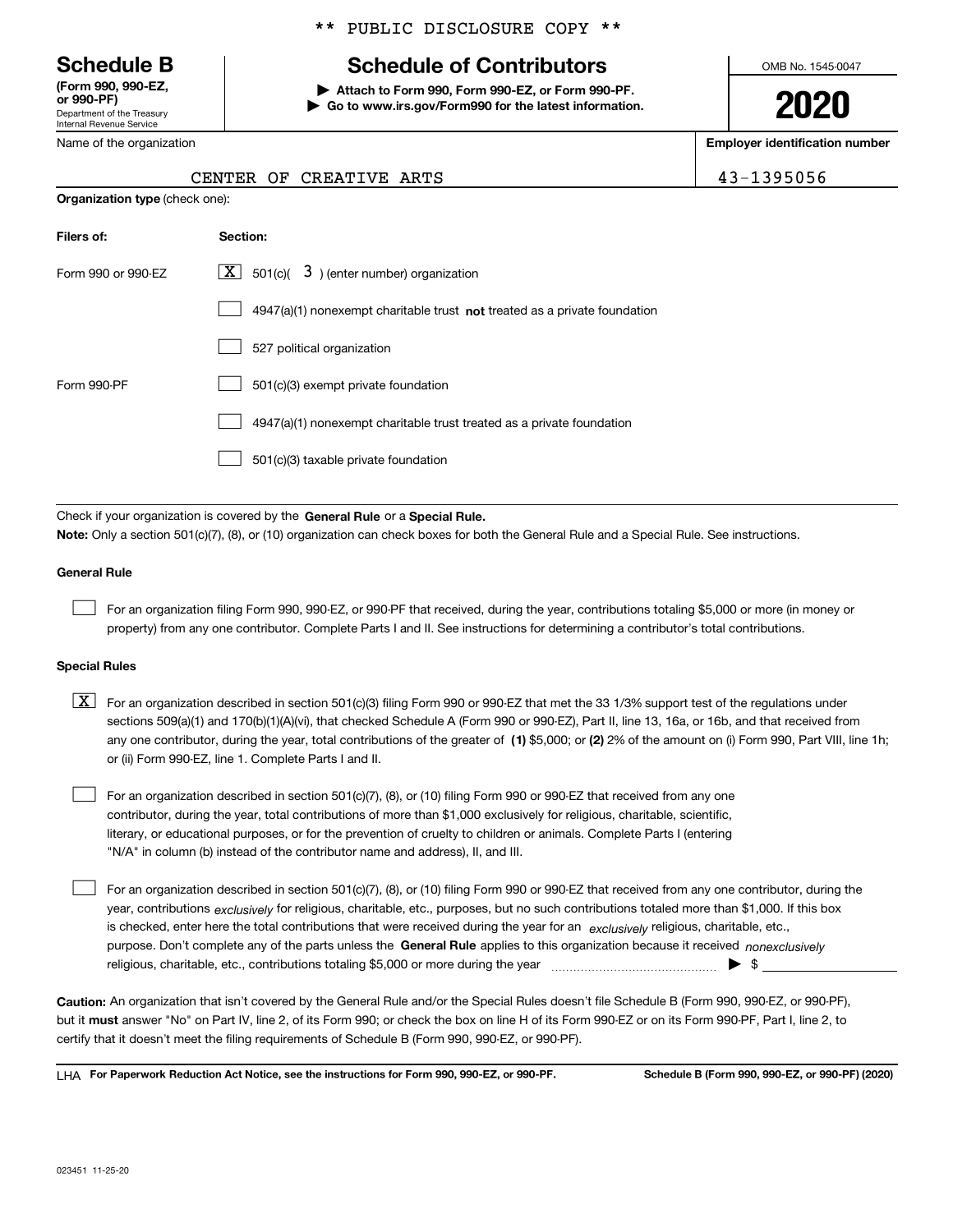#### Schedule B (Form 990, 990-EZ, or 990-PF) (2020) **Page 2** Page 2 and the state of the state of the state of the state of the state of the state of the state of the state of the state of the state of the state of the state o

Name of organization

**Employer identification number**

CENTER OF CREATIVE ARTS 43-1395056

#### 023452 11-25-20 **Schedule B (Form 990, 990-EZ, or 990-PF) (2020) (a)No.(b)Name, address, and ZIP + 4 (c)Total contributions (d)Type of contribution PersonPayrollNoncash (a)No.(b)Name, address, and ZIP + 4 (c)Total contributions (d)Type of contribution PersonPayrollNoncash (a)No.(b)Name, address, and ZIP + 4 (c)Total contributions (d)Type of contribution PersonPayrollNoncash (a) No.(b) Name, address, and ZIP + 4 (c) Total contributions (d) Type of contribution PersonPayrollNoncash (a) No.(b) Name, address, and ZIP + 4 (c) Total contributions (d) Type of contribution PersonPayrollNoncash(a) No.(b)Name, address, and ZIP + 4 (c) Total contributions (d)Type of contribution PersonPayrollNoncash Contributors** (see instructions). Use duplicate copies of Part I if additional space is needed. \$(Complete Part II for noncash contributions.) \$(Complete Part II for noncash contributions.) \$(Complete Part II for noncash contributions.) \$(Complete Part II for noncash contributions.) \$(Complete Part II for noncash contributions.) \$(Complete Part II for noncash contributions.) Employer identification Page 2<br>
Iame of organization<br> **2PART II CONTIBUTORY** CREAT IVE ARTS<br> **2PART I** Contributors (see instructions). Use duplicate copies of Part I if additional space is needed.  $|X|$  $\mathcal{L}^{\text{max}}$  $\boxed{\text{X}}$  $\boxed{\text{X}}$  $\mathcal{L}^{\text{max}}$  $\overline{\mathbf{X}}$  $|X|$  $\mathcal{L}^{\text{max}}$  $\mathcal{L}^{\text{max}}$  $\boxed{\text{X}}$  $\mathcal{L}^{\text{max}}$  $\mathcal{L}^{\text{max}}$  $\boxed{\text{X}}$  $\mathcal{L}^{\text{max}}$  $\mathcal{L}^{\text{max}}$  $\lfloor x \rfloor$  $\mathcal{L}^{\text{max}}$  $\mathcal{L}^{\text{max}}$  $\begin{array}{c|c|c|c|c|c} 1 & \hspace{1.5cm} & \hspace{1.5cm} & \hspace{1.5cm} & \hspace{1.5cm} & \hspace{1.5cm} & \hspace{1.5cm} & \hspace{1.5cm} & \hspace{1.5cm} & \hspace{1.5cm} & \hspace{1.5cm} & \hspace{1.5cm} & \hspace{1.5cm} & \hspace{1.5cm} & \hspace{1.5cm} & \hspace{1.5cm} & \hspace{1.5cm} & \hspace{1.5cm} & \hspace{1.5cm} & \hspace{1.5cm} & \hspace{1.5cm} &$  $722,355.$  $2$  | Person  $\overline{\text{X}}$ 215,692. X  $\overline{3}$  | Person  $\overline{X}$ 1,100,000.  $4$  | Person  $\overline{\text{X}}$ 826,557.  $\sim$  5 | Person X 230,000.  $\sim$  6 | Person X 1,182,518.

16230406 132842 08611.0000 2020.05092 CENTER OF CREATIVE ARTS 08611.01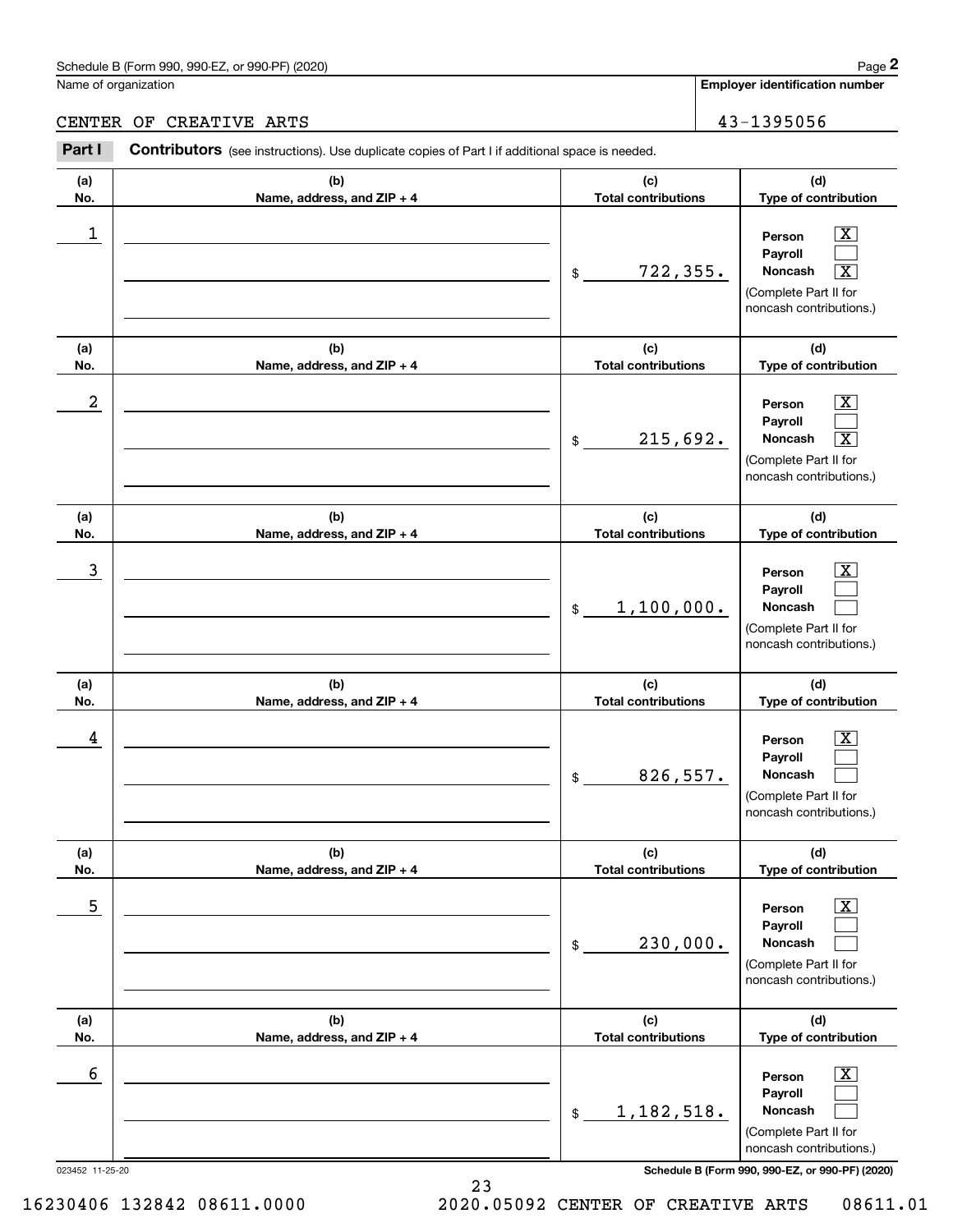## Schedule B (Form 990, 990-EZ, or 990-PF) (2020) Page 2

|            | Schedule B (Form 990, 990-EZ, or 990-PF) (2020)                                                       |                                   | Page 2                                                                                                      |
|------------|-------------------------------------------------------------------------------------------------------|-----------------------------------|-------------------------------------------------------------------------------------------------------------|
|            | Name of organization                                                                                  |                                   | <b>Employer identification number</b>                                                                       |
|            | CENTER OF CREATIVE ARTS                                                                               |                                   | 43-1395056                                                                                                  |
| Part I     | <b>Contributors</b> (see instructions). Use duplicate copies of Part I if additional space is needed. |                                   |                                                                                                             |
| (a)<br>No. | (b)<br>Name, address, and ZIP + 4                                                                     | (c)<br><b>Total contributions</b> | (d)<br>Type of contribution                                                                                 |
| 7          |                                                                                                       | 219,650.<br>$\$\$                 | $\mathbf{X}$<br>Person<br>Payroll<br>Noncash<br>(Complete Part II for<br>noncash contributions.)            |
| (a)<br>No. | (b)<br>Name, address, and ZIP + 4                                                                     | (c)<br><b>Total contributions</b> | (d)<br>Type of contribution                                                                                 |
| 8          |                                                                                                       | 1,298,465.<br>$$\mathbb{S}$$      | $\overline{\mathbf{X}}$<br>Person<br>Payroll<br>Noncash<br>(Complete Part II for<br>noncash contributions.) |
| (a)<br>No. | (b)<br>Name, address, and ZIP + 4                                                                     | (c)<br><b>Total contributions</b> | (d)<br>Type of contribution                                                                                 |
|            |                                                                                                       | \$                                | Person<br>Payroll<br>Noncash<br>(Complete Part II for<br>noncash contributions.)                            |
| (a)<br>No. | (b)<br>Name, address, and ZIP + 4                                                                     | (c)<br><b>Total contributions</b> | (d)<br>Type of contribution                                                                                 |
|            |                                                                                                       | \$                                | Person<br>Payroll<br>Noncash<br>(Complete Part II for<br>noncash contributions.)                            |
| (a)<br>No. | (b)<br>Name, address, and ZIP + 4                                                                     | (c)<br><b>Total contributions</b> | (d)<br>Type of contribution                                                                                 |
|            |                                                                                                       | \$                                | Person<br>Payroll<br>Noncash<br>(Complete Part II for<br>noncash contributions.)                            |
| (a)<br>No. | (b)<br>Name, address, and ZIP + 4                                                                     | (c)<br><b>Total contributions</b> | (d)<br>Type of contribution                                                                                 |
|            |                                                                                                       | \$                                | Person<br>Payroll<br>Noncash                                                                                |

023452 11-25-20 **Schedule B (Form 990, 990-EZ, or 990-PF) (2020)**

(Complete Part II for noncash contributions.)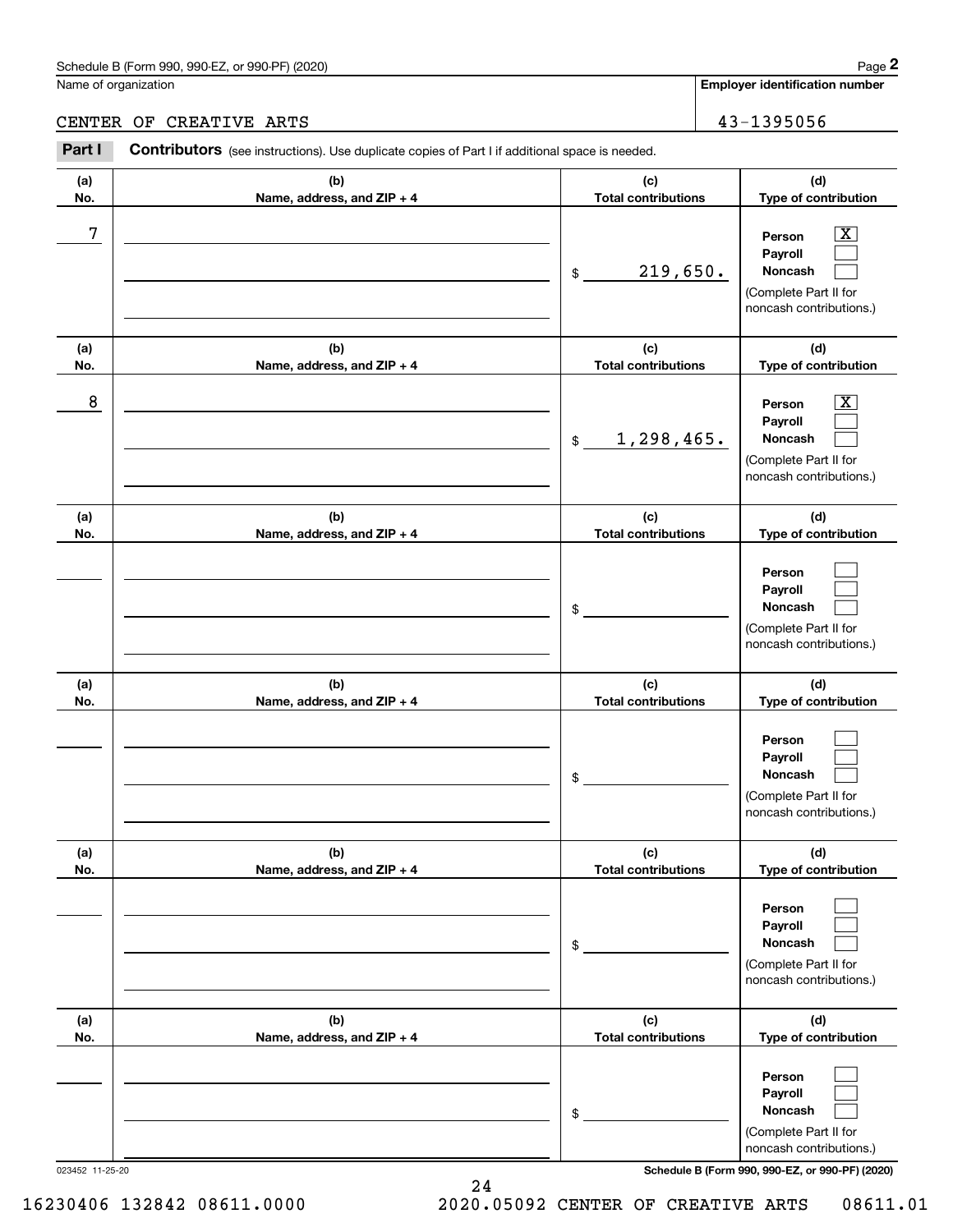**Employer identification number**

CENTER OF CREATIVE ARTS 43-1395056

Employer identification Page 3<br>
Iame of organization<br> **3Part II Noncash Property** (see instructions). Use duplicate copies of Part II if additional space is needed.<br> **2Part II Noncash Property** (see instructions). Use

| (a)             |                                       | (c)                      |                                                 |
|-----------------|---------------------------------------|--------------------------|-------------------------------------------------|
| No.             | (b)                                   | FMV (or estimate)        | (d)                                             |
| from<br>Part I  | Description of noncash property given | (See instructions.)      | Date received                                   |
|                 | PUBLICLY TRADED SECURITIES            |                          |                                                 |
|                 |                                       |                          |                                                 |
| 1               |                                       |                          |                                                 |
|                 |                                       | 596,755.                 | 06/25/01                                        |
|                 |                                       | $$\tilde$$               |                                                 |
|                 |                                       |                          |                                                 |
| (a)<br>No.      | (b)                                   | (c)                      | (d)                                             |
| from            | Description of noncash property given | FMV (or estimate)        | Date received                                   |
| Part I          |                                       | (See instructions.)      |                                                 |
|                 | PUBLICLY TRADED SECURITIES            |                          |                                                 |
| 2               |                                       |                          |                                                 |
|                 |                                       |                          |                                                 |
|                 |                                       | 193,842.<br>$$\tilde$$   | 11/16/20                                        |
|                 |                                       |                          |                                                 |
| (a)             |                                       |                          |                                                 |
| No.             | (b)                                   | (c)<br>FMV (or estimate) | (d)                                             |
| from            | Description of noncash property given | (See instructions.)      | Date received                                   |
| Part I          |                                       |                          |                                                 |
|                 |                                       |                          |                                                 |
|                 |                                       |                          |                                                 |
|                 |                                       |                          |                                                 |
|                 |                                       | $\mathsf{\$}$            |                                                 |
|                 |                                       |                          |                                                 |
| (a)             |                                       | (c)                      |                                                 |
| No.             | (b)                                   | FMV (or estimate)        | (d)                                             |
| from<br>Part I  | Description of noncash property given | (See instructions.)      | Date received                                   |
|                 |                                       |                          |                                                 |
|                 |                                       |                          |                                                 |
|                 |                                       |                          |                                                 |
|                 |                                       | \$                       |                                                 |
|                 |                                       |                          |                                                 |
| (a)             |                                       |                          |                                                 |
| No.             | (b)                                   | (c)                      | (d)                                             |
| from            | Description of noncash property given | FMV (or estimate)        | Date received                                   |
| Part I          |                                       | (See instructions.)      |                                                 |
|                 |                                       |                          |                                                 |
|                 |                                       |                          |                                                 |
|                 |                                       |                          |                                                 |
|                 |                                       | \$                       |                                                 |
|                 |                                       |                          |                                                 |
| (a)             |                                       |                          |                                                 |
| No.             | (b)                                   | (c)<br>FMV (or estimate) | (d)                                             |
| from            | Description of noncash property given | (See instructions.)      | Date received                                   |
| Part I          |                                       |                          |                                                 |
|                 |                                       |                          |                                                 |
|                 |                                       |                          |                                                 |
|                 |                                       |                          |                                                 |
|                 |                                       | \$                       |                                                 |
| 023453 11-25-20 |                                       |                          | Schedule B (Form 990, 990-EZ, or 990-PF) (2020) |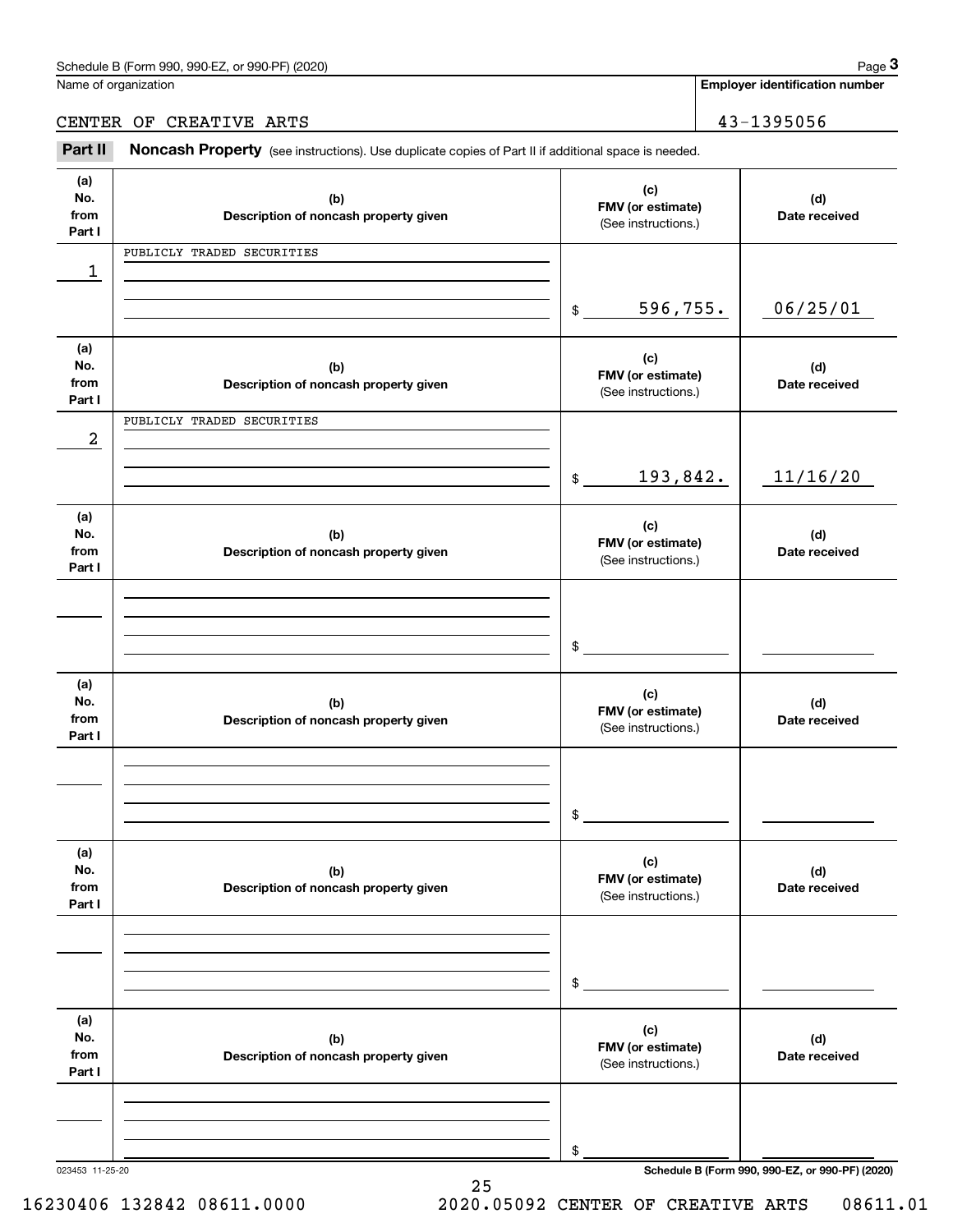|                      | Schedule B (Form 990, 990-EZ, or 990-PF) (2020)                                                                                                                                                                                                                              |                      |                                          | Page 4                                          |  |  |  |  |
|----------------------|------------------------------------------------------------------------------------------------------------------------------------------------------------------------------------------------------------------------------------------------------------------------------|----------------------|------------------------------------------|-------------------------------------------------|--|--|--|--|
| Name of organization |                                                                                                                                                                                                                                                                              |                      |                                          | <b>Employer identification number</b>           |  |  |  |  |
|                      | CENTER OF CREATIVE ARTS                                                                                                                                                                                                                                                      |                      |                                          | 43-1395056                                      |  |  |  |  |
| <b>Part III</b>      | Exclusively religious, charitable, etc., contributions to organizations described in section 501(c)(7), (8), or (10) that total more than \$1,000 for the year<br>from any one contributor. Complete columns (a) through (e) and the following line entry. For organizations |                      |                                          |                                                 |  |  |  |  |
|                      | completing Part III, enter the total of exclusively religious, charitable, etc., contributions of \$1,000 or less for the year. (Enter this info. once.) $\blacktriangleright$ \$                                                                                            |                      |                                          |                                                 |  |  |  |  |
| (a) No.              | Use duplicate copies of Part III if additional space is needed.                                                                                                                                                                                                              |                      |                                          |                                                 |  |  |  |  |
| from<br>Part I       | (b) Purpose of gift                                                                                                                                                                                                                                                          | (c) Use of gift      |                                          | (d) Description of how gift is held             |  |  |  |  |
|                      |                                                                                                                                                                                                                                                                              |                      |                                          |                                                 |  |  |  |  |
|                      |                                                                                                                                                                                                                                                                              |                      |                                          |                                                 |  |  |  |  |
|                      |                                                                                                                                                                                                                                                                              |                      |                                          |                                                 |  |  |  |  |
|                      |                                                                                                                                                                                                                                                                              |                      |                                          |                                                 |  |  |  |  |
|                      |                                                                                                                                                                                                                                                                              | (e) Transfer of gift |                                          |                                                 |  |  |  |  |
|                      | Transferee's name, address, and ZIP + 4                                                                                                                                                                                                                                      |                      |                                          | Relationship of transferor to transferee        |  |  |  |  |
|                      |                                                                                                                                                                                                                                                                              |                      |                                          |                                                 |  |  |  |  |
|                      |                                                                                                                                                                                                                                                                              |                      |                                          |                                                 |  |  |  |  |
|                      |                                                                                                                                                                                                                                                                              |                      |                                          |                                                 |  |  |  |  |
| (a) No.              |                                                                                                                                                                                                                                                                              |                      |                                          |                                                 |  |  |  |  |
| from<br>Part I       | (b) Purpose of gift                                                                                                                                                                                                                                                          | (c) Use of gift      |                                          | (d) Description of how gift is held             |  |  |  |  |
|                      |                                                                                                                                                                                                                                                                              |                      |                                          |                                                 |  |  |  |  |
|                      |                                                                                                                                                                                                                                                                              |                      |                                          |                                                 |  |  |  |  |
|                      |                                                                                                                                                                                                                                                                              |                      |                                          |                                                 |  |  |  |  |
|                      |                                                                                                                                                                                                                                                                              | (e) Transfer of gift |                                          |                                                 |  |  |  |  |
|                      |                                                                                                                                                                                                                                                                              |                      |                                          |                                                 |  |  |  |  |
|                      | Transferee's name, address, and ZIP + 4                                                                                                                                                                                                                                      |                      |                                          | Relationship of transferor to transferee        |  |  |  |  |
|                      |                                                                                                                                                                                                                                                                              |                      |                                          |                                                 |  |  |  |  |
|                      |                                                                                                                                                                                                                                                                              |                      |                                          |                                                 |  |  |  |  |
|                      |                                                                                                                                                                                                                                                                              |                      |                                          |                                                 |  |  |  |  |
| (a) No.<br>from      | (b) Purpose of gift                                                                                                                                                                                                                                                          | (c) Use of gift      |                                          | (d) Description of how gift is held             |  |  |  |  |
| Part I               |                                                                                                                                                                                                                                                                              |                      |                                          |                                                 |  |  |  |  |
|                      |                                                                                                                                                                                                                                                                              |                      |                                          |                                                 |  |  |  |  |
|                      |                                                                                                                                                                                                                                                                              |                      |                                          |                                                 |  |  |  |  |
|                      |                                                                                                                                                                                                                                                                              |                      |                                          |                                                 |  |  |  |  |
|                      | (e) Transfer of gift                                                                                                                                                                                                                                                         |                      |                                          |                                                 |  |  |  |  |
|                      | Transferee's name, address, and ZIP + 4                                                                                                                                                                                                                                      |                      | Relationship of transferor to transferee |                                                 |  |  |  |  |
|                      |                                                                                                                                                                                                                                                                              |                      |                                          |                                                 |  |  |  |  |
|                      |                                                                                                                                                                                                                                                                              |                      |                                          |                                                 |  |  |  |  |
|                      |                                                                                                                                                                                                                                                                              |                      |                                          |                                                 |  |  |  |  |
| (a) No.<br>from      |                                                                                                                                                                                                                                                                              |                      |                                          |                                                 |  |  |  |  |
| Part I               | (b) Purpose of gift                                                                                                                                                                                                                                                          | (c) Use of gift      |                                          | (d) Description of how gift is held             |  |  |  |  |
|                      |                                                                                                                                                                                                                                                                              |                      |                                          |                                                 |  |  |  |  |
|                      |                                                                                                                                                                                                                                                                              |                      |                                          |                                                 |  |  |  |  |
|                      |                                                                                                                                                                                                                                                                              |                      |                                          |                                                 |  |  |  |  |
|                      |                                                                                                                                                                                                                                                                              | (e) Transfer of gift |                                          |                                                 |  |  |  |  |
|                      |                                                                                                                                                                                                                                                                              |                      |                                          |                                                 |  |  |  |  |
|                      | Transferee's name, address, and ZIP + 4                                                                                                                                                                                                                                      |                      |                                          | Relationship of transferor to transferee        |  |  |  |  |
|                      |                                                                                                                                                                                                                                                                              |                      |                                          |                                                 |  |  |  |  |
|                      |                                                                                                                                                                                                                                                                              |                      |                                          |                                                 |  |  |  |  |
|                      |                                                                                                                                                                                                                                                                              |                      |                                          |                                                 |  |  |  |  |
| 023454 11-25-20      |                                                                                                                                                                                                                                                                              |                      |                                          | Schedule B (Form 990, 990-EZ, or 990-PF) (2020) |  |  |  |  |

26

**Schedule B (Form 990, 990-EZ, or 990-PF) (2020)**

16230406 132842 08611.0000 2020.05092 CENTER OF CREATIVE ARTS 08611.01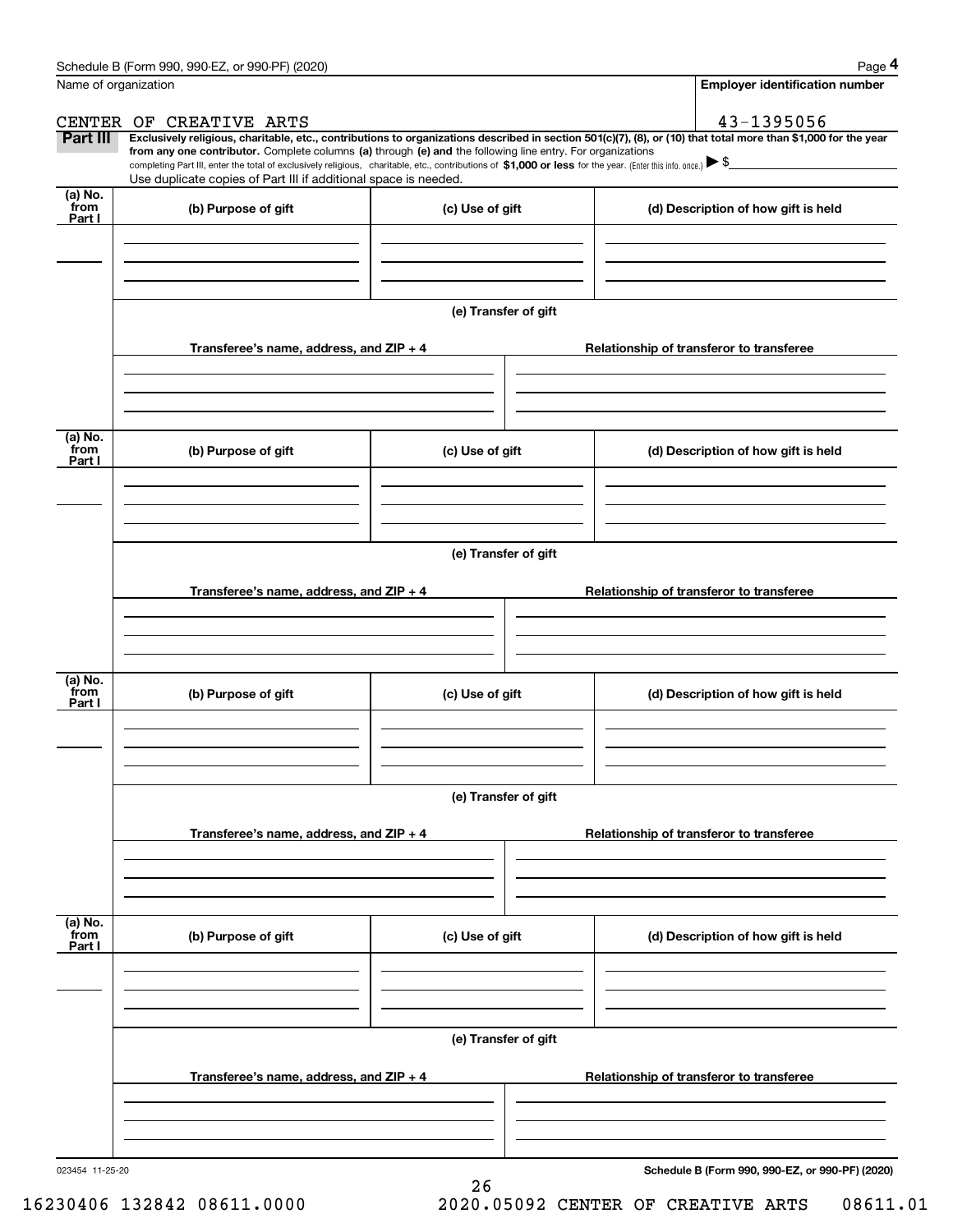|         |                                                        |                                                                                                                                                                                                                                |                                                                                                      |                                                    |                          | OMB No. 1545-0047                     |
|---------|--------------------------------------------------------|--------------------------------------------------------------------------------------------------------------------------------------------------------------------------------------------------------------------------------|------------------------------------------------------------------------------------------------------|----------------------------------------------------|--------------------------|---------------------------------------|
|         | <b>SCHEDULE D</b><br>(Form 990)                        |                                                                                                                                                                                                                                | <b>Supplemental Financial Statements</b><br>Complete if the organization answered "Yes" on Form 990, |                                                    |                          |                                       |
|         |                                                        | Part IV, line 6, 7, 8, 9, 10, 11a, 11b, 11c, 11d, 11e, 11f, 12a, or 12b.                                                                                                                                                       |                                                                                                      |                                                    |                          | <b>Open to Public</b>                 |
|         | Department of the Treasury<br>Internal Revenue Service | Go to www.irs.gov/Form990 for instructions and the latest information.                                                                                                                                                         | Attach to Form 990.                                                                                  |                                                    |                          | Inspection                            |
|         | Name of the organization                               |                                                                                                                                                                                                                                |                                                                                                      |                                                    |                          | <b>Employer identification number</b> |
|         |                                                        | CENTER OF CREATIVE ARTS                                                                                                                                                                                                        |                                                                                                      |                                                    |                          | 43-1395056                            |
| Part I  |                                                        | Organizations Maintaining Donor Advised Funds or Other Similar Funds or Accounts. Complete if the                                                                                                                              |                                                                                                      |                                                    |                          |                                       |
|         |                                                        | organization answered "Yes" on Form 990, Part IV, line 6.                                                                                                                                                                      | (a) Donor advised funds                                                                              |                                                    |                          | (b) Funds and other accounts          |
|         |                                                        |                                                                                                                                                                                                                                |                                                                                                      |                                                    |                          |                                       |
| 1       |                                                        | Aggregate value of contributions to (during year)                                                                                                                                                                              |                                                                                                      |                                                    |                          |                                       |
| 2<br>з  |                                                        |                                                                                                                                                                                                                                |                                                                                                      |                                                    |                          |                                       |
| 4       |                                                        |                                                                                                                                                                                                                                |                                                                                                      |                                                    |                          |                                       |
| 5       |                                                        | Did the organization inform all donors and donor advisors in writing that the assets held in donor advised funds                                                                                                               |                                                                                                      |                                                    |                          |                                       |
|         |                                                        |                                                                                                                                                                                                                                |                                                                                                      |                                                    |                          | No<br>Yes                             |
| 6       |                                                        | Did the organization inform all grantees, donors, and donor advisors in writing that grant funds can be used only                                                                                                              |                                                                                                      |                                                    |                          |                                       |
|         |                                                        | for charitable purposes and not for the benefit of the donor or donor advisor, or for any other purpose conferring                                                                                                             |                                                                                                      |                                                    |                          |                                       |
|         |                                                        |                                                                                                                                                                                                                                |                                                                                                      |                                                    |                          | Yes<br>No                             |
| Part II |                                                        | Conservation Easements. Complete if the organization answered "Yes" on Form 990, Part IV, line 7.                                                                                                                              |                                                                                                      |                                                    |                          |                                       |
| 1       |                                                        | Purpose(s) of conservation easements held by the organization (check all that apply).                                                                                                                                          |                                                                                                      |                                                    |                          |                                       |
|         |                                                        | Preservation of land for public use (for example, recreation or education)                                                                                                                                                     |                                                                                                      | Preservation of a historically important land area |                          |                                       |
|         |                                                        | Protection of natural habitat                                                                                                                                                                                                  |                                                                                                      | Preservation of a certified historic structure     |                          |                                       |
|         |                                                        | Preservation of open space                                                                                                                                                                                                     |                                                                                                      |                                                    |                          |                                       |
| 2       | day of the tax year.                                   | Complete lines 2a through 2d if the organization held a qualified conservation contribution in the form of a conservation easement on the last                                                                                 |                                                                                                      |                                                    |                          | Held at the End of the Tax Year       |
| a       |                                                        |                                                                                                                                                                                                                                |                                                                                                      |                                                    | 2a                       |                                       |
| b       |                                                        |                                                                                                                                                                                                                                |                                                                                                      |                                                    | 2b                       |                                       |
| c       |                                                        | Number of conservation easements on a certified historic structure included in (a) manufacture included in (a)                                                                                                                 |                                                                                                      |                                                    | 2c                       |                                       |
| d       |                                                        | Number of conservation easements included in (c) acquired after 7/25/06, and not on a historic structure                                                                                                                       |                                                                                                      |                                                    |                          |                                       |
|         |                                                        | listed in the National Register [1,1,2000] [1,2000] [1,2000] [1,2000] [1,2000] [1,2000] [1,2000] [1,2000] [1,2000] [1,2000] [1,2000] [1,2000] [1,2000] [1,2000] [1,2000] [1,2000] [1,2000] [1,2000] [1,2000] [1,2000] [1,2000] |                                                                                                      |                                                    | 2d                       |                                       |
| 3       |                                                        | Number of conservation easements modified, transferred, released, extinguished, or terminated by the organization during the tax                                                                                               |                                                                                                      |                                                    |                          |                                       |
|         | $\gamma$ ear $\blacktriangleright$                     |                                                                                                                                                                                                                                |                                                                                                      |                                                    |                          |                                       |
| 4       |                                                        | Number of states where property subject to conservation easement is located $\blacktriangleright$                                                                                                                              |                                                                                                      |                                                    |                          |                                       |
| 5       |                                                        | Does the organization have a written policy regarding the periodic monitoring, inspection, handling of                                                                                                                         |                                                                                                      |                                                    |                          |                                       |
|         |                                                        | violations, and enforcement of the conservation easements it holds?                                                                                                                                                            |                                                                                                      |                                                    |                          | <b>No</b><br>Yes                      |
| 6       |                                                        | Staff and volunteer hours devoted to monitoring, inspecting, handling of violations, and enforcing conservation easements during the year                                                                                      |                                                                                                      |                                                    |                          |                                       |
|         |                                                        |                                                                                                                                                                                                                                |                                                                                                      |                                                    |                          |                                       |
| 7       |                                                        | Amount of expenses incurred in monitoring, inspecting, handling of violations, and enforcing conservation easements during the year                                                                                            |                                                                                                      |                                                    |                          |                                       |
|         | $\blacktriangleright$ \$                               | Does each conservation easement reported on line 2(d) above satisfy the requirements of section 170(h)(4)(B)(i)                                                                                                                |                                                                                                      |                                                    |                          |                                       |
| 8       |                                                        |                                                                                                                                                                                                                                |                                                                                                      |                                                    |                          | Yes<br>No                             |
| 9       |                                                        | In Part XIII, describe how the organization reports conservation easements in its revenue and expense statement and                                                                                                            |                                                                                                      |                                                    |                          |                                       |
|         |                                                        | balance sheet, and include, if applicable, the text of the footnote to the organization's financial statements that describes the                                                                                              |                                                                                                      |                                                    |                          |                                       |
|         |                                                        | organization's accounting for conservation easements.                                                                                                                                                                          |                                                                                                      |                                                    |                          |                                       |
|         | Part III                                               | Organizations Maintaining Collections of Art, Historical Treasures, or Other Similar Assets.                                                                                                                                   |                                                                                                      |                                                    |                          |                                       |
|         |                                                        | Complete if the organization answered "Yes" on Form 990, Part IV, line 8.                                                                                                                                                      |                                                                                                      |                                                    |                          |                                       |
|         |                                                        | 1a If the organization elected, as permitted under FASB ASC 958, not to report in its revenue statement and balance sheet works                                                                                                |                                                                                                      |                                                    |                          |                                       |
|         |                                                        | of art, historical treasures, or other similar assets held for public exhibition, education, or research in furtherance of public                                                                                              |                                                                                                      |                                                    |                          |                                       |
|         |                                                        | service, provide in Part XIII the text of the footnote to its financial statements that describes these items.                                                                                                                 |                                                                                                      |                                                    |                          |                                       |
| b       |                                                        | If the organization elected, as permitted under FASB ASC 958, to report in its revenue statement and balance sheet works of                                                                                                    |                                                                                                      |                                                    |                          |                                       |
|         |                                                        | art, historical treasures, or other similar assets held for public exhibition, education, or research in furtherance of public service,                                                                                        |                                                                                                      |                                                    |                          |                                       |
|         |                                                        | provide the following amounts relating to these items:                                                                                                                                                                         |                                                                                                      |                                                    |                          |                                       |
|         |                                                        |                                                                                                                                                                                                                                |                                                                                                      |                                                    |                          | $\mathfrak{S}$                        |
|         |                                                        | (ii) Assets included in Form 990, Part X<br>If the organization received or held works of art, historical treasures, or other similar assets for financial gain, provide                                                       |                                                                                                      |                                                    |                          | $\blacktriangleright$ \$              |
| 2       |                                                        | the following amounts required to be reported under FASB ASC 958 relating to these items:                                                                                                                                      |                                                                                                      |                                                    |                          |                                       |
| а       |                                                        |                                                                                                                                                                                                                                |                                                                                                      |                                                    | -\$                      |                                       |
|         |                                                        |                                                                                                                                                                                                                                |                                                                                                      |                                                    | $\blacktriangleright$ \$ |                                       |

| LHA For Paperwork Reduction Act Notice, see the Instructions for Form 990. |
|----------------------------------------------------------------------------|
| 032051 12-01-20                                                            |

|  | 16230406 132842 08611.0000 | 2020.05092 CENTER OF CREATIVE ARTS |  |  | 08611.01 |
|--|----------------------------|------------------------------------|--|--|----------|

**Schedule D (Form 990) 2020**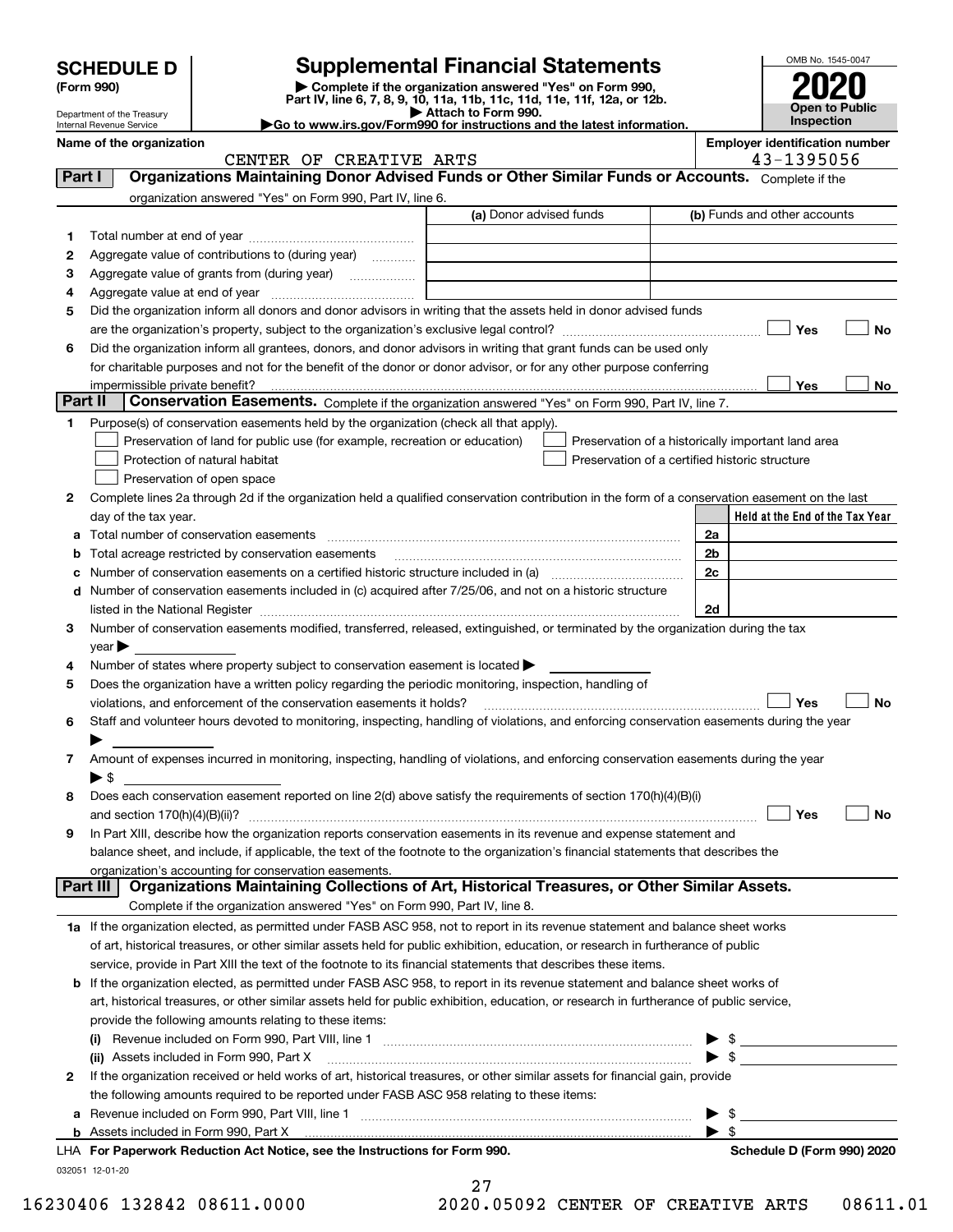|          | Schedule D (Form 990) 2020                                                                                                                                                                                                     | CENTER OF CREATIVE ARTS                 |                |                                    |                 | $43 - 1395056$ Page 2      |                            |              |             |
|----------|--------------------------------------------------------------------------------------------------------------------------------------------------------------------------------------------------------------------------------|-----------------------------------------|----------------|------------------------------------|-----------------|----------------------------|----------------------------|--------------|-------------|
| Part III | Organizations Maintaining Collections of Art, Historical Treasures, or Other Similar Assets (continued)                                                                                                                        |                                         |                |                                    |                 |                            |                            |              |             |
| З        | Using the organization's acquisition, accession, and other records, check any of the following that make significant use of its                                                                                                |                                         |                |                                    |                 |                            |                            |              |             |
|          | collection items (check all that apply):                                                                                                                                                                                       |                                         |                |                                    |                 |                            |                            |              |             |
| a        | Public exhibition                                                                                                                                                                                                              |                                         |                | Loan or exchange program           |                 |                            |                            |              |             |
| b        | Scholarly research                                                                                                                                                                                                             |                                         |                |                                    |                 |                            |                            |              |             |
| c        | Preservation for future generations                                                                                                                                                                                            |                                         |                |                                    |                 |                            |                            |              |             |
| 4        | Provide a description of the organization's collections and explain how they further the organization's exempt purpose in Part XIII.                                                                                           |                                         |                |                                    |                 |                            |                            |              |             |
| 5        | During the year, did the organization solicit or receive donations of art, historical treasures, or other similar assets                                                                                                       |                                         |                |                                    |                 |                            |                            |              |             |
|          | to be sold to raise funds rather than to be maintained as part of the organization's collection?                                                                                                                               |                                         |                |                                    |                 |                            | Yes                        |              | No          |
|          | <b>Part IV</b><br>Escrow and Custodial Arrangements. Complete if the organization answered "Yes" on Form 990, Part IV, line 9, or                                                                                              |                                         |                |                                    |                 |                            |                            |              |             |
|          | reported an amount on Form 990, Part X, line 21.                                                                                                                                                                               |                                         |                |                                    |                 |                            |                            |              |             |
|          | 1a Is the organization an agent, trustee, custodian or other intermediary for contributions or other assets not included                                                                                                       |                                         |                |                                    |                 |                            |                            |              |             |
|          |                                                                                                                                                                                                                                |                                         |                |                                    |                 |                            | Yes                        |              | No          |
|          | b If "Yes," explain the arrangement in Part XIII and complete the following table:                                                                                                                                             |                                         |                |                                    |                 |                            |                            |              |             |
|          |                                                                                                                                                                                                                                |                                         |                |                                    |                 |                            | Amount                     |              |             |
| c        |                                                                                                                                                                                                                                |                                         |                |                                    | 1c              |                            |                            |              |             |
|          | Additions during the year manufactured and an account of the year manufactured and account of the year manufactured and account of the year manufactured and account of the year manufactured and account of the year manufact |                                         |                |                                    | 1d              |                            |                            |              |             |
|          | Distributions during the year manufactured and an account of the state of the state of the state of the state o                                                                                                                |                                         |                |                                    | 1e              |                            |                            |              |             |
|          | Ending balance manufactured and contact the contract of the contract of the contract of the contract of the contract of the contract of the contract of the contract of the contract of the contract of the contract of the co |                                         |                |                                    | 1f              |                            |                            |              |             |
|          | 2a Did the organization include an amount on Form 990, Part X, line 21, for escrow or custodial account liability?                                                                                                             |                                         |                |                                    |                 |                            | Yes                        |              | No          |
|          | <b>b</b> If "Yes," explain the arrangement in Part XIII. Check here if the explanation has been provided on Part XIII                                                                                                          |                                         |                |                                    |                 |                            |                            |              |             |
| Part V   | Endowment Funds. Complete if the organization answered "Yes" on Form 990, Part IV, line 10.                                                                                                                                    |                                         |                |                                    |                 |                            |                            |              |             |
|          |                                                                                                                                                                                                                                | (a) Current year                        | (b) Prior year | (c) Two years back                 |                 | (d) Three years back       | (e) Four years back        |              |             |
| 1a       | Beginning of year balance                                                                                                                                                                                                      | 5,624,215.                              | 5,001,087.     | 4, 374, 713.                       |                 | 4, 110, 170.               |                            | 3,888,552.   |             |
| b        |                                                                                                                                                                                                                                | 38,682.                                 | 321, 119.      | 739,882.                           |                 | 94,305.                    |                            | 55,566.      |             |
|          | Net investment earnings, gains, and losses                                                                                                                                                                                     | 1,371,152.                              | 492,007.       | 70,492.                            |                 | 352,239.                   |                            | 351,509.     |             |
|          | Grants or scholarships                                                                                                                                                                                                         |                                         |                |                                    |                 |                            |                            |              |             |
|          | e Other expenditures for facilities                                                                                                                                                                                            |                                         |                |                                    |                 |                            |                            |              |             |
|          | and programs                                                                                                                                                                                                                   | 210,001.                                | 189,998.       | 184,000.                           |                 | 182,001.                   |                            | 180,000.     |             |
|          |                                                                                                                                                                                                                                |                                         |                |                                    |                 |                            |                            |              | 5,457.      |
| g        | End of year balance                                                                                                                                                                                                            | 6,824,048.                              | 5,624,215.     | 5,001,087.                         |                 | 4, 374, 713.               |                            | 4, 110, 170. |             |
| 2        | Provide the estimated percentage of the current year end balance (line 1g, column (a)) held as:                                                                                                                                |                                         |                |                                    |                 |                            |                            |              |             |
|          | Board designated or quasi-endowment >                                                                                                                                                                                          | 29.5800                                 | %              |                                    |                 |                            |                            |              |             |
| b        | Permanent endowment $\blacktriangleright$ 41.6200                                                                                                                                                                              | %                                       |                |                                    |                 |                            |                            |              |             |
| c        | Term endowment $\blacktriangleright$ 28.8000                                                                                                                                                                                   | %                                       |                |                                    |                 |                            |                            |              |             |
|          | The percentages on lines 2a, 2b, and 2c should equal 100%.                                                                                                                                                                     |                                         |                |                                    |                 |                            |                            |              |             |
|          | 3a Are there endowment funds not in the possession of the organization that are held and administered for the organization                                                                                                     |                                         |                |                                    |                 |                            |                            |              |             |
|          |                                                                                                                                                                                                                                |                                         |                |                                    |                 |                            |                            | Yes          | No          |
|          | by:<br>(i)                                                                                                                                                                                                                     |                                         |                |                                    |                 |                            | 3a(i)                      |              | X           |
|          |                                                                                                                                                                                                                                |                                         |                |                                    |                 |                            | 3a(ii)                     |              | $\mathbf X$ |
|          |                                                                                                                                                                                                                                |                                         |                |                                    |                 |                            | 3b                         |              |             |
|          |                                                                                                                                                                                                                                |                                         |                |                                    |                 |                            |                            |              |             |
|          | Describe in Part XIII the intended uses of the organization's endowment funds.<br>Land, Buildings, and Equipment.<br><b>Part VI</b>                                                                                            |                                         |                |                                    |                 |                            |                            |              |             |
|          | Complete if the organization answered "Yes" on Form 990, Part IV, line 11a. See Form 990, Part X, line 10.                                                                                                                     |                                         |                |                                    |                 |                            |                            |              |             |
|          | Description of property                                                                                                                                                                                                        |                                         |                |                                    | (c) Accumulated |                            |                            |              |             |
|          |                                                                                                                                                                                                                                | (a) Cost or other<br>basis (investment) |                | (b) Cost or other<br>basis (other) | depreciation    |                            | (d) Book value             |              |             |
|          |                                                                                                                                                                                                                                |                                         |                | 621, 361.                          |                 |                            | 621, 361.                  |              |             |
|          |                                                                                                                                                                                                                                |                                         |                | 2,873,954.                         | 1,948,379.      |                            | 925,575.                   |              |             |
| b        |                                                                                                                                                                                                                                |                                         |                |                                    |                 |                            |                            |              |             |
|          |                                                                                                                                                                                                                                |                                         |                |                                    |                 |                            |                            |              |             |
|          |                                                                                                                                                                                                                                |                                         |                |                                    |                 |                            |                            |              |             |
|          |                                                                                                                                                                                                                                |                                         |                | 3,058,431.                         | 1,180,635.      |                            | 1,877,796.                 |              |             |
|          | Total. Add lines 1a through 1e. (Column (d) must equal Form 990. Part X. column (B). line 10c.)                                                                                                                                |                                         |                |                                    |                 |                            | $\overline{3}$ , 424, 732. |              |             |
|          |                                                                                                                                                                                                                                |                                         |                |                                    |                 | Schedule D (Form 990) 2020 |                            |              |             |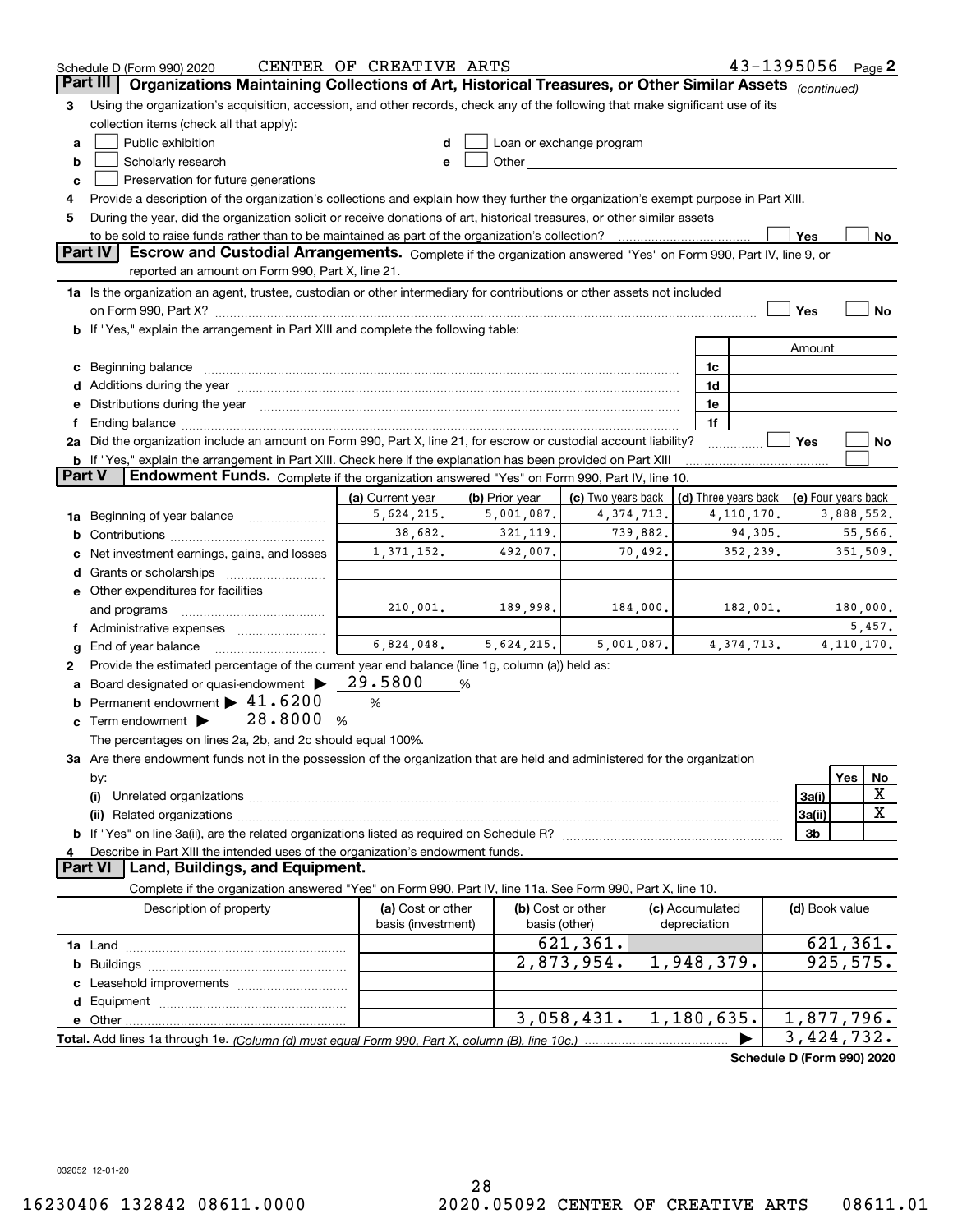| Schedule D (Form 990) 2020                                                                                                                                                         | CENTER OF CREATIVE ARTS |                                                           | 43-1395056<br>$Page$ <sup>3</sup> |
|------------------------------------------------------------------------------------------------------------------------------------------------------------------------------------|-------------------------|-----------------------------------------------------------|-----------------------------------|
| Part VII Investments - Other Securities.                                                                                                                                           |                         |                                                           |                                   |
| Complete if the organization answered "Yes" on Form 990, Part IV, line 11b. See Form 990, Part X, line 12.<br>(a) Description of security or category (including name of security) | (b) Book value          | (c) Method of valuation: Cost or end-of-year market value |                                   |
|                                                                                                                                                                                    |                         |                                                           |                                   |
|                                                                                                                                                                                    |                         |                                                           |                                   |
| $(3)$ Other                                                                                                                                                                        |                         |                                                           |                                   |
| (A)                                                                                                                                                                                |                         |                                                           |                                   |
| (B)                                                                                                                                                                                |                         |                                                           |                                   |
| (C)                                                                                                                                                                                |                         |                                                           |                                   |
| (D)                                                                                                                                                                                |                         |                                                           |                                   |
| (E)                                                                                                                                                                                |                         |                                                           |                                   |
| (F)                                                                                                                                                                                |                         |                                                           |                                   |
| (G)                                                                                                                                                                                |                         |                                                           |                                   |
| (H)                                                                                                                                                                                |                         |                                                           |                                   |
| Total. (Col. (b) must equal Form 990, Part X, col. (B) line 12.) $\blacktriangleright$                                                                                             |                         |                                                           |                                   |
| Part VIII Investments - Program Related.                                                                                                                                           |                         |                                                           |                                   |
| Complete if the organization answered "Yes" on Form 990, Part IV, line 11c. See Form 990, Part X, line 13.                                                                         |                         |                                                           |                                   |
| (a) Description of investment                                                                                                                                                      | (b) Book value          | (c) Method of valuation: Cost or end-of-year market value |                                   |
| (1)                                                                                                                                                                                |                         |                                                           |                                   |
| (2)                                                                                                                                                                                |                         |                                                           |                                   |
| (3)                                                                                                                                                                                |                         |                                                           |                                   |
| (4)                                                                                                                                                                                |                         |                                                           |                                   |
| (5)                                                                                                                                                                                |                         |                                                           |                                   |
| (6)                                                                                                                                                                                |                         |                                                           |                                   |
| (7)                                                                                                                                                                                |                         |                                                           |                                   |
| (8)                                                                                                                                                                                |                         |                                                           |                                   |
| (9)                                                                                                                                                                                |                         |                                                           |                                   |
| Total. (Col. (b) must equal Form 990, Part X, col. (B) line 13.)                                                                                                                   |                         |                                                           |                                   |
| Part IX<br><b>Other Assets.</b>                                                                                                                                                    |                         |                                                           |                                   |
| Complete if the organization answered "Yes" on Form 990, Part IV, line 11d. See Form 990, Part X, line 15.                                                                         |                         |                                                           |                                   |
|                                                                                                                                                                                    | (a) Description         |                                                           | (b) Book value                    |
| (1)                                                                                                                                                                                |                         |                                                           |                                   |
| (2)                                                                                                                                                                                |                         |                                                           |                                   |
| (3)                                                                                                                                                                                |                         |                                                           |                                   |
| (4)                                                                                                                                                                                |                         |                                                           |                                   |
| (5)                                                                                                                                                                                |                         |                                                           |                                   |
| (6)                                                                                                                                                                                |                         |                                                           |                                   |
| (7)                                                                                                                                                                                |                         |                                                           |                                   |
| (8)                                                                                                                                                                                |                         |                                                           |                                   |
| (9)                                                                                                                                                                                |                         |                                                           |                                   |
|                                                                                                                                                                                    |                         |                                                           |                                   |
| <b>Other Liabilities.</b><br>Part X                                                                                                                                                |                         |                                                           |                                   |
| Complete if the organization answered "Yes" on Form 990, Part IV, line 11e or 11f. See Form 990, Part X, line 25.                                                                  |                         |                                                           |                                   |
| (a) Description of liability<br>1.                                                                                                                                                 |                         |                                                           | (b) Book value                    |
| (1)<br>Federal income taxes                                                                                                                                                        |                         |                                                           |                                   |
| SBA PPP LOAN<br>(2)                                                                                                                                                                |                         |                                                           | 568,390.                          |
| DEBT ISSUANCE<br>COSTS<br>(3)                                                                                                                                                      |                         |                                                           | 5,651,919.                        |
| (4)                                                                                                                                                                                |                         |                                                           |                                   |
| (5)                                                                                                                                                                                |                         |                                                           |                                   |
| (6)                                                                                                                                                                                |                         |                                                           |                                   |
| (7)                                                                                                                                                                                |                         |                                                           |                                   |
| (8)                                                                                                                                                                                |                         |                                                           |                                   |
| (9)                                                                                                                                                                                |                         |                                                           |                                   |
| Total. (Column (b) must equal Form 990, Part X, col. (B) line 25.)                                                                                                                 |                         |                                                           | 6, 220, 309.                      |
| 2. Liability for uncertain tax positions. In Part XIII, provide the text of the footnote to the organization's financial statements that reports the                               |                         |                                                           |                                   |

organization's liability for uncertain tax positions under FASB ASC 740. Check here if the text of the footnote has been provided in Part XIII

**Schedule D (Form 990) 2020**

 $\mathcal{L}^{\text{max}}$ 

032053 12-01-20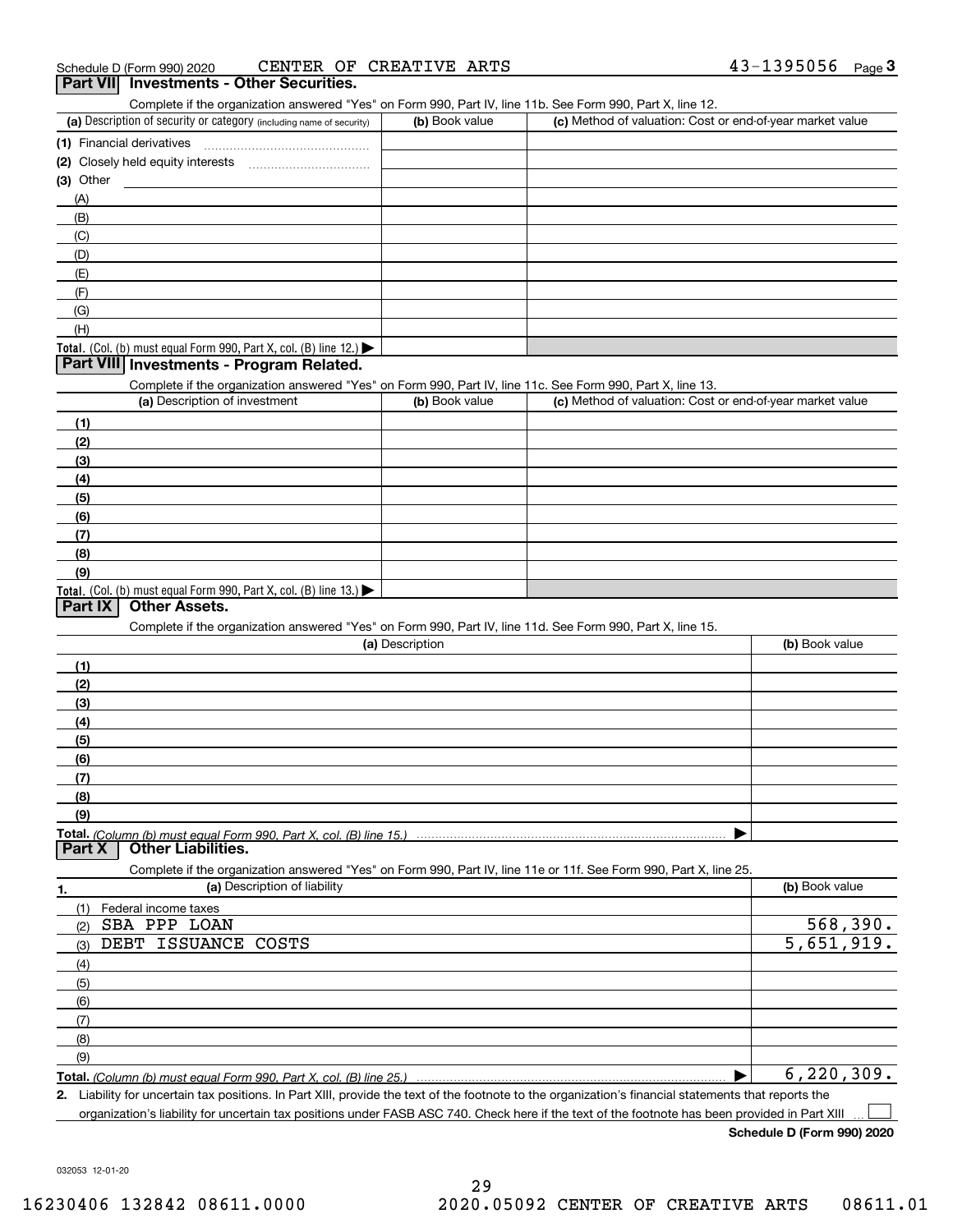|   | CENTER OF CREATIVE ARTS<br>Schedule D (Form 990) 2020                                                                      |                |            |                | 43-1395056 Page 4          |
|---|----------------------------------------------------------------------------------------------------------------------------|----------------|------------|----------------|----------------------------|
|   | Reconciliation of Revenue per Audited Financial Statements With Revenue per Return.<br><b>Part XI</b>                      |                |            |                |                            |
|   | Complete if the organization answered "Yes" on Form 990, Part IV, line 12a.                                                |                |            |                |                            |
| 1 | Total revenue, gains, and other support per audited financial statements                                                   |                |            | $\mathbf{1}$   | 10,548,379.                |
| 2 | Amounts included on line 1 but not on Form 990, Part VIII, line 12:                                                        |                |            |                |                            |
| a | Net unrealized gains (losses) on investments [11] matter contracts and the unrealized gains (losses) on investments        | 2a             | 1,069,403. |                |                            |
| b |                                                                                                                            | 2 <sub>b</sub> |            |                |                            |
| c | Recoveries of prior year grants [11] Recoveries of prior year grants [11] Recoveries of prior year grants                  | 2c             |            |                |                            |
| d | Other (Describe in Part XIII.)                                                                                             | 2d             |            |                |                            |
| e | Add lines 2a through 2d                                                                                                    |                |            | 2е             | 1,069,403.                 |
| 3 |                                                                                                                            |                |            | 3              | 9,478,976.                 |
|   | Amounts included on Form 990. Part VIII. line 12, but not on line 1:                                                       |                |            |                |                            |
| a |                                                                                                                            | 4a             | 33,597.    |                |                            |
| b | Other (Describe in Part XIII.) <b>Construction Contract Construction</b> Chemistry Chemistry Chemistry Chemistry Chemistry | 4 <sub>b</sub> | 200, 123.  |                |                            |
|   | Add lines 4a and 4b                                                                                                        |                |            | 4c             | <u>233,720.</u>            |
| 5 |                                                                                                                            |                |            | 5              | 9,712,696.                 |
|   | Part XII   Reconciliation of Expenses per Audited Financial Statements With Expenses per Return.                           |                |            |                |                            |
|   | Complete if the organization answered "Yes" on Form 990, Part IV, line 12a.                                                |                |            |                |                            |
| 1 |                                                                                                                            |                |            | $\blacksquare$ | 6,588,346.                 |
| 2 | Amounts included on line 1 but not on Form 990, Part IX, line 25:                                                          |                |            |                |                            |
| a |                                                                                                                            | 2a             |            |                |                            |
| b |                                                                                                                            | 2 <sub>b</sub> |            |                |                            |
| c |                                                                                                                            | 2c             |            |                |                            |
|   |                                                                                                                            | 2d             | 24,450.    |                |                            |
|   |                                                                                                                            |                |            | 2e             | $\frac{24,450}{6,563,896}$ |
| 3 |                                                                                                                            |                |            | $\mathbf{a}$   |                            |
| 4 | Amounts included on Form 990, Part IX, line 25, but not on line 1:                                                         |                |            |                |                            |
| a | Investment expenses not included on Form 990, Part VIII, line 7b [100] [100] [100] [100] [100] [100] [100] [10             | 4a             | 33,597.    |                |                            |
| b |                                                                                                                            | 4 <sub>h</sub> | 1,780,097. |                |                            |
|   | Add lines 4a and 4b                                                                                                        |                |            | 4c             | 1,813,694.                 |
|   |                                                                                                                            |                |            | 5              | 8,377,590.                 |
|   | Part XIII Supplemental Information.                                                                                        |                |            |                |                            |

Provide the descriptions required for Part II, lines 3, 5, and 9; Part III, lines 1a and 4; Part IV, lines 1b and 2b; Part V, line 4; Part X, line 2; Part XI, lines 2d and 4b; and Part XII, lines 2d and 4b. Also complete this part to provide any additional information.

#### PART V, LINE 4:

ENDOWMENT FUNDS ARE HELD TO SECURE FUTURE OPERATIONS AS WELL AS THE

ENDOWMENT OF FACULTY POSITIONS, COCAEDU, COCAPRESENTS, VISUAL ARTS AND

GALLERY PROGRAMMING AND TO PROVIDE BOTH TALENT-IDENTIFIED AND FINANCIAL

AID SCHOLARSHIPS.

| PART XI, LINE 4B - OTHER ADJUSTMENTS:                    |                            |  |  |  |  |
|----------------------------------------------------------|----------------------------|--|--|--|--|
| SCHOLARSHIP EXPENSES NETTED AGAINST REVENUE              | 147,286.                   |  |  |  |  |
| DIRECT FUNDRAISING EVENT EXPENSES NETTED AGAINST REVENUE | $-51,977.$                 |  |  |  |  |
| CONTRIBUTION INCOME ELIMINATED IN CONSOLIDATION ON       |                            |  |  |  |  |
| FINANCIAL STATEMENTS                                     | 104,814.                   |  |  |  |  |
| TOTAL TO SCHEDULE D, PART XI, LINE 4B                    | 200, 123.                  |  |  |  |  |
| 032054 12-01-20<br>30                                    | Schedule D (Form 990) 2020 |  |  |  |  |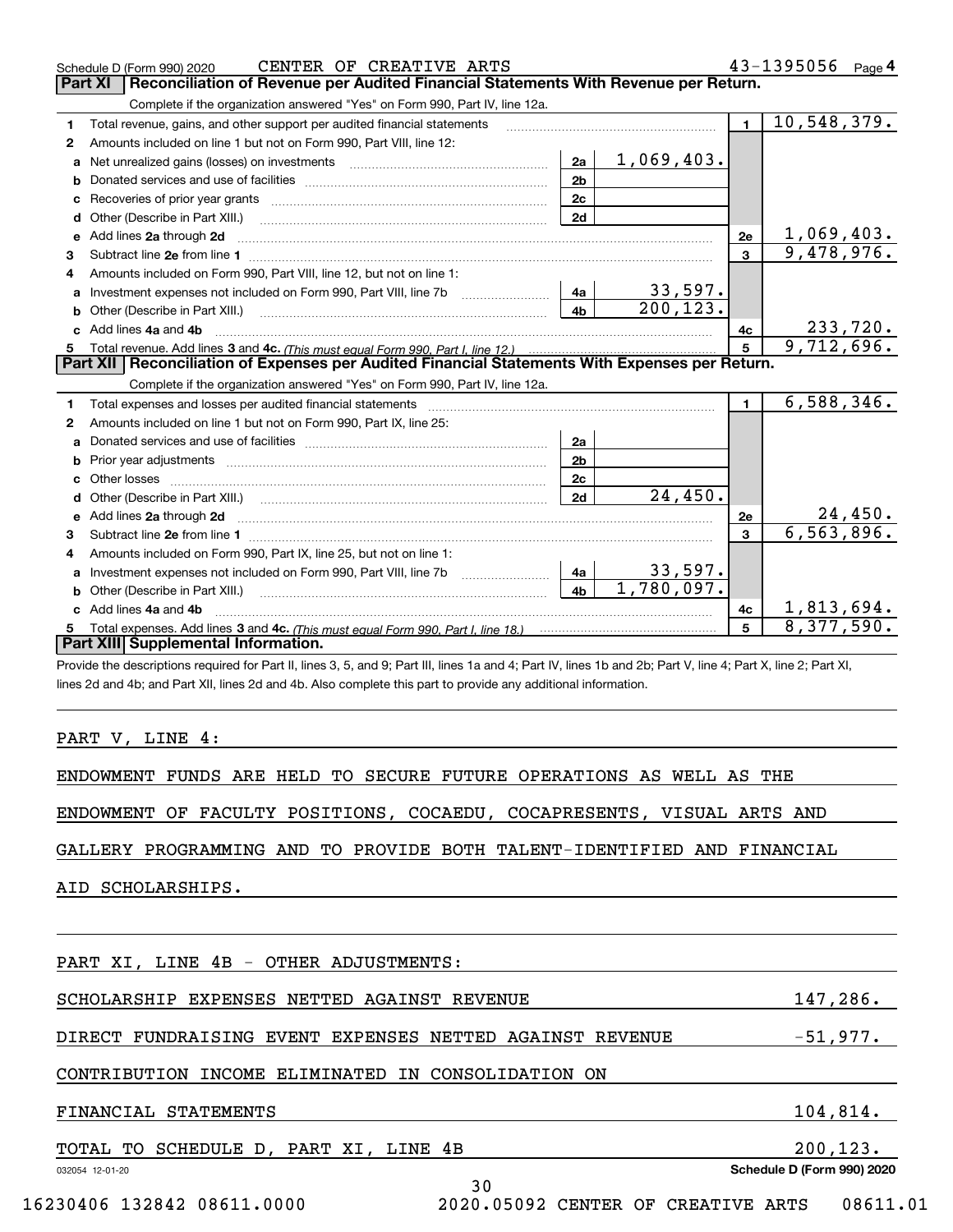Schedule D (Form 990) 2020 CENTER OF CREATIVE ARTS 4 3-I 3 9 5 0 5 0 Page **Part XIII Supplemental Information**  CENTER OF CREATIVE ARTS

| r art Am Supplemental Imormation (continued)             |                   |
|----------------------------------------------------------|-------------------|
| PART XII, LINE 2D - OTHER ADJUSTMENTS:                   |                   |
| LOSS ON UNCOLLECTIBLE PLEDGES                            | 24,450.           |
| PART XII, LINE 4B - OTHER ADJUSTMENTS:                   |                   |
| DIRECT FUNDRAISING EVENT EXPENSES NETTED AGAINST REVENUE | $-51,977.$        |
| SCHOLARSHIP EXPENSE                                      | <u>147,286.</u>   |
| GRANT EXPENSE ELIMINATED IN CONSOLIDATION ON FINANCIAL   |                   |
| <b>STATEMENTS</b>                                        | 1,684,788.        |
| TOTAL TO SCHEDULE D, PART XII, LINE 4B                   | <u>1,780,097.</u> |
|                                                          |                   |
|                                                          |                   |
|                                                          |                   |
|                                                          |                   |
|                                                          |                   |
|                                                          |                   |
|                                                          |                   |
|                                                          |                   |
|                                                          |                   |
|                                                          |                   |
|                                                          |                   |
|                                                          |                   |
|                                                          |                   |
|                                                          |                   |
|                                                          |                   |
|                                                          |                   |
|                                                          |                   |
|                                                          |                   |

**Schedule D (Form 990) 2020**

032055 12-01-20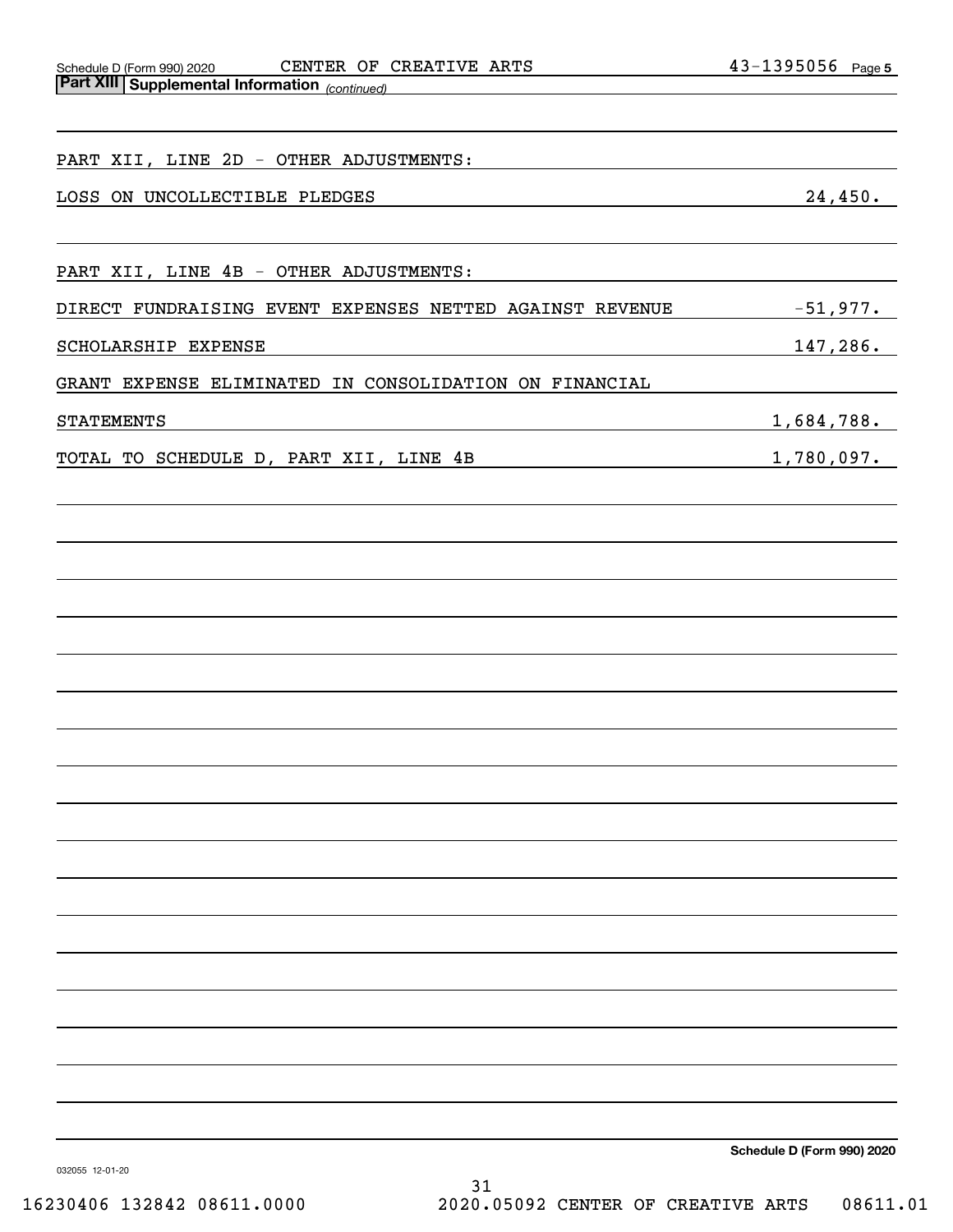| <b>Supplemental Information Regarding Fundraising or Gaming Activities</b><br><b>SCHEDULE G</b> |                                                                                                                                                                     |                                                                                                                                                    |                                                                            |    |                                                                            |  |                                                         | OMB No. 1545-0047                     |  |
|-------------------------------------------------------------------------------------------------|---------------------------------------------------------------------------------------------------------------------------------------------------------------------|----------------------------------------------------------------------------------------------------------------------------------------------------|----------------------------------------------------------------------------|----|----------------------------------------------------------------------------|--|---------------------------------------------------------|---------------------------------------|--|
| (Form 990 or 990-EZ)                                                                            | Complete if the organization answered "Yes" on Form 990, Part IV, line 17, 18, or 19, or if the<br>organization entered more than \$15,000 on Form 990-EZ, line 6a. |                                                                                                                                                    |                                                                            |    |                                                                            |  |                                                         |                                       |  |
| Department of the Treasury                                                                      | Attach to Form 990 or Form 990-EZ.                                                                                                                                  |                                                                                                                                                    |                                                                            |    |                                                                            |  |                                                         | <b>Open to Public</b>                 |  |
| Internal Revenue Service                                                                        |                                                                                                                                                                     | Go to www.irs.gov/Form990 for instructions and the latest information.                                                                             |                                                                            |    |                                                                            |  |                                                         | Inspection                            |  |
| Name of the organization                                                                        |                                                                                                                                                                     | CENTER OF CREATIVE ARTS                                                                                                                            |                                                                            |    |                                                                            |  | 43-1395056                                              | <b>Employer identification number</b> |  |
| Part I                                                                                          |                                                                                                                                                                     | Fundraising Activities. Complete if the organization answered "Yes" on Form 990, Part IV, line 17. Form 990-EZ filers are not                      |                                                                            |    |                                                                            |  |                                                         |                                       |  |
|                                                                                                 | required to complete this part.                                                                                                                                     | 1 Indicate whether the organization raised funds through any of the following activities. Check all that apply.                                    |                                                                            |    |                                                                            |  |                                                         |                                       |  |
| Mail solicitations<br>a<br>b                                                                    | Internet and email solicitations                                                                                                                                    | e l<br>f                                                                                                                                           |                                                                            |    | Solicitation of non-government grants<br>Solicitation of government grants |  |                                                         |                                       |  |
| Phone solicitations<br>с                                                                        |                                                                                                                                                                     | Special fundraising events<br>g                                                                                                                    |                                                                            |    |                                                                            |  |                                                         |                                       |  |
| d<br>In-person solicitations                                                                    |                                                                                                                                                                     |                                                                                                                                                    |                                                                            |    |                                                                            |  |                                                         |                                       |  |
|                                                                                                 |                                                                                                                                                                     | 2 a Did the organization have a written or oral agreement with any individual (including officers, directors, trustees, or                         |                                                                            |    |                                                                            |  |                                                         |                                       |  |
|                                                                                                 |                                                                                                                                                                     | key employees listed in Form 990, Part VII) or entity in connection with professional fundraising services?                                        |                                                                            |    |                                                                            |  | Yes                                                     | No                                    |  |
| compensated at least \$5,000 by the organization.                                               |                                                                                                                                                                     | <b>b</b> If "Yes," list the 10 highest paid individuals or entities (fundraisers) pursuant to agreements under which the fundraiser is to be       |                                                                            |    |                                                                            |  |                                                         |                                       |  |
|                                                                                                 |                                                                                                                                                                     |                                                                                                                                                    |                                                                            |    |                                                                            |  | (v) Amount paid                                         | (vi) Amount paid                      |  |
| (i) Name and address of individual<br>or entity (fundraiser)                                    |                                                                                                                                                                     | (ii) Activity                                                                                                                                      | (iii) Did<br>fundraiser<br>have custody<br>or control of<br>contributions? |    | (iv) Gross receipts<br>from activity                                       |  | to (or retained by)<br>fundraiser<br>listed in col. (i) | to (or retained by)<br>organization   |  |
|                                                                                                 |                                                                                                                                                                     |                                                                                                                                                    | Yes                                                                        | No |                                                                            |  |                                                         |                                       |  |
|                                                                                                 |                                                                                                                                                                     |                                                                                                                                                    |                                                                            |    |                                                                            |  |                                                         |                                       |  |
|                                                                                                 |                                                                                                                                                                     |                                                                                                                                                    |                                                                            |    |                                                                            |  |                                                         |                                       |  |
|                                                                                                 |                                                                                                                                                                     |                                                                                                                                                    |                                                                            |    |                                                                            |  |                                                         |                                       |  |
|                                                                                                 |                                                                                                                                                                     |                                                                                                                                                    |                                                                            |    |                                                                            |  |                                                         |                                       |  |
|                                                                                                 |                                                                                                                                                                     |                                                                                                                                                    |                                                                            |    |                                                                            |  |                                                         |                                       |  |
|                                                                                                 |                                                                                                                                                                     |                                                                                                                                                    |                                                                            |    |                                                                            |  |                                                         |                                       |  |
|                                                                                                 |                                                                                                                                                                     |                                                                                                                                                    |                                                                            |    |                                                                            |  |                                                         |                                       |  |
|                                                                                                 |                                                                                                                                                                     |                                                                                                                                                    |                                                                            |    |                                                                            |  |                                                         |                                       |  |
|                                                                                                 |                                                                                                                                                                     |                                                                                                                                                    |                                                                            |    |                                                                            |  |                                                         |                                       |  |
|                                                                                                 |                                                                                                                                                                     |                                                                                                                                                    |                                                                            |    |                                                                            |  |                                                         |                                       |  |
|                                                                                                 |                                                                                                                                                                     |                                                                                                                                                    |                                                                            |    |                                                                            |  |                                                         |                                       |  |
|                                                                                                 |                                                                                                                                                                     |                                                                                                                                                    |                                                                            |    |                                                                            |  |                                                         |                                       |  |
| Total                                                                                           |                                                                                                                                                                     | 3 List all states in which the organization is registered or licensed to solicit contributions or has been notified it is exempt from registration |                                                                            |    |                                                                            |  |                                                         |                                       |  |
| or licensing.                                                                                   |                                                                                                                                                                     |                                                                                                                                                    |                                                                            |    |                                                                            |  |                                                         |                                       |  |
|                                                                                                 |                                                                                                                                                                     |                                                                                                                                                    |                                                                            |    |                                                                            |  |                                                         |                                       |  |
|                                                                                                 |                                                                                                                                                                     |                                                                                                                                                    |                                                                            |    |                                                                            |  |                                                         |                                       |  |
|                                                                                                 |                                                                                                                                                                     |                                                                                                                                                    |                                                                            |    |                                                                            |  |                                                         |                                       |  |
|                                                                                                 |                                                                                                                                                                     |                                                                                                                                                    |                                                                            |    |                                                                            |  |                                                         |                                       |  |
|                                                                                                 |                                                                                                                                                                     |                                                                                                                                                    |                                                                            |    |                                                                            |  |                                                         |                                       |  |
|                                                                                                 |                                                                                                                                                                     |                                                                                                                                                    |                                                                            |    |                                                                            |  |                                                         |                                       |  |
|                                                                                                 |                                                                                                                                                                     | LHA For Paperwork Reduction Act Notice, see the Instructions for Form 990 or 990-EZ.                                                               |                                                                            |    |                                                                            |  |                                                         | Schedule G (Form 990 or 990-EZ) 2020  |  |

032081 11-25-20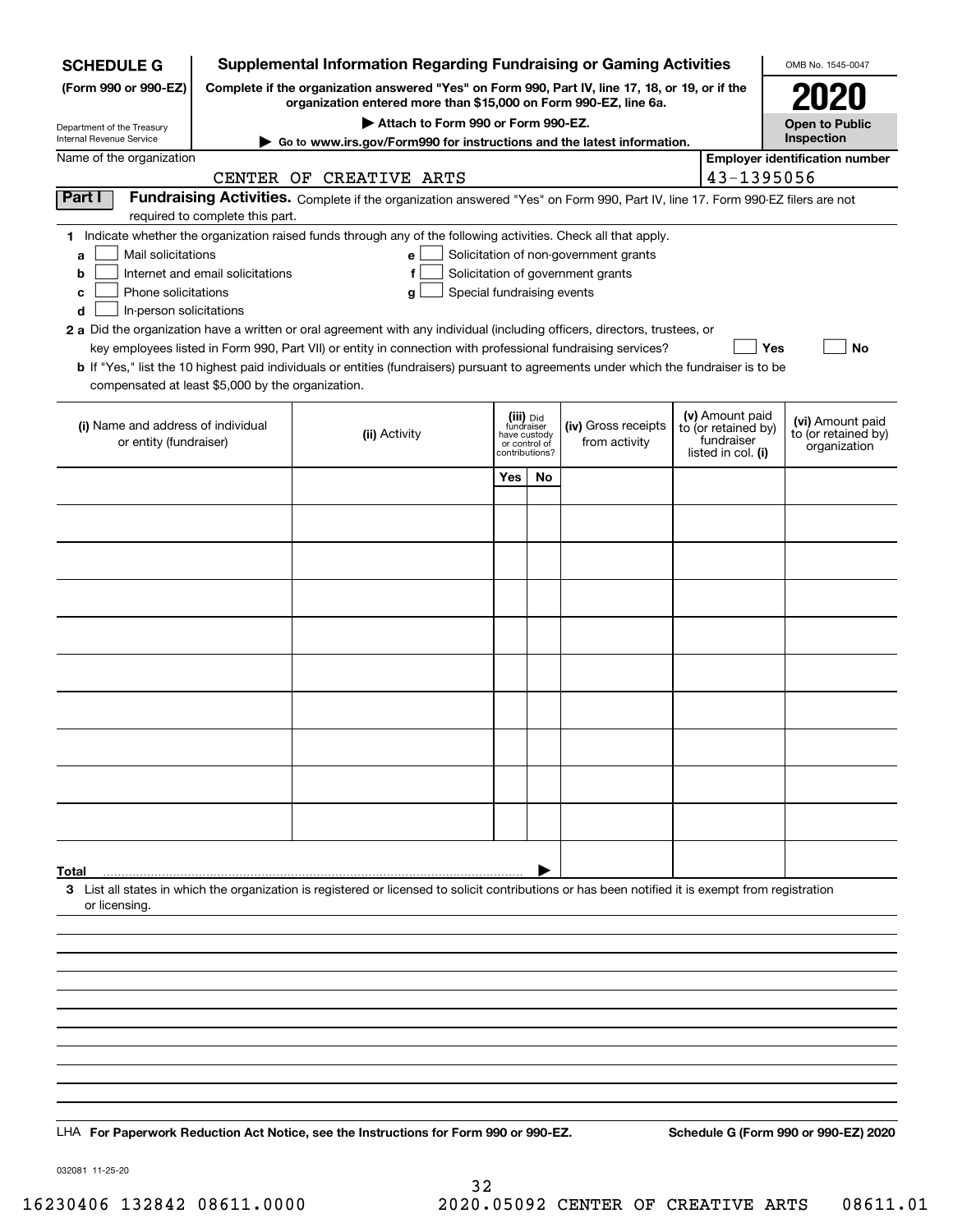**2**

**Part II** | Fundraising Events. Complete if the organization answered "Yes" on Form 990, Part IV, line 18, or reported more than \$15,000 of fundraising event contributions and gross income on Form 990-EZ, lines 1 and 6b. List events with gross receipts greater than \$5,000.

|                 |          | of fundraising event contributions and gross income on Form 990-EZ, lines 1 and 6b. List events with gross receipts greater than \$5,000. |                        |                                                  |                                 |                                                     |
|-----------------|----------|-------------------------------------------------------------------------------------------------------------------------------------------|------------------------|--------------------------------------------------|---------------------------------|-----------------------------------------------------|
|                 |          |                                                                                                                                           | (a) Event $#1$         | $(b)$ Event #2                                   | (c) Other events<br><b>NONE</b> | (d) Total events<br>(add col. (a) through           |
|                 |          |                                                                                                                                           | COCACABANA             | <b>GALA</b>                                      |                                 | col. (c)                                            |
|                 |          |                                                                                                                                           | (event type)           | (event type)                                     | (total number)                  |                                                     |
| Revenue         | 1.       |                                                                                                                                           | 842,565.               | 441,346.                                         |                                 | <u>1,283,911.</u>                                   |
|                 |          |                                                                                                                                           | 745,747.               | 441,346.                                         |                                 | 1,187,093.                                          |
|                 | 3        | Gross income (line 1 minus line 2)                                                                                                        | 96,818.                |                                                  |                                 | 96,818.                                             |
|                 |          |                                                                                                                                           |                        |                                                  |                                 |                                                     |
|                 | 5        |                                                                                                                                           | 73,830.                |                                                  |                                 | 73,830.                                             |
|                 | 6        |                                                                                                                                           |                        |                                                  |                                 |                                                     |
| Direct Expenses | 7        | Food and beverages                                                                                                                        |                        |                                                  |                                 |                                                     |
|                 | 8        |                                                                                                                                           |                        |                                                  |                                 |                                                     |
|                 | 9        |                                                                                                                                           | $\overline{255,028}$ . | 144,586.                                         |                                 | 399,614.                                            |
|                 | 10       | Direct expense summary. Add lines 4 through 9 in column (d)                                                                               |                        |                                                  |                                 | $\overline{4}$ 73,444.                              |
|                 |          | 11 Net income summary. Subtract line 10 from line 3, column (d)                                                                           |                        |                                                  |                                 | $-376,626.$                                         |
|                 | Part III | Gaming. Complete if the organization answered "Yes" on Form 990, Part IV, line 19, or reported more than                                  |                        |                                                  |                                 |                                                     |
|                 |          | \$15,000 on Form 990-EZ, line 6a.                                                                                                         |                        |                                                  |                                 |                                                     |
| Revenue         |          |                                                                                                                                           | (a) Bingo              | (b) Pull tabs/instant<br>bingo/progressive bingo | (c) Other gaming                | (d) Total gaming (add<br>col. (a) through col. (c)) |
|                 |          |                                                                                                                                           |                        |                                                  |                                 |                                                     |
|                 | 1        |                                                                                                                                           |                        |                                                  |                                 |                                                     |
|                 | 2        |                                                                                                                                           |                        |                                                  |                                 |                                                     |
| Direct Expenses | 3        |                                                                                                                                           |                        |                                                  |                                 |                                                     |
|                 | 4        |                                                                                                                                           |                        |                                                  |                                 |                                                     |
|                 |          | 5 Other direct expenses                                                                                                                   |                        |                                                  |                                 |                                                     |
|                 |          |                                                                                                                                           | %<br>Yes               | %<br>Yes                                         | Yes<br>%                        |                                                     |
|                 |          | 6 Volunteer labor                                                                                                                         | No                     | No                                               | No                              |                                                     |
|                 |          | 7 Direct expense summary. Add lines 2 through 5 in column (d)                                                                             |                        |                                                  |                                 |                                                     |
|                 |          |                                                                                                                                           |                        |                                                  |                                 |                                                     |
|                 |          |                                                                                                                                           |                        |                                                  |                                 |                                                     |
| 9               |          | Enter the state(s) in which the organization conducts gaming activities:                                                                  |                        |                                                  |                                 |                                                     |
|                 |          |                                                                                                                                           |                        |                                                  |                                 | Yes<br>No                                           |
|                 |          |                                                                                                                                           |                        |                                                  |                                 |                                                     |
|                 |          |                                                                                                                                           |                        |                                                  |                                 |                                                     |
|                 |          |                                                                                                                                           |                        |                                                  |                                 |                                                     |
|                 |          |                                                                                                                                           |                        |                                                  |                                 | Yes<br><b>No</b>                                    |
|                 |          | <b>b</b> If "Yes," explain:                                                                                                               |                        |                                                  |                                 |                                                     |
|                 |          |                                                                                                                                           |                        |                                                  |                                 |                                                     |
|                 |          |                                                                                                                                           |                        |                                                  |                                 |                                                     |
|                 |          | 032082 11-25-20                                                                                                                           |                        |                                                  |                                 | Schedule G (Form 990 or 990-EZ) 2020                |
|                 |          |                                                                                                                                           |                        |                                                  |                                 |                                                     |

**Schedule G (Form 990 or 990-EZ) 2020**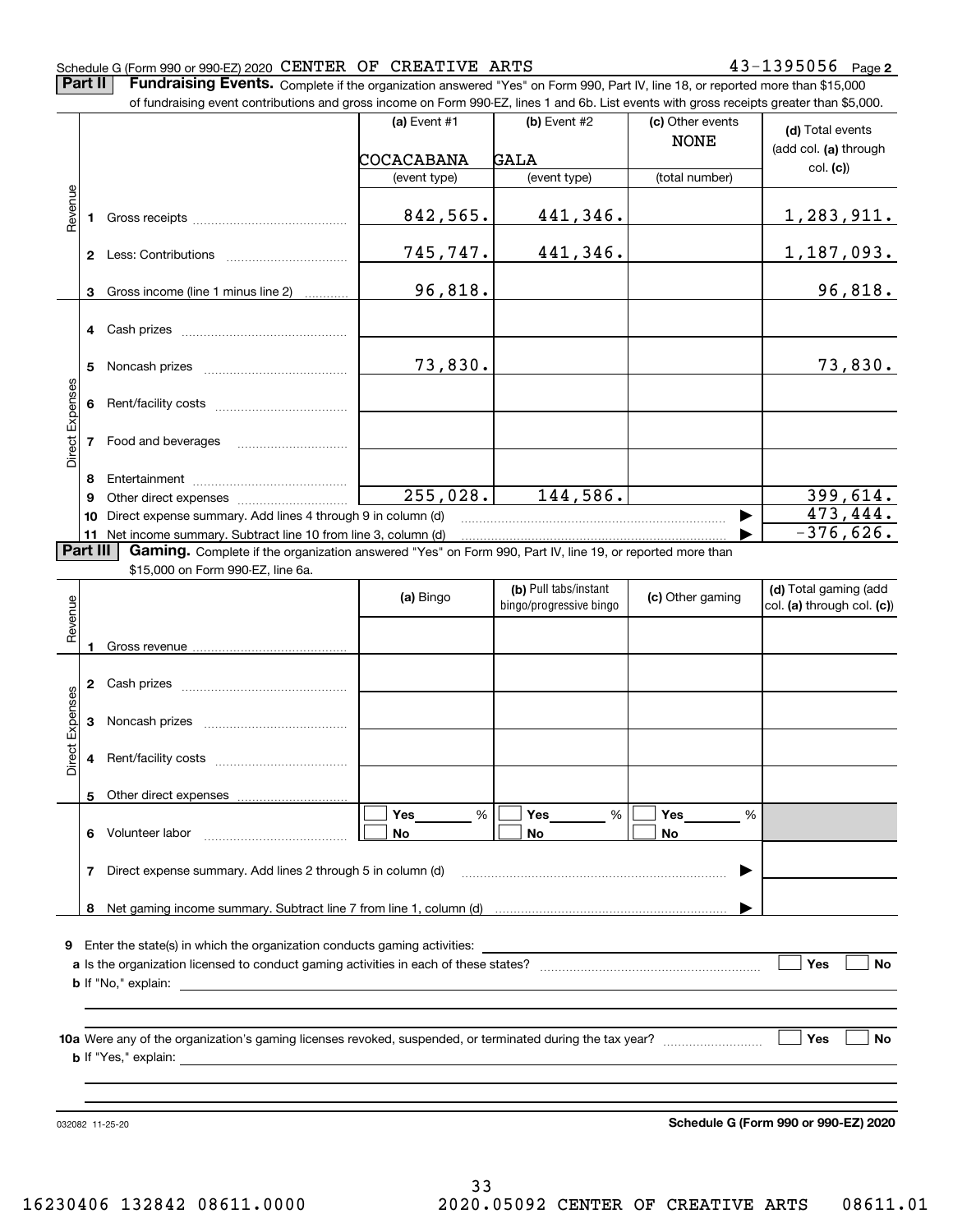|     | Schedule G (Form 990 or 990-EZ) 2020 CENTER OF CREATIVE ARTS                                                                                                                                                                       |                 | $43 - 1395056$ Page 3 |    |
|-----|------------------------------------------------------------------------------------------------------------------------------------------------------------------------------------------------------------------------------------|-----------------|-----------------------|----|
| 11. |                                                                                                                                                                                                                                    |                 | Yes                   | No |
|     | 12 Is the organization a grantor, beneficiary or trustee of a trust, or a member of a partnership or other entity formed                                                                                                           |                 |                       |    |
|     |                                                                                                                                                                                                                                    |                 | Yes                   | No |
|     | 13 Indicate the percentage of gaming activity conducted in:                                                                                                                                                                        |                 |                       |    |
|     |                                                                                                                                                                                                                                    | <b>13a</b>      |                       | %  |
|     | <b>b</b> An outside facility <i>www.communicality www.communicality.communicality www.communicality www.communicality.com</i>                                                                                                      | 13 <sub>b</sub> |                       | %  |
|     | 14 Enter the name and address of the person who prepares the organization's gaming/special events books and records:                                                                                                               |                 |                       |    |
|     |                                                                                                                                                                                                                                    |                 |                       |    |
|     |                                                                                                                                                                                                                                    |                 |                       |    |
|     |                                                                                                                                                                                                                                    |                 | Yes                   | No |
|     |                                                                                                                                                                                                                                    |                 |                       |    |
|     |                                                                                                                                                                                                                                    |                 |                       |    |
|     | c If "Yes," enter name and address of the third party:                                                                                                                                                                             |                 |                       |    |
|     | Name $\blacktriangleright$                                                                                                                                                                                                         |                 |                       |    |
|     |                                                                                                                                                                                                                                    |                 |                       |    |
|     |                                                                                                                                                                                                                                    |                 |                       |    |
|     | 16 Gaming manager information:                                                                                                                                                                                                     |                 |                       |    |
|     | Name $\blacktriangleright$ $\lrcorner$                                                                                                                                                                                             |                 |                       |    |
|     | Gaming manager compensation > \$                                                                                                                                                                                                   |                 |                       |    |
|     |                                                                                                                                                                                                                                    |                 |                       |    |
|     | $Description of services provided$ $\triangleright$                                                                                                                                                                                |                 |                       |    |
|     |                                                                                                                                                                                                                                    |                 |                       |    |
|     | Director/officer<br>Employee<br>Independent contractor                                                                                                                                                                             |                 |                       |    |
|     |                                                                                                                                                                                                                                    |                 |                       |    |
|     | <b>17</b> Mandatory distributions:                                                                                                                                                                                                 |                 |                       |    |
|     | a Is the organization required under state law to make charitable distributions from the gaming proceeds to                                                                                                                        |                 |                       |    |
|     | retain the state gaming license?                                                                                                                                                                                                   | $\Box$ Yes      | $\Box$ No             |    |
|     | <b>b</b> Enter the amount of distributions required under state law to be distributed to other exempt organizations or spent in the                                                                                                |                 |                       |    |
|     | organization's own exempt activities during the tax year $\triangleright$ \$<br>Supplemental Information. Provide the explanations required by Part I, line 2b, columns (iii) and (v); and Part III, lines 9, 9b, 10b,<br> Part IV |                 |                       |    |
|     | 15b, 15c, 16, and 17b, as applicable. Also provide any additional information. See instructions.                                                                                                                                   |                 |                       |    |
|     |                                                                                                                                                                                                                                    |                 |                       |    |
|     |                                                                                                                                                                                                                                    |                 |                       |    |
|     |                                                                                                                                                                                                                                    |                 |                       |    |
|     |                                                                                                                                                                                                                                    |                 |                       |    |
|     |                                                                                                                                                                                                                                    |                 |                       |    |
|     |                                                                                                                                                                                                                                    |                 |                       |    |
|     |                                                                                                                                                                                                                                    |                 |                       |    |
|     |                                                                                                                                                                                                                                    |                 |                       |    |
|     |                                                                                                                                                                                                                                    |                 |                       |    |
|     |                                                                                                                                                                                                                                    |                 |                       |    |
|     | Schedule G (Form 990 or 990-EZ) 2020<br>032083 11-25-20                                                                                                                                                                            |                 |                       |    |
|     | 34                                                                                                                                                                                                                                 |                 |                       |    |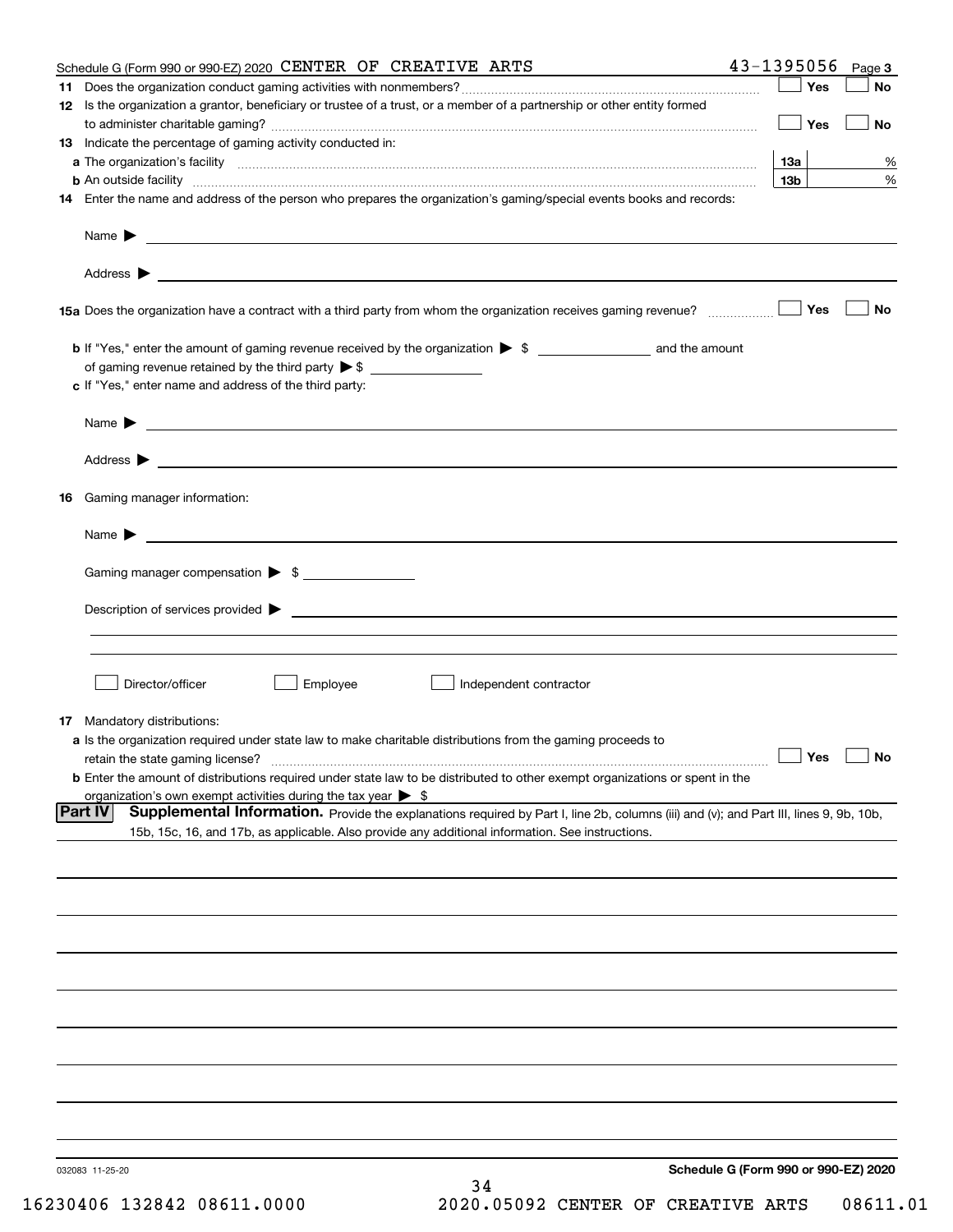| Schedule G (Form 990 or 990-EZ) |
|---------------------------------|

032084 04-01-20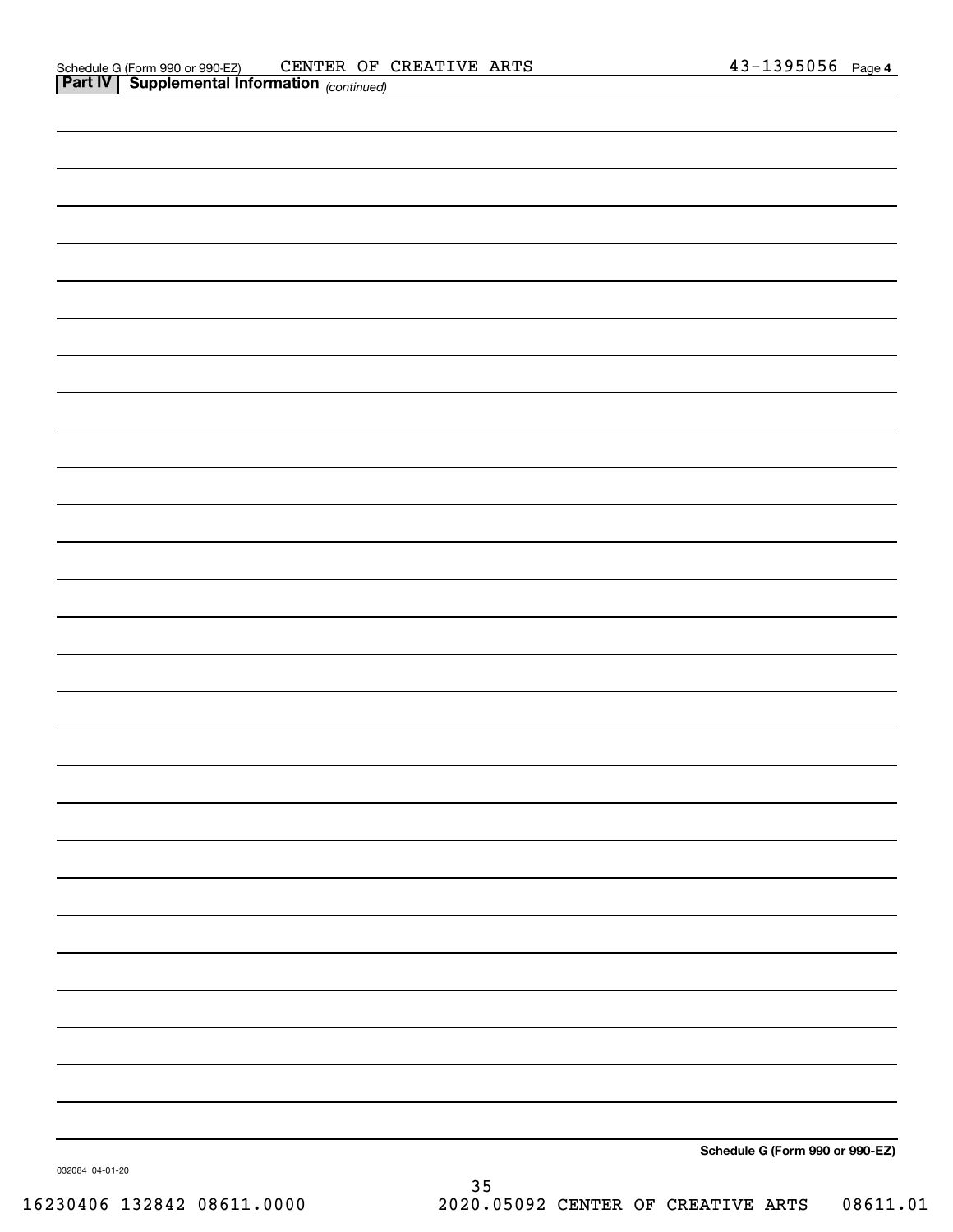| <b>SCHEDULE I</b><br>(Form 990)                                                                                                                                                                                                                                                                                | <b>Grants and Other Assistance to Organizations,</b><br>Governments, and Individuals in the United States<br>Complete if the organization answered "Yes" on Form 990, Part IV, line 21 or 22. |                                    |                                                                              |                                         |                                                                |                                          |                                                                                                                                                                                                                                                                                                                                             |  |  |
|----------------------------------------------------------------------------------------------------------------------------------------------------------------------------------------------------------------------------------------------------------------------------------------------------------------|-----------------------------------------------------------------------------------------------------------------------------------------------------------------------------------------------|------------------------------------|------------------------------------------------------------------------------|-----------------------------------------|----------------------------------------------------------------|------------------------------------------|---------------------------------------------------------------------------------------------------------------------------------------------------------------------------------------------------------------------------------------------------------------------------------------------------------------------------------------------|--|--|
| Department of the Treasury<br>Internal Revenue Service                                                                                                                                                                                                                                                         |                                                                                                                                                                                               |                                    | Attach to Form 990.<br>Go to www.irs.gov/Form990 for the latest information. |                                         |                                                                |                                          | <b>Open to Public</b><br>Inspection                                                                                                                                                                                                                                                                                                         |  |  |
| Name of the organization                                                                                                                                                                                                                                                                                       | CENTER OF CREATIVE ARTS                                                                                                                                                                       |                                    |                                                                              |                                         |                                                                |                                          | <b>Employer identification number</b><br>43-1395056                                                                                                                                                                                                                                                                                         |  |  |
| Part I<br><b>General Information on Grants and Assistance</b>                                                                                                                                                                                                                                                  |                                                                                                                                                                                               |                                    |                                                                              |                                         |                                                                |                                          |                                                                                                                                                                                                                                                                                                                                             |  |  |
| Does the organization maintain records to substantiate the amount of the grants or assistance, the grantees' eligibility for the grants or assistance, and the selection<br>1<br>Describe in Part IV the organization's procedures for monitoring the use of grant funds in the United States.<br>$\mathbf{2}$ |                                                                                                                                                                                               |                                    |                                                                              |                                         |                                                                |                                          | $\boxed{\text{X}}$ Yes<br>  No                                                                                                                                                                                                                                                                                                              |  |  |
| Part II<br>Grants and Other Assistance to Domestic Organizations and Domestic Governments. Complete if the organization answered "Yes" on Form 990, Part IV, line 21, for any                                                                                                                                  |                                                                                                                                                                                               |                                    |                                                                              |                                         |                                                                |                                          |                                                                                                                                                                                                                                                                                                                                             |  |  |
| recipient that received more than \$5,000. Part II can be duplicated if additional space is needed.<br><b>1 (a)</b> Name and address of organization<br>or government                                                                                                                                          | $(b)$ EIN                                                                                                                                                                                     | (c) IRC section<br>(if applicable) | (d) Amount of<br>cash grant                                                  | (e) Amount of<br>non-cash<br>assistance | (f) Method of<br>valuation (book,<br>FMV, appraisal,<br>other) | (g) Description of<br>noncash assistance | (h) Purpose of grant<br>or assistance                                                                                                                                                                                                                                                                                                       |  |  |
| COCA QALICB<br>6880 WASHINGTON AVENUE<br>ST LOUIS, MO 63130                                                                                                                                                                                                                                                    | $83 - 2542408$ 503(C)(3)                                                                                                                                                                      |                                    | $\mathbf{0}$ .                                                               |                                         | 1,684,788. MARKET VALUE                                        | COMPLETION OF<br>CONSTRUCTION            | NEW MARKETS TAX CREDIT<br><b>FINANCING TRANSACTION</b>                                                                                                                                                                                                                                                                                      |  |  |
|                                                                                                                                                                                                                                                                                                                |                                                                                                                                                                                               |                                    |                                                                              |                                         |                                                                |                                          |                                                                                                                                                                                                                                                                                                                                             |  |  |
|                                                                                                                                                                                                                                                                                                                |                                                                                                                                                                                               |                                    |                                                                              |                                         |                                                                |                                          |                                                                                                                                                                                                                                                                                                                                             |  |  |
|                                                                                                                                                                                                                                                                                                                |                                                                                                                                                                                               |                                    |                                                                              |                                         |                                                                |                                          |                                                                                                                                                                                                                                                                                                                                             |  |  |
|                                                                                                                                                                                                                                                                                                                |                                                                                                                                                                                               |                                    |                                                                              |                                         |                                                                |                                          |                                                                                                                                                                                                                                                                                                                                             |  |  |
|                                                                                                                                                                                                                                                                                                                |                                                                                                                                                                                               |                                    |                                                                              |                                         |                                                                |                                          |                                                                                                                                                                                                                                                                                                                                             |  |  |
| Enter total number of section $501(c)(3)$ and government organizations listed in the line 1 table<br>Enter total number of other organizations listed in the line 1 table<br>3                                                                                                                                 |                                                                                                                                                                                               |                                    |                                                                              |                                         |                                                                |                                          | $1$ .<br>$\mathbf{r}$ $\mathbf{r}$ $\mathbf{r}$ $\mathbf{r}$ $\mathbf{r}$ $\mathbf{r}$ $\mathbf{r}$ $\mathbf{r}$ $\mathbf{r}$ $\mathbf{r}$ $\mathbf{r}$ $\mathbf{r}$ $\mathbf{r}$ $\mathbf{r}$ $\mathbf{r}$ $\mathbf{r}$ $\mathbf{r}$ $\mathbf{r}$ $\mathbf{r}$ $\mathbf{r}$ $\mathbf{r}$ $\mathbf{r}$ $\mathbf{r}$ $\mathbf{r}$ $\mathbf{$ |  |  |

**For Paperwork Reduction Act Notice, see the Instructions for Form 990. Schedule I (Form 990) 2020** LHA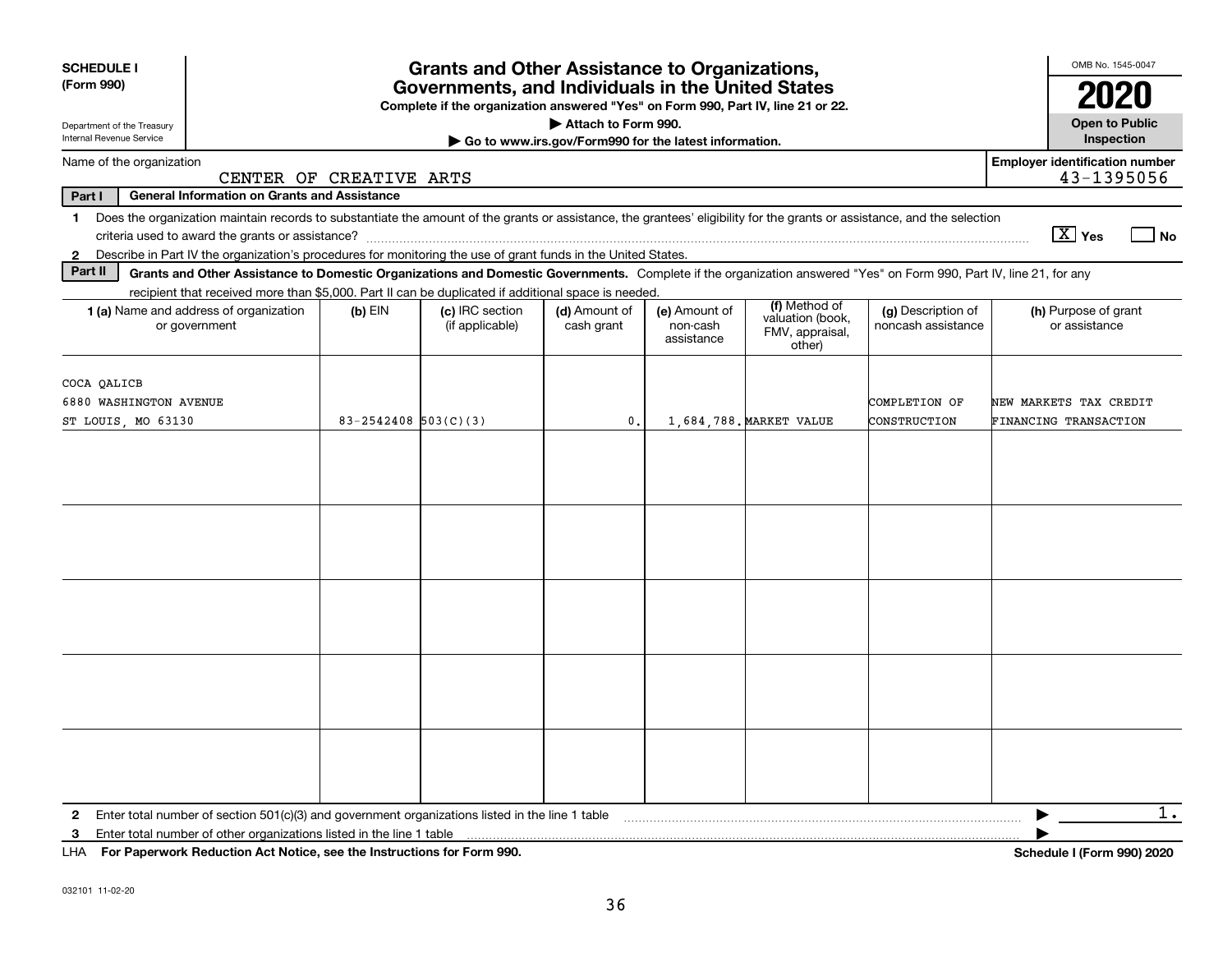Schedule I (Form 990) 2020

|  |  | CENTER OF CREATIVE ARTS |  |
|--|--|-------------------------|--|
|--|--|-------------------------|--|

**2**43-1395056

**Part III | Grants and Other Assistance to Domestic Individuals. Complete if the organization answered "Yes" on Form 990, Part IV, line 22.** Part III can be duplicated if additional space is needed.

| (a) Type of grant or assistance                                                                                                                      | (b) Number of<br>recipients | (c) Amount of<br>cash grant | (d) Amount of non-<br>cash assistance | (e) Method of valuation<br>(book, FMV, appraisal, other) | (f) Description of noncash assistance |  |  |  |
|------------------------------------------------------------------------------------------------------------------------------------------------------|-----------------------------|-----------------------------|---------------------------------------|----------------------------------------------------------|---------------------------------------|--|--|--|
|                                                                                                                                                      |                             |                             |                                       |                                                          |                                       |  |  |  |
| SCHOLARSHIPS/FINANCIAL AID                                                                                                                           | 352                         | 147,286.                    | $\mathbf{0}$ .                        |                                                          | TUITION WAIVERS                       |  |  |  |
|                                                                                                                                                      |                             |                             |                                       |                                                          |                                       |  |  |  |
|                                                                                                                                                      |                             |                             |                                       |                                                          |                                       |  |  |  |
|                                                                                                                                                      |                             |                             |                                       |                                                          |                                       |  |  |  |
|                                                                                                                                                      |                             |                             |                                       |                                                          |                                       |  |  |  |
|                                                                                                                                                      |                             |                             |                                       |                                                          |                                       |  |  |  |
|                                                                                                                                                      |                             |                             |                                       |                                                          |                                       |  |  |  |
|                                                                                                                                                      |                             |                             |                                       |                                                          |                                       |  |  |  |
|                                                                                                                                                      |                             |                             |                                       |                                                          |                                       |  |  |  |
| Part IV<br>Supplemental Information. Provide the information required in Part I, line 2; Part III, column (b); and any other additional information. |                             |                             |                                       |                                                          |                                       |  |  |  |
| PART I, LINE 2:                                                                                                                                      |                             |                             |                                       |                                                          |                                       |  |  |  |
| COCA OFFERS NEEDS BASED FINANCIAL AID TO BOTH PRE-PROFESSIONAL STUDENTS AND                                                                          |                             |                             |                                       |                                                          |                                       |  |  |  |
| GENERAL PATRONS. ALL APPLICANTS ARE REQUIRED TO COMPLETE A FINANCIAL AID                                                                             |                             |                             |                                       |                                                          |                                       |  |  |  |
| THE APPLICATION IS REVIEWED AND IS AWARDED TO EACH APPLICANT<br>APPLICATION.                                                                         |                             |                             |                                       |                                                          |                                       |  |  |  |
| USING A SLIDING SCALE DETERMINED BY THEIR FAMILY'S INCOME LEVEL AND THE                                                                              |                             |                             |                                       |                                                          |                                       |  |  |  |
| NUMBER OF PEOPLE IN THE HOUSEHOLD. AID IS REDEEMED ONLY WHEN THE PATRON                                                                              |                             |                             |                                       |                                                          |                                       |  |  |  |
| REGISTERS FOR CLASS AND THE AMOUNT OF THEIR AID IS DEDUCTED FROM THE                                                                                 |                             |                             |                                       |                                                          |                                       |  |  |  |

TUITION. MONTHLY INVOICES ARE MONITORED. ANY STUDENT WITH A REMAINING

BALANCE DUE AT THE END OF THE SEMESTER WILL NOT BE ALLOWED TO REGISTER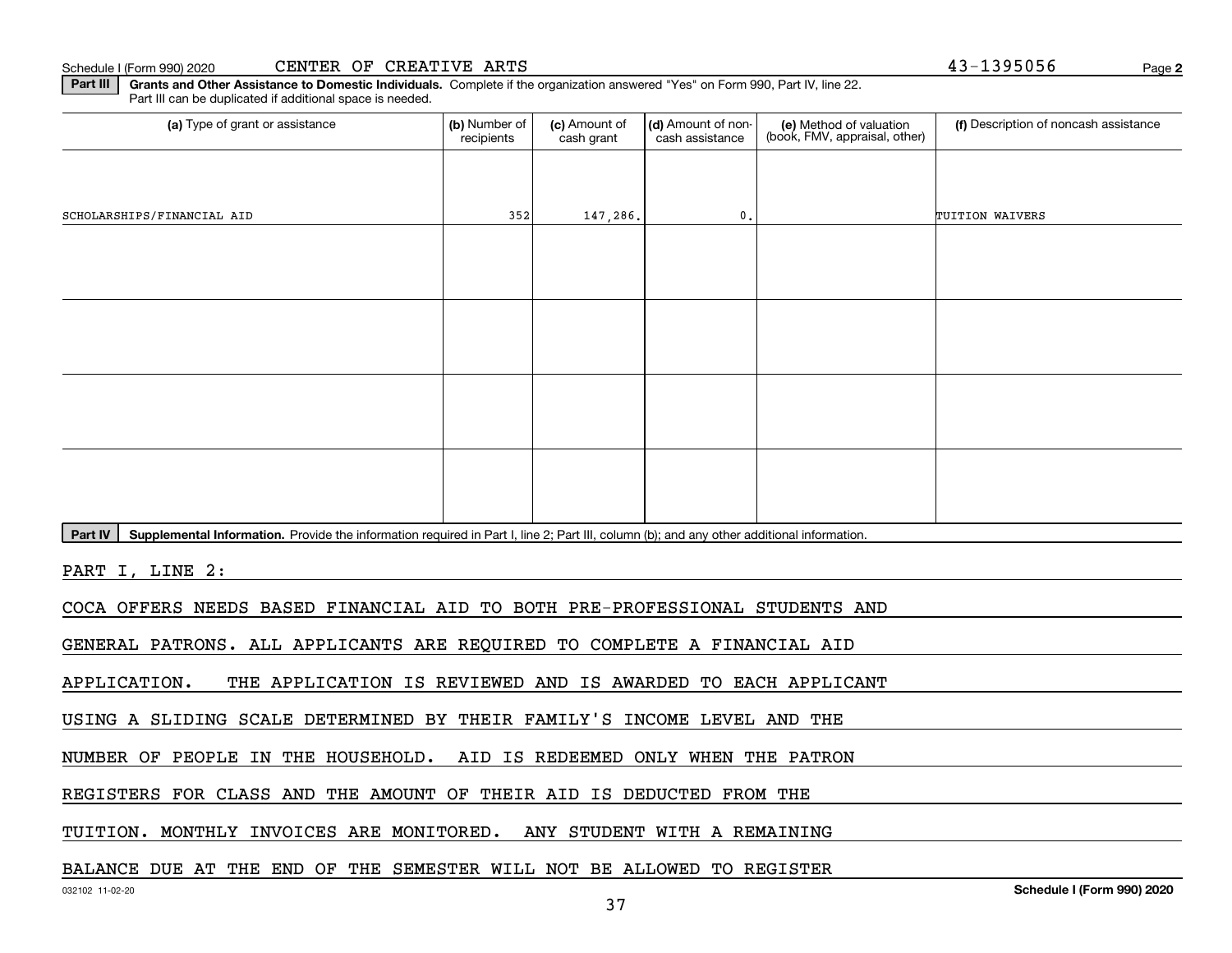UNTIL THE ACCOUNT IS CURRENT, WHICH IS THE SAME POLICY AS NON-FINANCIAL AID STUDENTS.

SCHEDULE I, PART II - GRANTS TO OTHER ORGANIZATIONS

IN 2015 COCA LAUNCHED THE CREATE OUR FUTURE CAMPAIGN TO SUPPORT

FACILITY EXPANSION AND BUILD CAPITAL RESERVES AND ENDOWMENT. IN

DECEMBER OF 2018 COCA FORMED TWO NEW ENTITIES, COCA QALICB AND COCA

LEVERAGE LENDER, WHICH WILL SERVE AS AFFILIATED ENTITIES TO FACILITATE

A NEW MARKETS TAX CREDIT TRANSACTION. COCA QALICB WILL HOLD TITLE TO

THE FACILITY EXPANSION AND LEASE SAID FACILITY TO COCA. THE TRANSFER

REPORTED IN PART II REPRESENTS THE COMPLETION OF THE TRANSFER OF LAND,

FACILITIES AND CONSTRUCTION IN PROGRESS FROM COCA TO COCA QALICB.

**Schedule I (Form 990)**

032291 04-01-20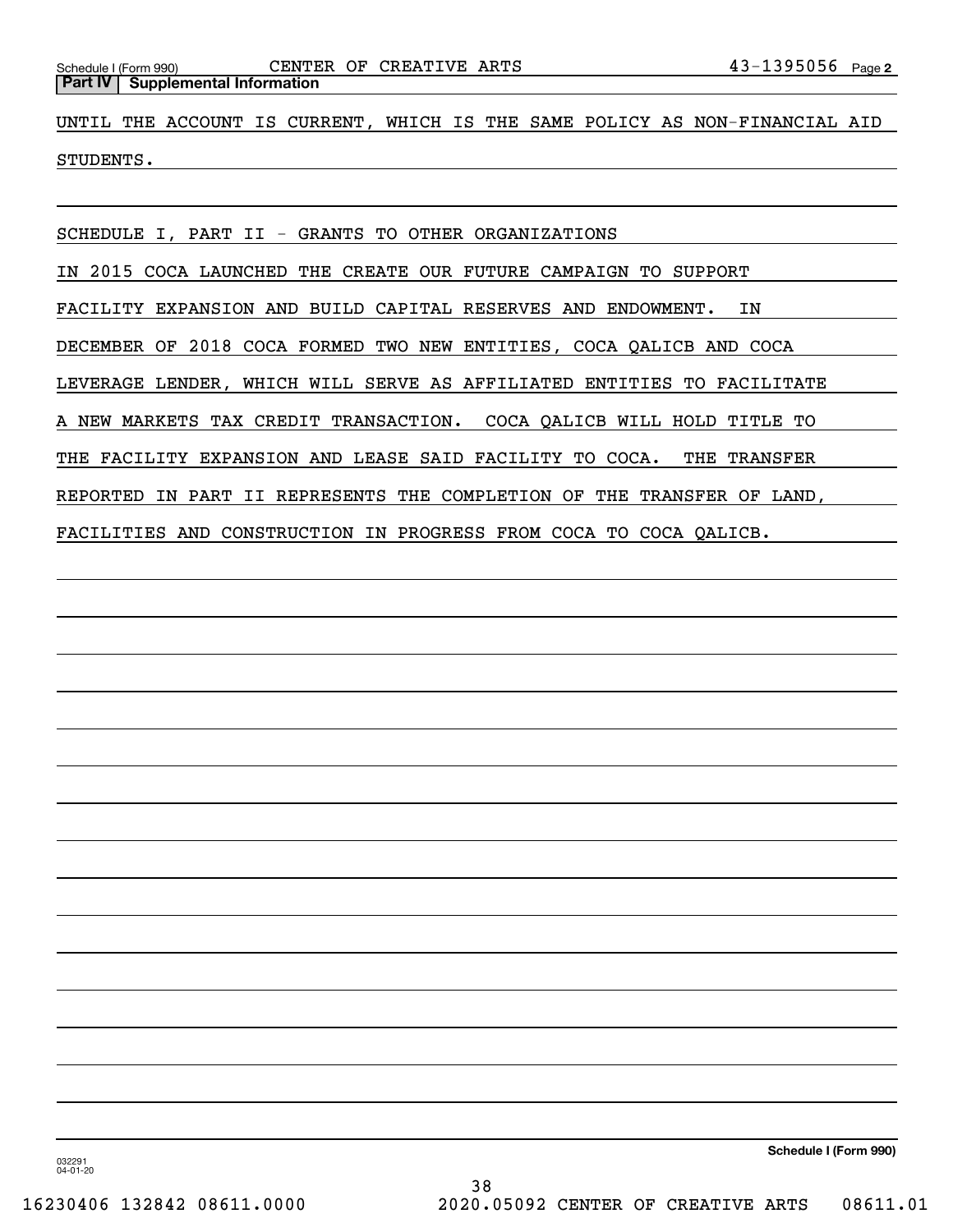|    | <b>Compensation Information</b><br><b>SCHEDULE J</b>                                                                             |  | OMB No. 1545-0047          |                                       |              |  |  |
|----|----------------------------------------------------------------------------------------------------------------------------------|--|----------------------------|---------------------------------------|--------------|--|--|
|    | (Form 990)<br>For certain Officers, Directors, Trustees, Key Employees, and Highest                                              |  |                            |                                       |              |  |  |
|    | 2020<br><b>Compensated Employees</b>                                                                                             |  |                            |                                       |              |  |  |
|    | Complete if the organization answered "Yes" on Form 990, Part IV, line 23.<br><b>Open to Public</b><br>Attach to Form 990.       |  |                            |                                       |              |  |  |
|    | Department of the Treasury<br>Go to www.irs.gov/Form990 for instructions and the latest information.<br>Internal Revenue Service |  | Inspection                 |                                       |              |  |  |
|    | Name of the organization                                                                                                         |  |                            | <b>Employer identification number</b> |              |  |  |
|    | CENTER OF CREATIVE ARTS                                                                                                          |  | 43-1395056                 |                                       |              |  |  |
|    | <b>Questions Regarding Compensation</b><br>Part I                                                                                |  |                            |                                       |              |  |  |
|    |                                                                                                                                  |  |                            | Yes                                   | No           |  |  |
|    | Check the appropriate box(es) if the organization provided any of the following to or for a person listed on Form 990,           |  |                            |                                       |              |  |  |
|    | Part VII, Section A, line 1a. Complete Part III to provide any relevant information regarding these items.                       |  |                            |                                       |              |  |  |
|    | First-class or charter travel<br>Housing allowance or residence for personal use                                                 |  |                            |                                       |              |  |  |
|    | Travel for companions<br>Payments for business use of personal residence                                                         |  |                            |                                       |              |  |  |
|    | Tax indemnification and gross-up payments<br>Health or social club dues or initiation fees                                       |  |                            |                                       |              |  |  |
|    | Discretionary spending account<br>Personal services (such as maid, chauffeur, chef)                                              |  |                            |                                       |              |  |  |
|    |                                                                                                                                  |  |                            |                                       |              |  |  |
|    | <b>b</b> If any of the boxes on line 1a are checked, did the organization follow a written policy regarding payment or           |  |                            |                                       |              |  |  |
|    | reimbursement or provision of all of the expenses described above? If "No," complete Part III to explain                         |  | 1b                         |                                       |              |  |  |
| 2  | Did the organization require substantiation prior to reimbursing or allowing expenses incurred by all directors,                 |  |                            |                                       |              |  |  |
|    |                                                                                                                                  |  | $\mathbf{2}$               |                                       |              |  |  |
|    |                                                                                                                                  |  |                            |                                       |              |  |  |
| з  | Indicate which, if any, of the following the organization used to establish the compensation of the organization's               |  |                            |                                       |              |  |  |
|    | CEO/Executive Director. Check all that apply. Do not check any boxes for methods used by a related organization to               |  |                            |                                       |              |  |  |
|    | establish compensation of the CEO/Executive Director, but explain in Part III.                                                   |  |                            |                                       |              |  |  |
|    | Compensation committee<br>Written employment contract                                                                            |  |                            |                                       |              |  |  |
|    | Compensation survey or study<br>Independent compensation consultant                                                              |  |                            |                                       |              |  |  |
|    | $\boxed{\text{X}}$ Approval by the board or compensation committee<br>Form 990 of other organizations                            |  |                            |                                       |              |  |  |
|    |                                                                                                                                  |  |                            |                                       |              |  |  |
| 4  | During the year, did any person listed on Form 990, Part VII, Section A, line 1a, with respect to the filing                     |  |                            |                                       |              |  |  |
|    | organization or a related organization:                                                                                          |  |                            |                                       |              |  |  |
| а  | Receive a severance payment or change-of-control payment?                                                                        |  | 4a<br>4b                   |                                       | х<br>X       |  |  |
|    | Participate in or receive payment from a supplemental nonqualified retirement plan?<br>b                                         |  |                            |                                       |              |  |  |
| c  | Participate in or receive payment from an equity-based compensation arrangement?                                                 |  |                            |                                       |              |  |  |
|    | If "Yes" to any of lines 4a-c, list the persons and provide the applicable amounts for each item in Part III.                    |  |                            |                                       |              |  |  |
|    | Only section 501(c)(3), 501(c)(4), and 501(c)(29) organizations must complete lines 5-9.                                         |  |                            |                                       |              |  |  |
|    | For persons listed on Form 990, Part VII, Section A, line 1a, did the organization pay or accrue any compensation                |  |                            |                                       |              |  |  |
|    | contingent on the revenues of:                                                                                                   |  |                            |                                       |              |  |  |
| a  |                                                                                                                                  |  | 5а                         |                                       | x            |  |  |
|    |                                                                                                                                  |  | <b>5b</b>                  |                                       | X            |  |  |
|    | If "Yes" on line 5a or 5b, describe in Part III.                                                                                 |  |                            |                                       |              |  |  |
| 6. | For persons listed on Form 990, Part VII, Section A, line 1a, did the organization pay or accrue any compensation                |  |                            |                                       |              |  |  |
|    | contingent on the net earnings of:                                                                                               |  |                            |                                       |              |  |  |
| a  |                                                                                                                                  |  | 6a                         |                                       | x            |  |  |
|    |                                                                                                                                  |  | 6b                         |                                       | $\mathbf{x}$ |  |  |
|    | If "Yes" on line 6a or 6b, describe in Part III.                                                                                 |  |                            |                                       |              |  |  |
|    | 7 For persons listed on Form 990, Part VII, Section A, line 1a, did the organization provide any nonfixed payments               |  |                            |                                       |              |  |  |
|    |                                                                                                                                  |  | 7                          |                                       | x            |  |  |
| 8  | Were any amounts reported on Form 990, Part VII, paid or accrued pursuant to a contract that was subject to the                  |  |                            |                                       |              |  |  |
|    | initial contract exception described in Regulations section 53.4958-4(a)(3)? If "Yes," describe in Part III                      |  | 8                          |                                       | х            |  |  |
| 9  | If "Yes" on line 8, did the organization also follow the rebuttable presumption procedure described in                           |  |                            |                                       |              |  |  |
|    | Regulations section 53.4958-6(c)?                                                                                                |  | 9                          |                                       |              |  |  |
|    | LHA For Paperwork Reduction Act Notice, see the Instructions for Form 990.                                                       |  | Schedule J (Form 990) 2020 |                                       |              |  |  |

032111 12-07-20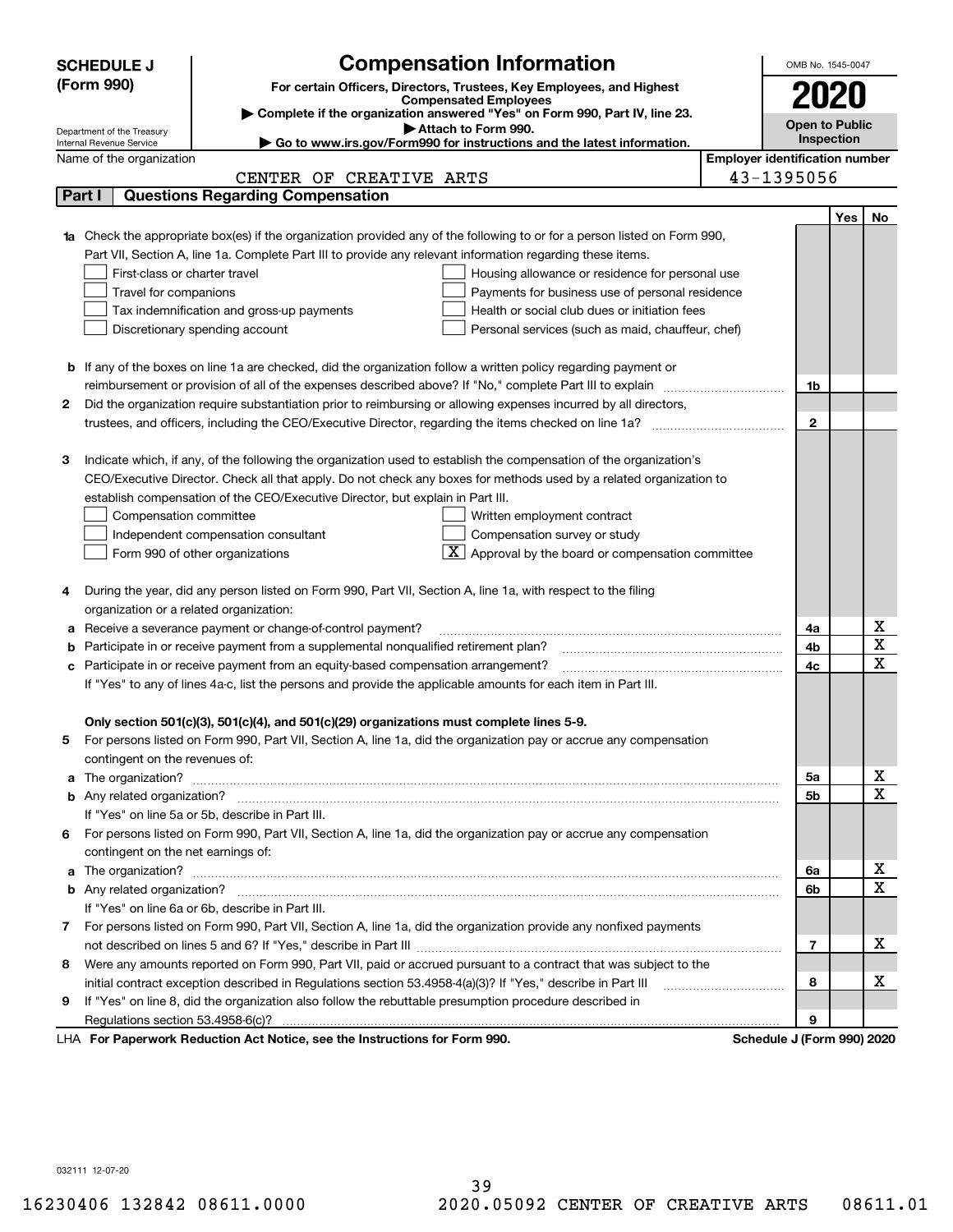43-1395056

# **Part II Officers, Directors, Trustees, Key Employees, and Highest Compensated Employees.**  Schedule J (Form 990) 2020 Page Use duplicate copies if additional space is needed.

For each individual whose compensation must be reported on Schedule J, report compensation from the organization on row (i) and from related organizations, described in the instructions, on row (ii). Do not list any individuals that aren't listed on Form 990, Part VII.

**Note:**  The sum of columns (B)(i)-(iii) for each listed individual must equal the total amount of Form 990, Part VII, Section A, line 1a, applicable column (D) and (E) amounts for that individual.

| (A) Name and Title |                    |                          | (B) Breakdown of W-2 and/or 1099-MISC compensation |                                           | (C) Retirement and<br>other deferred | (D) Nontaxable<br>benefits | (E) Total of columns<br>$(B)(i)-(D)$ | (F) Compensation<br>in column (B)         |
|--------------------|--------------------|--------------------------|----------------------------------------------------|-------------------------------------------|--------------------------------------|----------------------------|--------------------------------------|-------------------------------------------|
|                    |                    | (i) Base<br>compensation | (ii) Bonus &<br>incentive<br>compensation          | (iii) Other<br>reportable<br>compensation | compensation                         |                            |                                      | reported as deferred<br>on prior Form 990 |
| (1) KELLY POLLOCK  | (i)                | 192,481.                 | $\overline{0}$ .                                   | $\overline{0}$ .                          | $\overline{0}$ .                     | 4,775.                     | 197,256.                             | 0.                                        |
| EXECUTIVE DIRECTOR | <u>(ii)</u>        | $\overline{0}$ .         | $\overline{0}$ .                                   | $\overline{0}$ .                          | $\overline{0}$ .                     | $\overline{0}$ .           | $\overline{0}$ .                     | $\overline{0}$ .                          |
|                    | (i)                |                          |                                                    |                                           |                                      |                            |                                      |                                           |
|                    | <u>(ii)</u>        |                          |                                                    |                                           |                                      |                            |                                      |                                           |
|                    | (i)                |                          |                                                    |                                           |                                      |                            |                                      |                                           |
|                    | (ii)               |                          |                                                    |                                           |                                      |                            |                                      |                                           |
|                    | (i)                |                          |                                                    |                                           |                                      |                            |                                      |                                           |
|                    | (ii)               |                          |                                                    |                                           |                                      |                            |                                      |                                           |
|                    | (i)                |                          |                                                    |                                           |                                      |                            |                                      |                                           |
|                    | (ii)               |                          |                                                    |                                           |                                      |                            |                                      |                                           |
|                    | (i)                |                          |                                                    |                                           |                                      |                            |                                      |                                           |
|                    | (ii)               |                          |                                                    |                                           |                                      |                            |                                      |                                           |
|                    | (i)                |                          |                                                    |                                           |                                      |                            |                                      |                                           |
|                    | <u>(ii)</u>        |                          |                                                    |                                           |                                      |                            |                                      |                                           |
|                    | (i)<br><u>(ii)</u> |                          |                                                    |                                           |                                      |                            |                                      |                                           |
|                    | (i)                |                          |                                                    |                                           |                                      |                            |                                      |                                           |
|                    | <u>(ii)</u>        |                          |                                                    |                                           |                                      |                            |                                      |                                           |
|                    | (i)                |                          |                                                    |                                           |                                      |                            |                                      |                                           |
|                    | <u>(ii)</u>        |                          |                                                    |                                           |                                      |                            |                                      |                                           |
|                    | (i)                |                          |                                                    |                                           |                                      |                            |                                      |                                           |
|                    | <u>(ii)</u>        |                          |                                                    |                                           |                                      |                            |                                      |                                           |
|                    | (i)                |                          |                                                    |                                           |                                      |                            |                                      |                                           |
|                    | (ii)               |                          |                                                    |                                           |                                      |                            |                                      |                                           |
|                    | $(\sf{i})$         |                          |                                                    |                                           |                                      |                            |                                      |                                           |
|                    | (ii)               |                          |                                                    |                                           |                                      |                            |                                      |                                           |
|                    | $(\sf{i})$         |                          |                                                    |                                           |                                      |                            |                                      |                                           |
|                    | (ii)               |                          |                                                    |                                           |                                      |                            |                                      |                                           |
|                    | (i)                |                          |                                                    |                                           |                                      |                            |                                      |                                           |
|                    | (ii)               |                          |                                                    |                                           |                                      |                            |                                      |                                           |
|                    | $(\sf{i})$         |                          |                                                    |                                           |                                      |                            |                                      |                                           |
|                    | (ii)               |                          |                                                    |                                           |                                      |                            |                                      |                                           |

**Schedule J (Form 990) 2020**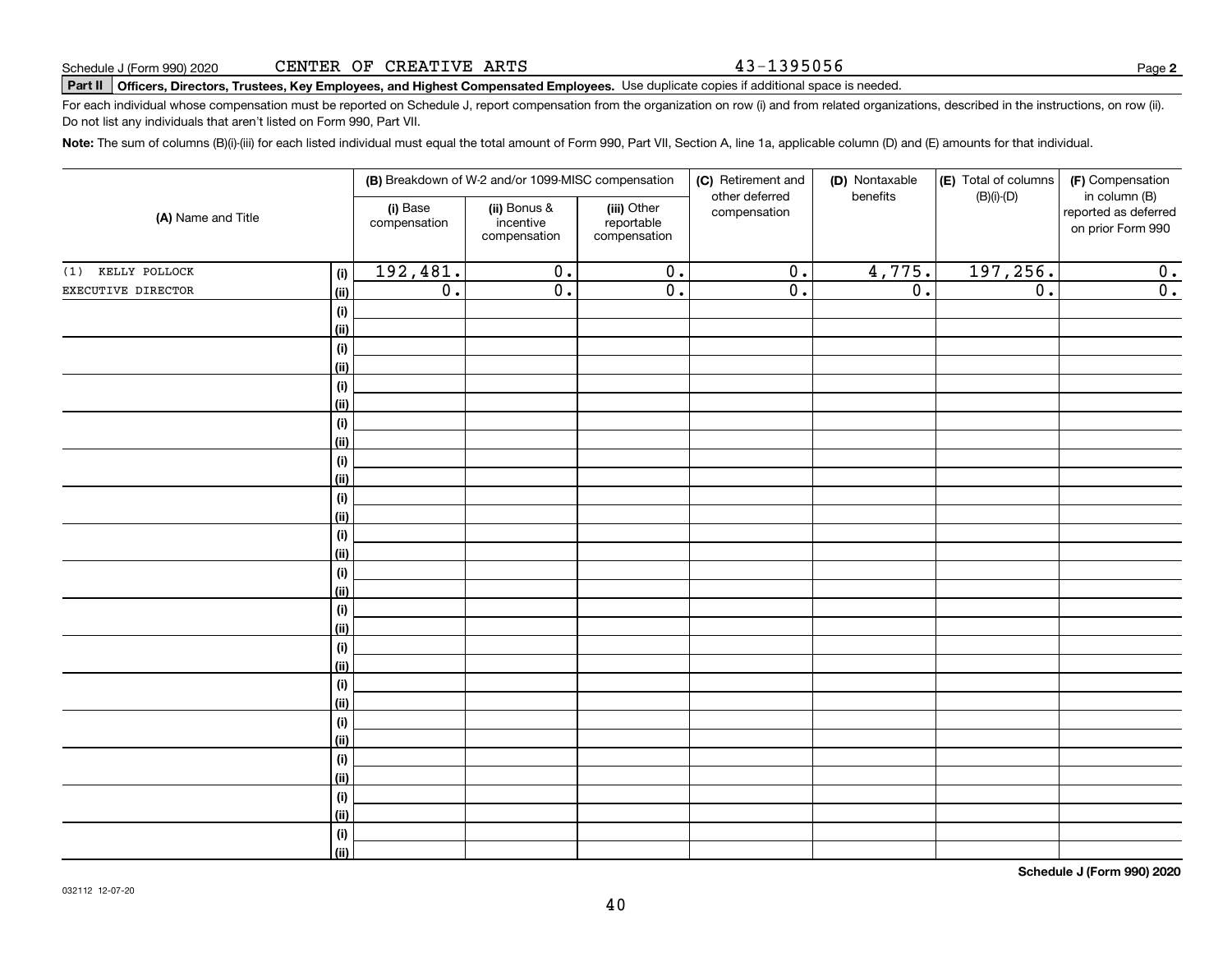### **Part III Supplemental Information**

Schedule J (Form 990) 2020 CENTER OF CREATIVE ARTS<br>Part III Supplemental Information<br>Provide the information, explanation, or descriptions required for Part I, lines 1a, 1b, 3, 4a, 4b, 4c, 5a, 5b, 6a, 6b, 7, and 8, and for

**Schedule J (Form 990) 2020**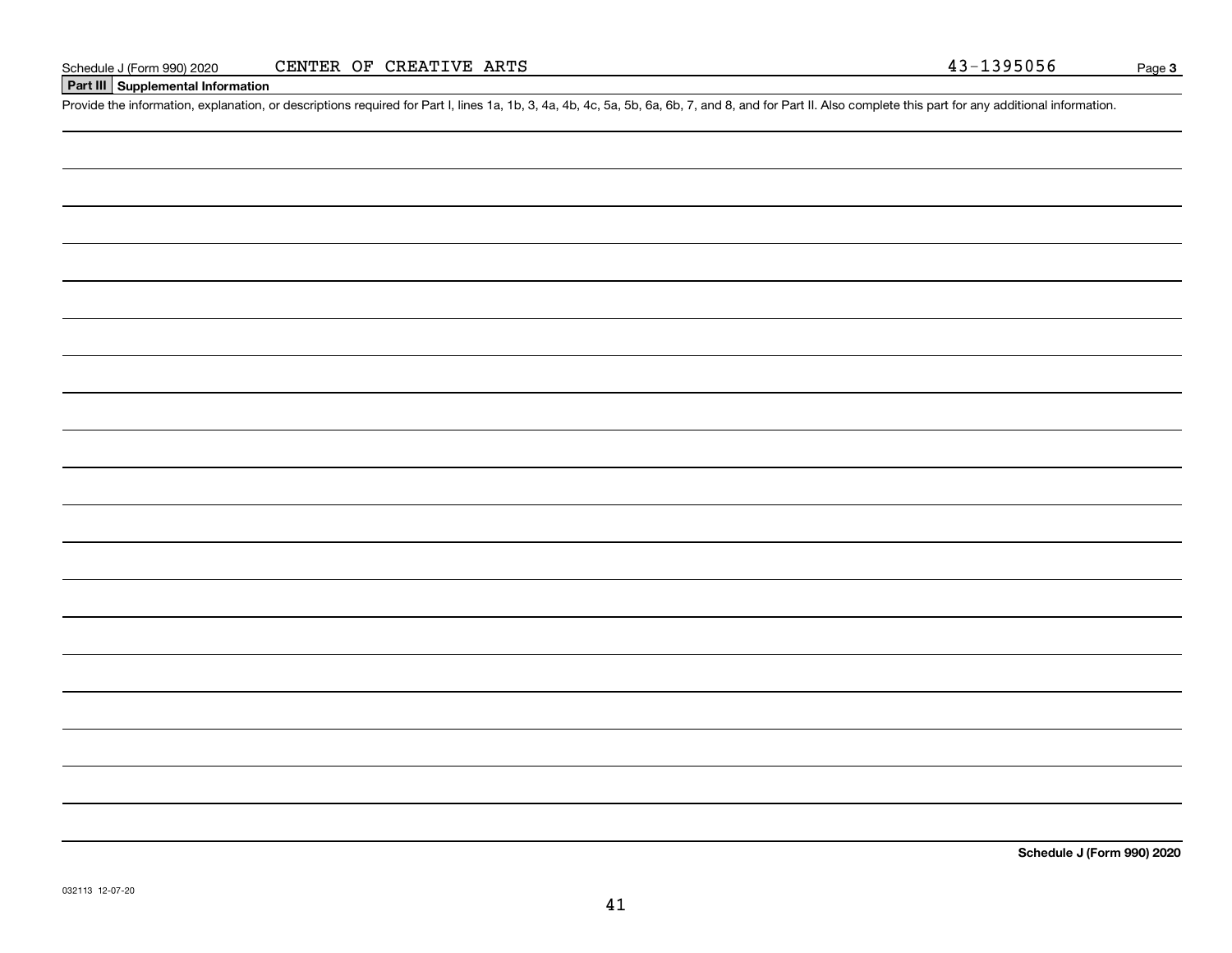### **SCHEDULE M (Form 990)**

# **Noncash Contributions**

OMB No. 1545-0047

| Department of the Treasury |
|----------------------------|
| Internal Revenue Service   |

 $\blacktriangleright$ 

**Complete if the organizations answered "Yes" on Form 990, Part IV, lines 29 or 30.** <sup>J</sup>**2020 Attach to Form 990.**  $\blacktriangleright$ 

**Open to Public Inspection**

| Go to www.irs.gov/Form990 for instructions and the latest information. |  |
|------------------------------------------------------------------------|--|
|------------------------------------------------------------------------|--|

|               | Name of the organization<br>CENTER OF CREATIVE ARTS                                                                                                                                                                                    |                               |                                      |                                                                                                      | <b>Employer identification number</b><br>43-1395056          |
|---------------|----------------------------------------------------------------------------------------------------------------------------------------------------------------------------------------------------------------------------------------|-------------------------------|--------------------------------------|------------------------------------------------------------------------------------------------------|--------------------------------------------------------------|
| <b>Part I</b> | <b>Types of Property</b>                                                                                                                                                                                                               |                               |                                      |                                                                                                      |                                                              |
|               |                                                                                                                                                                                                                                        | (a)<br>Check if<br>applicable | (b)<br>Number of<br>contributions or | (c)<br>Noncash contribution<br>amounts reported on<br>items contributed Form 990, Part VIII, line 1q | (d)<br>Method of determining<br>noncash contribution amounts |
| 1             |                                                                                                                                                                                                                                        |                               |                                      |                                                                                                      |                                                              |
| 2             |                                                                                                                                                                                                                                        |                               |                                      |                                                                                                      |                                                              |
| з             |                                                                                                                                                                                                                                        |                               |                                      |                                                                                                      |                                                              |
| 4             |                                                                                                                                                                                                                                        |                               |                                      |                                                                                                      |                                                              |
| 5             | Clothing and household goods                                                                                                                                                                                                           |                               |                                      |                                                                                                      |                                                              |
| 6             |                                                                                                                                                                                                                                        |                               |                                      |                                                                                                      |                                                              |
| 7             |                                                                                                                                                                                                                                        |                               |                                      |                                                                                                      |                                                              |
| 8             | Intellectual property                                                                                                                                                                                                                  |                               |                                      |                                                                                                      |                                                              |
| 9             | Securities - Publicly traded                                                                                                                                                                                                           | $\overline{\mathbf{x}}$       | 17                                   | $908,602.\,$ FMV                                                                                     |                                                              |
| 10            | Securities - Closely held stock                                                                                                                                                                                                        |                               |                                      |                                                                                                      |                                                              |
| 11            | Securities - Partnership, LLC, or                                                                                                                                                                                                      |                               |                                      |                                                                                                      |                                                              |
|               | trust interests                                                                                                                                                                                                                        |                               |                                      |                                                                                                      |                                                              |
| 12            | Securities - Miscellaneous                                                                                                                                                                                                             |                               |                                      |                                                                                                      |                                                              |
| 13            | Qualified conservation contribution -                                                                                                                                                                                                  |                               |                                      |                                                                                                      |                                                              |
|               | Historic structures                                                                                                                                                                                                                    |                               |                                      |                                                                                                      |                                                              |
| 14            | Qualified conservation contribution - Other                                                                                                                                                                                            |                               |                                      |                                                                                                      |                                                              |
| 15            | Real estate - Residential                                                                                                                                                                                                              |                               |                                      |                                                                                                      |                                                              |
| 16            | Real estate - Commercial                                                                                                                                                                                                               |                               |                                      |                                                                                                      |                                                              |
| 17            |                                                                                                                                                                                                                                        |                               |                                      |                                                                                                      |                                                              |
| 18            |                                                                                                                                                                                                                                        |                               |                                      |                                                                                                      |                                                              |
| 19            |                                                                                                                                                                                                                                        |                               |                                      |                                                                                                      |                                                              |
| 20            | Drugs and medical supplies                                                                                                                                                                                                             |                               |                                      |                                                                                                      |                                                              |
| 21            |                                                                                                                                                                                                                                        |                               |                                      |                                                                                                      |                                                              |
| 22            |                                                                                                                                                                                                                                        |                               |                                      |                                                                                                      |                                                              |
| 23            |                                                                                                                                                                                                                                        |                               |                                      |                                                                                                      |                                                              |
| 24            |                                                                                                                                                                                                                                        |                               |                                      |                                                                                                      |                                                              |
| 25            | (AUCTION ITEMS)<br>Other $\blacktriangleright$                                                                                                                                                                                         | х                             | 57                                   | 73,830.FMV                                                                                           |                                                              |
| 26            | Other<br>▸<br>$\left(\begin{array}{ccc}\n\frac{1}{2} & \frac{1}{2} & \frac{1}{2} \\ \frac{1}{2} & \frac{1}{2} & \frac{1}{2} \\ \frac{1}{2} & \frac{1}{2} & \frac{1}{2} \\ \frac{1}{2} & \frac{1}{2} & \frac{1}{2}\n\end{array}\right)$ |                               |                                      |                                                                                                      |                                                              |
| 27            | Other<br>▸                                                                                                                                                                                                                             |                               |                                      |                                                                                                      |                                                              |
| 28            | Other                                                                                                                                                                                                                                  |                               |                                      |                                                                                                      |                                                              |
| 29            | Number of Forms 8283 received by the organization during the tax year for contributions                                                                                                                                                |                               |                                      |                                                                                                      |                                                              |
|               | for which the organization completed Form 8283, Part V, Donee Acknowledgement                                                                                                                                                          |                               |                                      | 29                                                                                                   |                                                              |
|               |                                                                                                                                                                                                                                        |                               |                                      |                                                                                                      | Yes<br>No                                                    |
|               | 30a During the year, did the organization receive by contribution any property reported in Part I, lines 1 through 28, that it                                                                                                         |                               |                                      |                                                                                                      |                                                              |
|               | must hold for at least three years from the date of the initial contribution, and which isn't required to be used for                                                                                                                  |                               |                                      |                                                                                                      |                                                              |
|               | exempt purposes for the entire holding period?                                                                                                                                                                                         |                               |                                      |                                                                                                      | х<br>30a                                                     |
|               | <b>b</b> If "Yes," describe the arrangement in Part II.                                                                                                                                                                                |                               |                                      |                                                                                                      |                                                              |
| 31            | Does the organization have a gift acceptance policy that requires the review of any nonstandard contributions?                                                                                                                         |                               |                                      |                                                                                                      | х<br>31                                                      |
|               | 32a Does the organization hire or use third parties or related organizations to solicit, process, or sell noncash<br>contributions?                                                                                                    |                               |                                      |                                                                                                      | х<br>32a                                                     |
|               | <b>b</b> If "Yes," describe in Part II.                                                                                                                                                                                                |                               |                                      |                                                                                                      |                                                              |
|               |                                                                                                                                                                                                                                        |                               |                                      |                                                                                                      |                                                              |

**33**If the organization didn't report an amount in column (c) for a type of property for which column (a) is checked, describe in Part II.

**For Paperwork Reduction Act Notice, see the Instructions for Form 990. Schedule M (Form 990) 2020** LHA

032141 11-23-20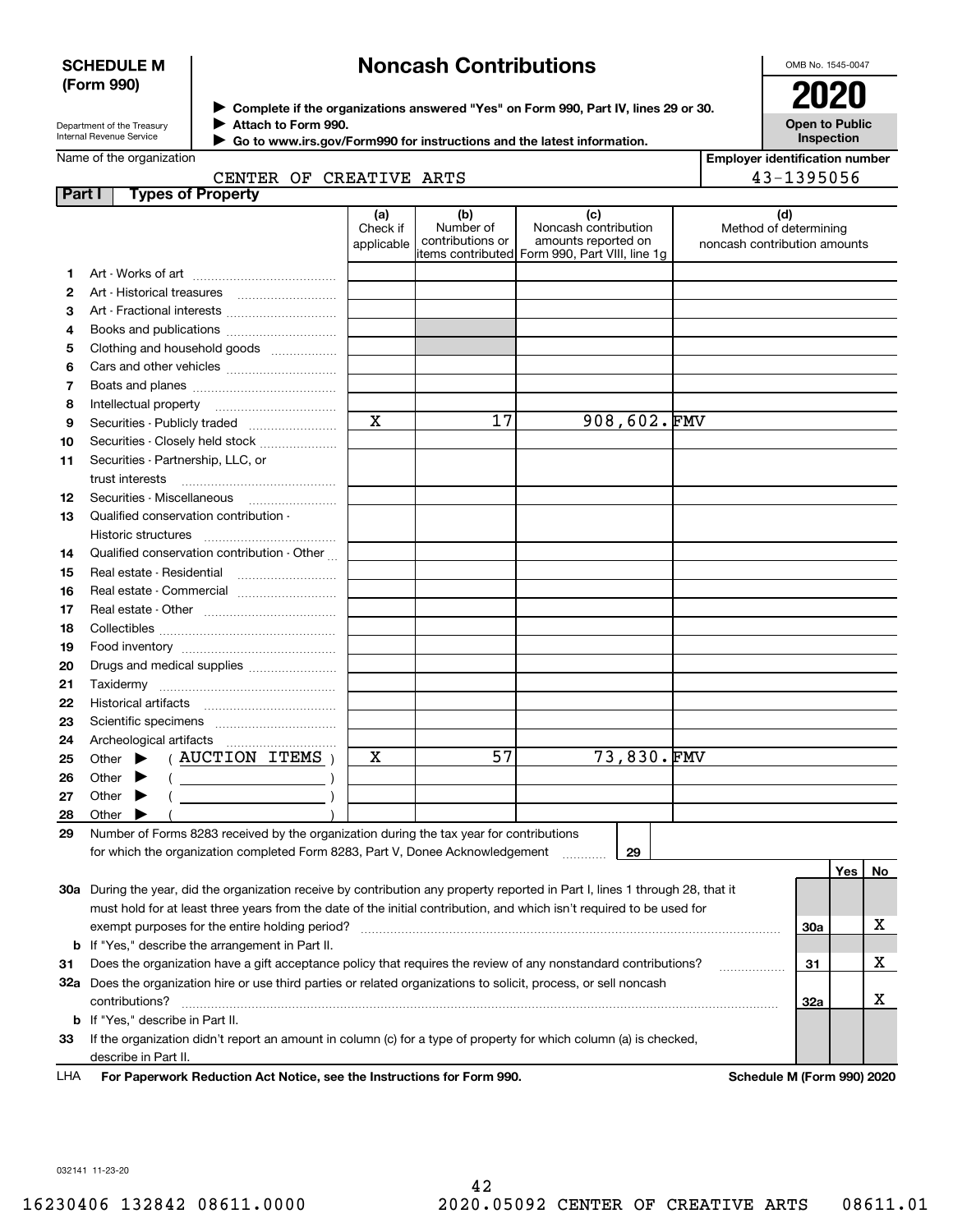#### Schedule M (Form 990) 2020  ${\tt CENTER\;\; OF\;\; CREATIVE\;\; ARTS}$  4 3 –  $1395056$   $_{\tt Page}$

Part II | Supplemental Information. Provide the information required by Part I, lines 30b, 32b, and 33, and whether the organization is reporting in Part I, column (b), the number of contributions, the number of items received, or a combination of both. Also complete this part for any additional information.

#### SCHEDULE M, PART I, COLUMN (B):

### COCA REPORTS THE NUMBER OF CONTRIBUTIONS MADE FOR PURPOSES OF REPORTING

IN PART I OF SCHEDULE M.

**Schedule M (Form 990) 2020**

**2**

032142 11-23-20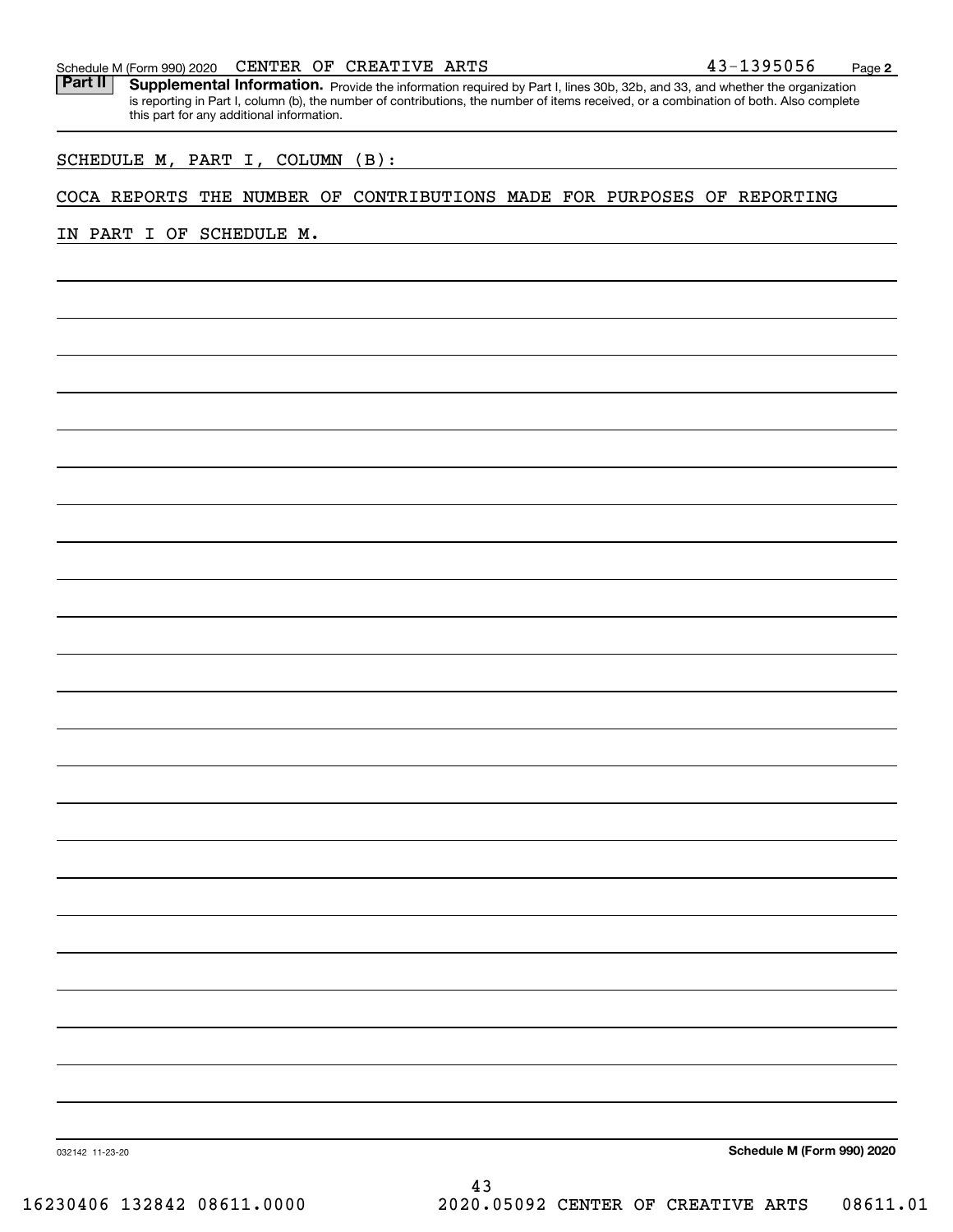**(Form 990 or 990-EZ)**

Department of the Treasury Internal Revenue Service Name of the organization

**Complete to provide information for responses to specific questions on SCHEDULE O Supplemental Information to Form 990 or 990-EZ**

**Form 990 or 990-EZ or to provide any additional information. | Attach to Form 990 or 990-EZ. | Go to www.irs.gov/Form990 for the latest information.**



CENTER OF CREATIVE ARTS **ALCORE 143-1395056** 

FORM 990, PART III, LINE 4C, PROGRAM SERVICE ACCOMPLISHMENTS:

COCA PRESENTS - COCAPRESENTS, THE SIGNATURE PERFORMANCE SEASON, BRINGS

THOUGHT-PROVOKING PROGRAMMING FOR MULTIGENERATIONAL AUDIENCES TO THE

ST. LOUIS COMMUNITY WITH A SELECTION OF TRADITIONAL AUDIENCE FAVORITES

AND INNOVATIVE NEW WORK FROM LOCAL, NATIONAL, AND STUDENT ARTISTS.

COCA'S INNOVATIVE PERFORMANCES TRANSFORM THE WAY WE THINK ABOUT THE

WORLD AROUND US. COCA'S MILLSTONE GALLERY PRESENTS TIMELY, RELEVANT

EXHIBITIONS FROM EMERGING AND ESTABLISHED ARTISTS. EXHIBITIONS WELCOME

VISITORS TO EXAMINE THE ARTISTIC PROCESS AND ENGAGE IN MEANINGFUL

DIALOGUE. WITH ACCESS AS A CORE VALUE, COCA PRESENTS PROVIDES

OPPORTUNITIES FOR FAMILIES TO EXPERIENCE ENGAGING ART FORMS AND STRIVES

TO MAKE THEM ACCESSIBLE TO THE WIDEST POSSIBLE DEMOGRAPHIC THROUGH

DISCOUNTED TICKETS, SCHOOL TIME PERFORMANCES FOR SCHOOL STUDENTS. THE

MILLSTONE GALLERY IS FREE AND OPEN TO THE PUBLIC. DURING THE FISCAL

YEAR 3,119 PEOPLE ATTENDED THESE PERFORMANCES.

FORM 990, PART III, LINE 4D, OTHER PROGRAM SERVICES:

COCABIZ - COCABIZ, THE BUSINESS TRAINING DIVISION OF COCA, PROVIDES

IMMERSIVE ARTS-BASED TRAINING, PROGRAMMING, AND CONSULTING FOR

PROFESSIONALS. THE COCABIZ MISSION IS TO BUILD A MORE CREATIVE,

ENGAGED, AND EFFECTIVE WORKFORCE BY DELIVERING INNOVATIVE WORKSHOPS AND

EVENTS THAT EMPLOY AUTHENTIC ARTS TEACHING AND ACHIEVE BUSINESS

RESULTS. COCABIZ PROGRAMS BRING INDIVIDUALS TOGETHER IN AN INTELLIGENT

AND ENGAGING ATMOSPHERE, INSPIRING BUSINESS PROFESSIONALS TO EXPLORE

LHA For Paperwork Reduction Act Notice, see the Instructions for Form 990 or 990-EZ. Schedule O (Form 990 or 990-EZ) 2020 NEW APPROACHES AND EMERGING IDEAS ACROSS INDUSTRIES. DURING THE FISCAL

032211 11-20-20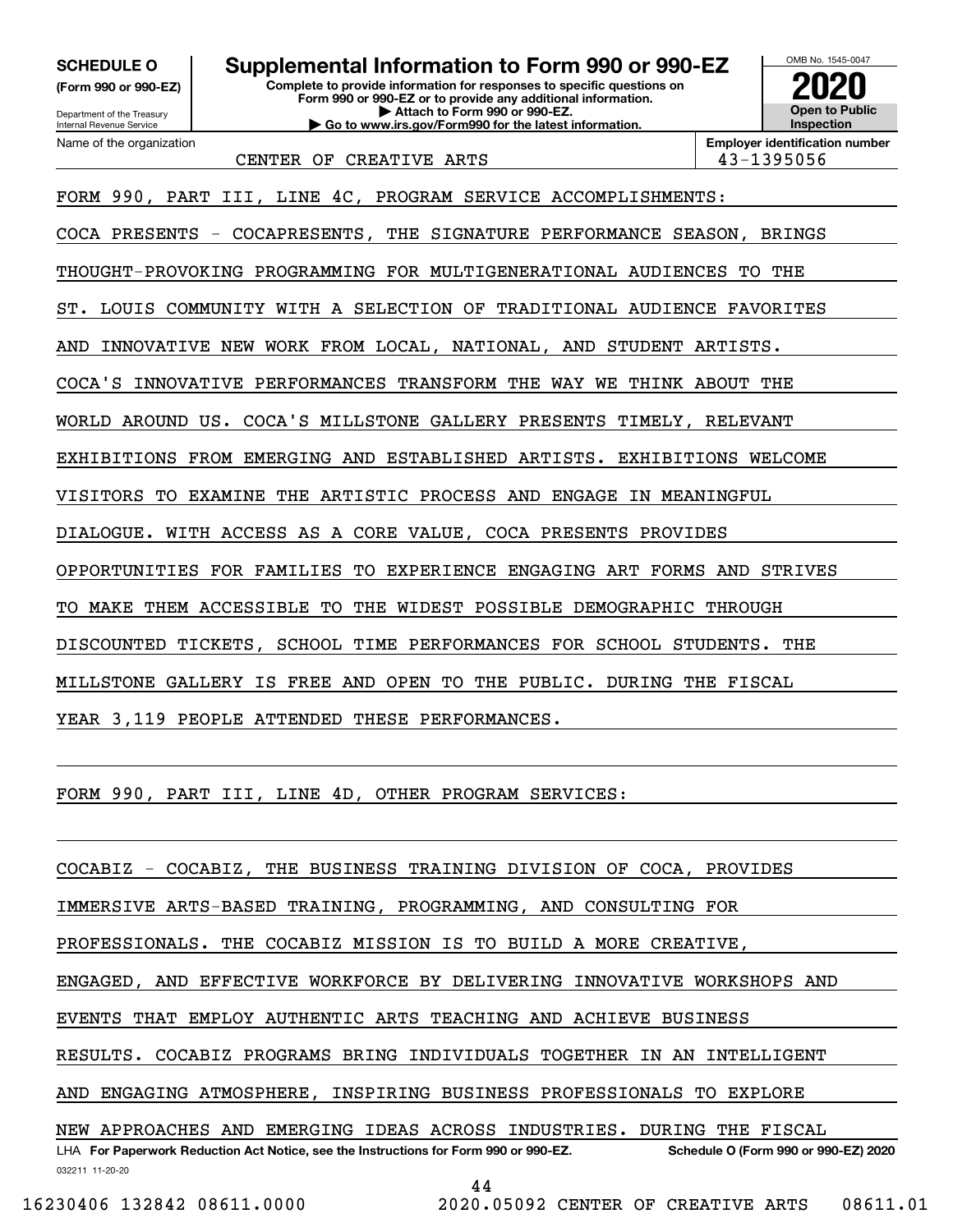| Name of the organization                                                                             | <b>Employer identification number</b> |
|------------------------------------------------------------------------------------------------------|---------------------------------------|
| CREATIVE ARTS<br>CENTER OF                                                                           | 43-1395056                            |
| YEAR APPROXIMATELY 670 PARTICIPANTS WERE<br>SERVED.                                                  |                                       |
| \$176, 125.<br>\$44,500.<br>EXPENSES<br>INCLUDING GRANTS OF                                          | 48,432.<br><b>REVENUE</b><br>S.       |
| IS A NATIONALLY RECOGNIZED MODEL OF EXCELLENCE FOR<br><b>COCAEDU</b><br>COCAEDU<br>$\qquad \qquad -$ |                                       |
| ENGAGES STUDENTS, INSPIRES TEACHERS, AND<br>EDUCATION.<br>COCAEDU<br>ARTS                            |                                       |

IN CLASSROOMS ACROSS THE ST. LOUIS REGION. SINCE 1992, THE PROGRAM HAS

PROVIDED ARTS PROGRAMMING TO THOUSANDS OF STUDENTS AND DEDICATED

EDUCATORS. COCAEDU PROVIDES COLLABORATIVE ARTS INTEGRATION RESIDENCIES

THAT PARTNER TEACHING ARTISTS FROM LOCAL ARTS AND COMMUNITY

ORGANIZATIONS WITH TEACHERS FROM THE ST. LOUIS PUBLIC SCHOOLS,

UNIVERSITY CITY PUBLIC SCHOOLS, FERGUSON-FLORISSANT SCHOOL DISTRICT,

AND MANY MORE.

DURING THE FISCAL YEAR, 21 SCHOOLS AND COMMUNITY ORGANIZATIONS

PARTICIPATED IN THIS PROGRAM. THIS PROGRAM INCLUED 60 COLLABORATIVE

RESIDENCIES AND CLASSES AND SERVED APPROXIMATELY 975 PARTICIPANTS. IN

ADDITION, THIS PROGRAM PROVIDED PROFESSIONAL DEVELOPMENT FOR 75

EDUCATORS.

EXPENSES \$ 231,534. INCLUDING GRANTS OF \$ 231,534. REVENUE \$ 55,270.

FORM 990, PART VI, SECTION B, LINE 11B:

THE FORM 990 IS PREPARED BY AN INDEPENDENT ACCOUNTING FIRM. A DRAFT OF THE FORM 990 IS THEN PRESENTED TO THE FINANCE COMMITTEE FOR THEIR REVIEW, AND

THEN DISTRIBUTED TO ALL BOARD MEMBERS PRIOR TO FILING.

FORM 990, PART VI, SECTION B, LINE 12C:

COCA REQUIRES ALL BOARD MEMBERS, FINANCE COMMITTEE MEMBERS, ENDOWMENT

032212 11-20-20 **Schedule O (Form 990 or 990-EZ) 2020** COMMITTEE MEMBERS, AND KEY EMPLOYEES TO SIGN A CODE OF CONDUCT STATEMENT ON 45

16230406 132842 08611.0000 2020.05092 CENTER OF CREATIVE ARTS 08611.01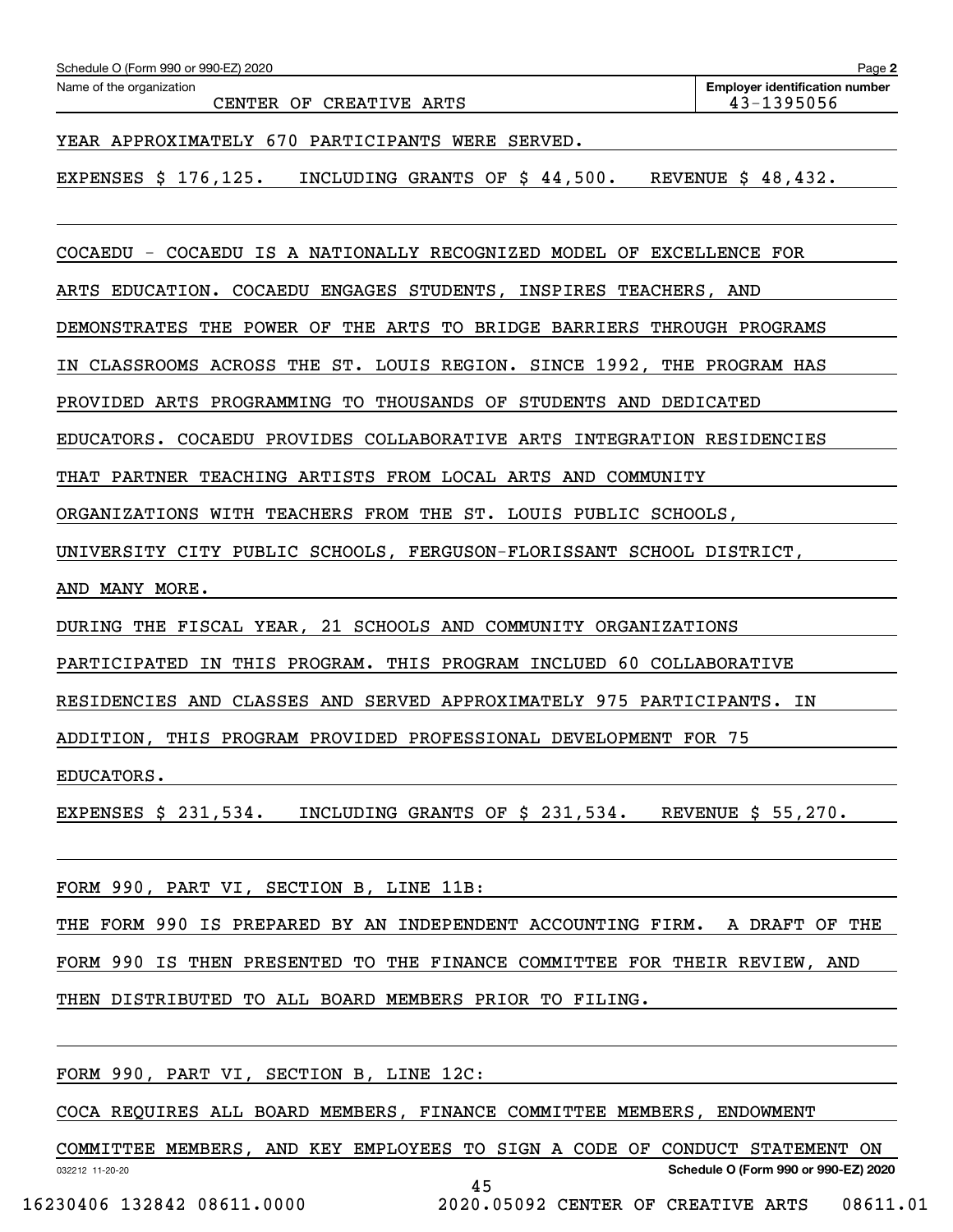| Schedule O (Form 990 or 990-EZ) 2020                                                             | Page 2                                               |
|--------------------------------------------------------------------------------------------------|------------------------------------------------------|
| Name of the organization<br>CENTER OF<br>CREATIVE ARTS                                           | <b>Employer identification number</b><br>43-1395056  |
| AN ANNUAL BASIS.<br>THE<br>RESPONSIBILITY OF<br>THE EXECUTIVE ASSISTANT<br>IT<br>IS              | TО                                                   |
| <b>MAINTAIN THE</b><br>ORIGINAL COPIES AND<br>TO REQUEST AND                                     | COMPILE THE ANNUAL UPDATES.                          |
| <b>INTEREST</b><br><b>DENOTED</b><br>THE<br>FORM OR ARISES<br>A CONFLICT<br>ОF<br>ΙS<br>ON<br>ΙF | AT<br>ANY POINT<br>IN                                |
| INFORM THE BOARD PRESIDENT AND HE/SHE<br>THE<br>STAFF MUST<br>THE<br>YEAR,                       | IS REQUIRED                                          |
| DISCLOSE SUCH CONFLICT<br>THE<br><b>EXECUTIVE</b><br>COMMITTEE.<br>TО<br>THE<br>TО               | <b>EXECUTIVE</b>                                     |
| ASSESS<br>WHETHER<br>THE<br>CONFLICT JUSTIFIES ACTION,<br>COMMITTEE<br>WILL REVIEW AND           |                                                      |
| INCLUDING SEEKING LEGAL COUNSEL WHEN DEEMED NECESSARY.                                           |                                                      |
|                                                                                                  |                                                      |
| FORM 990, PART VI, SECTION B, LINE 15:                                                           |                                                      |
| PRIOR TO<br>THE<br>BEGINNING OF EACH FISCAL YEAR,                                                | THE EXECUTIVE DIRECTOR SUBMITS                       |
| HER GOALS FOR THE ORGANIZATION AND PERSONAL DEVELOPMENT<br>TО                                    | THE<br>PRESIDENT<br>ΟF                               |
| DIRECTORS FOR INITIAL DISCUSSION AND<br>THE<br>THE<br>BOARD<br>TO<br>OF.                         | EXECUTIVE                                            |
| COMMITTEE<br>ΟF<br>THE BOARD FOR REVIEW AND FEEDBACK.                                            |                                                      |
| THE FISCAL YEAR, THE EXECUTIVE DIRECTOR PROVIDES A<br>AТ<br>THE<br>END<br>ΟF                     |                                                      |
| OF HER PERSONAL AND<br>SELF-ASSESSMENT<br>ORGANIZATIONAL PERFORMANCE                             | TOWARD<br>THOSE                                      |
| GOALS TO<br>THE BOARD PRESIDENT.<br>THE<br>BOARD PRESIDENT CALLS FOR A SPECIAL                   |                                                      |
| SESSION WITH THE EXECUTIVE COMMITTEE TO REVIEW BASED ON PERFORMANCE AND                          |                                                      |
| PERIODIC ASSESSMENT OF THE EXECUTIVE DIRECTOR'S COMPENSATION (SALARY,                            |                                                      |
| BONUS, AND BENEFITS) AS COMPARED TO SIMILARLY SUCCESSFUL LEADERS OF                              |                                                      |
| COMPARABLE NON-PROFITS.                                                                          |                                                      |
| THE BOARD PRESIDENT THEN RECOMMENDS A VOTE FOR THE APPROVAL OF THE                               |                                                      |
| COMPENSATION PACKAGE BY THE EXECUTIVE COMMITTEE. COMPENSATION ADJUSTMENTS                        |                                                      |
| AND BONUSES SHALL BE COMMUNICATED TO THE HEAD OF FINANCE VIA THE TREASURER                       |                                                      |
| OF THE BOARD OF DIRECTORS FOR IMPLEMENTATION AS SOON AS PRACTICABLE, BUT                         |                                                      |
| NOT LATER THAN THE FIRST PAY PERIOD FOLLOWING THE END OF THE FISCAL YEAR.                        |                                                      |
| THIS PERFORMANCE PLANNING, REVIEW, REWARD, AND DEVELOPMENT PROCESS SHALL                         |                                                      |
| REPEAT ANNUALLY TO COINCIDE WITH EACH FISCAL YEAR.                                               | <u> 1989 - Johann Stoff, Amerikaansk politiker (</u> |
|                                                                                                  |                                                      |

46

032212 11-20-20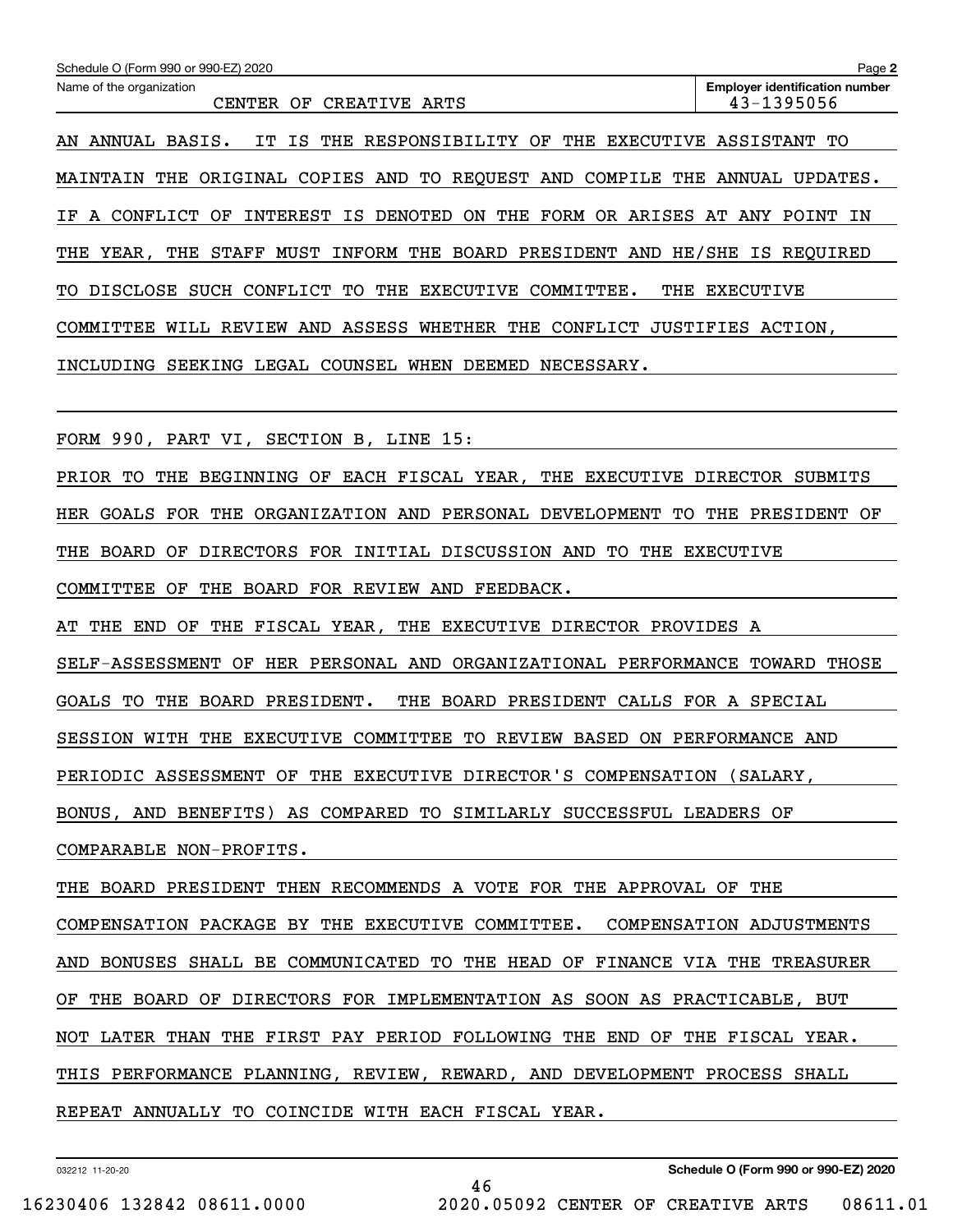| Schedule O (Form 990 or 990-EZ) 2020                                              | Page 2                                              |
|-----------------------------------------------------------------------------------|-----------------------------------------------------|
| Name of the organization<br>CENTER OF CREATIVE ARTS                               | <b>Employer identification number</b><br>43-1395056 |
| SALARIES OF<br>OTHER OFFICERS AND KEY EMPLOYEES ARE DETERMINED BY THE HEAD<br>THE |                                                     |
| HUMAN RESOURCES USING LOCAL SALARY STUDIES TO ENSURE SALARIES ARE<br>ΟF           |                                                     |
| COMPETITIVE RELATIVE TO THE SIZE OF THE INSTITUTION, TENURE OF THE                |                                                     |
| THESE SALARIES ARE THEN APPROVED BY THE EXECUTIVE DIRECTOR.<br>EMPLOYEE, ETC.     |                                                     |
|                                                                                   |                                                     |
| FORM 990, PART VI, SECTION C, LINE 19:                                            |                                                     |
| CORPORATION SHALL MAKE SUCH RECORDS AS ARE REQUIRED UNDER THE ACT OR<br>THE       |                                                     |
| OTHER APPLICABLE LAW AVAILABLE FOR INSPECTION AND COPYING TO<br>ANY               | THOSE                                               |
| EXTENT REQUIRED UNDER THE ACT OR ANY OTHER APPLICABLE<br>PERSONS AND<br>TO THE    |                                                     |
| SUCH INSPECTION AND COPYING SHALL BE ACCOMPLISHED AT A REASONABLE<br>LAW.         |                                                     |
| LOCATION SPECIFIED BY<br>THE CORPORATION.<br>TIME AND<br>THE                      | CORPORATION MAY IMPOSE                              |
| A REASONABLE CHARGE, COVERING THE COSTS OF LABOR AND MATERIAL, FOR COPIES         |                                                     |
| ANY DOCUMENTS PROVIDED.<br>ΟF                                                     |                                                     |
|                                                                                   |                                                     |

FORM 990, PART XI, LINE 9, CHANGES IN NET ASSETS:

LOSS ON UNCOLLECTIBLE PLEDGES  $-24,450$ .

PART XII, LINE 2C

NO CHANGE FROM PRIOR YEAR.

032212 11-20-20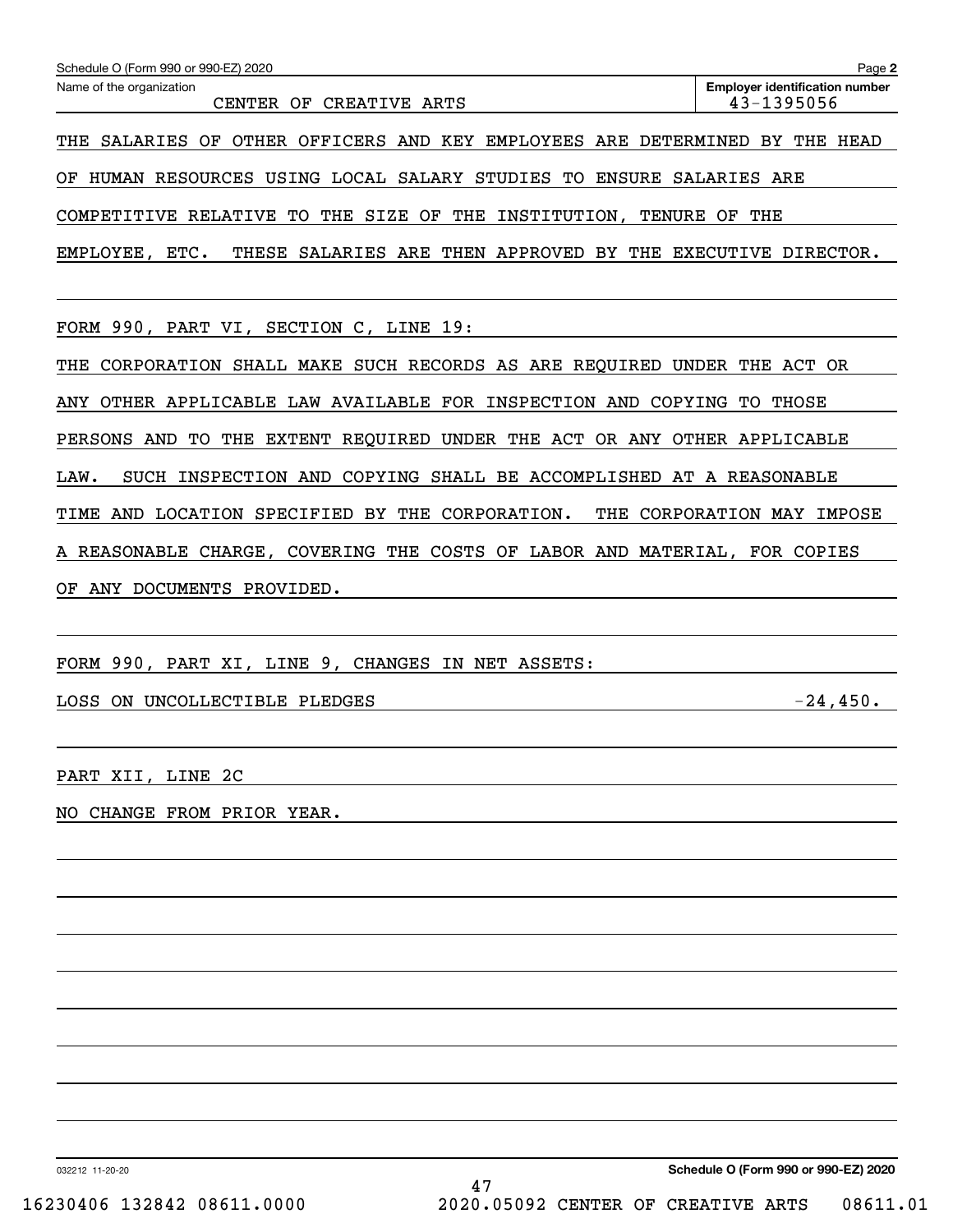032161 10-28-20 LHA

## **Related Organizations and Unrelated Partnerships**

**Complete if the organization answered "Yes" on Form 990, Part IV, line 33, 34, 35b, 36, or 37.** |

**Attach to Form 990.**  |

**Open to Public | Go to www.irs.gov/Form990 for instructions and the latest information. Inspection**

**2020**

**Employer identification number**

43-1395056

Name of the organization

### CENTER OF CREATIVE ARTS

**Part I Identification of Disregarded Entities.**  Complete if the organization answered "Yes" on Form 990, Part IV, line 33.

| (a)<br>Name, address, and EIN (if applicable)<br>of disregarded entity | (b)<br>Primary activity | (c)<br>Legal domicile (state or<br>foreign country) | (d)<br>Total income | (e)<br>End-of-year assets | (f)<br>Direct controlling<br>entity |
|------------------------------------------------------------------------|-------------------------|-----------------------------------------------------|---------------------|---------------------------|-------------------------------------|
|                                                                        |                         |                                                     |                     |                           |                                     |
|                                                                        |                         |                                                     |                     |                           |                                     |
|                                                                        |                         |                                                     |                     |                           |                                     |
|                                                                        |                         |                                                     |                     |                           |                                     |

#### **Identification of Related Tax-Exempt Organizations.** Complete if the organization answered "Yes" on Form 990, Part IV, line 34, because it had one or more related tax-exempt **Part II** organizations during the tax year.

| (a)<br>Name, address, and EIN<br>of related organization | (b)<br>Primary activity | (c)<br>Legal domicile (state or<br>foreign country) | (d)<br><b>Exempt Code</b><br>section | (e)<br>Public charity<br>status (if section | (f)<br>Direct controlling<br>entity |     | $(g)$<br>Section 512(b)(13)<br>controlled<br>entity? |  |
|----------------------------------------------------------|-------------------------|-----------------------------------------------------|--------------------------------------|---------------------------------------------|-------------------------------------|-----|------------------------------------------------------|--|
|                                                          |                         |                                                     |                                      | 501(c)(3))                                  |                                     | Yes | No                                                   |  |
| COCA LEVERAGED LENDER, INC. - 83-2497858                 |                         |                                                     |                                      |                                             |                                     |     |                                                      |  |
| 524 TRINITY AVENUE                                       |                         |                                                     |                                      |                                             |                                     |     |                                                      |  |
| SAINT LOUIS, MO 63130                                    | SUPPORT COCA            | MISSOURI                                            | 501(C)(3)                            | LINE 12A, I                                 | COCA                                | X   |                                                      |  |
| COCA QALICB, INC. - 83-2542408                           |                         |                                                     |                                      |                                             |                                     |     |                                                      |  |
| 524 TRINITY AVENUE                                       |                         |                                                     |                                      |                                             |                                     |     |                                                      |  |
| SAINT LOUIS, MO 63130                                    | SUPPORT COCA            | MISSOURI                                            | 501(C)(3)                            | LINE 12A, I                                 | COCA                                | X   |                                                      |  |
|                                                          |                         |                                                     |                                      |                                             |                                     |     |                                                      |  |
|                                                          |                         |                                                     |                                      |                                             |                                     |     |                                                      |  |
|                                                          |                         |                                                     |                                      |                                             |                                     |     |                                                      |  |
|                                                          |                         |                                                     |                                      |                                             |                                     |     |                                                      |  |
|                                                          |                         |                                                     |                                      |                                             |                                     |     |                                                      |  |
|                                                          |                         |                                                     |                                      |                                             |                                     |     |                                                      |  |

**For Paperwork Reduction Act Notice, see the Instructions for Form 990. Schedule R (Form 990) 2020**



#### **SCHEDULE R (Form 990)**

Department of the Treasury Internal Revenue Service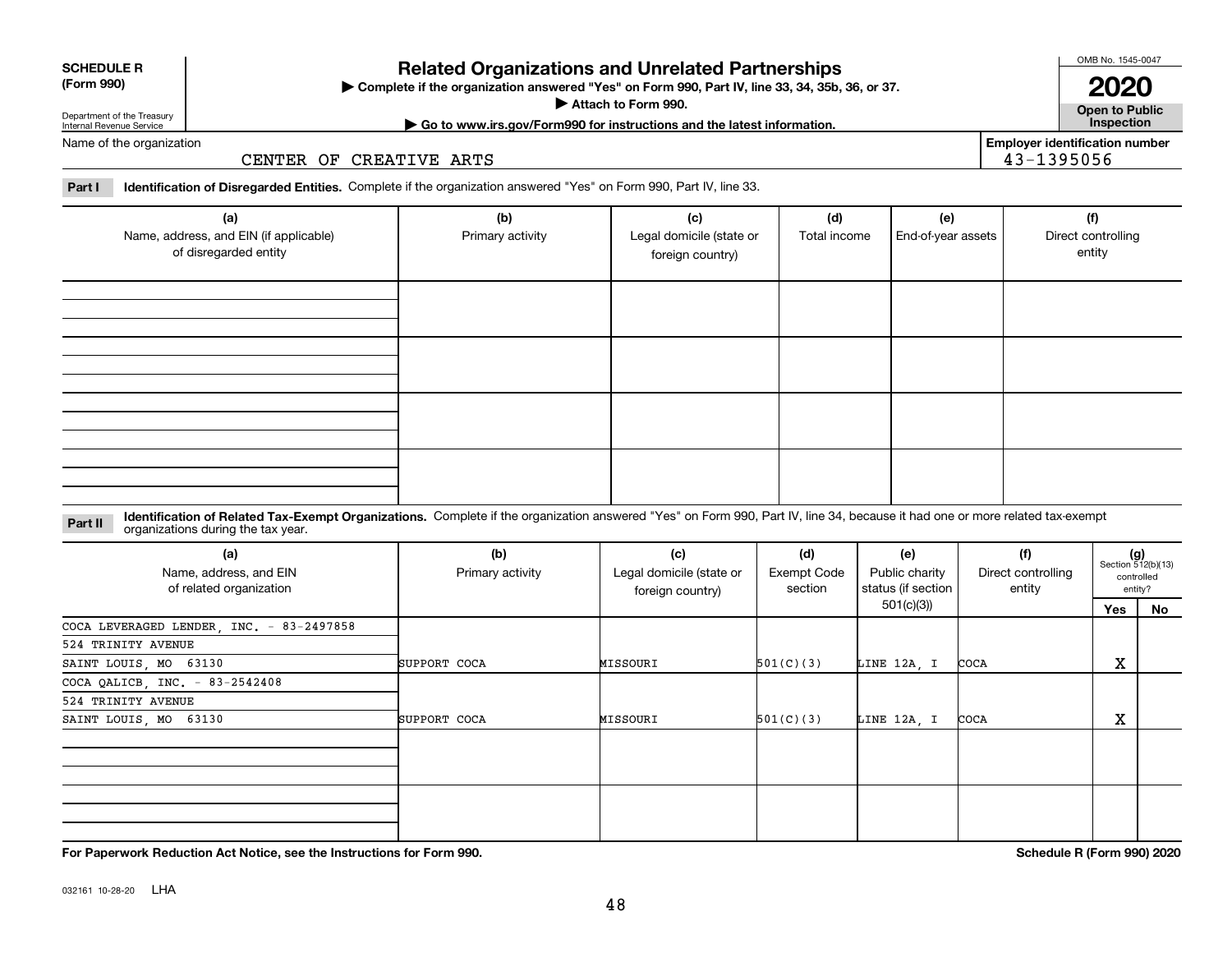#### Schedule R (Form 990) 2020  ${\tt CENTER}$   ${\tt OF}$   ${\tt CREATIVE}$   ${\tt ARTS}$   ${\tt S}$   ${\tt A3-1395056}$   ${\tt Page}$

**Identification of Related Organizations Taxable as a Partnership.** Complete if the organization answered "Yes" on Form 990, Part IV, line 34, because it had one or more related **Part III** organizations treated as a partnership during the tax year.

| (a)                                               | (b)              | (c)                  | (d)                          | (e)                                                                  | (f)                      | (g)                     | (h) |                  | (i)                                                              | (j) | (k)                                                       |
|---------------------------------------------------|------------------|----------------------|------------------------------|----------------------------------------------------------------------|--------------------------|-------------------------|-----|------------------|------------------------------------------------------------------|-----|-----------------------------------------------------------|
| Name, address, and EIN<br>of related organization | Primary activity | Legal<br>domicile    | Direct controlling<br>entity | Predominant income                                                   | Share of total<br>income | Share of<br>end-of-year |     | Disproportionate | Code V-UBI                                                       |     | General or Percentage<br>managing<br>partner?<br>partner? |
|                                                   |                  | (state or<br>foreign |                              |                                                                      |                          | assets                  |     | allocations?     |                                                                  |     |                                                           |
|                                                   |                  | country)             |                              | (related, unrelated,<br>excluded from tax under<br>sections 512-514) |                          |                         |     | $Yes \mid No$    | amount in box<br>20 of Schedule<br>K-1 (Form 1065) <b>Yes No</b> |     |                                                           |
|                                                   |                  |                      |                              |                                                                      |                          |                         |     |                  |                                                                  |     |                                                           |
|                                                   |                  |                      |                              |                                                                      |                          |                         |     |                  |                                                                  |     |                                                           |
|                                                   |                  |                      |                              |                                                                      |                          |                         |     |                  |                                                                  |     |                                                           |
|                                                   |                  |                      |                              |                                                                      |                          |                         |     |                  |                                                                  |     |                                                           |
|                                                   |                  |                      |                              |                                                                      |                          |                         |     |                  |                                                                  |     |                                                           |
|                                                   |                  |                      |                              |                                                                      |                          |                         |     |                  |                                                                  |     |                                                           |
|                                                   |                  |                      |                              |                                                                      |                          |                         |     |                  |                                                                  |     |                                                           |
|                                                   |                  |                      |                              |                                                                      |                          |                         |     |                  |                                                                  |     |                                                           |
|                                                   |                  |                      |                              |                                                                      |                          |                         |     |                  |                                                                  |     |                                                           |
|                                                   |                  |                      |                              |                                                                      |                          |                         |     |                  |                                                                  |     |                                                           |
|                                                   |                  |                      |                              |                                                                      |                          |                         |     |                  |                                                                  |     |                                                           |
|                                                   |                  |                      |                              |                                                                      |                          |                         |     |                  |                                                                  |     |                                                           |
|                                                   |                  |                      |                              |                                                                      |                          |                         |     |                  |                                                                  |     |                                                           |
|                                                   |                  |                      |                              |                                                                      |                          |                         |     |                  |                                                                  |     |                                                           |
|                                                   |                  |                      |                              |                                                                      |                          |                         |     |                  |                                                                  |     |                                                           |
|                                                   |                  |                      |                              |                                                                      |                          |                         |     |                  |                                                                  |     |                                                           |
|                                                   |                  |                      |                              |                                                                      |                          |                         |     |                  |                                                                  |     |                                                           |

**Identification of Related Organizations Taxable as a Corporation or Trust.** Complete if the organization answered "Yes" on Form 990, Part IV, line 34, because it had one or more related **Part IV** organizations treated as a corporation or trust during the tax year.

| (a)<br>Name, address, and EIN<br>of related organization | (b)<br>Primary activity | (c)<br>Legal domicile<br>(state or<br>foreign | (d)<br>Direct controlling<br>entity | (e)<br>Type of entity<br>(C corp, S corp,<br>or trust) | (f)<br>Share of total<br>income | (g)<br>Share of<br>end-of-year<br>assets | (h)<br>Percentage<br>ownership | $\begin{array}{c} \textbf{(i)}\\ \text{Section}\\ 512 \text{(b)} \text{(13)}\\ \text{controlled}\\ \text{entity?} \end{array}$ |  |  |
|----------------------------------------------------------|-------------------------|-----------------------------------------------|-------------------------------------|--------------------------------------------------------|---------------------------------|------------------------------------------|--------------------------------|--------------------------------------------------------------------------------------------------------------------------------|--|--|
|                                                          |                         | country)                                      |                                     |                                                        |                                 |                                          |                                | Yes No                                                                                                                         |  |  |
|                                                          |                         |                                               |                                     |                                                        |                                 |                                          |                                |                                                                                                                                |  |  |
|                                                          |                         |                                               |                                     |                                                        |                                 |                                          |                                |                                                                                                                                |  |  |
|                                                          |                         |                                               |                                     |                                                        |                                 |                                          |                                |                                                                                                                                |  |  |
|                                                          |                         |                                               |                                     |                                                        |                                 |                                          |                                |                                                                                                                                |  |  |
|                                                          |                         |                                               |                                     |                                                        |                                 |                                          |                                |                                                                                                                                |  |  |
|                                                          |                         |                                               |                                     |                                                        |                                 |                                          |                                |                                                                                                                                |  |  |
|                                                          |                         |                                               |                                     |                                                        |                                 |                                          |                                |                                                                                                                                |  |  |
|                                                          |                         |                                               |                                     |                                                        |                                 |                                          |                                |                                                                                                                                |  |  |
|                                                          |                         |                                               |                                     |                                                        |                                 |                                          |                                |                                                                                                                                |  |  |
|                                                          |                         |                                               |                                     |                                                        |                                 |                                          |                                |                                                                                                                                |  |  |
|                                                          |                         |                                               |                                     |                                                        |                                 |                                          |                                |                                                                                                                                |  |  |
|                                                          |                         |                                               |                                     |                                                        |                                 |                                          |                                |                                                                                                                                |  |  |
|                                                          |                         |                                               |                                     |                                                        |                                 |                                          |                                |                                                                                                                                |  |  |
|                                                          |                         |                                               |                                     |                                                        |                                 |                                          |                                |                                                                                                                                |  |  |
|                                                          |                         |                                               |                                     |                                                        |                                 |                                          |                                |                                                                                                                                |  |  |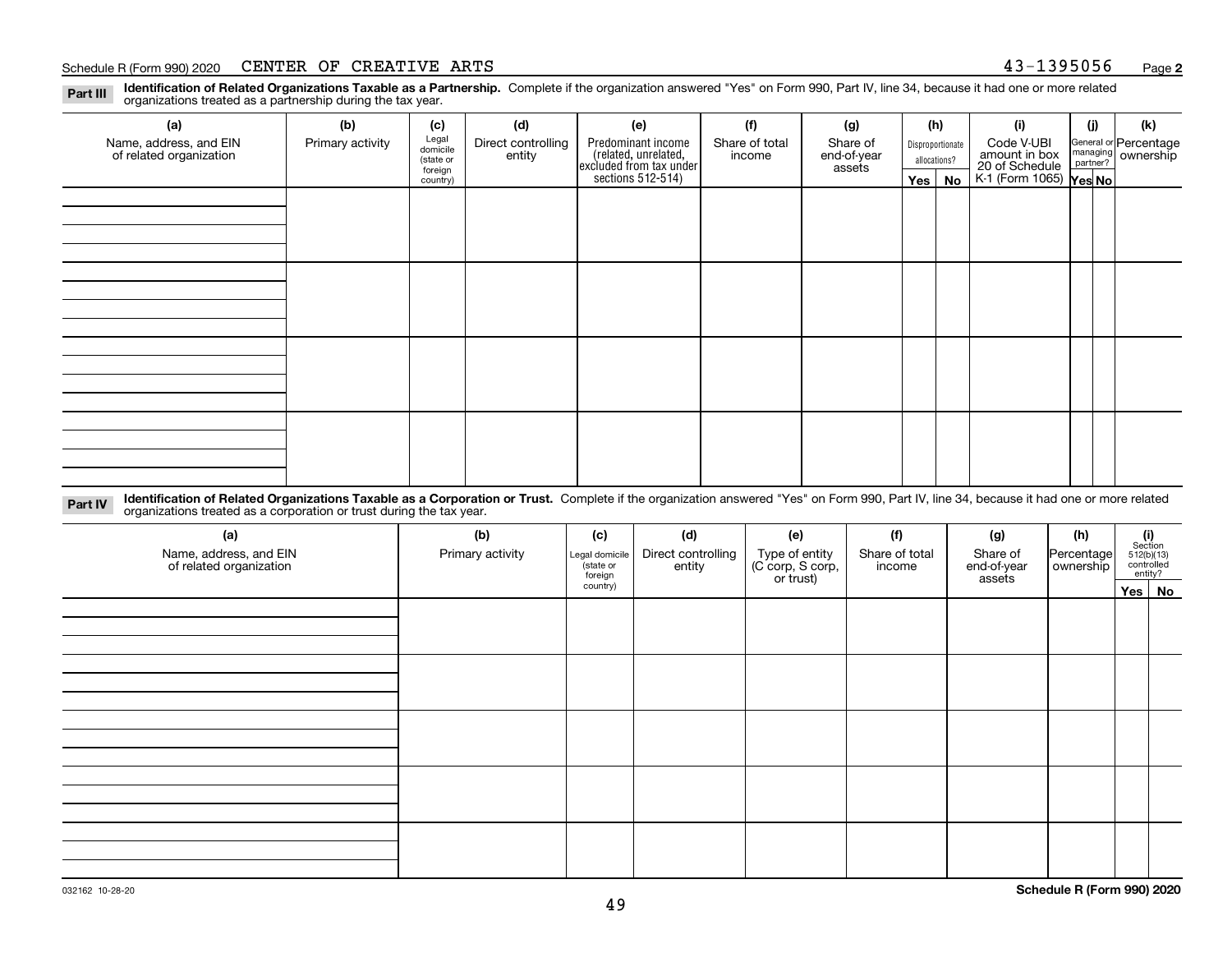#### Schedule R (Form 990) 2020  ${\tt CENTER}$   ${\tt OF}$   ${\tt CREATIVE}$   ${\tt ARTS}$   ${\tt S}$   ${\tt A3-1395056}$   ${\tt Page}$

**Part V** T**ransactions With Related Organizations.** Complete if the organization answered "Yes" on Form 990, Part IV, line 34, 35b, or 36.

| Note: Complete line 1 if any entity is listed in Parts II, III, or IV of this schedule.                                                                                                                                        |                | Yes | No           |
|--------------------------------------------------------------------------------------------------------------------------------------------------------------------------------------------------------------------------------|----------------|-----|--------------|
| During the tax year, did the organization engage in any of the following transactions with one or more related organizations listed in Parts II-IV?                                                                            |                |     |              |
|                                                                                                                                                                                                                                | 1a             |     | $\mathbf{x}$ |
| <b>b</b> Gift, grant, or capital contribution to related organization(s)                                                                                                                                                       | 1 <sub>b</sub> | X   |              |
| c Gift, grant, or capital contribution from related organization(s) manufaction contribution from related organization(s) manufaction contribution from related organization(s) manufaction contribution from related organiza | 1c             | X   |              |
| d Loans or loan guarantees to or for related organization(s) mature material content to consume the content of the content of the content of the content of the content of the content of the content of the content of the co | 1 <sub>d</sub> |     | $\mathbf{x}$ |
| e Loans or loan guarantees by related organization(s) manufaction contraction and contract the contract of the contract or contract or contract or contract or contract or contract or contract or contract or contract or con | 1e             |     | $\mathbf x$  |
|                                                                                                                                                                                                                                |                |     |              |
| f Dividends from related organization(s) manufactured contains and contained and contained contained and contained and contained and contained and contained and contained and contained and contained and contained and conta | 1f             |     | X            |
|                                                                                                                                                                                                                                | 1a             |     | х            |
| h Purchase of assets from related organization(s) www.assettion.com/www.assettion.com/www.assettion.com/www.assettion.com/www.assettion.com/www.assettion.com/www.assettion.com/www.assettion.com/www.assettion.com/www.assett | 1 <sub>h</sub> |     | X            |
|                                                                                                                                                                                                                                | 1i             |     | X            |
| Lease of facilities, equipment, or other assets to related organization(s) [11] manufactured manufactured manufactured manufactured manufactured manufactured manufactured manufactured manufactured manufactured manufactured | 1i.            |     | X            |
|                                                                                                                                                                                                                                |                |     |              |
|                                                                                                                                                                                                                                | 1k             |     | х            |
| Performance of services or membership or fundraising solicitations for related organization(s) [11] production content in the service of services or membership or fundraising solicitations for related organization(s) [11]  | 11             |     | X            |
| m Performance of services or membership or fundraising solicitations by related organization(s)                                                                                                                                | 1m             |     | $\mathbf X$  |
|                                                                                                                                                                                                                                | 1n             | х   |              |
| <b>o</b> Sharing of paid employees with related organization(s)                                                                                                                                                                | 10             |     | X            |
|                                                                                                                                                                                                                                |                |     |              |
| p Reimbursement paid to related organization(s) for expenses [111] and the material content of the set of the set of the set of the set of the set of the set of the set of the set of the set of the set of the set of the se | 1p.            |     | х            |
|                                                                                                                                                                                                                                | 1a             |     | X            |
|                                                                                                                                                                                                                                |                |     |              |
| r Other transfer of cash or property to related organization(s)                                                                                                                                                                | 1r             |     | X            |
|                                                                                                                                                                                                                                | 1s             |     | X            |
| 2 If the answer to any of the above is "Yes," see the instructions for information on who must complete this line, including covered relationships and transaction thresholds.                                                 |                |     |              |

| (a)<br>Name of related organization | (b)<br>Transaction<br>type (a-s) | (c)<br>Amount involved | (d)<br>Method of determining amount involved |
|-------------------------------------|----------------------------------|------------------------|----------------------------------------------|
| (1) COCA QALICB, INC.               | $\, {\bf B}$                     | $1,684,788.$ CASH      |                                              |
| (2) COCA LEVERAGED LENDER, INC.     | $\mathsf{C}$                     | $104, 814.$ CASH       |                                              |
| (3)                                 |                                  |                        |                                              |
| (4)                                 |                                  |                        |                                              |
| (5)                                 |                                  |                        |                                              |
| (6)                                 |                                  |                        |                                              |

 $\overline{\phantom{a}}$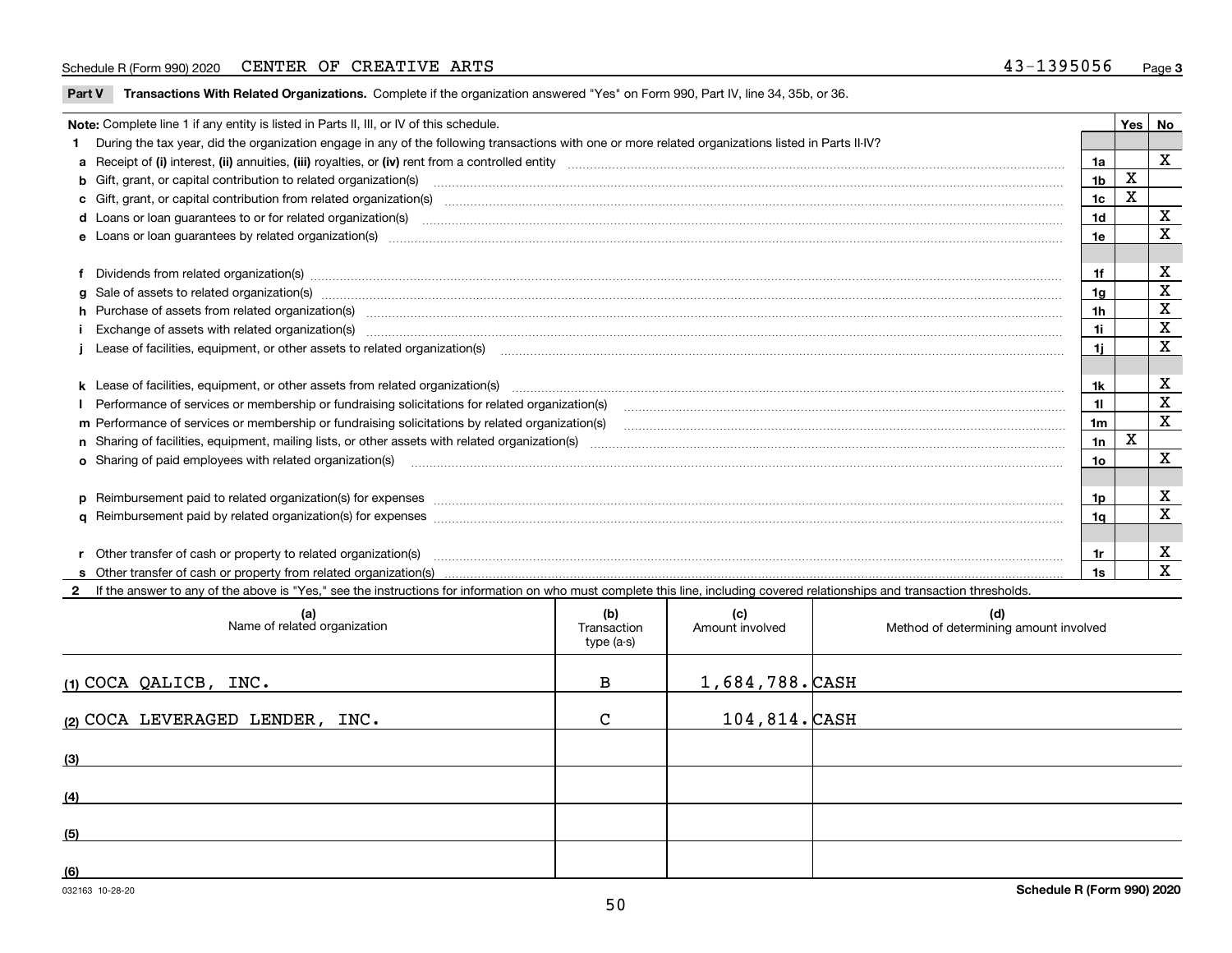#### Schedule R (Form 990) 2020  ${\tt CENTER}$   ${\tt OF}$   ${\tt CREATIVE}$   ${\tt ARTS}$   ${\tt S}$   ${\tt A3-1395056}$   ${\tt Page}$

**Part VI Unrelated Organizations Taxable as a Partnership. Complete if the organization answered "Yes" on Form 990, Part IV, line 37.** 

Provide the following information for each entity taxed as a partnership through which the organization conducted more than five percent of its activities (measured by total assets or gross revenue) that was not a related organization. See instructions regarding exclusion for certain investment partnerships.

| ັ                      | ັ<br>ັ           |                   |                                                                                            |                                      |          |        |             |                                       |     |                                                                                                                                       |     |     |  |  |  |  |  |  |  |  |  |  |  |  |  |  |  |  |  |  |  |  |  |  |  |  |  |  |  |  |  |
|------------------------|------------------|-------------------|--------------------------------------------------------------------------------------------|--------------------------------------|----------|--------|-------------|---------------------------------------|-----|---------------------------------------------------------------------------------------------------------------------------------------|-----|-----|--|--|--|--|--|--|--|--|--|--|--|--|--|--|--|--|--|--|--|--|--|--|--|--|--|--|--|--|--|
| (a)                    | (b)              | (c)               | (d)                                                                                        | (e)<br>Are all                       | (f)      |        | (g)         |                                       | (h) | (i)                                                                                                                                   | (i) | (k) |  |  |  |  |  |  |  |  |  |  |  |  |  |  |  |  |  |  |  |  |  |  |  |  |  |  |  |  |  |
| Name, address, and EIN | Primary activity | Legal domicile    | Predominant income<br>(related, unrelated,<br>excluded from tax under<br>sections 512-514) | partners sec.<br>501(c)(3)<br>orgs.? | Share of |        | Share of    | Dispropor-<br>tionate<br>allocations? |     | Code V-UBI<br>  amount in box 20 managing<br>  of Schedule K-1 partner? ownership<br>  of Schedule K-1 partner? ownership<br>  Yes No |     |     |  |  |  |  |  |  |  |  |  |  |  |  |  |  |  |  |  |  |  |  |  |  |  |  |  |  |  |  |  |
| of entity              |                  | (state or foreign |                                                                                            |                                      | total    |        | end-of-year |                                       |     |                                                                                                                                       |     |     |  |  |  |  |  |  |  |  |  |  |  |  |  |  |  |  |  |  |  |  |  |  |  |  |  |  |  |  |  |
|                        |                  | country)          |                                                                                            | income<br>Yes No                     |          | assets | Yes No      |                                       |     | Yes No                                                                                                                                |     |     |  |  |  |  |  |  |  |  |  |  |  |  |  |  |  |  |  |  |  |  |  |  |  |  |  |  |  |  |  |
|                        |                  |                   |                                                                                            |                                      |          |        |             |                                       |     |                                                                                                                                       |     |     |  |  |  |  |  |  |  |  |  |  |  |  |  |  |  |  |  |  |  |  |  |  |  |  |  |  |  |  |  |
|                        |                  |                   |                                                                                            |                                      |          |        |             |                                       |     |                                                                                                                                       |     |     |  |  |  |  |  |  |  |  |  |  |  |  |  |  |  |  |  |  |  |  |  |  |  |  |  |  |  |  |  |
|                        |                  |                   |                                                                                            |                                      |          |        |             |                                       |     |                                                                                                                                       |     |     |  |  |  |  |  |  |  |  |  |  |  |  |  |  |  |  |  |  |  |  |  |  |  |  |  |  |  |  |  |
|                        |                  |                   |                                                                                            |                                      |          |        |             |                                       |     |                                                                                                                                       |     |     |  |  |  |  |  |  |  |  |  |  |  |  |  |  |  |  |  |  |  |  |  |  |  |  |  |  |  |  |  |
|                        |                  |                   |                                                                                            |                                      |          |        |             |                                       |     |                                                                                                                                       |     |     |  |  |  |  |  |  |  |  |  |  |  |  |  |  |  |  |  |  |  |  |  |  |  |  |  |  |  |  |  |
|                        |                  |                   |                                                                                            |                                      |          |        |             |                                       |     |                                                                                                                                       |     |     |  |  |  |  |  |  |  |  |  |  |  |  |  |  |  |  |  |  |  |  |  |  |  |  |  |  |  |  |  |
|                        |                  |                   |                                                                                            |                                      |          |        |             |                                       |     |                                                                                                                                       |     |     |  |  |  |  |  |  |  |  |  |  |  |  |  |  |  |  |  |  |  |  |  |  |  |  |  |  |  |  |  |
|                        |                  |                   |                                                                                            |                                      |          |        |             |                                       |     |                                                                                                                                       |     |     |  |  |  |  |  |  |  |  |  |  |  |  |  |  |  |  |  |  |  |  |  |  |  |  |  |  |  |  |  |
|                        |                  |                   |                                                                                            |                                      |          |        |             |                                       |     |                                                                                                                                       |     |     |  |  |  |  |  |  |  |  |  |  |  |  |  |  |  |  |  |  |  |  |  |  |  |  |  |  |  |  |  |
|                        |                  |                   |                                                                                            |                                      |          |        |             |                                       |     |                                                                                                                                       |     |     |  |  |  |  |  |  |  |  |  |  |  |  |  |  |  |  |  |  |  |  |  |  |  |  |  |  |  |  |  |
|                        |                  |                   |                                                                                            |                                      |          |        |             |                                       |     |                                                                                                                                       |     |     |  |  |  |  |  |  |  |  |  |  |  |  |  |  |  |  |  |  |  |  |  |  |  |  |  |  |  |  |  |
|                        |                  |                   |                                                                                            |                                      |          |        |             |                                       |     |                                                                                                                                       |     |     |  |  |  |  |  |  |  |  |  |  |  |  |  |  |  |  |  |  |  |  |  |  |  |  |  |  |  |  |  |
|                        |                  |                   |                                                                                            |                                      |          |        |             |                                       |     |                                                                                                                                       |     |     |  |  |  |  |  |  |  |  |  |  |  |  |  |  |  |  |  |  |  |  |  |  |  |  |  |  |  |  |  |
|                        |                  |                   |                                                                                            |                                      |          |        |             |                                       |     |                                                                                                                                       |     |     |  |  |  |  |  |  |  |  |  |  |  |  |  |  |  |  |  |  |  |  |  |  |  |  |  |  |  |  |  |
|                        |                  |                   |                                                                                            |                                      |          |        |             |                                       |     |                                                                                                                                       |     |     |  |  |  |  |  |  |  |  |  |  |  |  |  |  |  |  |  |  |  |  |  |  |  |  |  |  |  |  |  |
|                        |                  |                   |                                                                                            |                                      |          |        |             |                                       |     |                                                                                                                                       |     |     |  |  |  |  |  |  |  |  |  |  |  |  |  |  |  |  |  |  |  |  |  |  |  |  |  |  |  |  |  |
|                        |                  |                   |                                                                                            |                                      |          |        |             |                                       |     |                                                                                                                                       |     |     |  |  |  |  |  |  |  |  |  |  |  |  |  |  |  |  |  |  |  |  |  |  |  |  |  |  |  |  |  |
|                        |                  |                   |                                                                                            |                                      |          |        |             |                                       |     |                                                                                                                                       |     |     |  |  |  |  |  |  |  |  |  |  |  |  |  |  |  |  |  |  |  |  |  |  |  |  |  |  |  |  |  |
|                        |                  |                   |                                                                                            |                                      |          |        |             |                                       |     |                                                                                                                                       |     |     |  |  |  |  |  |  |  |  |  |  |  |  |  |  |  |  |  |  |  |  |  |  |  |  |  |  |  |  |  |
|                        |                  |                   |                                                                                            |                                      |          |        |             |                                       |     |                                                                                                                                       |     |     |  |  |  |  |  |  |  |  |  |  |  |  |  |  |  |  |  |  |  |  |  |  |  |  |  |  |  |  |  |
|                        |                  |                   |                                                                                            |                                      |          |        |             |                                       |     |                                                                                                                                       |     |     |  |  |  |  |  |  |  |  |  |  |  |  |  |  |  |  |  |  |  |  |  |  |  |  |  |  |  |  |  |
|                        |                  |                   |                                                                                            |                                      |          |        |             |                                       |     |                                                                                                                                       |     |     |  |  |  |  |  |  |  |  |  |  |  |  |  |  |  |  |  |  |  |  |  |  |  |  |  |  |  |  |  |
|                        |                  |                   |                                                                                            |                                      |          |        |             |                                       |     |                                                                                                                                       |     |     |  |  |  |  |  |  |  |  |  |  |  |  |  |  |  |  |  |  |  |  |  |  |  |  |  |  |  |  |  |
|                        |                  |                   |                                                                                            |                                      |          |        |             |                                       |     |                                                                                                                                       |     |     |  |  |  |  |  |  |  |  |  |  |  |  |  |  |  |  |  |  |  |  |  |  |  |  |  |  |  |  |  |
|                        |                  |                   |                                                                                            |                                      |          |        |             |                                       |     |                                                                                                                                       |     |     |  |  |  |  |  |  |  |  |  |  |  |  |  |  |  |  |  |  |  |  |  |  |  |  |  |  |  |  |  |
|                        |                  |                   |                                                                                            |                                      |          |        |             |                                       |     |                                                                                                                                       |     |     |  |  |  |  |  |  |  |  |  |  |  |  |  |  |  |  |  |  |  |  |  |  |  |  |  |  |  |  |  |
|                        |                  |                   |                                                                                            |                                      |          |        |             |                                       |     |                                                                                                                                       |     |     |  |  |  |  |  |  |  |  |  |  |  |  |  |  |  |  |  |  |  |  |  |  |  |  |  |  |  |  |  |
|                        |                  |                   |                                                                                            |                                      |          |        |             |                                       |     |                                                                                                                                       |     |     |  |  |  |  |  |  |  |  |  |  |  |  |  |  |  |  |  |  |  |  |  |  |  |  |  |  |  |  |  |
|                        |                  |                   |                                                                                            |                                      |          |        |             |                                       |     |                                                                                                                                       |     |     |  |  |  |  |  |  |  |  |  |  |  |  |  |  |  |  |  |  |  |  |  |  |  |  |  |  |  |  |  |
|                        |                  |                   |                                                                                            |                                      |          |        |             |                                       |     |                                                                                                                                       |     |     |  |  |  |  |  |  |  |  |  |  |  |  |  |  |  |  |  |  |  |  |  |  |  |  |  |  |  |  |  |
|                        |                  |                   |                                                                                            |                                      |          |        |             |                                       |     |                                                                                                                                       |     |     |  |  |  |  |  |  |  |  |  |  |  |  |  |  |  |  |  |  |  |  |  |  |  |  |  |  |  |  |  |
|                        |                  |                   |                                                                                            |                                      |          |        |             |                                       |     |                                                                                                                                       |     |     |  |  |  |  |  |  |  |  |  |  |  |  |  |  |  |  |  |  |  |  |  |  |  |  |  |  |  |  |  |
|                        |                  |                   |                                                                                            |                                      |          |        |             |                                       |     |                                                                                                                                       |     |     |  |  |  |  |  |  |  |  |  |  |  |  |  |  |  |  |  |  |  |  |  |  |  |  |  |  |  |  |  |
|                        |                  |                   |                                                                                            |                                      |          |        |             |                                       |     |                                                                                                                                       |     |     |  |  |  |  |  |  |  |  |  |  |  |  |  |  |  |  |  |  |  |  |  |  |  |  |  |  |  |  |  |
|                        |                  |                   |                                                                                            |                                      |          |        |             |                                       |     |                                                                                                                                       |     |     |  |  |  |  |  |  |  |  |  |  |  |  |  |  |  |  |  |  |  |  |  |  |  |  |  |  |  |  |  |

**Schedule R (Form 990) 2020**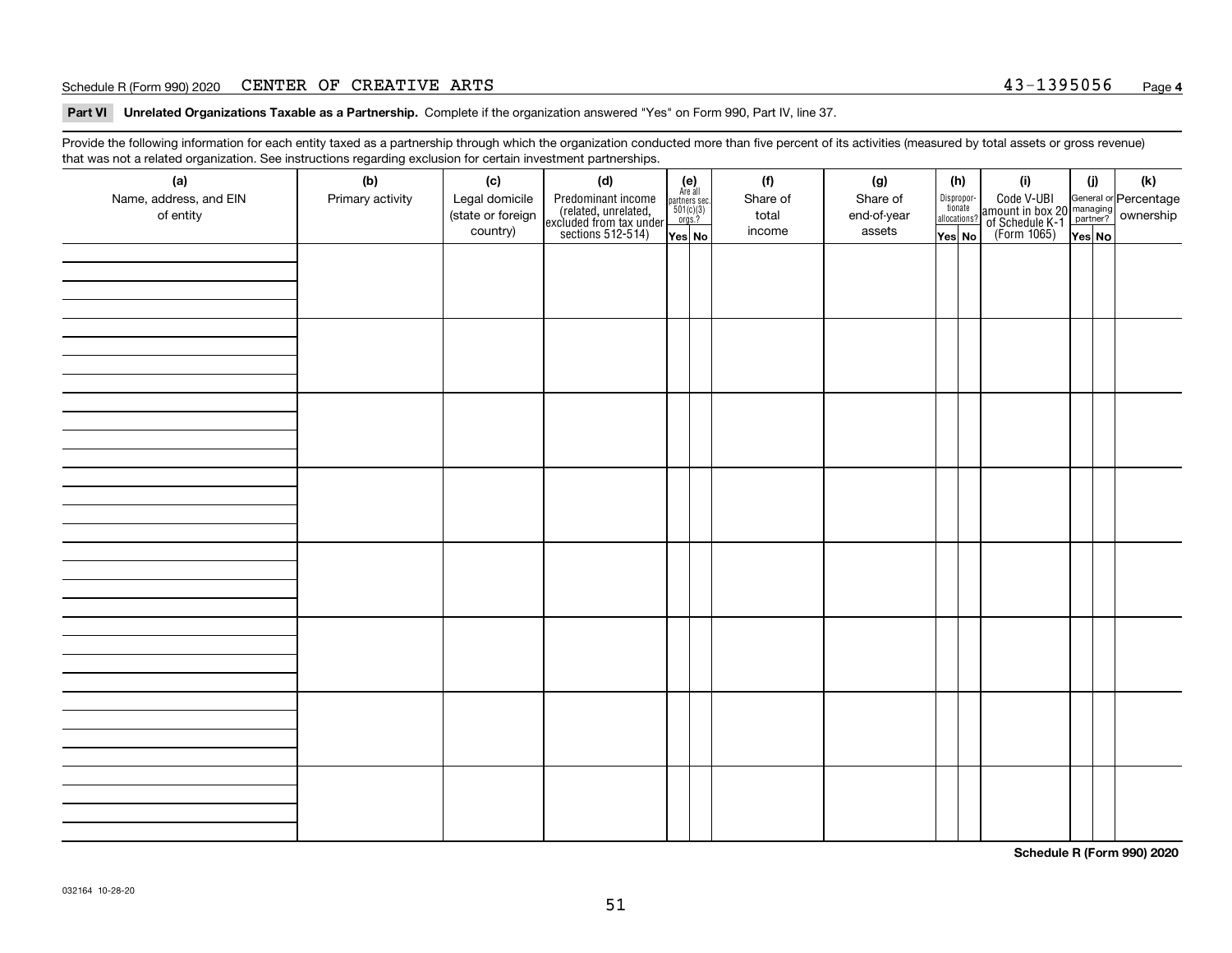## **Part VII Supplemental Information**

Provide additional information for responses to questions on Schedule R. See instructions.

**Schedule R (Form 990) 2020**

032165 10-28-20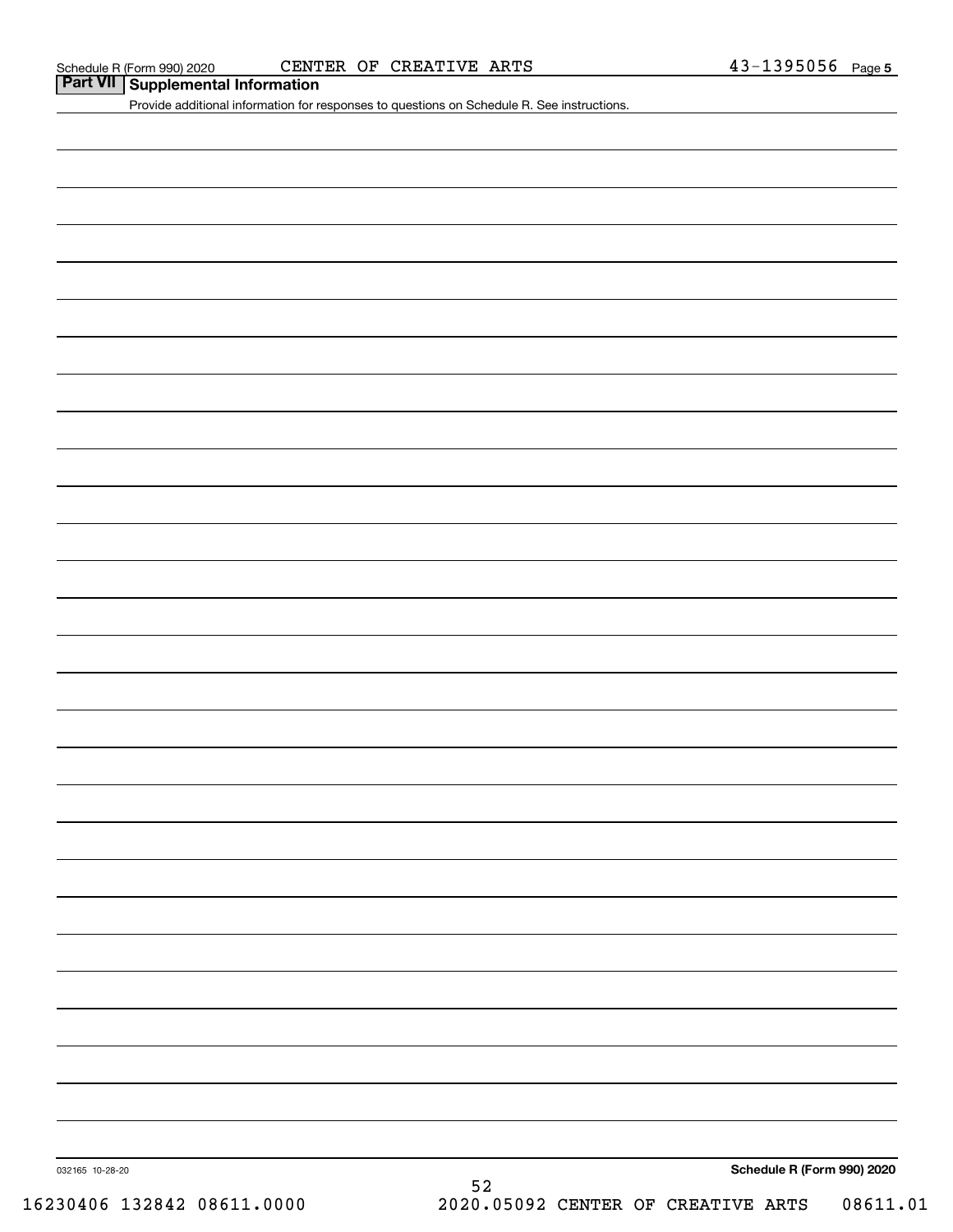|                                                    |                                       | EXTENDED TO JULY 15, 2022                                                                                                                                                                                                      |                   |                                                               |
|----------------------------------------------------|---------------------------------------|--------------------------------------------------------------------------------------------------------------------------------------------------------------------------------------------------------------------------------|-------------------|---------------------------------------------------------------|
| Form 990-T                                         |                                       | <b>Exempt Organization Business Income Tax Return</b>                                                                                                                                                                          |                   | OMB No. 1545-0047                                             |
|                                                    |                                       | (and proxy tax under section 6033(e))                                                                                                                                                                                          |                   |                                                               |
|                                                    |                                       | For calendar year 2020 or other tax year beginning $SEP$ 1, $2020$ and ending $AUG$ 31, $2021$                                                                                                                                 |                   | 2020                                                          |
| Department of the Treasury                         |                                       | Go to www.irs.gov/Form990T for instructions and the latest information.                                                                                                                                                        |                   |                                                               |
| Internal Revenue Service                           |                                       | bo not enter SSN numbers on this form as it may be made public if your organization is a 501(c)(3).                                                                                                                            |                   | Open to Public Inspection for<br>501(c)(3) Organizations Only |
| Check box if<br>address changed.                   |                                       | Name of organization $($ $\Box$ Check box if name changed and see instructions.)                                                                                                                                               |                   | <b>DEmployer identification number</b>                        |
| <b>B</b> Exempt under section                      | Print                                 | CENTER OF CREATIVE ARTS                                                                                                                                                                                                        |                   | 43-1395056                                                    |
| $X \ 501(c)$ (3                                    | 0ľ<br>Type                            | Number, street, and room or suite no. If a P.O. box, see instructions.                                                                                                                                                         |                   | E Group exemption number<br>(see instructions)                |
| 408(e)                                             | 7220(e)                               | 6880 WASHINGTON AVENUE                                                                                                                                                                                                         |                   |                                                               |
| 408A                                               | 530(a)                                | City or town, state or province, country, and ZIP or foreign postal code                                                                                                                                                       |                   |                                                               |
| 529(a)                                             | 529S                                  | SAINT LOUIS, MO 63130                                                                                                                                                                                                          |                   | Check box if                                                  |
|                                                    |                                       | 22,497,336.<br>C Book value of all assets at end of year                                                                                                                                                                       |                   | an amended return.                                            |
| G                                                  |                                       | Check organization type $\blacktriangleright \boxed{\textbf{X}}$ 501(c) corporation<br>501(c) trust<br>Other trust<br>401(a) trust                                                                                             |                   | Applicable reinsurance entity                                 |
| H<br>Check if filing only to $\blacktriangleright$ |                                       | Claim credit from Form 8941<br>Claim a refund shown on Form 2439                                                                                                                                                               |                   |                                                               |
|                                                    |                                       | Check if a 501(c)(3) organization filing a consolidated return with a 501(c)(2) titleholding corporation                                                                                                                       |                   |                                                               |
|                                                    |                                       | Enter the number of attached Schedules A (Form 990-T)                                                                                                                                                                          |                   |                                                               |
| ĸ.                                                 |                                       | During the tax year, was the corporation a subsidiary in an affiliated group or a parent-subsidiary controlled group?                                                                                                          |                   | $ \mathbf{X} $ No<br>Yes                                      |
|                                                    |                                       | If "Yes," enter the name and identifying number of the parent corporation.<br>Telephone number $\triangleright$ 314-725-6555<br>The books are in care of MELISSA LICKERT                                                       |                   |                                                               |
| Part I                                             |                                       | <b>Total Unrelated Business Taxable Income</b>                                                                                                                                                                                 |                   |                                                               |
|                                                    |                                       |                                                                                                                                                                                                                                |                   |                                                               |
| 1                                                  |                                       | Total of unrelated business taxable income computed from all unrelated trades or businesses (see                                                                                                                               |                   | 0.                                                            |
| instructions)<br>Reserved<br>2                     |                                       |                                                                                                                                                                                                                                | 1<br>$\mathbf{2}$ |                                                               |
| Add lines 1 and 2<br>3                             |                                       |                                                                                                                                                                                                                                | 3                 |                                                               |
| 4                                                  |                                       | Charitable contributions (see instructions for limitation rules)                                                                                                                                                               | 4                 | 0.                                                            |
| 5                                                  |                                       |                                                                                                                                                                                                                                | 5                 |                                                               |
| 6                                                  |                                       | Deduction for net operating loss. See instructions                                                                                                                                                                             | 6                 | 0.                                                            |
| $\overline{7}$                                     |                                       | Total of unrelated business taxable income before specific deduction and section 199A deduction.                                                                                                                               |                   |                                                               |
|                                                    | Subtract line 6 from line 5           |                                                                                                                                                                                                                                | 7                 |                                                               |
| 8                                                  |                                       | Specific deduction (generally \$1,000, but see instructions for exceptions) manufactured controller and the set                                                                                                                | 8                 | 1,000.                                                        |
| 9                                                  |                                       | Trusts. Section 199A deduction. See instructions [11] material content in the section 199A deduction. See instructions [11] material content in the section of the section of the section of the section of the section of the | 9                 |                                                               |
| 10                                                 | Total deductions. Add lines 8 and 9   |                                                                                                                                                                                                                                | 10                | 1,000.                                                        |
| 11                                                 |                                       | Unrelated business taxable income. Subtract line 10 from line 7. If line 10 is greater than line 7,                                                                                                                            |                   |                                                               |
| enter zero                                         |                                       |                                                                                                                                                                                                                                | 11                | $0$ .                                                         |
| Part II                                            | <b>Tax Computation</b>                |                                                                                                                                                                                                                                |                   |                                                               |
| 1                                                  |                                       |                                                                                                                                                                                                                                | 1                 | $\mathbf 0$ .                                                 |
| 2                                                  |                                       | Trusts taxable at trust rates. See instructions for tax computation. Income tax on the amount on                                                                                                                               |                   |                                                               |
| Part I, line 11 from:                              |                                       | Tax rate schedule or                                                                                                                                                                                                           | $\mathbf{2}$      |                                                               |
| з                                                  | Proxy tax. See instructions           |                                                                                                                                                                                                                                | 3                 |                                                               |
| 4                                                  | Other tax amounts. See instructions   |                                                                                                                                                                                                                                | 4                 |                                                               |
| 5                                                  | Alternative minimum tax (trusts only) |                                                                                                                                                                                                                                | 5                 |                                                               |
| 6                                                  |                                       | Tax on noncompliant facility income. See instructions                                                                                                                                                                          | 6                 |                                                               |
| 7                                                  |                                       | <b>Total.</b> Add lines 3 through 6 to line 1 or 2, whichever applies                                                                                                                                                          | $\overline{7}$    | 0.                                                            |
| LHA                                                |                                       | For Paperwork Reduction Act Notice, see instructions.                                                                                                                                                                          |                   | Form 990-T (2020)                                             |

023701 02-02-21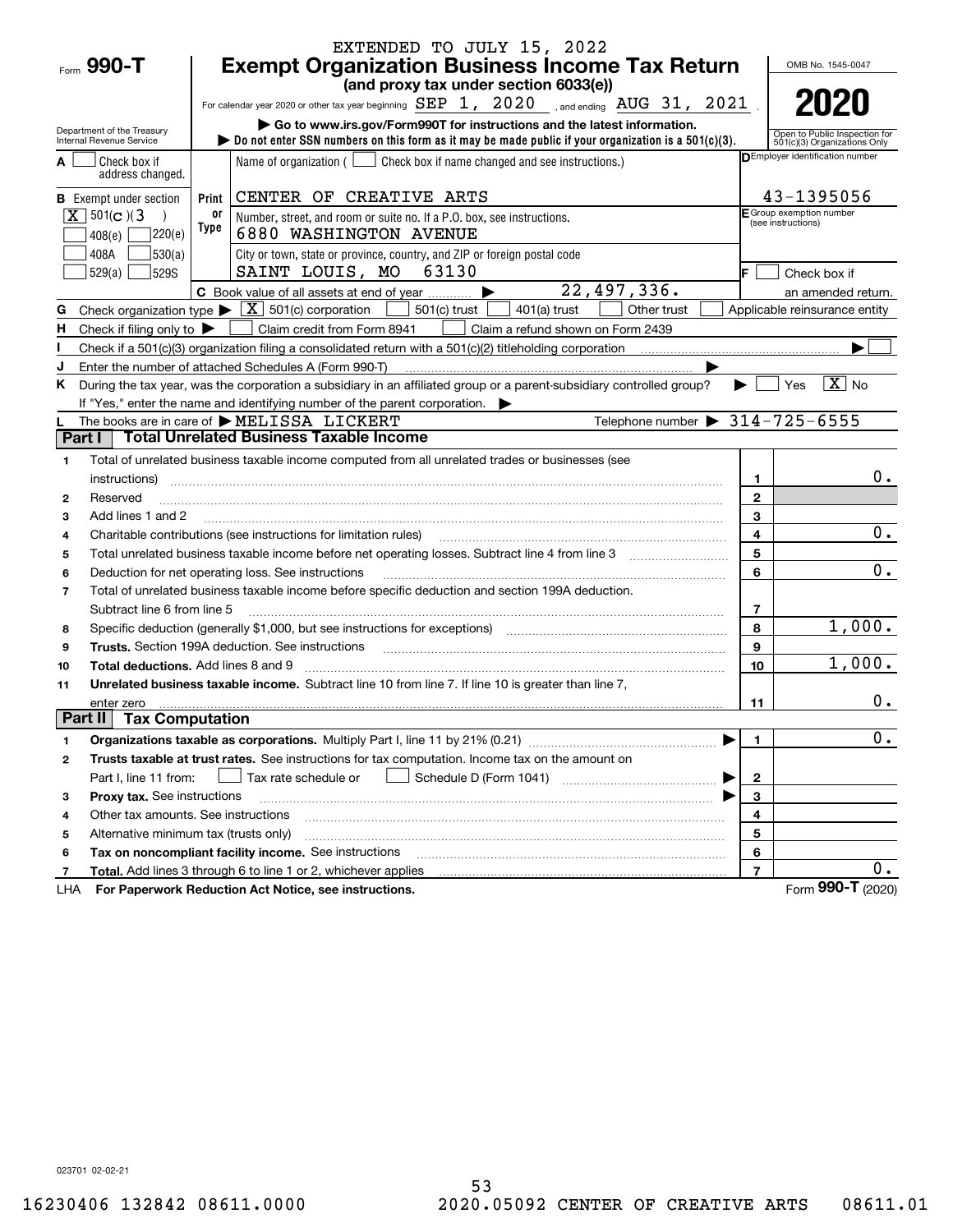|                                                                                                                    | Form 990-T (2020)                                                                                                                                                       |              |  |     | Page 2           |  |  |
|--------------------------------------------------------------------------------------------------------------------|-------------------------------------------------------------------------------------------------------------------------------------------------------------------------|--------------|--|-----|------------------|--|--|
| Part III                                                                                                           | <b>Tax and Payments</b>                                                                                                                                                 |              |  |     |                  |  |  |
| 1a                                                                                                                 | Foreign tax credit (corporations attach Form 1118; trusts attach Form 1116) [[[[[[[[[[[[[[[[[[[[[[[[<br>1a                                                              |              |  |     |                  |  |  |
| b                                                                                                                  | Other credits (see instructions)<br>1b                                                                                                                                  |              |  |     |                  |  |  |
| c                                                                                                                  | 1c                                                                                                                                                                      |              |  |     |                  |  |  |
| d                                                                                                                  | 1 <sub>d</sub>                                                                                                                                                          |              |  |     |                  |  |  |
| е                                                                                                                  |                                                                                                                                                                         | 1е           |  |     |                  |  |  |
| 2                                                                                                                  | Subtract line 1e from Part II, line 7                                                                                                                                   | $\mathbf{2}$ |  |     | 0.               |  |  |
| 3                                                                                                                  | $\Box$ Form 8611<br>$\Box$ Form 8697<br>Form 8866<br>Form 4255<br>Other taxes. Check if from:                                                                           |              |  |     |                  |  |  |
|                                                                                                                    | Other (attach statement)                                                                                                                                                | 3            |  |     |                  |  |  |
| 4                                                                                                                  | Check if includes tax previously deferred under<br><b>Total tax.</b> Add lines 2 and 3 (see instructions).                                                              |              |  |     |                  |  |  |
|                                                                                                                    | 4<br>section 1294. Enter tax amount here                                                                                                                                |              |  |     |                  |  |  |
| 5                                                                                                                  | 2020 net 965 tax liability paid from Form 965-A or Form 965-B, Part II, column (k), line 4                                                                              | 5            |  |     | $\overline{0}$ . |  |  |
| 6a                                                                                                                 | Payments: A 2019 overpayment credited to 2020 [11] [12] maximum materials and Payments: A 2019 overpayment credited to 2020 [11] maximum materials and Payments A<br>6a |              |  |     |                  |  |  |
| b                                                                                                                  | 2020 estimated tax payments. Check if section 643(g) election applies  ▶<br>6b                                                                                          |              |  |     |                  |  |  |
| c                                                                                                                  | Tax deposited with Form 8868<br>6c                                                                                                                                      |              |  |     |                  |  |  |
| d                                                                                                                  | Foreign organizations: Tax paid or withheld at source (see instructions) [<br>6d                                                                                        |              |  |     |                  |  |  |
| e                                                                                                                  | 6e                                                                                                                                                                      |              |  |     |                  |  |  |
| f                                                                                                                  | Credit for small employer health insurance premiums (attach Form 8941)<br>6f                                                                                            |              |  |     |                  |  |  |
| g                                                                                                                  | Other credits, adjustments, and payments:   Form 2439                                                                                                                   |              |  |     |                  |  |  |
|                                                                                                                    | Other $\overline{\qquad \qquad }$ Total $\blacktriangleright$ $\boxed{6g}$<br>Form 4136                                                                                 |              |  |     |                  |  |  |
| 7                                                                                                                  |                                                                                                                                                                         | 7            |  |     |                  |  |  |
| 8                                                                                                                  | Estimated tax penalty (see instructions). Check if Form 2220 is attached                                                                                                | 8            |  |     |                  |  |  |
| 9                                                                                                                  | Tax due. If line 7 is smaller than the total of lines 4, 5, and 8, enter amount owed <i>manumenon containers</i>                                                        | 9            |  |     |                  |  |  |
| 10                                                                                                                 |                                                                                                                                                                         | 10           |  |     |                  |  |  |
| 11                                                                                                                 | Enter the amount of line 10 you want: Credited to 2021 estimated tax ><br>Refunded $\blacktriangleright$                                                                | 11           |  |     |                  |  |  |
| <b>Part IV</b>                                                                                                     | Statements Regarding Certain Activities and Other Information (see instructions)                                                                                        |              |  |     |                  |  |  |
| 1                                                                                                                  | At any time during the 2020 calendar year, did the organization have an interest in or a signature or other authority                                                   |              |  | Yes | No               |  |  |
|                                                                                                                    | over a financial account (bank, securities, or other) in a foreign country? If "Yes," the organization may have to file                                                 |              |  |     |                  |  |  |
|                                                                                                                    | FinCEN Form 114, Report of Foreign Bank and Financial Accounts. If "Yes," enter the name of the foreign country                                                         |              |  |     |                  |  |  |
|                                                                                                                    | here $\blacktriangleright$                                                                                                                                              |              |  |     | х                |  |  |
| 2                                                                                                                  | During the tax year, did the organization receive a distribution from, or was it the grantor of, or transferor to, a                                                    |              |  |     |                  |  |  |
|                                                                                                                    |                                                                                                                                                                         |              |  |     |                  |  |  |
|                                                                                                                    | If "Yes," see instructions for other forms the organization may have to file.                                                                                           |              |  |     |                  |  |  |
| 3                                                                                                                  | Enter the amount of tax-exempt interest received or accrued during the tax year manufactured $\bullet$ \$                                                               |              |  |     |                  |  |  |
| Did the organization change its method of accounting? (see instructions)<br>4a                                     |                                                                                                                                                                         |              |  |     |                  |  |  |
| If 4a is "Yes," has the organization described the change on Form 990, 990-EZ, 990-PF, or Form 1128? If "No,"<br>b |                                                                                                                                                                         |              |  |     |                  |  |  |
|                                                                                                                    | explain in Part V                                                                                                                                                       |              |  |     |                  |  |  |
| <b>Part V</b>                                                                                                      | <b>Supplemental Information</b>                                                                                                                                         |              |  |     |                  |  |  |

Provide the explanation required by Part IV, line 4b. Also, provide any other additional information. See instructions.

| Sign            | Under penalties of perjury, I declare that I have examined this return, including accompanying schedules and statements, and to the best of my knowledge and belief, it is true,<br>correct, and complete. Declaration of preparer (other than taxpayer) is based on all information of which preparer has any knowledge. |                      |                             |  |               |    |                                                                                                                               |
|-----------------|---------------------------------------------------------------------------------------------------------------------------------------------------------------------------------------------------------------------------------------------------------------------------------------------------------------------------|----------------------|-----------------------------|--|---------------|----|-------------------------------------------------------------------------------------------------------------------------------|
| Here            | Signature of officer                                                                                                                                                                                                                                                                                                      | Date                 | EXECUTIVE DIRECTOR<br>Title |  |               |    | May the IRS discuss this return with<br>the preparer shown below (see<br>$\overline{\text{X}}$<br>instructions)?<br>Yes<br>No |
|                 | Print/Type preparer's name                                                                                                                                                                                                                                                                                                | Preparer's signature | Date                        |  | Check         | if | PTIN                                                                                                                          |
| Paid            |                                                                                                                                                                                                                                                                                                                           |                      |                             |  | self-emploved |    |                                                                                                                               |
| <b>Preparer</b> | <b>KRUEGER</b><br>MINDY<br>G.                                                                                                                                                                                                                                                                                             |                      |                             |  |               |    | P01290370                                                                                                                     |
| <b>Use Only</b> | Firm's name RUBINBROWN                                                                                                                                                                                                                                                                                                    | LLP                  |                             |  |               |    | 43-0765316                                                                                                                    |
|                 | <b>NORTH</b><br>ONE                                                                                                                                                                                                                                                                                                       | <b>BRENTWOOD</b>     |                             |  |               |    |                                                                                                                               |
|                 | LOUIS.<br>SAINT<br>Firm's address $\blacktriangleright$                                                                                                                                                                                                                                                                   | 63105<br>MO.         |                             |  | Phone no.     |    | $290 - 3300$<br>314)                                                                                                          |
|                 |                                                                                                                                                                                                                                                                                                                           |                      |                             |  |               |    | Form 990-T (2020)                                                                                                             |

023711 02-02-21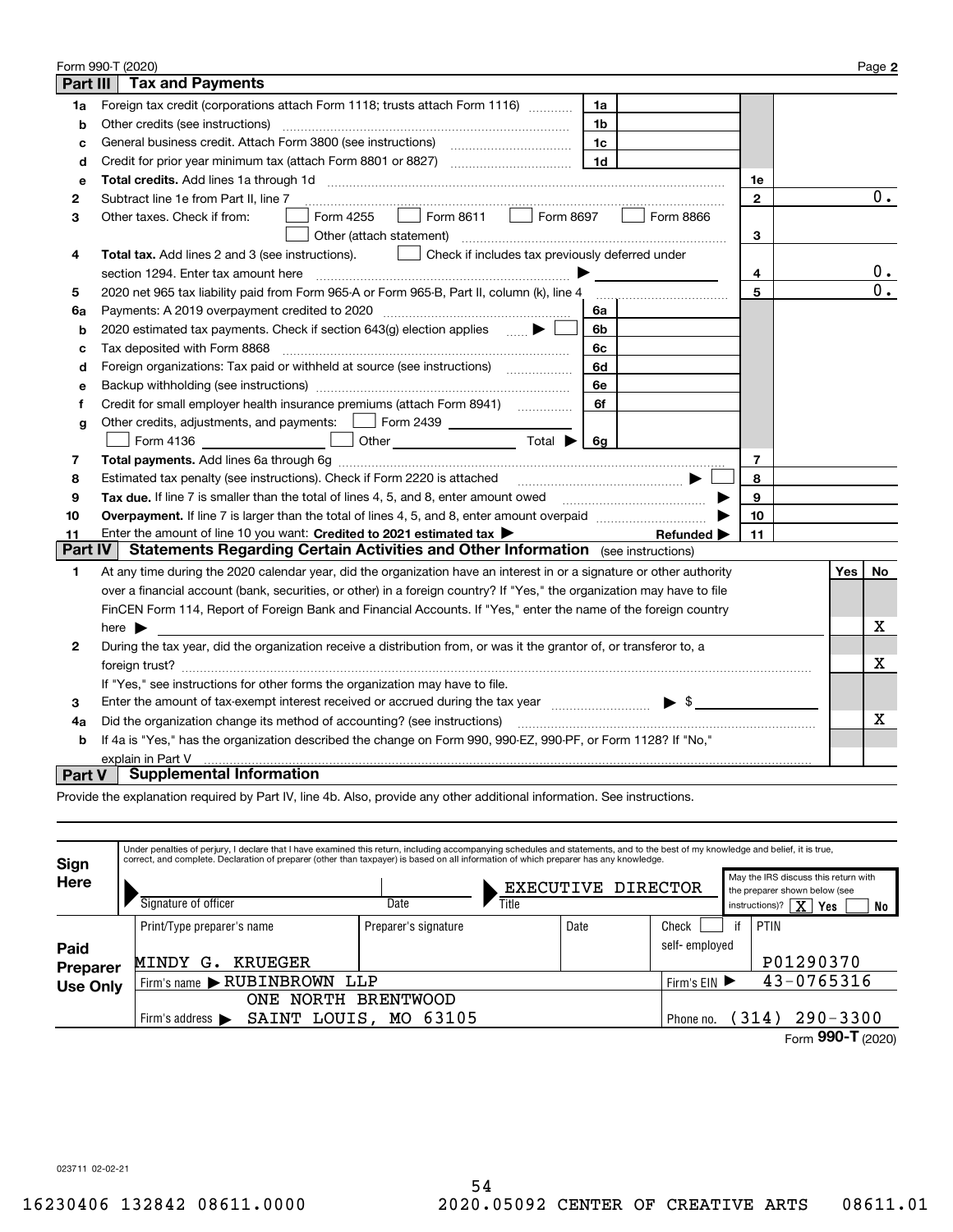(Rev. January 2020)

## **Application for Automatic Extension of Time To File an Exempt Organization Return**

Department of the Treasury Internal Revenue Service

**| File a separate application for each return.**

**| Go to www.irs.gov/Form8868 for the latest information.**

**Electronic filing (e-file).**  You can electronically file Form 8868 to request a 6-month automatic extension of time to file any of the filing of this form, visit www.irs.gov/e-file-providers/e-file-for-charities-and-non-profits. forms listed below with the exception of Form 8870, Information Return for Transfers Associated With Certain Personal Benefit Contracts, for which an extension request must be sent to the IRS in paper format (see instructions). For more details on the electronic

#### **Automatic 6-Month Extension of Time.** Only submit original (no copies needed).

All corporations required to file an income tax return other than Form 990-T (including 1120-C filers), partnerships, REMICs, and trusts must use Form 7004 to request an extension of time to file income tax returns.

| Type or                                                                                                                                                                                                              | Name of exempt organization or other filer, see instructions.                                                                                                                                                                                                                                                                                                                                                                                                                                                                                                                                                                                                                                                                                        |        |                                                                                                                                                                                                           |              | Taxpayer identification number (TIN) |                                              |  |
|----------------------------------------------------------------------------------------------------------------------------------------------------------------------------------------------------------------------|------------------------------------------------------------------------------------------------------------------------------------------------------------------------------------------------------------------------------------------------------------------------------------------------------------------------------------------------------------------------------------------------------------------------------------------------------------------------------------------------------------------------------------------------------------------------------------------------------------------------------------------------------------------------------------------------------------------------------------------------------|--------|-----------------------------------------------------------------------------------------------------------------------------------------------------------------------------------------------------------|--------------|--------------------------------------|----------------------------------------------|--|
| print                                                                                                                                                                                                                | CENTER OF CREATIVE ARTS                                                                                                                                                                                                                                                                                                                                                                                                                                                                                                                                                                                                                                                                                                                              |        |                                                                                                                                                                                                           |              |                                      | 43-1395056                                   |  |
| File by the<br>due date for<br>filing your<br>return. See                                                                                                                                                            | Number, street, and room or suite no. If a P.O. box, see instructions.<br>6880 WASHINGTON AVENUE                                                                                                                                                                                                                                                                                                                                                                                                                                                                                                                                                                                                                                                     |        |                                                                                                                                                                                                           |              |                                      |                                              |  |
| instructions.                                                                                                                                                                                                        | City, town or post office, state, and ZIP code. For a foreign address, see instructions.<br>SAINT LOUIS, MO 63130                                                                                                                                                                                                                                                                                                                                                                                                                                                                                                                                                                                                                                    |        |                                                                                                                                                                                                           |              |                                      |                                              |  |
|                                                                                                                                                                                                                      | Enter the Return Code for the return that this application is for (file a separate application for each return)                                                                                                                                                                                                                                                                                                                                                                                                                                                                                                                                                                                                                                      |        |                                                                                                                                                                                                           |              |                                      | $\mathbf{0}$<br>7                            |  |
| Application                                                                                                                                                                                                          |                                                                                                                                                                                                                                                                                                                                                                                                                                                                                                                                                                                                                                                                                                                                                      | Return | <b>Application</b>                                                                                                                                                                                        |              |                                      | Return                                       |  |
| Is For                                                                                                                                                                                                               |                                                                                                                                                                                                                                                                                                                                                                                                                                                                                                                                                                                                                                                                                                                                                      | Code   | Is For                                                                                                                                                                                                    |              |                                      |                                              |  |
|                                                                                                                                                                                                                      | Form 990 or Form 990-EZ                                                                                                                                                                                                                                                                                                                                                                                                                                                                                                                                                                                                                                                                                                                              | 01     | Form 990-T (corporation)                                                                                                                                                                                  |              |                                      | 07                                           |  |
| Form 990-BL                                                                                                                                                                                                          |                                                                                                                                                                                                                                                                                                                                                                                                                                                                                                                                                                                                                                                                                                                                                      |        | Form 1041-A                                                                                                                                                                                               |              |                                      | 08                                           |  |
| Form 4720 (individual)<br>03                                                                                                                                                                                         |                                                                                                                                                                                                                                                                                                                                                                                                                                                                                                                                                                                                                                                                                                                                                      |        | Form 4720 (other than individual)                                                                                                                                                                         |              |                                      | 09                                           |  |
| Form 990-PF<br>04<br>Form 5227                                                                                                                                                                                       |                                                                                                                                                                                                                                                                                                                                                                                                                                                                                                                                                                                                                                                                                                                                                      |        |                                                                                                                                                                                                           |              |                                      | 10                                           |  |
| Form 990-T (sec. 401(a) or 408(a) trust)<br>05<br>Form 6069                                                                                                                                                          |                                                                                                                                                                                                                                                                                                                                                                                                                                                                                                                                                                                                                                                                                                                                                      |        |                                                                                                                                                                                                           | 11           |                                      |                                              |  |
|                                                                                                                                                                                                                      | Form 990-T (trust other than above)                                                                                                                                                                                                                                                                                                                                                                                                                                                                                                                                                                                                                                                                                                                  | 06     | Form 8870                                                                                                                                                                                                 |              |                                      | 12                                           |  |
| $box \blacktriangleright$<br>1<br>$\mathbf{2}$                                                                                                                                                                       | • The books are in the care of $\triangleright$ 6880 WASHINGTON AVENUE - ST LOUIS, MO 63130<br>Telephone No. $\triangleright$ 314-725-6555<br>• If this is for a Group Return, enter the organization's four digit Group Exemption Number (GEN) [167]. If this is for the whole group, check this<br>. If it is for part of the group, check this box $\blacktriangleright$<br>I request an automatic 6-month extension of time until<br>the organization named above. The extension is for the organization's return for:<br>calendar year or<br>$\blacktriangleright$ $ \underline{X} $ tax year beginning $\underline{SEP}$ 1, 2020<br>If the tax year entered in line 1 is for less than 12 months, check reason:<br>Change in accounting period |        | Fax No. $\blacktriangleright$<br>and attach a list with the names and TINs of all members the extension is for.<br>JULY 15, 2022<br>, and ending $\,$ AUG $\,$ 31 $\,$ , $\,$ 2021 $\,$<br>Initial return | Final return |                                      | , to file the exempt organization return for |  |
| За                                                                                                                                                                                                                   | If this application is for Forms 990-BL, 990-PF, 990-T, 4720, or 6069, enter the tentative tax, less<br>any nonrefundable credits. See instructions.                                                                                                                                                                                                                                                                                                                                                                                                                                                                                                                                                                                                 |        |                                                                                                                                                                                                           | За           | \$                                   | $0$ .                                        |  |
| If this application is for Forms 990-PF, 990-T, 4720, or 6069, enter any refundable credits and<br>b<br>3 <sub>b</sub><br>estimated tax payments made. Include any prior year overpayment allowed as a credit.<br>\$ |                                                                                                                                                                                                                                                                                                                                                                                                                                                                                                                                                                                                                                                                                                                                                      |        |                                                                                                                                                                                                           |              | $0$ .                                |                                              |  |
| c                                                                                                                                                                                                                    | <b>Balance due.</b> Subtract line 3b from line 3a. Include your payment with this form, if required, by                                                                                                                                                                                                                                                                                                                                                                                                                                                                                                                                                                                                                                              |        |                                                                                                                                                                                                           |              |                                      |                                              |  |
|                                                                                                                                                                                                                      | using EFTPS (Electronic Federal Tax Payment System). See instructions.                                                                                                                                                                                                                                                                                                                                                                                                                                                                                                                                                                                                                                                                               |        |                                                                                                                                                                                                           | 3c           | \$                                   | 0.                                           |  |
|                                                                                                                                                                                                                      | Caution: If you are going to make an electronic funds withdrawal (direct debit) with this Form 8868, see Form 8453-EO and Form 8879-EO for payment                                                                                                                                                                                                                                                                                                                                                                                                                                                                                                                                                                                                   |        |                                                                                                                                                                                                           |              |                                      |                                              |  |
| instructions.<br>LHA                                                                                                                                                                                                 | For Privacy Act and Paperwork Reduction Act Notice, see instructions.                                                                                                                                                                                                                                                                                                                                                                                                                                                                                                                                                                                                                                                                                |        |                                                                                                                                                                                                           |              |                                      | Form 8868 (Rev. 1-2020)                      |  |

023841 04-01-20